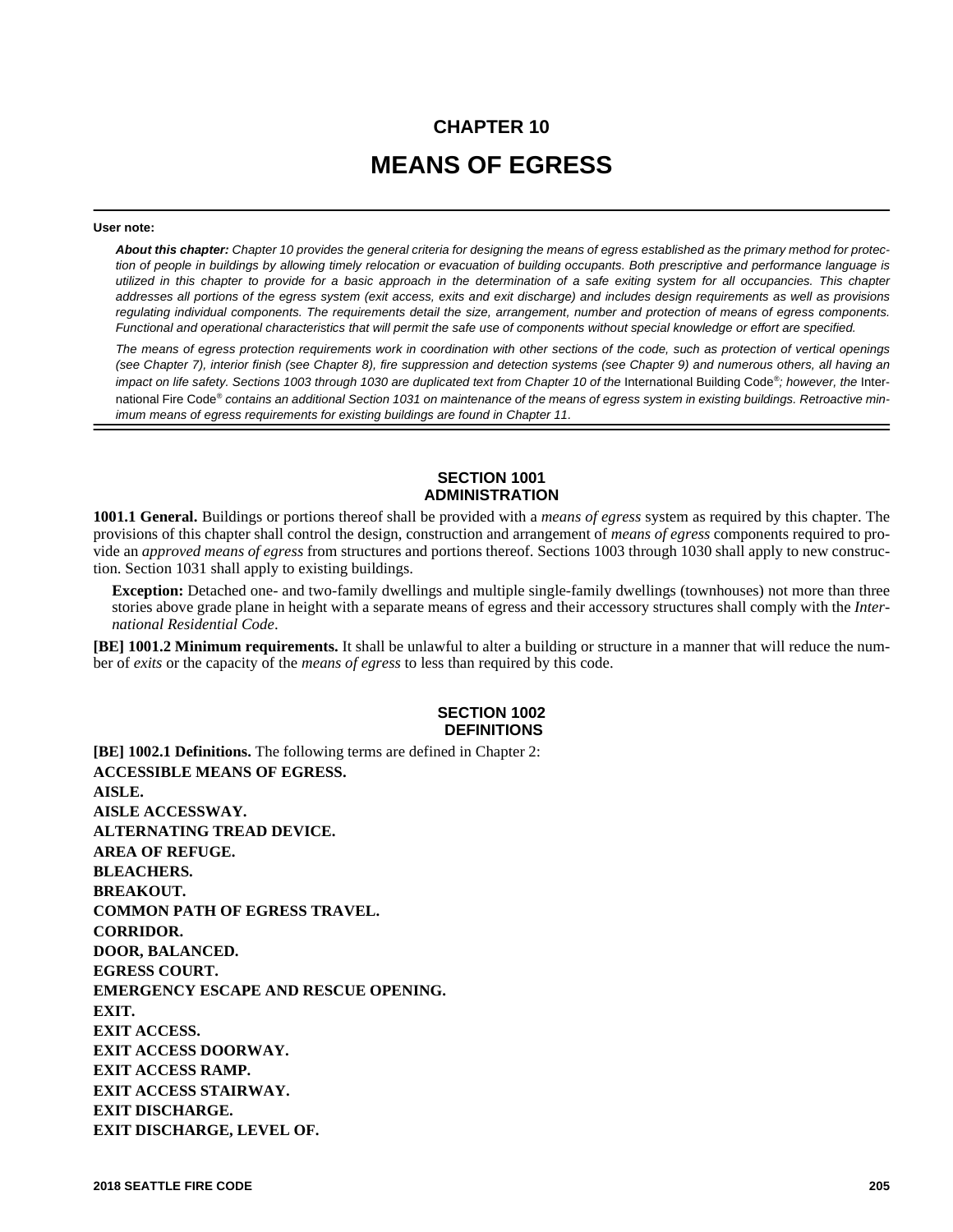**EXIT PASSAGEWAY. EXTERIOR EXIT RAMP. EXTERIOR EXIT STAIRWAY. FIRE EXIT HARDWARE. FIXED SEATING. FLIGHT. FLOOR AREA, GROSS. FLOOR AREA, NET. FOLDING AND TELESCOPIC SEATING. GRANDSTAND. GUARD. HANDRAIL. HORIZONTAL EXIT. INTERIOR EXIT RAMP. INTERIOR EXIT STAIRWAY. LOW ENERGY POWER-OPERATED DOOR. MEANS OF EGRESS. MERCHANDISE PAD. NOSING. OCCUPANT LOAD. OPEN-AIR ASSEMBLY SEATING. OPEN-ENDED CORRIDOR. PANIC HARDWARE. PHOTOLUMINESCENT. POWER-ASSISTED DOOR. POWER-OPERATED DOOR. PUBLIC WAY. RAMP. SCISSOR STAIRWAY. SELF-LUMINOUS. SMOKE-PROTECTED ASSEMBLY SEATING. STAIR. STAIRWAY. STAIRWAY, INTERIOR EXIT. STAIRWAY, SPIRAL. WINDER.**

# **SECTION 1003 GENERAL MEANS OF EGRESS**

**[BE] 1003.1 Applicability.** The general requirements specified in Sections 1003 through 1015 shall apply to all three elements of the *means of egress* system, in addition to those specific requirements for the *exit access*, the *exit* and the *exit discharge* detailed elsewhere in this chapter.

**[S][BE] 1003.2 Ceiling height.** The *means of egress* shall have a ceiling height of not less than 7 feet 6 inches (2286 mm) above the finished floor.

- 1. ((Sloped ceilings)) Ceilings in accordance with Section 1207.2 of the *International Building Code*.
- ((2. Ceilings of *dwelling units* and *sleeping units* within residential occupancies in accordance with Section 1207.2 of the *International Building Code*.
- 3)) 2. Allowable projections in accordance with Section 1003.3.
- ((4)) 3. *Stair* headroom in accordance with Section 1011.3.
- $((5))$  4. Door height in accordance with Section 1010.1.1.
- ((6)) 5. *Ramp* headroom in accordance with Section 1012.5.2.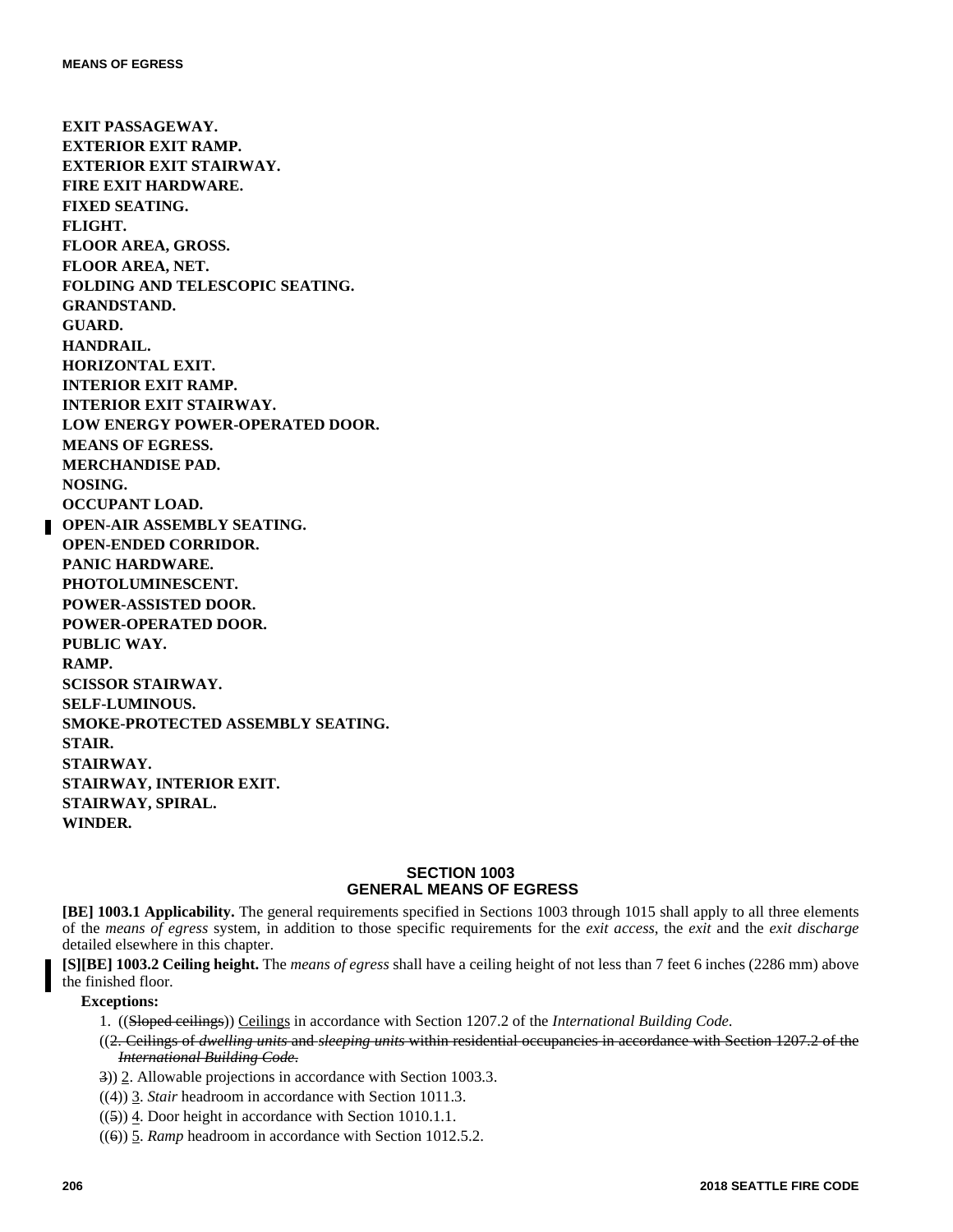$((7))$  6. The clear height of floor levels in vehicular and pedestrian traffic areas of public and private parking garages in accordance with Section 406.2.2 of the *International Building Code*.

((8)) 7. Areas above and below *mezzanine* floors in accordance with Section 505.2 of the *International Building Code*.

**[BE] 1003.3 Protruding objects.** Protruding objects on circulation paths shall comply with the requirements of Sections 1003.3.1 through 1003.3.4.

**[BE] 1003.3.1 Headroom.** Protruding objects are permitted to extend below the minimum ceiling height required by Section 1003.2 where a minimum headroom of 80 inches (2032 mm) is provided over any circulation paths, including walks, *corridors*, *aisles* and passageways. Not more than 50 percent of the ceiling area of a *means of egress* shall be reduced in height by protruding objects.

**Exception:** Door closers and stops shall not reduce headroom to less than 78 inches (1981 mm).

A barrier shall be provided where the vertical clearance above a circulation path is less than 80 inches (2032 mm) high above the finished floor. The leading edge of such a barrier shall be located 27 inches (686 mm) maximum above the finished floor.

**[BE] 1003.3.2 Post-mounted objects.** A free-standing object mounted on a post or pylon shall not overhang that post or pylon more than 4 inches (102 mm) where the lowest point of the leading edge is more than 27 inches (686 mm) and less than 80 inches (2032 mm) above the finished floor. Where a sign or other obstruction is mounted between posts or pylons and the clear distance between the posts or pylons is greater than 12 inches (305 mm), the lowest edge of such sign or obstruction shall be 27 inches (686 mm) maximum or 80 inches (2032 mm) minimum above the finished floor or ground.

**Exception:** These requirements shall not apply to sloping portions of *handrails* between the top and bottom riser of *stairs* and above the *ramp* run.

**[BE] 1003.3.3 Horizontal projections.** Objects with leading edges more than 27 inches (685 mm) and not more than 80 inches (2030 mm) above the finished floor shall not project horizontally more than 4 inches (102 mm) into the circulation path.

**Exception:** *Handrails* are permitted to protrude 4-1/2 inches (114 mm) from the wall or guard.

**[BE] 1003.3.4 Clear width.** Protruding objects shall not reduce the minimum clear width of *accessible routes*.

**[BE] 1003.4 Slip-resistant surface.** Circulation paths of the *means of egress* shall have a slip-resistant surface and be securely attached.

**[S][BE] 1003.5 Elevation change.** Where changes in elevation of less than 12 inches (305 mm) exist in the *means of egress*, sloped surfaces shall be used. Where the slope is greater than one unit vertical in 20 units horizontal (5-percent slope), *ramps* complying with Section 1012 shall be used. Where the difference in elevation is 6 inches (152 mm) or less, the *ramp* shall be equipped with either *handrails* or floor finish materials that contrast with adjacent floor finish materials.

#### **Exceptions:**

- 1. A single step with a maximum riser height of 7 inches (178 mm) is permitted for buildings with occupancies in Groups F, H, R-2, R-3, S and U at exterior doors not required to be accessible by Chapter 11 of the *International Building Code*.
- 2. A *stair* with a single riser or with two risers and a tread is permitted at locations not required to be *accessible* by Chapter 11 of the *International Building Code* and not within a stairway with two or more flights of stairs, where the risers and treads comply with Section 1011.5, the minimum depth of the tread is 13 inches (330 mm) and not less than one *handrail* complying with Section 1014 is provided within 30 inches (762 mm) of the centerline of the normal path of egress travel on the *stair*.
- 3. A step is permitted in *aisles* serving seating that has a difference in elevation less than 12 inches (305 mm) at locations not required to be *accessible* by Chapter 11 of the *International Building Code*, provided that the risers and treads comply with Section 1029.14 and the *aisle* is provided with a *handrail* complying with Section 1029.16.

Throughout a story in a Group I-2 occupancy, any change in elevation in portions of the *means of egress* that serve nonambulatory persons shall be by means of a *ramp* or sloped walkway.

**[BE] 1003.6 Means of egress continuity.** The path of egress travel along a *means of egress* shall not be interrupted by a building element other than a *means of egress* component as specified in this chapter. Obstructions shall not be placed in the minimum width or required capacity of a *means of egress* component except projections permitted by this chapter. The minimum width or required capacity of a *means of egress* system shall not be diminished along the path of egress travel.

**[BE] 1003.7 Elevators, escalators and moving walks.** Elevators, escalators and moving walks shall not be used as a component of a required *means of egress* from any other part of the building.

**Exception:** Elevators used as an *accessible means of egress* in accordance with Section 1009.4.

#### **SECTION 1004 OCCUPANT LOAD**

**[BE] 1004.1 Design occupant load.** In determining *means of egress* requirements, the number of occupants for whom *means of egress* facilities are provided shall be determined in accordance with this section.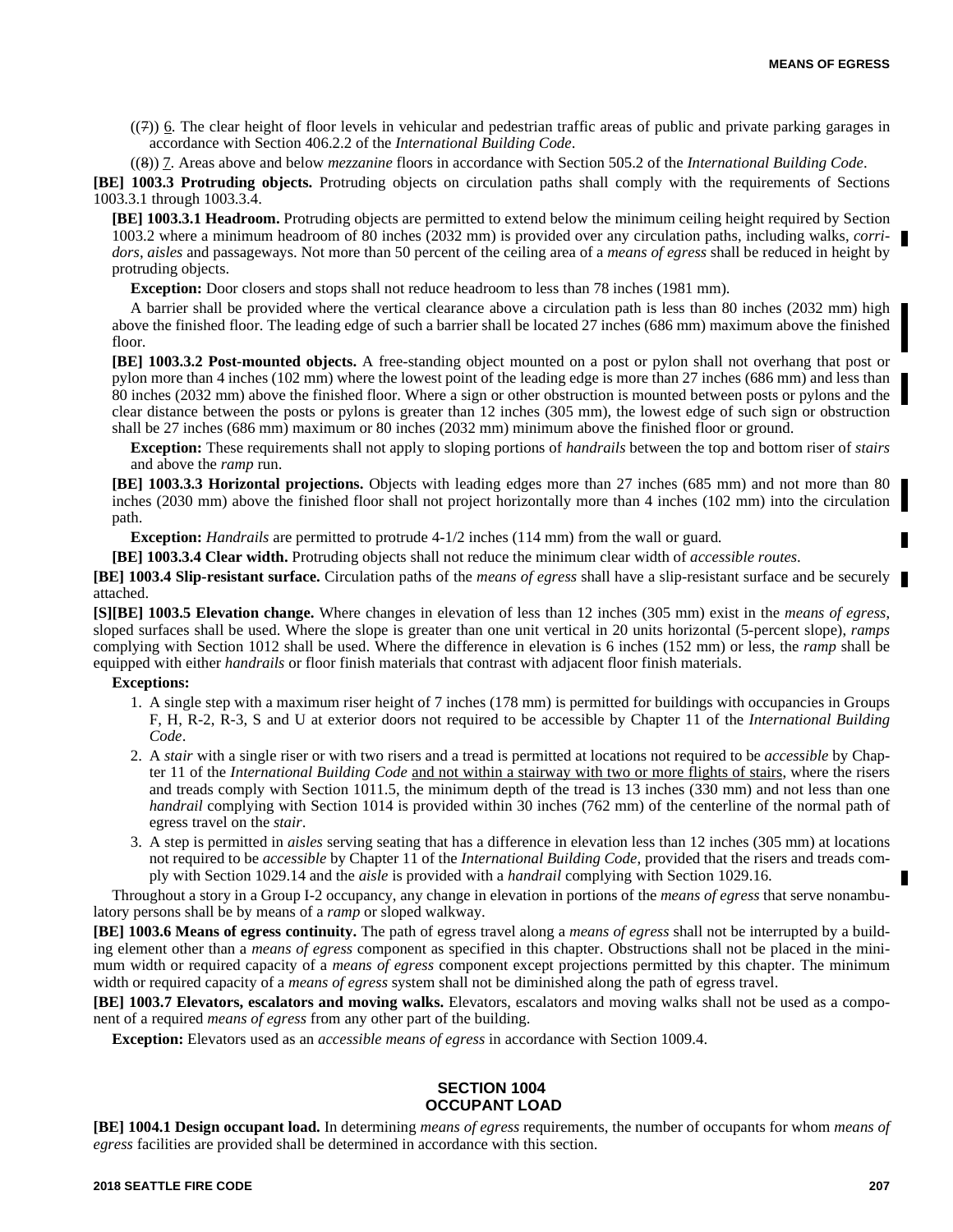и

Н

Г

г

**[BE] 1004.2 Cumulative occupant loads.** Where the path of egress travel includes intervening rooms, areas or spaces, cumulative *occupant loads* shall be determined in accordance with this section.

**[BE] 1004.2.1 Intervening spaces or accessory areas.** Where occupants egress from one or more rooms, areas or spaces through others, the design *occupant load* shall be the combined *occupant load* of interconnected accessory or intervening spaces. Design of egress path capacity shall be based on the cumulative portion of *occupant loads* of all rooms, areas or spaces to that point along the path of egress travel.

**[BE] 1004.2.2 Adjacent levels for mezzanines.** That portion of the *occupant load* of a *mezzanine* with required egress through a room, area or space on an adjacent level shall be added to the *occupant load* of that room, area or space.

**[BE] 1004.2.3 Adjacent stories.** Other than for the egress components designed for convergence in accordance with Section 1005.6, the *occupant load* from separate stories shall not be added.

**[BE] 1004.3 Multiple-function occupant load.** Where an area under consideration contains multiple functions having different occupant load factors, the design occupant load for such area shall be based on the floor area of each function calculated independently.

**[BE] 1004.4 Multiple occupancies.** Where a building contains two or more occupancies, the *means of egress* requirements shall apply to each portion of the building based on the occupancy of that space. Where two or more occupancies utilize portions of the same *means of egress* system, those egress components shall meet the more stringent requirements of all occupancies that are served.

**[BE] 1004.5 Areas without fixed seating.** The number of occupants shall be computed at the rate of one occupant per unit of area as prescribed in Table 1004.5. For areas without *fixed seating*, the occupant load shall be not less than that number determined by dividing the floor area under consideration by the *occupant load* factor assigned to the function of the space as set forth in Table 1004.5. Where an intended function is not listed in Table 1004.5, the *fire code official* shall establish a function based on a listed function that most nearly resembles the intended function.

**Exception:** Where *approved* by the *fire code official*, the actual number of occupants for whom each occupied space, floor or building is designed, although less than those determined by calculation, shall be permitted to be used in the determination of the design *occupant load*.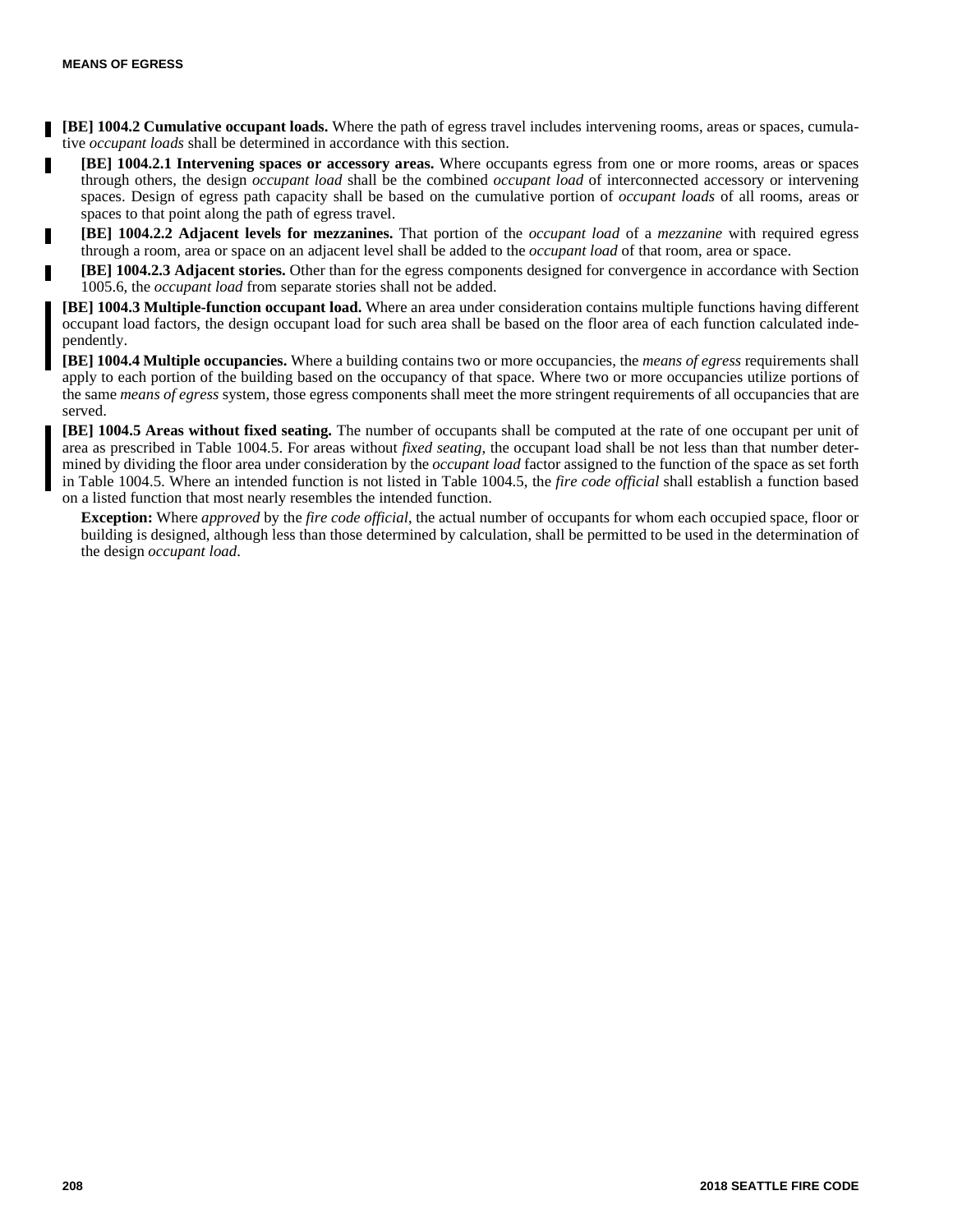П

Π

#### **[W][S][BE] TABLE 1004.5 MAXIMUM FLOOR AREA ALLOWANCES PER OCCUPANT**

| <b>FUNCTION OF SPACE</b>                                                                                | <b>OCCUPANT LOAD FACTOR®</b>                                     |
|---------------------------------------------------------------------------------------------------------|------------------------------------------------------------------|
| Accessory storage areas, mechanical<br>equipment room                                                   | 300 gross                                                        |
| Agricultural building                                                                                   | 300 gross                                                        |
| Aircraft hangars                                                                                        | 500 gross                                                        |
| Airport terminal                                                                                        |                                                                  |
| Baggage claim                                                                                           | 20 gross                                                         |
| Baggage handling                                                                                        | 300 gross                                                        |
| Concourse                                                                                               | $100$ gross                                                      |
| Waiting areas                                                                                           | 15 gross                                                         |
| Assembly                                                                                                |                                                                  |
| Gaming floors (keno, slots, etc.)                                                                       | 11 gross                                                         |
| Exhibit gallery and museum                                                                              | 30 net                                                           |
| Assembly with fixed seats                                                                               | See Section 1004.4                                               |
| Assembly without fixed seats                                                                            |                                                                  |
| Concentrated (chairs only – not fixed)                                                                  | 7 net                                                            |
| Standing space                                                                                          | 5 net                                                            |
| Unconcentrated (tables and chairs)                                                                      | $15$ net                                                         |
| Bowling centers, allow 5 persons for each lane including 15 feet of runway, and for<br>additional areas | 7 net                                                            |
| Business areas                                                                                          | $150$ gross                                                      |
| Concentrated business use areas                                                                         | See Section 1004.8                                               |
| Commercial laboratories                                                                                 | $100$ gross                                                      |
| Courtrooms – other than fixed seating areas                                                             | 40 net                                                           |
| Day care                                                                                                | $35$ net                                                         |
| Dormitories                                                                                             | 50 gross                                                         |
| Educational                                                                                             |                                                                  |
| Classroom area                                                                                          | 20 net                                                           |
| Shops, laboratories and other vocational room areas                                                     | 50 net                                                           |
| Exercise rooms                                                                                          | 50 gross                                                         |
| Group H-5 fabrication and manufacturing areas                                                           | 200 gross                                                        |
| Industrial areas                                                                                        | $100$ gross                                                      |
| Institutional areas                                                                                     |                                                                  |
| Inpatient treatment areas                                                                               | 240 gross                                                        |
| Outpatient areas                                                                                        | $100$ gross                                                      |
| Sleeping areas                                                                                          | 120 gross                                                        |
| Kitchens, commercial                                                                                    | 200 gross                                                        |
| Library                                                                                                 |                                                                  |
| Reading rooms                                                                                           | 50 net                                                           |
| Stack area                                                                                              | 100 gross                                                        |
| Locker rooms                                                                                            | 50 gross                                                         |
| Mall buildings - covered and open                                                                       | See Section 402.8.2 of the<br><b>International Building Code</b> |
| Mercantile                                                                                              | 60 gross                                                         |
| Art gallery                                                                                             | $30$ gross                                                       |
| Storage, stock, shipping areas                                                                          | 300 gross                                                        |
| Parking garages                                                                                         | 200 gross                                                        |
| Residential                                                                                             | 200 gross                                                        |
| Skating rinks, swimming pools                                                                           |                                                                  |
| Rink and pool                                                                                           | 50 gross                                                         |
| Decks                                                                                                   | 15 gross                                                         |
| Stages and platforms                                                                                    | $15$ net                                                         |
| Warehouses                                                                                              | 500 gross                                                        |

For SI: 1 square foot =  $0.0929 \text{ m}^2$ , 1 foot =  $304.8 \text{ mm}$ .

a. Floor area in square feet per occupant.

b. For electrical equipment areas, see also Sections 110.26 and 110.32 through 110.34 of the Seattle Electrical Code.

**[BE] 1004.5.1 Increased occupant load.** The *occupant load* permitted in any building, or portion thereof, is permitted to be increased from that number established for the occupancies in Table 1004.5, provided that all other requirements of the code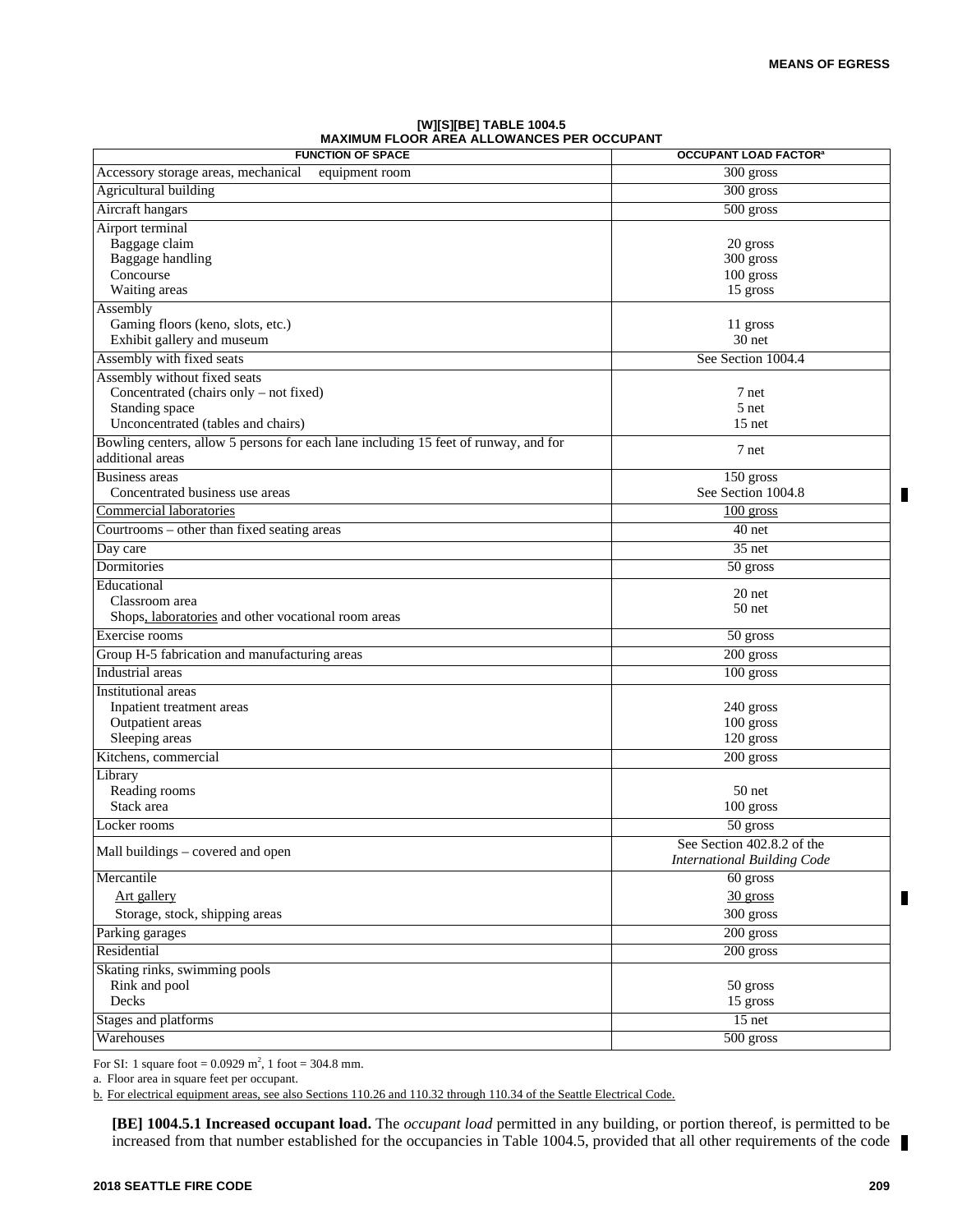are met based on such modified number and the *occupant load* does not exceed one occupant per 7 square feet (0.65 m<sup>2</sup>) of occupiable floor space. Where required by the *fire code official*, an *approved aisle*, seating or fixed equipment diagram substantiating any increase in *occupant load* shall be submitted. Where required by the *fire code official*, such diagram shall be posted.

**[BE] 1004.6 Fixed seating.** For areas having fixed seats and *aisles*, the *occupant load* shall be determined by the number of fixed seats installed therein. The *occupant load* for areas in which *fixed seating* is not installed, such as waiting spaces, shall be determined in accordance with Section 1004.5 and added to the number of fixed seats.

The *occupant load* of wheelchair spaces and the associated companion seat shall be based on one occupant for each wheelchair space and one occupant for the associated companion seat provided in accordance with Section 1108.2.3 of the *International Building Code*.

For areas having *fixed seating* without dividing arms, the *occupant load* shall be not less than the number of seats based on one person for each 18 inches (457 mm) of seating length.

The *occupant load* of seating booths shall be based on one person for each 24 inches (610 mm) of booth seat length measured at the backrest of the seating booth.

**[BE] 1004.7 Outdoor areas.** *Yards*, patios, occupied roofs *courts* and similar outdoor areas accessible to and usable by the building occupants shall be provided with *means of egress* as required by this chapter. The *occupant load* of such outdoor areas shall be assigned by the *fire code official* in accordance with the anticipated use. Where outdoor areas are to be used by persons in addition to the occupants of the building, and the path of egress travel from the outdoor areas passes through the building, *means of egress* requirements for the building shall be based on the sum of the *occupant loads* of the building plus the outdoor areas.

#### **Exceptions:**

1. Outdoor areas used exclusively for service of the building need only have one *means of egress*.

2. Both outdoor areas associated with Group R-3 and individual dwelling units of Group R-2.

**[BE] 1004.8 Concentrated business use areas.** The occupant load factor for concentrated business use shall be applied to telephone call centers, trading floors, electronic data processing centers and similar business use areas with a higher density of occupants than would normally be expected in a typical business occupancy environment. Where approved by the code official, the occupant load for concentrated business use areas shall be the actual occupant load, but not less than one occupant per 50 square feet  $(4.65 \text{ m}^2)$  of gross occupiable floor space.

**[BE] 1004.9 Posting of occupant load.** Every room or space that is an assembly occupancy shall have the *occupant load* of the room or space posted in a conspicuous place, near the main *exit* or *exit access* doorway from the room or space, for the intended configurations. Posted signs shall be of an *approved* legible permanent design and shall be maintained by the owner or the owner's authorized agent.

# **SECTION 1005 MEANS OF EGRESS SIZING**

**[BE] 1005.1 General.** All portions of the *means of egress* system shall be sized in accordance with this section.

**Exception:** *Aisles* and *aisle accessways* in rooms or spaces used for assembly purposes complying with Section 1029.

**[BE] 1005.2 Minimum width based on component.** The minimum width, in inches (mm), of any *means of egress* components shall be not less than that specified for such component, elsewhere in this code.

**[S][BE] 1005.3 Required capacity based on occupant load.** The required capacity, in inches (mm), of the *means of egress* for any room, area, space or story shall be not less than that determined in accordance with Sections 1005.3.1 and 1005.3.2.  $((*)$  The width at any point in the path of egress travel shall not be less than the width required for doors in Section 1010.

#### **Exceptions:**

1. *Aisles* and *aisle accessways* complying with Section 1018.

- 2. Corridors complying with Section 1020.2.
- 3. Stage stairways and catwalks complying with Section 410.6 of the International Building Code.

**[BE] 1005.3.1 Stairways.** The capacity, in inches, of *means of egress stairways* shall be calculated by multiplying the *occupant load* served by such *stairways* by a means of *egress* capacity factor of 0.3 inch (7.6 mm) per occupant. Where *stairways* serve more than one story, only the *occupant load* of each story considered individually shall be used in calculating the required capacity of the *stairways* serving that story.

# **Exceptions:**

1. For other than Group H and I-2 occupancies, the capacity, in inches, of *means of egress stairways* shall be calculated by multiplying the *occupant load* served by such *stairways* by a *means of egress* capacity factor of 0.2 inches (5.1 mm) per occupant in buildings equipped throughout with an *automatic sprinkler system* installed in accordance with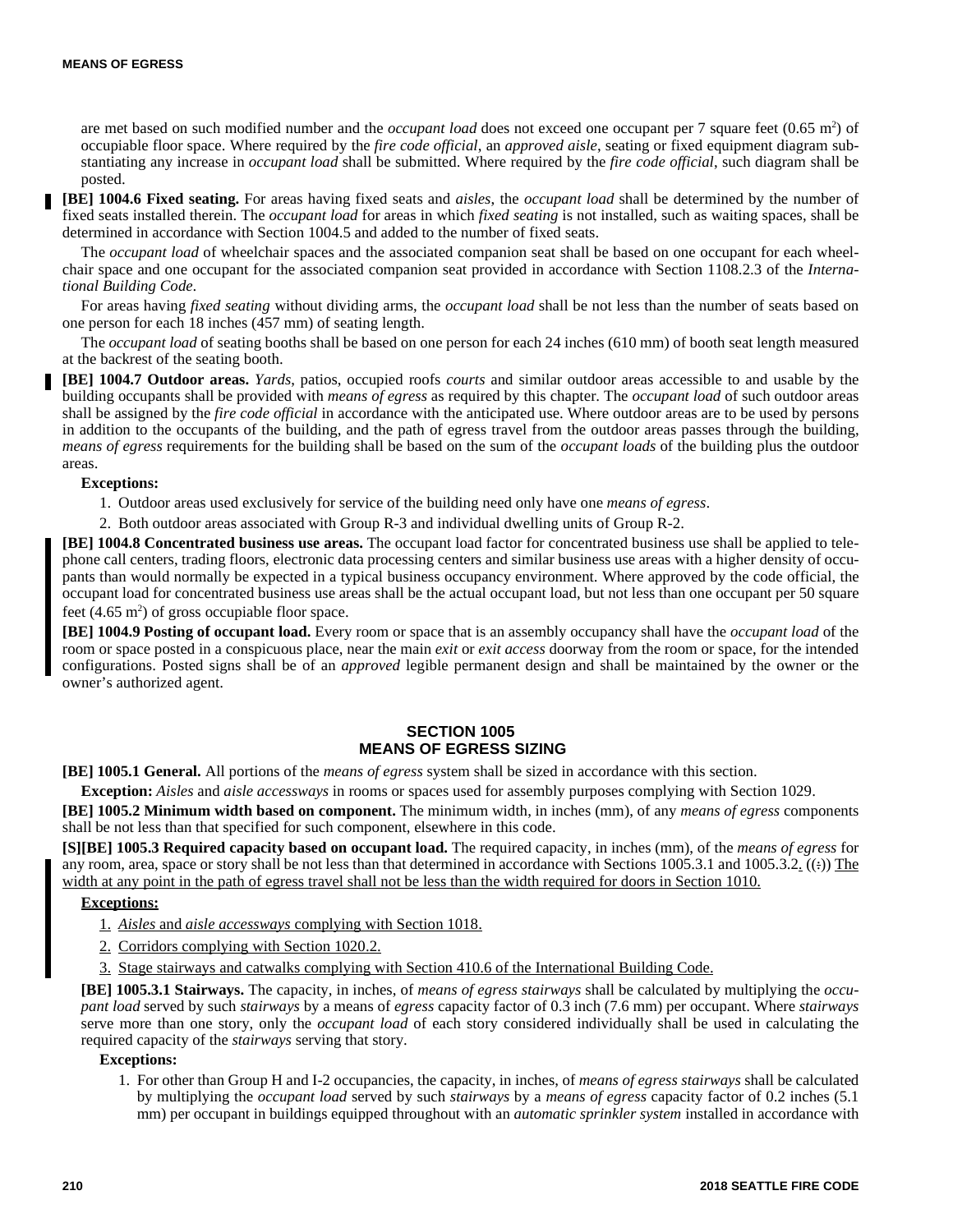Section 903.3.1.1 or 903.3.1.2 and an emergency voice/alarm communication system in accordance with Section 907.5.2.2.

- 2. Facilities with *smoke-protected assembly seating* shall be permitted to use the capacity factors in Table 1029.6.2 indicated for stepped *aisles* for *exit access* or *exit stairways* where the entire path for *means of egress* from the seating to the *exit discharge* is provided with a smoke control system complying with Section 909.
- 3. Facilities with *open-air assembly seating* shall be permitted to the capacity factors in Section 1029.6.3 indicated for stepped *aisles* for *exit access* or *exit stairways* where the entire path for *means of egress* from the seating to the *exit discharge* is open to the outdoors.

**[BE] 1005.3.2 Other egress components.** The capacity, in inches, of *means of egress* components other than *stairways* shall be calculated by multiplying the *occupant load* served by such component by a *means of egress* capacity factor of 0.2 inches (5.1 mm) per occupant.

# **Exceptions:**

- 1. For other than Group H and I-2 occupancies, the capacity, in inches, of *means of egress* components other than *stairways* shall be calculated by multiplying the *occupant load* served by such component by a *means of egress* capacity factor of 0.15 inches (3.8 mm) per occupant in buildings equipped throughout with an *automatic sprinkler system* installed in accordance with Section 903.3.1.1 or 903.3.1.2 and an emergency voice/alarm communication system in accordance with Section 907.5.2.2.
- 2. Facilities with *smoke-protected assembly seating* shall be permitted to use the capacity factors in Table 1029.6.2 indicated for level or ramped aisles for *means of egress* components other than *stairways* where the entire path for *means of egress* from the seating to the *exit discharge* is provided with a smoke control system complying with Section 909.
- 3. Facilities with *open-air assembly seating* shall be permitted to the capacity factors in Section 1029.6.3 indicated for level or ramped aisles for *means of egress* components other than *stairways* where the entire path for *means of egress* from the seating to the *exit discharge* is open to the outdoors.

**[BE] 1005.4 Continuity.** The minimum width or required capacity of the *means of egress* required from any story of a building shall not be reduced along the path of egress travel until arrival at the *public way*.

**[BE] 1005.5 Distribution of minimum width and required capacity.** Where more than one *exit*, or access to more than one *exit*, is required, the *means of egress* shall be configured such that the loss of any one *exit*, or access to one *exit*, shall not reduce the available capacity or width to less than 50 percent of the required capacity or width.

**[S][BE] 1005.6 Egress convergence.** Where the *means of egress* from stories above and below converge at an intermediate level, the capacity of the *means of egress* from the point of convergence shall be not less than the largest minimum width or the sum of the required capacities for the *stairways* or *ramps* serving the two adjacent stories, whichever is larger.

**Exception:** The capacity necessary for parking uses need not be considered.

**[BE] 1005.7 Encroachment.** Encroachments into the required *means of egress* width shall be in accordance with the provisions of this section.

**[BE] 1005.7.1 Doors.** Doors, when fully opened, shall not reduce the required width by more than 7 inches (178 mm). Doors in any position shall not reduce the required width by more than one-half.

# **Exceptions:**

- 1. Surface-mounted latch release hardware shall be exempt from inclusion in the 7-inch maximum (178 mm) encroachment where both of the following conditions exists:
	- 1.1. The hardware is mounted to the side of the door facing away from the adjacent wall where the door is in the open position.
	- 1.2. The hardware is mounted not less than 34 inches (865 mm) nor more than 48 inches (1219 mm) above the finished floor.
- 2. The restrictions on door swing shall not apply to doors within individual *dwelling units* and *sleeping units* of Group R-2 occupancies and *dwelling units* of Group R-3 occupancies.

**[BE] 1005.7.2 Other projections.** *Handrail* projections shall be in accordance with the provisions of Section 1014.8. Other nonstructural projections such as trim and similar decorative features shall be permitted to project into the required width not more than 1-1/2 inches (38 mm) on each side.

**Exception:** Projections are permitted in corridors within Group I-2, Condition 1 in accordance with Section 407.4.3 of the *International Building Code*.

**[BE] 1005.7.3 Protruding objects.** Protruding objects shall comply with the applicable requirements of Section 1003.3.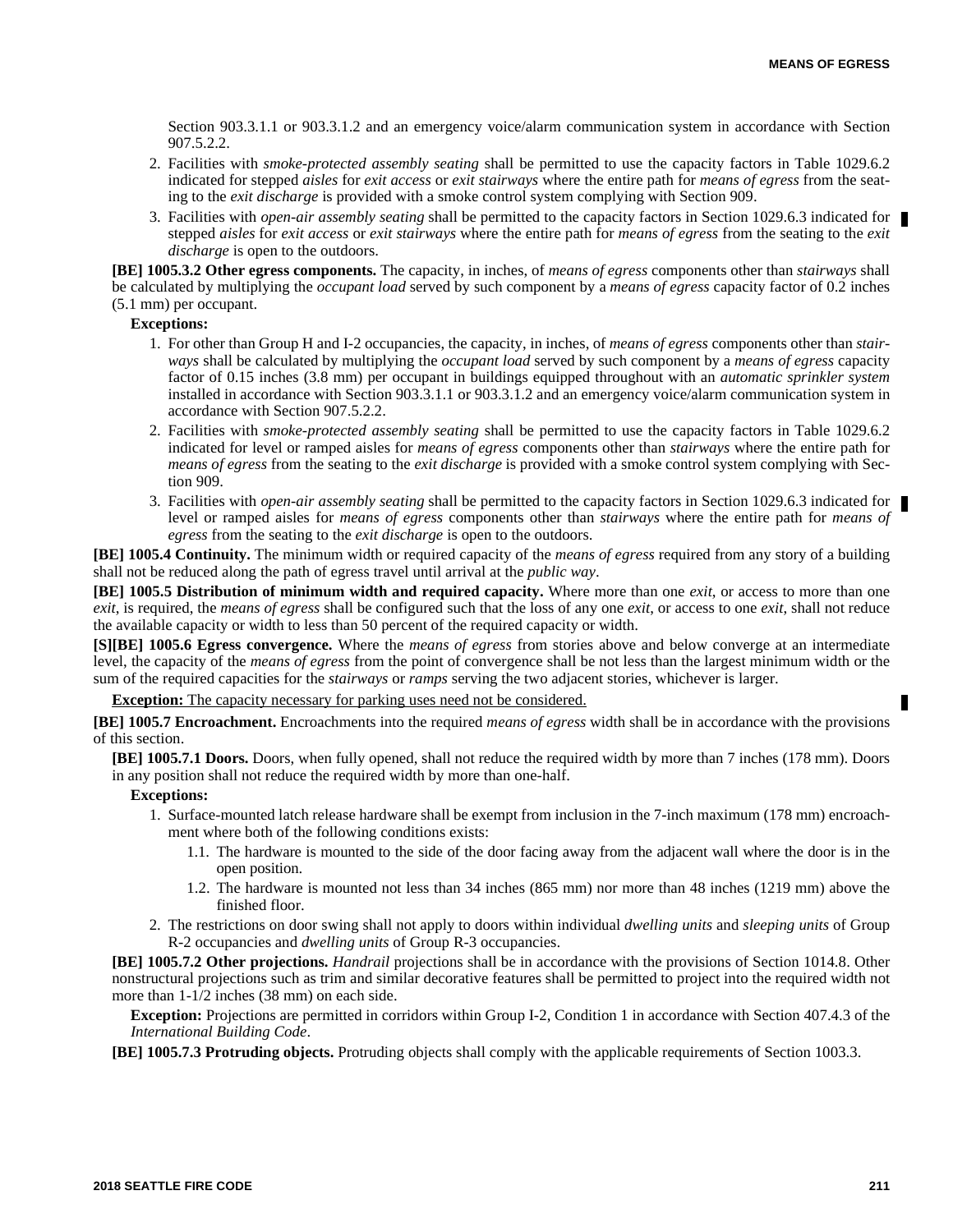# **SECTION 1006 NUMBERS OF EXITS AND EXIT ACCESS DOORWAYS**

**[BE] 1006.1 General.** The number of *exits* or *exit access doorways* required within the *means of egress* system shall comply with the provisions of Section 1006.2 for spaces, including *mezzanines*, and Section 1006.3 for *stories* or occupied roofs.

**[BE] 1006.2 Egress from spaces.** Rooms, areas or spaces, including *mezzanines*, within a story or *basement* shall be provided with the number of *exits* or access to *exits* in accordance with this section.

**[W][BE] 1006.2.1 Egress based on occupant load and common path of egress travel distance.** Two *exits* or *exit access doorways* from any space shall be provided where the design *occupant load* or the *common path of egress travel* distance exceeds the values listed in Table 1006.2.1. The cumulative occupant load from adjacent rooms, areas or spaces shall be determined in accordance with Section 1004.2.

# **Exceptions:**

- 1. The number of exits from foyers, lobbies, vestibules or similar spaces need not be based on cumulative occupant loads for areas discharging through such spaces, but the capacity of the exits from such spaces shall be based on applicable cumulative occupant loads.
- 2. Care suites in Group I-2 occupancies complying with Section 407.4 of the *International Building Code*.
- 3. Unoccupied mechanical rooms and penthouses are not required to comply with the common path of egress travel distance measurement.

|                                |                                                 | MAXIMUM COMMON PATH OF EGRESS TRAVEL DISTANCE (feet)       |         |                                  |  |
|--------------------------------|-------------------------------------------------|------------------------------------------------------------|---------|----------------------------------|--|
| <b>OCCUPANCY</b>               | <b>MAXIMUM OCCUPANT</b><br><b>LOAD OF SPACE</b> | Without Sprinkler System<br>(feet)<br><b>Occupant Load</b> |         | With Sprinkler System            |  |
|                                |                                                 |                                                            |         | (feet)                           |  |
|                                |                                                 | OL $\leq 30$                                               | OL > 30 |                                  |  |
| $A^c$ , E, $M^{\underline{h}}$ | 49                                              | 75                                                         | 75      | $75^{\mathrm{a}}$                |  |
| $\mathbf B$                    | 49                                              | 100                                                        | 75      | $100^{\circ}$                    |  |
| F                              | 49                                              | 75                                                         | 75      | $100^{\rm a}$                    |  |
| H-1, H-2, H-3                  | 3                                               | NP                                                         | NP      | $25^{\rm b}$                     |  |
| $H-4, H-5$                     | 10                                              | NP                                                         | NP      | $75^{\rm b}$                     |  |
| $I-1$ , $I-2^d$ , $I-4$        | 10                                              | NP                                                         | NP      | 75 <sup>a</sup>                  |  |
| $I-3$                          | 10                                              | NP                                                         | NP      | $100^{\rm a}$                    |  |
| $R-1$                          | 10                                              | NP                                                         | NP      | $75^{\rm a}$                     |  |
| $R-2$                          | 20                                              | NP                                                         | NP      | 125 <sup>a</sup>                 |  |
| $R-3^e$                        | 20                                              | NP                                                         | NP      | $125^{a, g}$                     |  |
| $((R-4)$                       | 20                                              | NP                                                         | NP      | $\overline{125^{\alpha,\beta}})$ |  |
| $S^f$                          | 29                                              | 100                                                        | 75      | $100^{\rm a}$                    |  |
| U                              | 49                                              | 100                                                        | 75      | $75^{\mathrm{a}}$                |  |

#### **[W][BE] TABLE 1006.2.1 SPACES WITH ONE EXIT OR EXIT ACCESS DOORWAY**

For  $SI: 1$  foot = 304.8 mm.

 $NP = Not$  Permitted.

a. Buildings equipped throughout with an automatic sprinkler system in accordance with Section 903.3.1.1 or 903.3.1.2. See Section 903 for occupancies where automatic sprinkler systems are permitted in accordance with Section 903.3.1.2

b. Group H occupancies equipped throughout with an automatic sprinkler system in accordance with Section 903.2.5.

c. For a room or space used for assembly purposes having fixed seating, see Section 1029.8.

d. For the travel distance limitations in Group I-2, see Section 407.4 of the *International Building Code*.

e. The common path of egress travel distance shall apply only in a Group R-3 occupancy located in a mixed occupancy building or within a Group R-3 or R-4 congregate living facility.

f. The length of common path of egress travel distance in a Group S-2 open parking garage shall be not more than 100 feet.

g. For the travel distance limitations in Group R-3 ((and R-4)) equipped throughout with an automatic sprinkler system in accordance with Section 903.3.1.3, see Section 1006.2.2.6.

h. Day care facilities, rooms or spaces where care is provided for more than 10 children that are 2-1/2 years of age or less shall have access to not less than two exit access doorways.

**[BE] 1006.2.1.1 Three or more exits or exit access doorways.** Three *exits* or *exit access doorways* shall be provided from any space with an *occupant load* of 501 to 1,000. Four *exits* or *exit access doorways* shall be provided from any space with an *occupant load* greater than 1,000.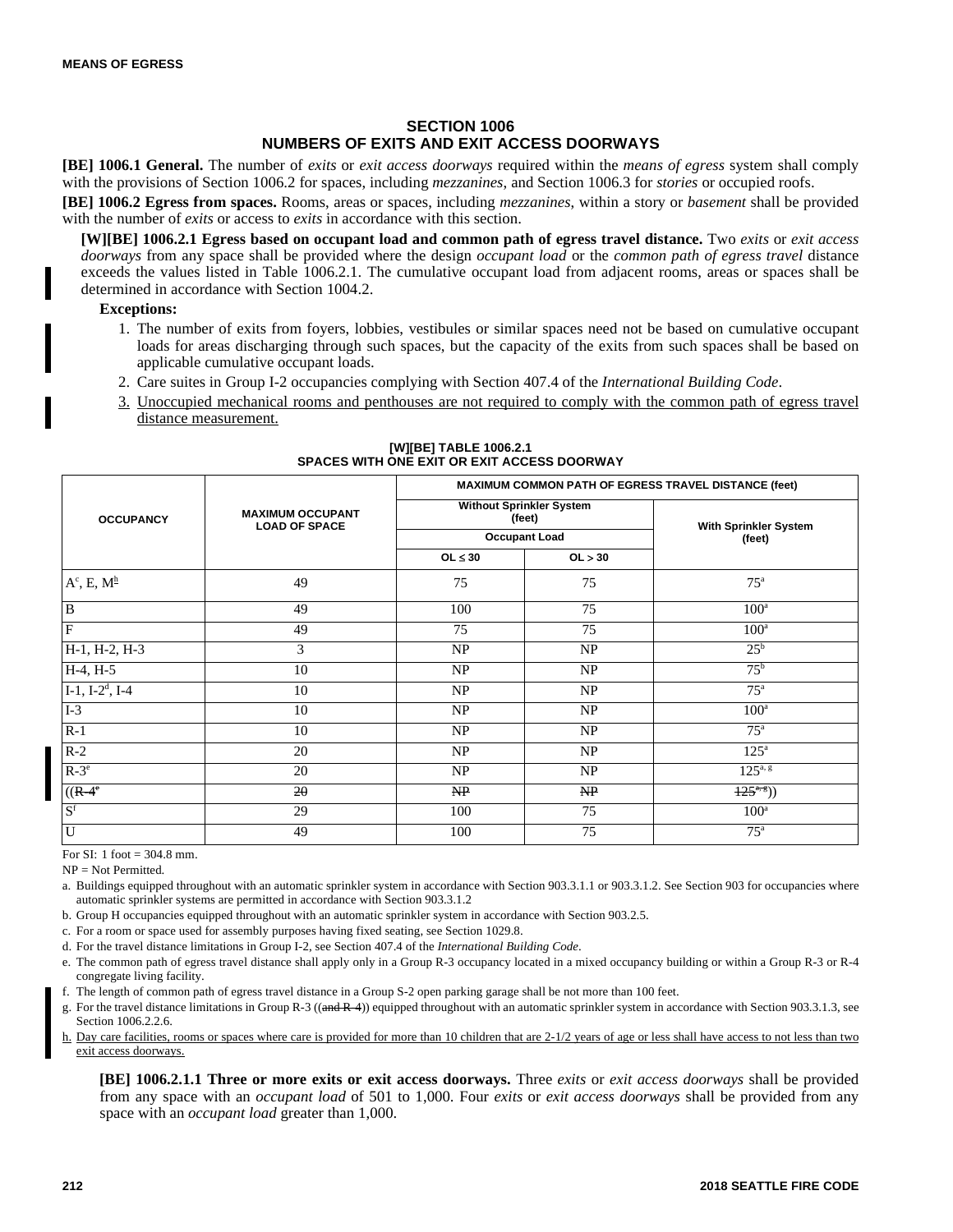**[BE] 1006.2.2 Egress based on use.** The numbers of *exits* or access to *exits* shall be provided in the uses described in Sections 1006.2.2.1 through 1006.2.2.6.

**[BE] 1006.2.2.1 Boiler, incinerator and furnace rooms.** Two *exit access doorways* are required in boiler, incinerator and furnace rooms where the area is over 500 square feet  $(46 \text{ m}^2)$  and any fuel-fired equipment exceeds 400,000 British thermal units (Btu) (422 000 KJ) input capacity. Where two *exit access doorways* are required, one is permitted to be a fixed ladder or an *alternating tread device*. *Exit access doorways* shall be separated by a horizontal distance equal to one-half the length of the maximum overall diagonal dimension of the room.

[BE] 1006.2.2.2 Refrigeration machinery rooms. Machinery rooms larger than 1,000 square feet (93 m<sup>2</sup>) shall have not less than two *exits* or *exit access doorways*. Where two *exit access doorways* are required, one such doorway is permitted to be served by a fixed ladder or an *alternating tread device*. *Exit access* doorways shall be separated by a horizontal distance equal to one-half the maximum horizontal dimension of the room.

All portions of machinery rooms shall be within 150 feet (45 720 mm) of an *exit* or *exit access doorway*. An increase in *exit access* travel distance is permitted in accordance with Section 1017.1.

*Exit* and *exit access doorways* shall swing in the direction of egress travel, regardless of the *occupant load* served. *Exit* and *exit access doorways* shall be tight fitting and self-closing.

**[BE] 1006.2.2.3 Refrigerated rooms or spaces.** Rooms or spaces having a floor area larger than 1,000 square feet (93 m<sup>2</sup>), containing a refrigerant evaporator and maintained at a temperature below 68°F (20°C), shall have access to not less than two *exits* or *exit access doorways*.

*Exit access* travel distance shall be determined as specified in Section 1017.1, but all portions of a refrigerated room or space shall be within 150 feet (45 720 mm) of an *exit* or *exit* access *doorway* where such rooms are not protected by an *approved automatic sprinkler system*. Egress is allowed through adjoining refrigerated rooms or spaces.

**Exception:** Where using refrigerants in quantities limited to the amounts based on the volume set forth in the *International Mechanical Code*.

**[W][BE] 1006.2.2.4 Reserved. ((Group I-4 means of egress.** Group I-4 facilities, rooms or spaces where care is provided for more than 10 children that are 2-1/2 years of age or less, shall have access to not less than two *exits* or *exit access doorways*.))

**[BE] 1006.2.2.5 Vehicular ramps.** Vehicular ramps shall not be considered as an *exit access ramp* unless pedestrian facilities are provided.

**(([BE] 1006.2.2.6 Groups R-3 and R-4.** Where Group R-3 occupancies are permitted by Section 903.2.8 to be protected by an automatic sprinkler system installed in accordance with Section 903.3.1.3, the exit access travel distance for Group R-3 shall be not more than 125 feet (38 100 mm). Where Group R-4 occupancies are permitted by Section 903.2.8 to be protected by an automatic sprinkler system installed in accordance with Section 903.3.1.3, the exit access travel distance for Group  $\hat{R}$ -4 shall be not more than 75 feet (22 860 mm).)

**[S] 1006.2.2.6 Electrical equipment rooms.** Rooms containing electrical equipment shall be provided with a second exit or exit access doorways as required by NFPA 70 Article 110 where all of the following apply:

- 1. The electrical equipment is rated at 1,200 amperes or more.
- 2. The electrical equipment is over 6 feet (1829 mm) wide.
- 3. The electrical equipment contains overcurrent devices, switching devices or control devices.

**[S][BE] 1006.3 Egress from stories or occupied roofs.** The *means of egress* system serving any *story* or occupied roof shall be provided with the number of separate and distinct *exits* or access to *exits* based on the aggregate *occupant load* served in accordance with this section. Horizontal exits shall not count toward the required number of exits from the *story* or roof. Where stairways serve more than one story, only the occupant load of each story considered individually shall be used in calculating the required number of exits or access to exits serving that story.

**[BE] 1006.3.1 Adjacent story.** The path of egress travel to an exit shall not pass through more than one adjacent story.

**Exception:** The path of egress travel to an *exit* shall be permitted to pass through more than one adjacent *story* in any of the following:

- 1. In Group R-1, R-2 or R-3 occupancies, exit access stairways and ramps connecting four stories or fewer serving and contained within an individual dwelling unit or sleeping unit or live/work unit.
- 2. Exit access stairways serving and contained within a Group R-3 congregate residence or a Group R-4 facility.
- 3. Exit access stairways and ramps in open parking garages that serve only the parking garage.
- 4. Exit access stairways and ramps serving open-air assembly seating complying with the exit access travel distance requirements of Section 1029.7.
- 5. Exit access stairways and ramps between the balcony, gallery or press box and the main assembly floor in occupancies such as theaters, places of religious worship, auditoriums and sports facilities.

**[BE] 1006.3.2 Egress based on occupant load.** Each *story* and occupied roof shall have the minimum number of separate and distinct *exits*, or access to *exits*, as specified in Table 1006.3.2. A single *exit* or access to a single *exit* shall be permitted in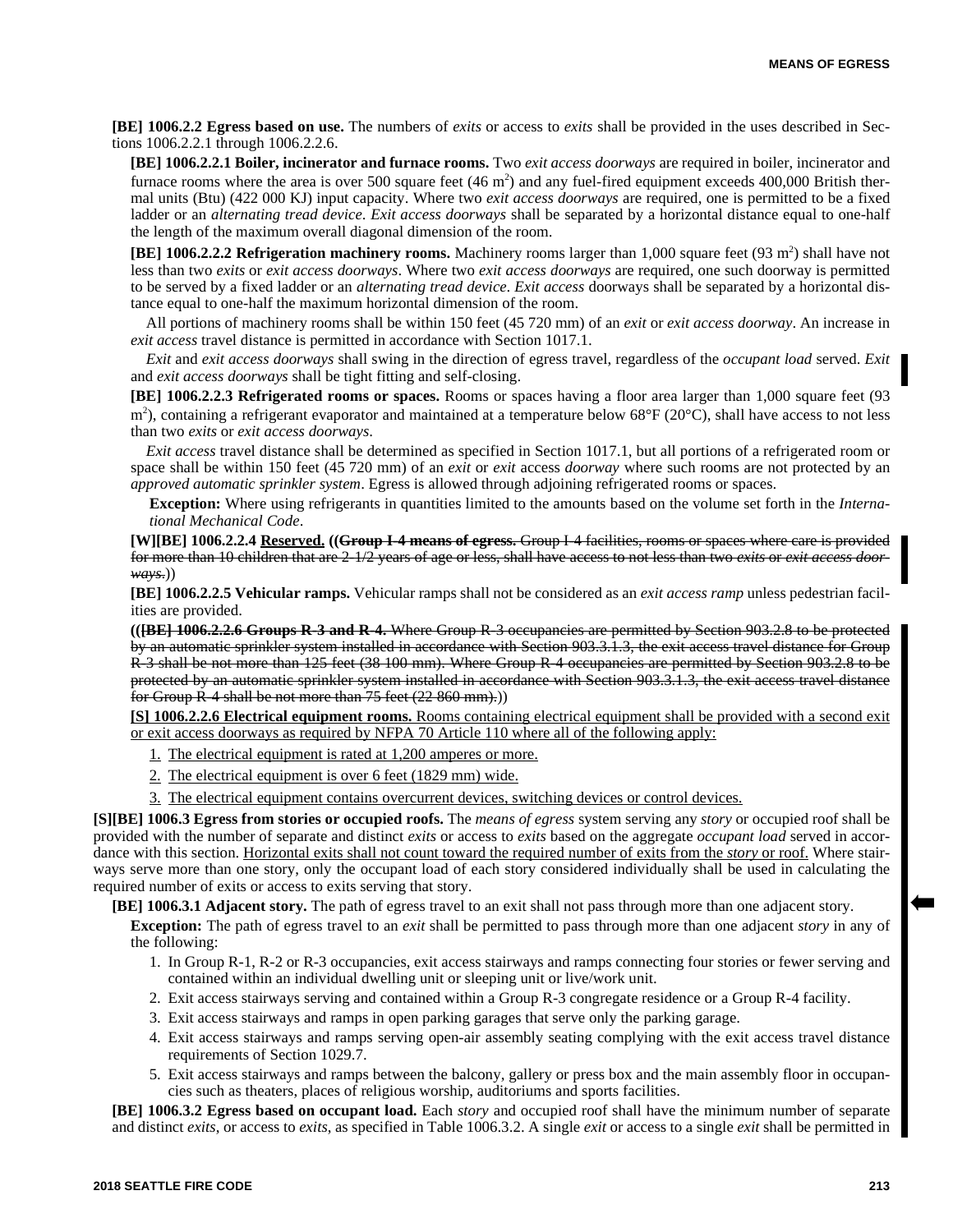П

accordance with Section 1006.3.3. The required number of *exits*, or *exit access stairways* or *ramps* providing access to *exits*, from any story or occupied roof shall be maintained until arrival at the *exit discharge* or *public way*.

## **[BE] TABLE 1006.3.2 MINIMUM NUMBER OF EXITS OR ACCESS TO EXITS PER STORY**

| <b>OCCUPANT LOAD PER STORY</b> | MINIMUM NUMBER OF EXITS OR ACCESS TO EXITS FROM STORY |  |
|--------------------------------|-------------------------------------------------------|--|
| 1-500                          |                                                       |  |
| $1501 - 1.000$                 |                                                       |  |
| More than 1,000                |                                                       |  |

**[W][S][BE] 1006.3.3 Single exits.** A single *exit* or access to a single *exit* shall be permitted from any story or occupied roof, where one of the following conditions exists:

- 1. The *occupant load*, number of *dwelling units* and ((*common path of egress*)) exit access travel distance within the portion of the building served by the single exit do not exceed the values in Table 1006.3.3(1) or 1006.3.3(2).
- 2. Rooms, areas and spaces complying with Section 1006.2.1 with *exits* that discharge directly to the exterior at the *level of exit discharge*, are permitted to have one *exit* or access to a single *exit.*
- 3. Parking garages where vehicles are mechanically parked shall be permitted to have one *exit* or access to a single *exit.*
- 4. Group R-3 ((and R-4)) occupancies shall be permitted to have one *exit* or access to a single *exit.*
- 5. Individual single-story or multistory *dwelling units* shall be permitted to have a single *exit* or access to a single *exit* from the *dwelling unit* provided that both of the following criteria are met:
	- 5.1. The *dwelling unit* complies with Section 1006.2.1 as a space with one means of egress.
	- 5.2. Either the *exit* from the *dwelling unit* discharges directly to the exterior at the *level of exit discharge*, or the *exit* access outside the *dwelling unit*'s entrance door provides access to not less than two approved independent *exits*.
- 6. Occupied roofs with an occupant load of ten or less are permitted to have a single exit or access to a single exit.
- 7. Not more than five *stories* of Group R-2 occupancy are permitted to be served by a single exit under the following conditions:
	- 7.1. The building has not more than six stories above grade plane.
	- 7.2. The building does not contain a boarding house.
	- 7.3. There shall be no more than four dwelling units on any floor.
	- 7.4. The building shall be of not less than one hour fire-resistive construction and shall also be equipped throughout with an automatic sprinkler system in accordance with Section 903.3.1.1. Residential-type sprinklers shall be used in all habitable spaces in each dwelling unit.
	- 7.5. There shall be no more than two single exit stairway conditions on the same property.
	- 7.6. An exterior stairway or interior exit stairway shall be provided. The interior exit stairway, including any related exit passageway, shall be pressurized in accordance with the Seattle Building Code. Doors in the stairway shall swing into the interior exit stairway regardless of the occupant load served, provided that doors from the interior exit stairway to the building exterior are permitted to swing in the direction of exit travel.
	- 7.7. A corridor shall separate each dwelling unit entry/exit door from the door to an interior exit stairway, including any related exit passageway, on each floor. Dwelling unit doors shall not open directly into an interior exit stairway. Dwelling unit doors are permitted to open directly into an exterior stairway.
	- 7.8. There shall be no more than 20 feet (6096 mm) of travel to the exit stairway from the entry/exit door of any dwelling unit.
	- 7.9. Travel distance measured in accordance with Section 1017 shall not exceed 125 feet.
	- 7.10. The exit shall not terminate in an egress court where the court depth exceeds the court width unless it is possible to exit in either direction to the public way.
	- 7.11. Elevators shall be pressurized in accordance with Section 909.21 of the Seattle Building Code or shall open into elevator lobbies that comply with Section 713.14 of the Seattle Building Code. Where approved by the building official, natural ventilation is permitted to be substituted for pressurization where the ventilation would prevent the accumulation of smoke or toxic gases.
	- 7.12. Other occupancies are permitted in the same building provided they comply with all the requirements of the Seattle Building Code. Other occupancies shall not communicate with Group R occupancy portion of the building or with the single-exit stairway.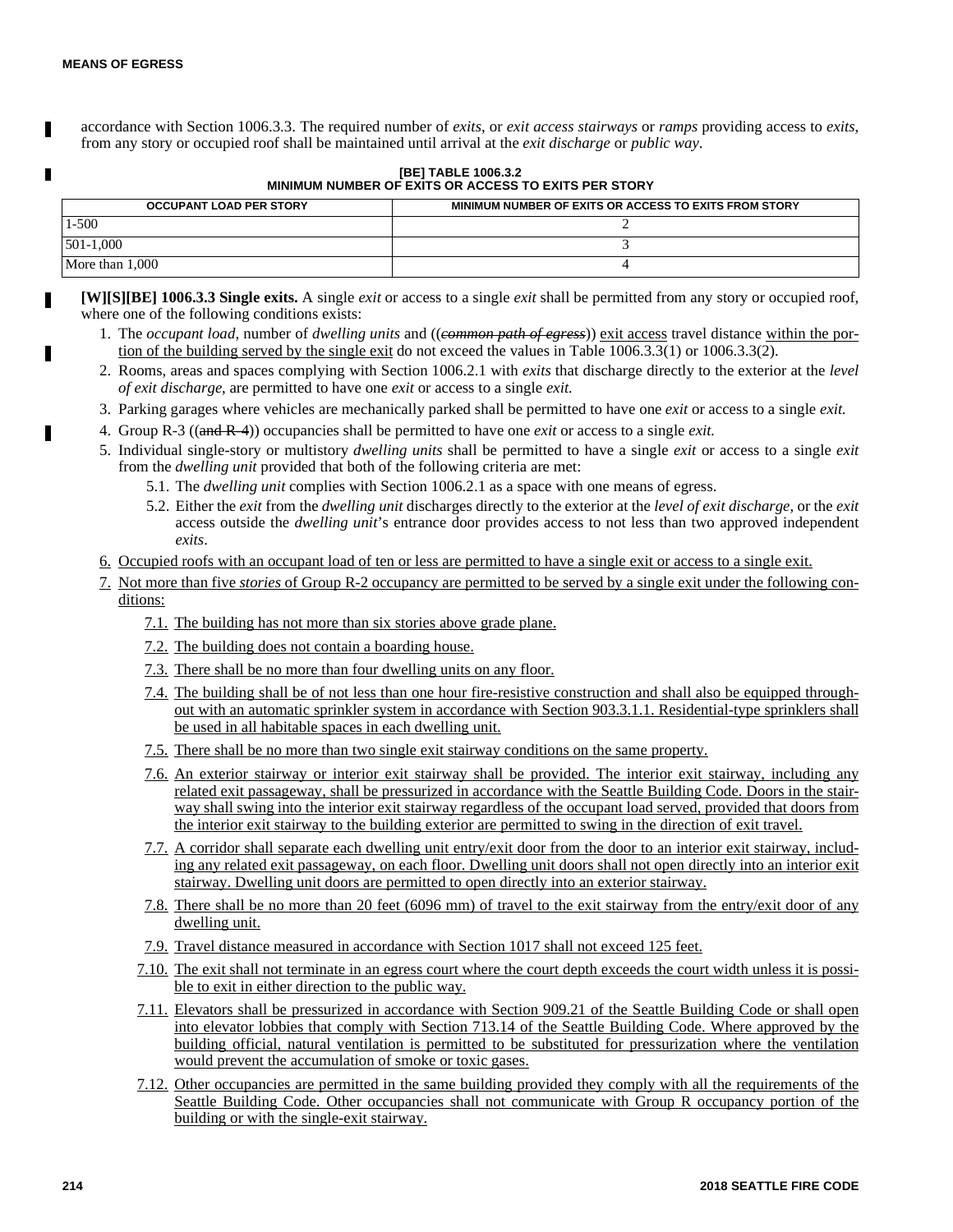**Exception:** Parking garages accessory to the Group R occupancy are permitted to communicate with the exit stairway.

- 7.13. The exit serving the Group R occupancy shall not discharge through any other occupancy, including an accessory parking garage.
- 7.14. There shall be no openings within 10 feet (3048 mm) of unprotected openings into the stairway other than required exit doors having a one-hour fire-resistance rating.

**[BE] TABLE 1006.3.3(1) STORIES WITH ONE EXIT OR ACCESS TO ONE EXIT FOR R-2 OCCUPANCIES**

| <b>STORY</b>                                             | <b>OCCUPANCY</b> | <b>DWELLING UNITS</b> | MAXIMUM NUMBER OF IMAXIMUM (( <del>COMMON PATH OF EGRESS</del> )) I<br><b>EXIT ACCESS TRAVEL DISTANCE</b> |
|----------------------------------------------------------|------------------|-----------------------|-----------------------------------------------------------------------------------------------------------|
| Basement, first, second or third story above grade plane | $R-2^{a, b}$     | 4 dwelling units      | 125 feet                                                                                                  |
| Fourth story above grade plane and higher                | NP               |                       | NA                                                                                                        |

For SI: 1 foot = 3048 mm.

NP = Not Permitted.

NA = Not Applicable.

a. Buildings classified as Group R-2 equipped throughout with an automatic sprinkler system in accordance with Section 903.3.1.1 or 903.3.1.2 and provided with emergency escape and rescue openings in accordance with Section 1030.

b. This table is used for R-2 occupancies consisting of dwelling units. For R-2 occupancies consisting of sleeping units, use Table 1006.3.3(2).

# **[W][BE] TABLE 1006.3.3(2) STORIES WITH ONE EXIT OR ACCESS TO ONE EXIT FOR OTHER OCCUPANCIES**

| <b>STORY</b>                             | <b>OCCUPANCY</b>                      | <b>MAXIMUM OCCUPANT</b><br><b>LOAD PER STORY</b> | MAXIMUM ((COMMON PATH OF EGRESS))<br><b>EXIT ACCESS TRAVEL DISTANCE (feet)</b> |  |
|------------------------------------------|---------------------------------------|--------------------------------------------------|--------------------------------------------------------------------------------|--|
|                                          | $A, B^b, E F^b, M, U$                 | 49                                               |                                                                                |  |
|                                          | $H-2. H-3$                            |                                                  | 25                                                                             |  |
| First story above or below grade plane   | H-4, H-5, I, R-1, R-2 <sup>a, c</sup> | 10                                               | 75                                                                             |  |
|                                          | $\mathbb{C}^{b, d}$                   | 29                                               | 75                                                                             |  |
| Second story above grade plane           | B, F, M, S <sup>d</sup>               | 29                                               | 75                                                                             |  |
| Third story above grade plane and higher | NP                                    | NA                                               | NA                                                                             |  |

For SI: 1 foot  $=$  304.8 mm.

NP = Not Permitted.

 $NA = Not$  Applicable.

a. Buildings classified as Group R-2 equipped throughout with an automatic sprinkler system in accordance with Section 903.3.1.1 or 903.3.1.2 and provided with emergency escape and rescue openings in accordance with Section 1030.

b. Group B, F and S occupancies in buildings equipped throughout with an automatic sprinkler system in accordance with Section 903.3.1.1 shall have a maximum exit access travel distance of 100 feet.

c. This table is used for R-2 occupancies consisting of sleeping units. For R-2 occupancies consisting of dwelling units, use Table 1006.3.3(1).

d. The length of exit access travel distance in a Group S-2 open parking garage shall be not more than 100 feet.

**[BE] 1006.3.3.1 Mixed occupancies.** Where one *exit*, or *exit access stairway* or *ramp* providing access to exits at other stories, is permitted to serve individual stories, mixed occupancies shall be permitted to be served by single *exits* provided that each individual occupancy complies with the applicable requirements of Table 1006.3.3(1) or 1006.3.3(2) for that occupancy. Where applicable, cumulative *occupant loads* from adjacent occupancies shall be considered to be in accordance with the provisions of Section 1004.1. In each story of a mixed occupancy building, the maximum number of occupants served by a single *exit* shall be such that the sum of the ratios of the calculated number of occupants of the space divided by the allowable number of occupants indicated in Table 1006.3.3(2) for each occupancy does not exceed one. Where *dwelling units* are located on a story with other occupancies, the actual number of *dwelling units* divided by four plus the ratio from the other occupancy does not exceed one.

# **SECTION 1007 EXIT AND EXIT ACCESS DOORWAY CONFIGURATION**

**[S][BE] 1007.1 General.** *Exits*, *exit access doorways*, and *exit access stairways* and *ramps* serving spaces, including individual building stories, shall be separated in accordance with the provisions of this section. Interlocking or scissor stairs and stairways that share a wall with other interior exit stairways shall be counted as one exit or exit access.

**[S][BE] 1007.1.1 Two exits or exit access doorways.** Where two *exits*, *exit access doorways*, *exit access stairways* or *ramps*, or any combination thereof, are required from any portion of the *exit access*, they shall be placed a distance apart equal to not less than one-half of the length of the maximum overall diagonal dimension of the building or area to be served measured in a straight line between them. ((Interlocking or *scissor stairways* shall be counted as one exit *stairway.*))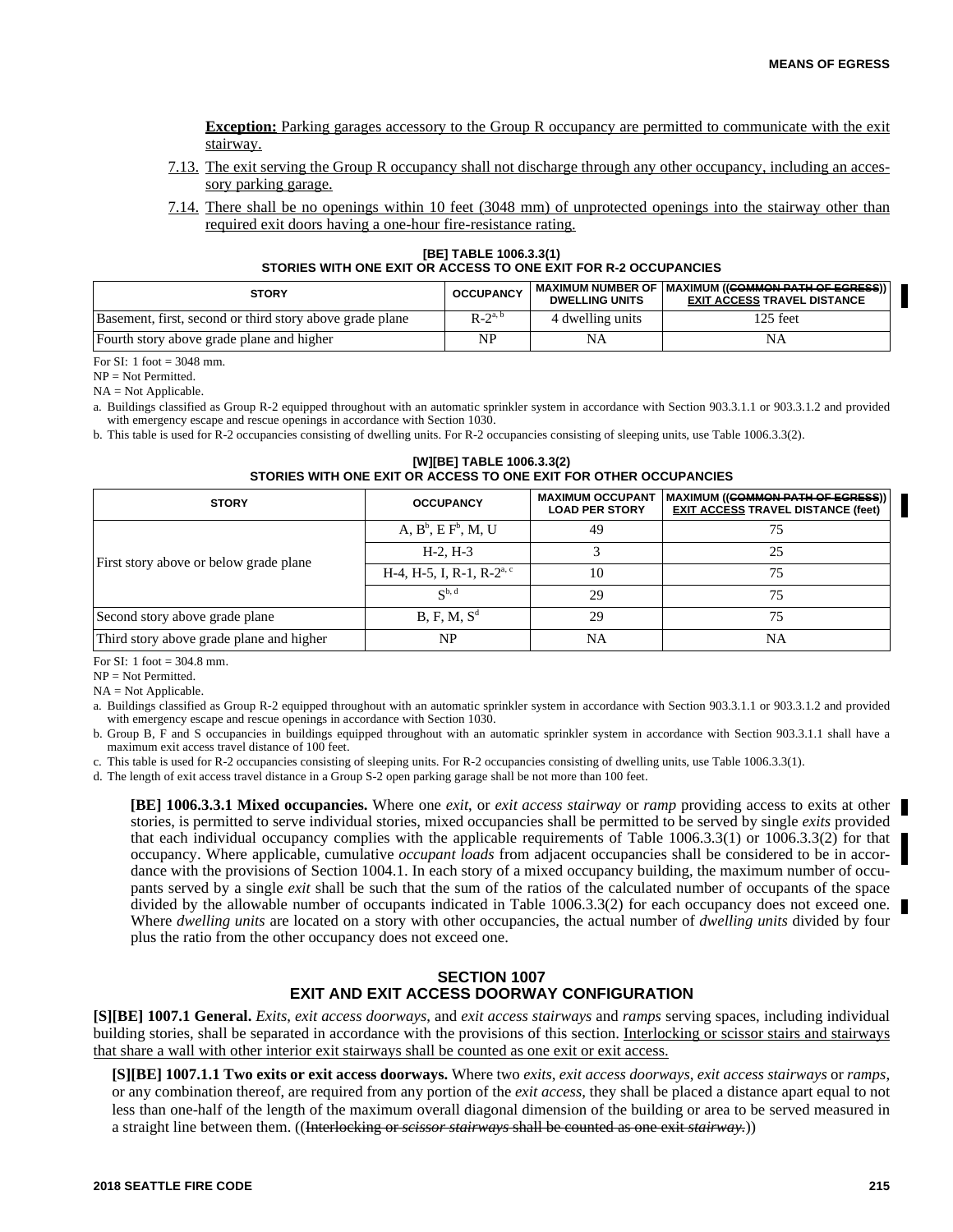# **Exceptions:**

- 1. Where *interior exit stairways* or *ramps* are interconnected by a 1-hour fire-resistance-rated corridor conforming to the requirements of Section 1020, the required *exit* separation shall be measured along the shortest direct line of travel within the *corridor*.
- 2. Where a building is equipped throughout with an *automatic sprinkler system* in accordance with Section 903.3.1.1 or 903.3.1.2, the separation distance shall be not less than one-third of the length of the maximum overall diagonal dimension of the area served.
- 3. Where it is not practical to separate exits by one-half the diagonal dimension, exits from retail and office tenant spaces in Group B and M occupancies and within *dwelling units* shall be as far apart as reasonably practicable as determined by the *building official.*

**[S][BE] 1007.1.1.1 Measurement point.** The separation distance required in Section 1007.1.1 shall be measured in accordance with the following:

- 1. The separation distance to *exit* or *exit access doorways* shall be measured to any point along the width of the doorway.
- 2. The separation distance to *exit access stairways* shall be measured to any point along the width of the closest riser.
- 3. The separation distance to *exit access ramps* shall be measured to any point along the width of the start of the ramp run.

**[BE] 1007.1.2 Three or more exits or exit access doorways.** Where access to three or more exits is required, not less than two exit or *exit access doorways* shall be arranged in accordance with the provisions of Section 1007.1.1. Additional required exit or *exit access doorways* shall be arranged a reasonable distance apart so that if one becomes blocked, the others will be available.

**[BE] 1007.1.3 Remoteness of exit access stairways or ramps.** Where two *exit* access *stairways* or *ramps* provide the required *means of egress* to *exits* at another story, the required separation distance shall be maintained for all portions of such *exit access stairways* or *ramps*.

**[BE] 1007.1.3.1 Three or more exit access stairways or ramps.** Where more than two *exit access stairways* or *ramps* provide the required *means of egress*, not less than two shall be arranged in accordance with Section 1007.1.3.

# **SECTION 1008 MEANS OF EGRESS ILLUMINATION**

**[S][BE] 1008.1 Means of egress illumination.** Illumination shall be provided at every point in the *means of egress* in accordance with Section 1008.2. Under emergency power, *means of egress* illumination shall comply with Section 1008.3.

**[BE] 1008.2 Illumination required.** The *means of egress* serving a room or space shall be illuminated at all times that the room or space is occupied.

# **Exceptions:**

- 1. Occupancies in Group U.
- 2. *Aisle accessways* in Group A.
- 3. *Dwelling units* and *sleeping units* in Groups R-1, R-2 and R-3.
- 4. *Sleeping units* of Group I occupancies.

**[S][BE] 1008.2.1 Illumination level under normal power.** The *means of egress* illumination level shall be not less than 1 footcandle (11 lux) at the walking surface. Luminaires shall be installed whenever exit signs are required by Section 1013.

**Exception:** For auditoriums, theaters, concert or opera halls and similar assembly occupancies, the illumination at the walking surface is permitted to be reduced during performances by one of the following methods provided that the required illumination is automatically restored upon activation of a premises' fire alarm system:

- 1. Externally illuminated walking surfaces shall be permitted to be illuminated to not less than 0.2 footcandle (2.15  $lux)$ .
- 2. Steps, landings and the sides of *ramps* shall be permitted to be marked with self-luminous materials in accordance with Sections 1025.2.1, 1025.2.2 and 1025.2.4 by systems *listed* in accordance with UL 1994.

**[BE] 1008.2.2 Group I-2.** In Group I-2 occupancies where two or more *exits* are required, on the exterior landings required by Section 1010.6.1, means of egress illumination levels for the *exit discharge* shall be provided such that failure of a single lamp in a luminaire shall not reduce the illumination level on that landing to less than 1 footcandle (11 lux).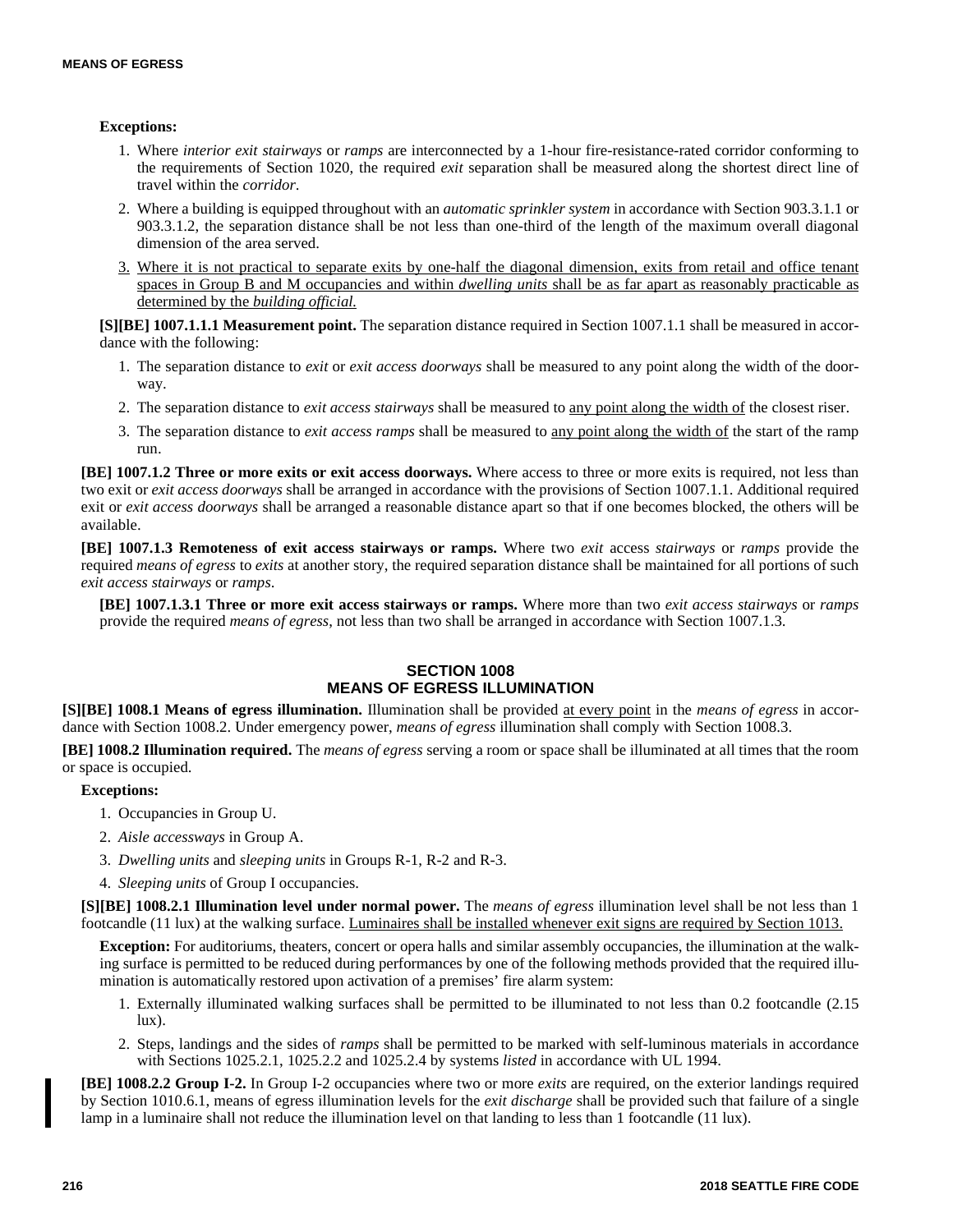**[W][BE] ((1008.2.3 Exit discharge.** Illumination shall be provided along the path of travel for the exit discharge from each exit to the public way.

**Exception:** Illumination shall not be required where the path of the exit discharge meets both of the following requirements:

1. The path of exit discharge is illuminated from the exit to a safe dispersal area complying with Section 1028.5.

2. A dispersal area shall be illuminated to a level not less than 1 footcandle (11 lux) at the walking surface.))

**[S][BE] 1008.3 ((Emergency power)) Power supply for illumination.** The power supply for *means of egress* illumination shall normally be provided by the premises' electrical supply.

**[S][BE] 1008.3.1 General.** In the event of power supply failure in rooms and spaces that require two or more *means of egress* an emergency ((electrical)) power system shall automatically illuminate all of the following areas:

- 1. *Aisles*.
- 2. *Corridors*.
- 3. *Exit access stairways* and *ramps*.

**[BE] 1008.3.2 Buildings.** In the event of power supply failure, in buildings that require two or more *means of egress*, an emergency electrical system shall automatically illuminate all of the following areas:

- 1. Interior *exit access stairways* and *ramps.*
- 2. *Interior* and *exterior exit stairways* and *ramps*.
- 3. *Exit passageways*.
- 4. Vestibules and areas on the *level of discharge* used for *exit discharge* in accordance with Section 1028.1.
- 5. Exterior landings as required by Section 1010.1.6 for exit doorways that lead directly to the *exit discharge*.

**[BE] 1008.3.3 Rooms and spaces.** In the event of power supply failure, an emergency electrical system shall automatically illuminate all of the following areas:

- 1. Electrical equipment rooms.
- 2. Fire command centers.
- 3. Fire pump rooms.
- 4. Generator rooms.
- 5. Public restrooms with an area greater than 300 square feet  $(27.87 \text{ m}^2)$ .

**[BE] 1008.3.4 Duration.** The emergency power system shall provide power for a duration of not less than 90 minutes and shall consist of storage batteries, unit equipment or an on-site generator. The installation of the emergency power system shall be in accordance with Section 2702 of the *International Building Code*.

**[BE] 1008.3.5 Illumination level under emergency power.** Emergency lighting facilities shall be arranged to provide initial illumination that is not less than an average of 1 footcandle  $(11 \text{ lux})$  and a minimum at any point of 0.1 footcandle $(1 \text{ lux})$ measured along the path of egress at floor level. Illumination levels shall be permitted to decline to 0.6 footcandle (6 lux) average and a minimum at any point of 0.06 footcandle (0.6 lux) at the end of the emergency lighting time duration. A maximum-to-minimum illumination uniformity ratio of 40 to 1 shall not be exceeded. In Group I-2 occupancies, failure of a single lamp in a luminaire shall not reduce the illumination level to less than 0.2 foot-candle (2.2 lux).

# **SECTION 1009 ACCESSIBLE MEANS OF EGRESS**

**[W][BE] 1009.1 Accessible means of egress required.** *Accessible means of egress* shall comply with this section. Accessible spaces shall be provided with not less than one *accessible means of egress*. Where more than one *means of egress* is required by Section 1006.2 or 1006.3 from any accessible space, each accessible portion of the space shall be served by not less than two *accessible means of egress*.

- 1. Accessible means of egress are not required to be provided in existing buildings.
- ((1)) 2. One *accessible means of egress* is required from an accessible *mezzanine* level in accordance with Section 1009.3, 1009.4 or 1009.5.
- ((2)) 3. In assembly areas with ramped *aisles* or stepped *aisles*, one *accessible means of egress* is permitted where the common path of travel is accessible and meets the requirements in Section 1029.8.
- 4. In parking garages, accessible means of egress are not required to serve parking areas that do not contain accessible parking spaces.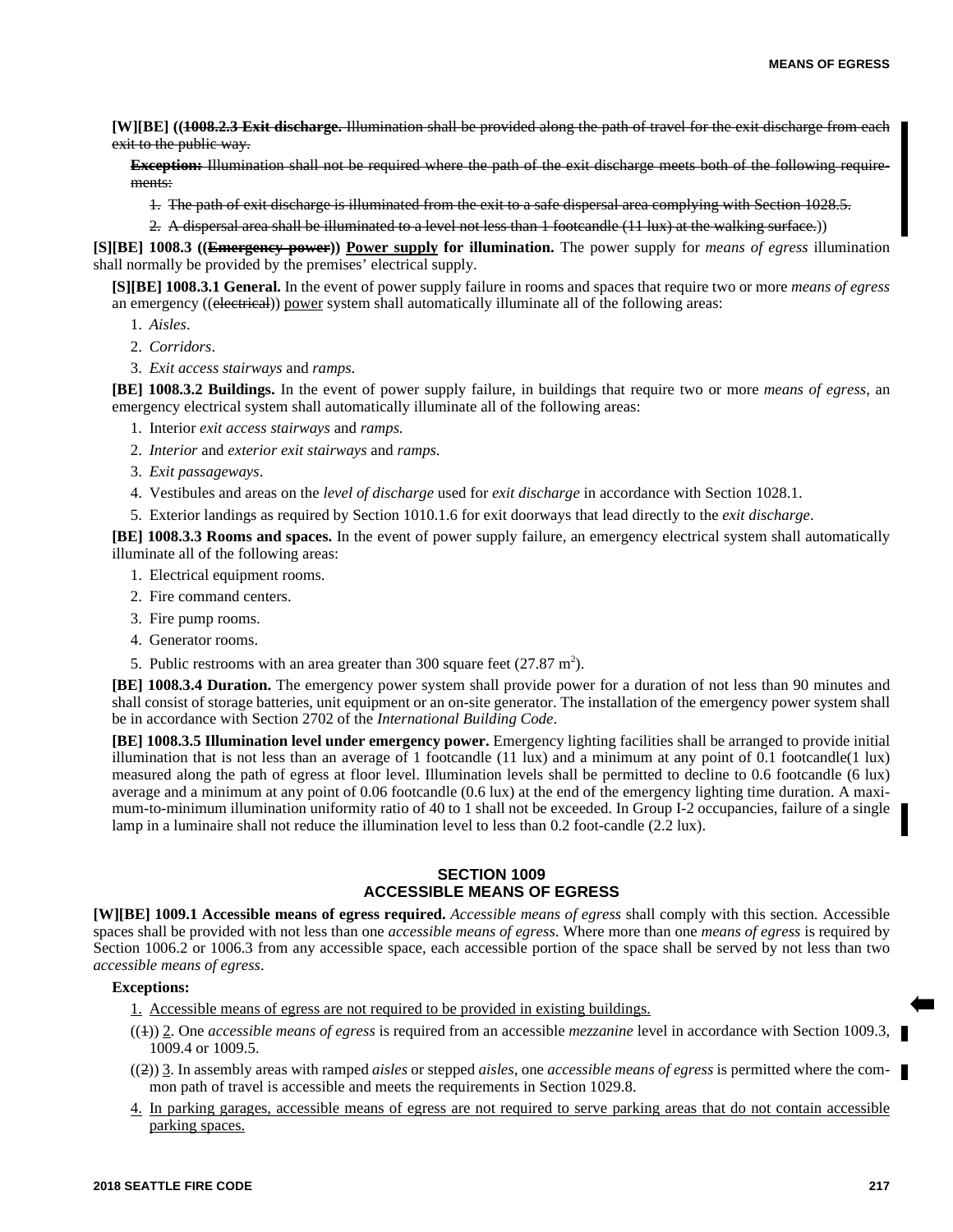**[BE] 1009.2 Continuity and components.** Each required *accessible means of egress* shall be continuous to a public way and shall consist of one or more of the following components:

- 1. *Accessible routes* complying with Section 1104 of the *International Building Code*.
- 2. *Interior exit stairways* complying with Sections 1009.3 and 1023.
- 3. *Exit access stairways* complying with Sections 1009.3 and 1019.3 or 1019.4.
- 4. *Exterior exit stairways* complying with Sections 1009.3 and 1027 and serving levels other than the *level of exit discharge*.
- 5. Elevators complying with Section 1009.4.
- 6. Platform lifts complying with Section 1009.5.
- 7. *Horizontal exits* complying with Section 1026.
- 8. *Ramps* complying with Section 1012.
- 9. *Areas of refuge* complying with Section 1009.6.
- 10. Exterior areas for assisted rescue complying with Section 1009.7 serving *exits* at the *level of exit discharge*.

**[W][BE] 1009.2.1 Elevators required.** In buildings where a required accessible floor or accessible occupied roof is four or more stories above or below a *level of exit discharge*, not less than one required *accessible means of egress* shall be an elevator complying with Section 1009.4.

# **Exceptions:**

- 1. In buildings equipped throughout with an *automatic sprinkler system* installed in accordance with Section 903.3.1.1 or 903.3.1.2, the elevator shall not be required on floors provided with a *horizontal exit* and located at or above the *levels of exit discharge.*
- 2. In buildings equipped throughout with an *automatic sprinkler system* installed in accordance with Section 903.3.1.1 or 903.3.1.2, the elevator shall not be required on floors provided with a *ramp* conforming to the provisions of Section 1012.

**[BE] 1009.3 Stairways.** In order to be considered part of an *accessible means of egress*, a *stairway* between stories shall comply with Sections 1009.3.1 through 1009.3.3.

**[BE] 1009.3.1 Exit access stairways.** *Exit access stairways* that connect levels in the same *story* are not permitted as part of an accessible means of egress.

**Exception:** *Exit access stairways* providing *means of egress* from mezzanines are permitted as part of an *accessible means of egress*.

**[BE] 1009.3.2 Stairway width.** *Stairways* shall have a clear width of 48 inches (1219 mm) minimum between *handrails*.

# **Exceptions:**

- 1. The clear width of 48 inches (1219 mm) between handrails is not required in buildings equipped throughout with an *automatic sprinkler* system installed in accordance with Section 903.3.1.1 or 903.3.1.2.
- 2. The clear width of 48 inches (1219 mm) between *handrails* is not required for *stairways* accessed from a refuge area in conjunction with a *horizontal exit*.

**[BE] 1009.3.3 Area of refuge.** Stairways shall either incorporate an area of refuge within an enlarged floor-level landing or shall be accessed from an area of refuge complying with Section 1009.6.

# **Exceptions:**

- 1. *Areas of refuge* are not required at *exit access stairways* where two-way communication is provided at the elevator landing in accordance with Section 1009.8.
- 2. *Areas of refuge* are not required at *stairways* in buildings equipped throughout with an *automatic sprinkler system* installed in accordance with Section 903.3.1.1 or 903.3.1.2.
- 3. *Areas of refuge* are not required at *stairways* serving *open parking garages*.
- 4. *Areas of refuge* are not required for *smoke-protected* or *open-air assembly seating* areas complying with Sections 1029.6.2 and 1029.6.3.
- 5. *Areas of refuge* are not required at *stairways* in Group R-2 occupancies.
- 6. *Areas of refuge* are not required for *stairways* accessed from a refuge area in conjunction with a *horizontal exit*.

**[BE] 1009.4 Elevators.** In order to be considered part of an accessible *means of egress*, an elevator shall comply with Sections 1009.4.1 and 1009.4.2.

**[S][BE] 1009.4.1 Standby power.** The elevator shall meet the emergency operation and signaling device requirements of Section 2.27 of ASME A17.1/CSA B44. ((Standby)) An emergency or legally required standby power system shall be pro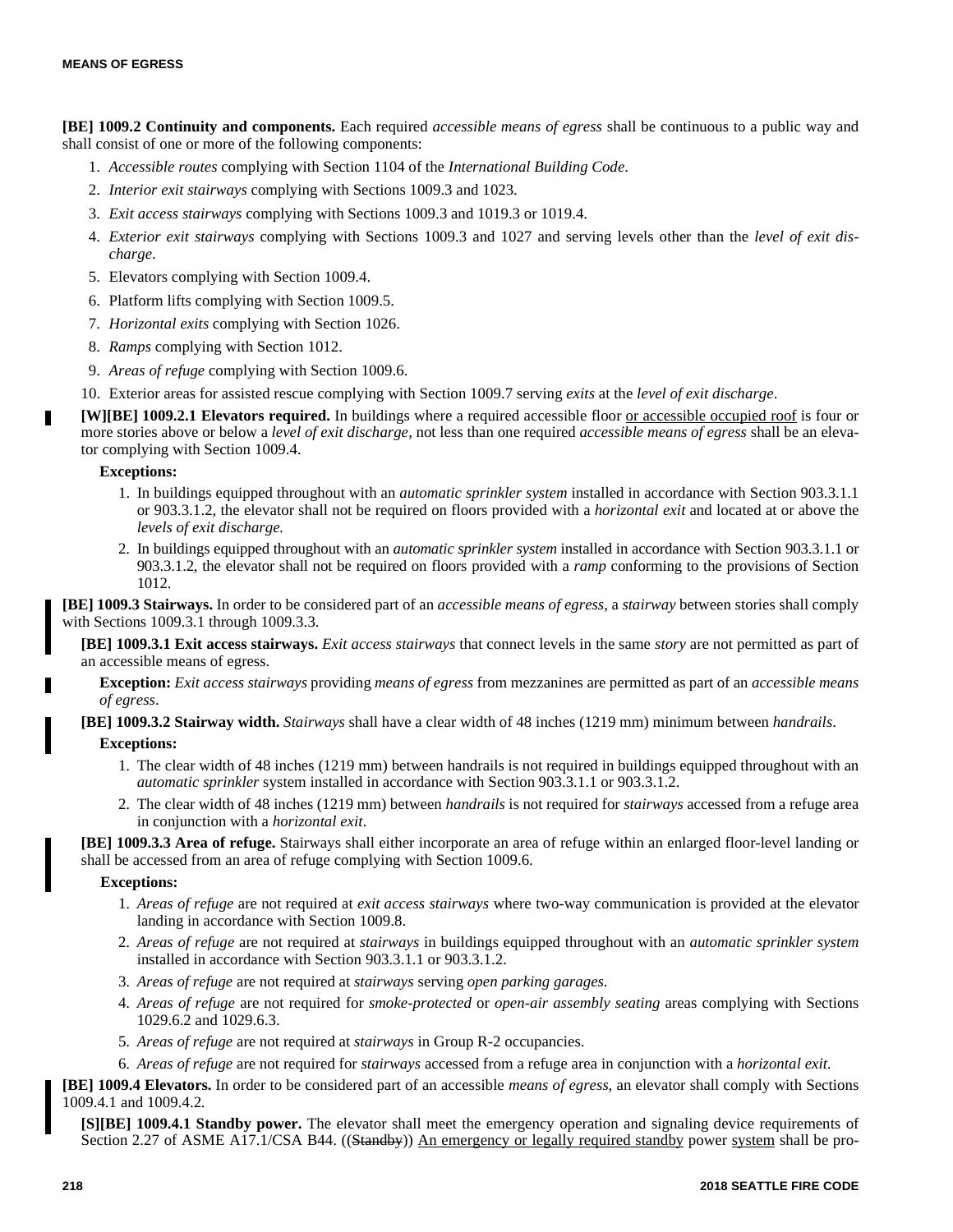vided in accordance with Chapter 27 ((and Section 3003)) of the *International Building Code* and the Seattle Electrical Code for the operation of the elevator, the shunt trip and lighting for elevator cars, control rooms, machine rooms, and machinery spaces.

**[BE] 1009.4.2 Area of refuge.** The elevator shall be accessed from an *area of refuge* complying with Section 1009.6. **Exceptions:**

- 1. *Areas of refuge* are not required at the elevator in open parking garages.
- 2. *Areas of refuge* are not required in buildings and facilities equipped throughout with an *automatic sprinkler system* installed in accordance with Section 903.3.1.1 or 903.3.1.2.
- 3. *Areas of refuge* are not required at elevators not required to be located in a shaft in accordance with Section 712 of the *International Building Code*.
- 4. *Areas of refuge* are not required at elevators serving *smoke protected or open-air assembly seating* areas complying with Sections 1029.6.2 and 1029.6.3.
- 5. *Areas of refuge* are not required for elevators accessed from a refuge area in conjunction with a *horizontal exit*.

**[S][BE] 1009.5 Platform lifts.** Platform lifts shall be permitted to serve as part of an *accessible means of egress* where allowed as part of a required *accessible route* in Section 1109.8 of the *International Building Code* except for Item 10. ((Standby)) A legally required standby power system for the platform lift shall be provided in accordance with Chapter 27 of the *International Building Code.*

**[BE] 1009.6 Areas of refuge.** Every required *area of refuge* shall be accessible from the space it serves by an *accessible means of egress*.

**[BE] 1009.6.1 Travel distance.** The maximum travel distance from any accessible space to an *area of refuge* shall not exceed the *exit access* travel distance permitted for the occupancy in accordance with Section 1017.1.

**[BE] 1009.6.2 Stairway or elevator access.** Every required *area of refuge* shall have direct access to a *stairway* complying with Sections 1009.3 and 1023 or an elevator complying with Section 1009.4.

**[BE] 1009.6.3 Size.** Each *area of refuge* shall be sized to accommodate one *w*heelchair space of 30 inches by 48 inches (762 mm by 1219 mm) for each 200 occupants or portion thereof, based on the *occupant load* of the *area of refuge* and areas served by the *area of refuge*. Such wheelchair spaces shall not reduce the *means of egress* minimum width or required capacity. Access to any of the required wheelchair spaces in an *area of refuge* shall not be obstructed by more than one adjoining wheelchair space.

**[BE] 1009.6.4 Separation.** Each *area of refuge* shall be separated from the remainder of the story by a *smoke barrier* complying with Section 709 of the *International Building Code* or a *horizontal* exit complying with Section 1026. Each *area of refuge* shall be designed to minimize the intrusion of smoke.

#### **Exceptions:**

1. *Areas of refuge* located within an enclosure for *interior exit stairways* complying with Section 1023.

2. *Areas of refuge* in outdoor facilities where *exit access* is essentially open to the outside.

**[BE] 1009.6.5 Two-way communication.** *Areas of refuge* shall be provided with a two-way communication system complying with Sections 1009.8.1 and 1009.8.2.

**[BE] 1009.7 Exterior areas for assisted rescue.** Exterior areas for assisted rescue shall be accessed by an *accessible route* from the area served.

Where the *exit discharge* does not include an *accessible route* from an *exit* located on the *level of exit discharge* to a *public way*, an exterior area of assisted rescue shall be provided on the exterior landing in accordance with Sections 1009.7.1 through 1009.7.4.

**[BE] 1009.7.1 Size.** Each exterior area for assisted rescue shall be sized to accommodate wheelchair spaces in accordance with Section 1009.6.3.

**[BE] 1009.7.2 Separation.** *Exterior walls* separating the exterior area of assisted rescue from the interior of the building shall have a minimum fire-resistance rating of 1 hour, rated for exposure to fire from the inside. The fire-resistance-rated *exterior wall* construction shall extend horizontally not less than 10 feet (3048 mm) beyond the landing on either side of the landing or equivalent fire-resistance-rated construction is permitted to extend out perpendicular to the *exterior wall* not less than 4 feet (1220 mm) on the side of the landing. The fire-resistance-rated construction shall extend vertically from the ground to a point not less than 10 feet (3048 mm) above the floor level of the area for assisted rescue or to the roof line, whichever is lower. Openings within such fire-resistance-rated *exterior walls* shall be protected in accordance with Section 716 of the *International Building Code*.

**Exception:** The fire-resistance rating and opening protectives are not required in the exterior wall where the building is equipped throughout with an automatic sprinkler system installed in accordance with Section 903.3.1.1 or 903.3.1.2.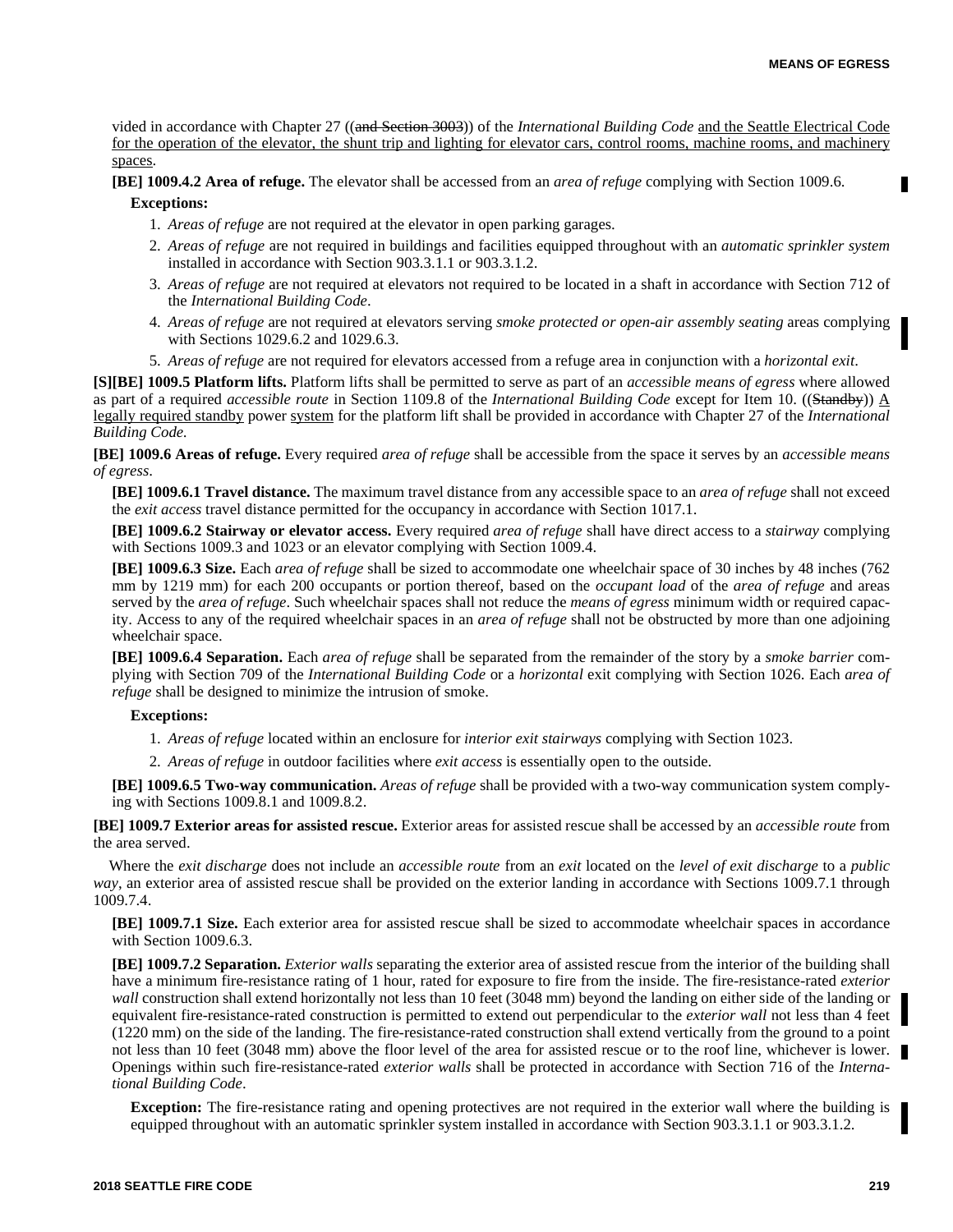**[BE] 1009.7.3 Openness.** The exterior area for assisted rescue shall be open to the outside air. The sides other than the separation walls shall be not less than 50 percent open, and the open area shall be distributed so as to minimize the accumulation of smoke or toxic gases.

**[BE] 1009.7.4 Stairways.** *Stairways* that are part of the *means of egress* for the exterior area for assisted rescue shall provide a minimum clear width of 48 inches (1220 mm) between *handrails*.

**Exception:** The minimum clear width of 48 inches (1220 mm) between *handrails* is not required at *stairways* serving buildings equipped throughout with an *automatic sprinkler system* installed in accordance with Section 903.3.1.1 or 903.3.1.2.

**[W][S][BE] 1009.8 Two-way communication.** A two-way communication system complying with Sections 1009.8.1 and 1009.8.2 shall be provided at the landing serving each elevator or bank of elevators on each accessible floor that is one or more stories above or below the *level of exit discharge.*

#### **Exceptions:**

п

- 1. Two-way communication systems are not required at the landing serving each elevator or bank of elevators where the two-way communication system is provided within *areas of refuge* in accordance with Section 1009.6.5.
- 2. Two-way communication systems are not required on floors provided with *ramps* conforming to the provisions of Section 1012.
- 3. Two-way communication systems are not required at the landings serving only service elevators that are not designated as part of the *accessible means of egress* or serve as part of the required *accessible route* into a facility.
- 4. Two-way communication systems are not required at the landings serving only freight elevators.
- 5. Two-way communication systems are not required at the landing serving a private residence elevator.
- 6. Two-way communication systems are not required in Group I-2 or I-3 facilities.

**[W][S][BE] 1009.8.1 System requirements.** Two-way communication systems shall provide communication between each required location and the fire command center or a central control point location *approved* by the fire department. Where the central control point is not a constantly attended location, a two-way communication system shall have a timed automatic telephone dial-out capability to a monitoring location.  $((or 9-1-1))$  The two-way communication system shall include both audible and visible signals. The two-way communication system shall have a battery backup or an approved alternate source of power that is capable of 90 minutes use upon failure of the normal power source.

**[BE] 1009.8.2 Directions.** Directions for the use of the two-way communication system, instructions for summoning assistance via the two-way communication system and written identification of the location shall be posted adjacent to the twoway communication system. Signage shall comply with the ICC A117.1 requirements for visual characters.

**[BE] 1009.9 Signage.** Signage indicating special accessibility provisions shall be provided as shown:

- 1. Each door providing access to an *area of refuge* from an adjacent floor area shall be identified by a sign stating: AREA OF REFUGE.
- 2. Each door providing access to an exterior area for assisted rescue shall be identified by a sign stating: EXTERIOR AREA FOR ASSISTED RESCUE.

Signage shall comply with the ICC A117.1 requirements for visual characters and include the International Symbol of Accessibility. Where exit sign illumination is required by Section 1013.3, the signs shall be illuminated. Additionally, visual characters, raised character and braille signage complying with ICC A117.1 shall be located at each door to an *area of refuge* and exterior area for assisted rescue in accordance with Section 1013.4.

**[BE] 1009.10 Directional signage.** Directional signage indicating the location of all other means of egress and which of those are *accessible means of egress* shall be provided at the following:

- 1. At *exits* serving a required accessible space but not providing an *approved accessible means of egress*.
- 2. At elevator landings.
- 3. Within *areas of refuge*.

**[BE] 1009.11 Instructions.** In *areas of refuge* and exterior areas for assisted rescue, instructions on the use of the area under emergency conditions shall be posted. Signage shall comply with the ICC A117.1 requirements for visual characters. The instructions shall include all of the following:

- 1. Persons able to use the *exit stairway* do so as soon as possible, unless they are assisting others.
- 2. Information on planned availability of assistance in the use of *stairs* or supervised operation of elevators and how to summon such assistance.
- 3. Directions for use of the two-way communication system where provided.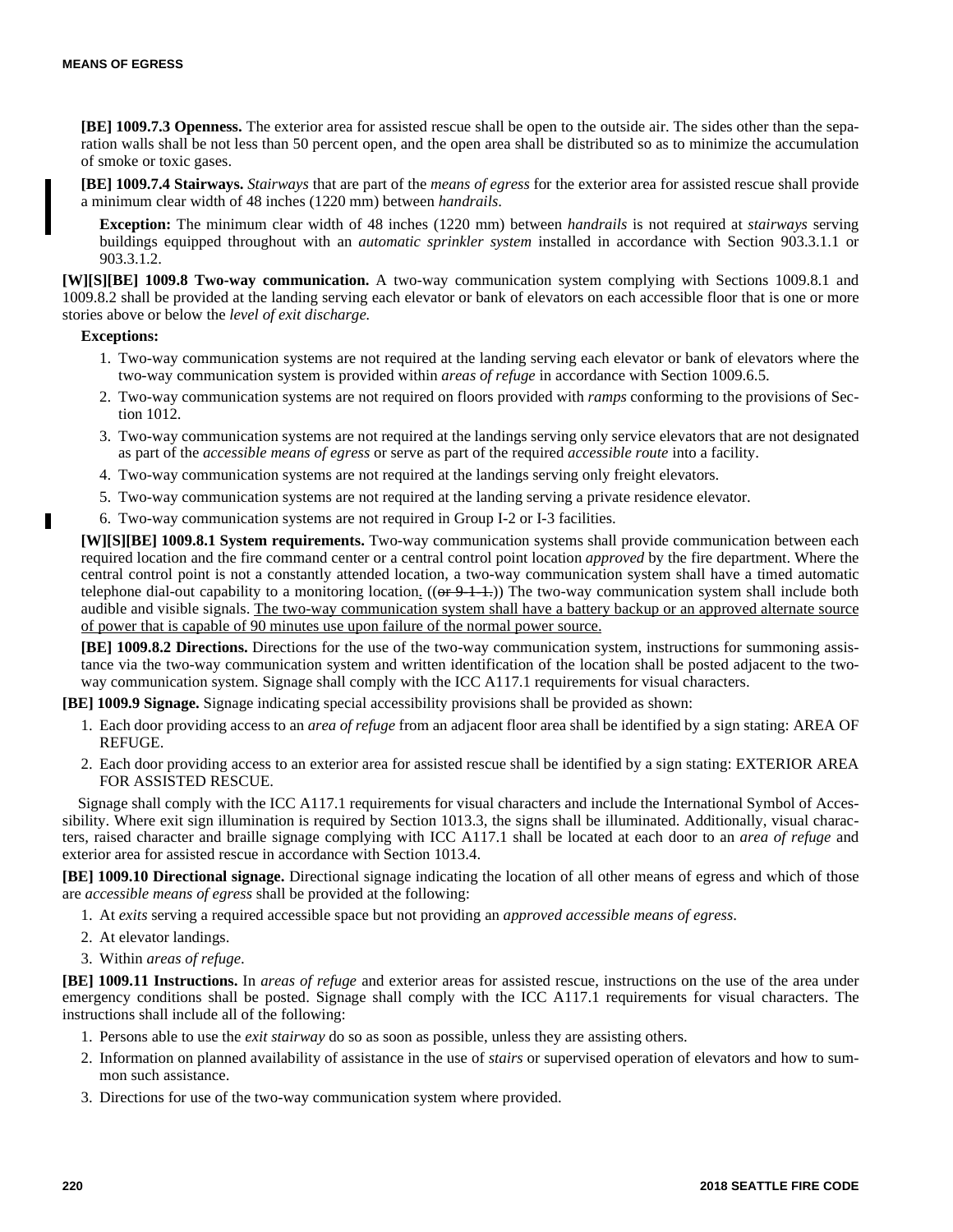# **SECTION 1010 DOORS, GATES AND TURNSTILES**

**[S][BE] 1010.1 Doors.** *Means of egress* doors shall meet the requirements of this section. Doors serving a *means of egress* system shall meet the requirements of this section and Section 1022.2. Doors provided for egress purposes in numbers greater than required by this code shall meet the requirements of this section. See Section 3201 of the International Building Code for doors swinging over public property.

*Means of egress* doors shall be readily distinguishable from the adjacent construction and finishes such that the doors are easily recognizable as doors. Mirrors or similar reflecting materials shall not be used on *means of egress* doors. *Means of egress* doors shall not be concealed by curtains, drapes, decorations or similar materials.

**[BE] 1010.1.1 Size of doors.** The required capacity of each door opening shall be sufficient for the *occupant load* thereof and shall provide a minimum clear opening width of 32 inches (813 mm). The clear opening width of doorways with swinging doors shall be measured between the face of the door and the stop, with the door open 90 degrees (1.57 rad). Where this section requires a minimum clear opening width of 32 inches (813 mm) and a door opening includes two door leaves without a mullion, one leaf shall provide a minimum clear opening width of 32 inches (813 mm). In Group I-2, doors serving as means of egress doors where used for the movement of beds shall provide a minimum clear opening width of 41-1/2 inches (1054 mm). The maximum width of a swinging door leaf shall be 48 inches (1219 mm) nominal. The minimum clear opening height of doors shall be not less than 80 inches (2032 mm).

#### **Exceptions:**

- 1. In Group R-2 and R-3 dwelling and sleeping units that are not required to be an Accessible unit, Type A unit or Type B unit, the minimum and maximum width shall not apply to door openings that are not part of the required *means of egress*.
- 2. Group I-3 door openings to resident *sleeping units* that are not required to be an Accessible unit shall have a minimum clear opening width of 28 inches (711 mm).
- 3. Door openings to storage closets less than 10 square feet  $(0.93 \text{ m}^2)$  in area shall not be limited by the minimum clear opening width.
- 4. The width of door leaves in revolving doors that comply with Section 1010.1.4.1 shall not be limited.
- 5. The maximum width of door leaves in power-operated doors that comply with Section 1010.1.4.2 shall not be limited.
- 6. Door openings within a *dwelling unit* or *sleeping unit* shall have a minimum clear opening height of 78 inches (1981 mm).
- 7. In dwelling and sleeping units that are not required to be Accessible, Type A or Type B units, exterior door openings, other than the required *exit* door, shall have a minimum clear opening height of 76 inches (1930 mm).
- 8. In Groups I-1, R-2, R-3 and R-4, in dwelling and sleeping units that are not required to be Accessible, Type A or Type B units, the minimum clear opening widths shall not apply to interior egress doors.
- 9. Door openings required to be *accessible* within Type B units intended for user passage shall have a minimum clear opening width of 31.75 inches (806 mm).
- 10. Doors to walk-in freezers and coolers less than 1,000 square feet  $(93 \text{ m}^2)$  in area shall have a maximum width of 60 inches (1524 mm) nominal.
- 11. The minimum clear opening width shall not apply to doors for nonaccessible shower or sauna compartments.
- 12. The minimum clear opening width shall not apply to the doors for nonaccessible toilet stalls.

**[BE] 1010.1.1.1 Projections into clear width.** There shall not be projections into the required clear opening width lower than 34 inches (864 mm) above the floor or ground. Projections into the clear opening width between 34 inches (864 mm) and 80 inches (2032 mm) above the floor or ground shall not exceed 4 inches (102 mm).

**Exception:** Door closers and door stops shall be permitted to be 78 inches (1980 mm) minimum above the floor.

**[BE] 1010.1.2 Door swing.** Egress doors shall be of the pivoted or side-hinged swinging type.

- 1. Private garages, office areas, factory and storage areas with an *occupant load* of 10 or less.
- 2. Group I-3 occupancies used as a place of detention.
- 3. Critical or intensive care patient rooms within suites of health care facilities.
- 4. Doors within or serving a single *dwelling unit* in Groups R-2 and R-3.
- 5. In other than Group H occupancies, revolving doors complying with Section 1010.1.4.1.
- 6. In other than Group H occupancies, special purpose horizontal sliding, accordion or folding door assemblies complying with Section 1010.1.4.3.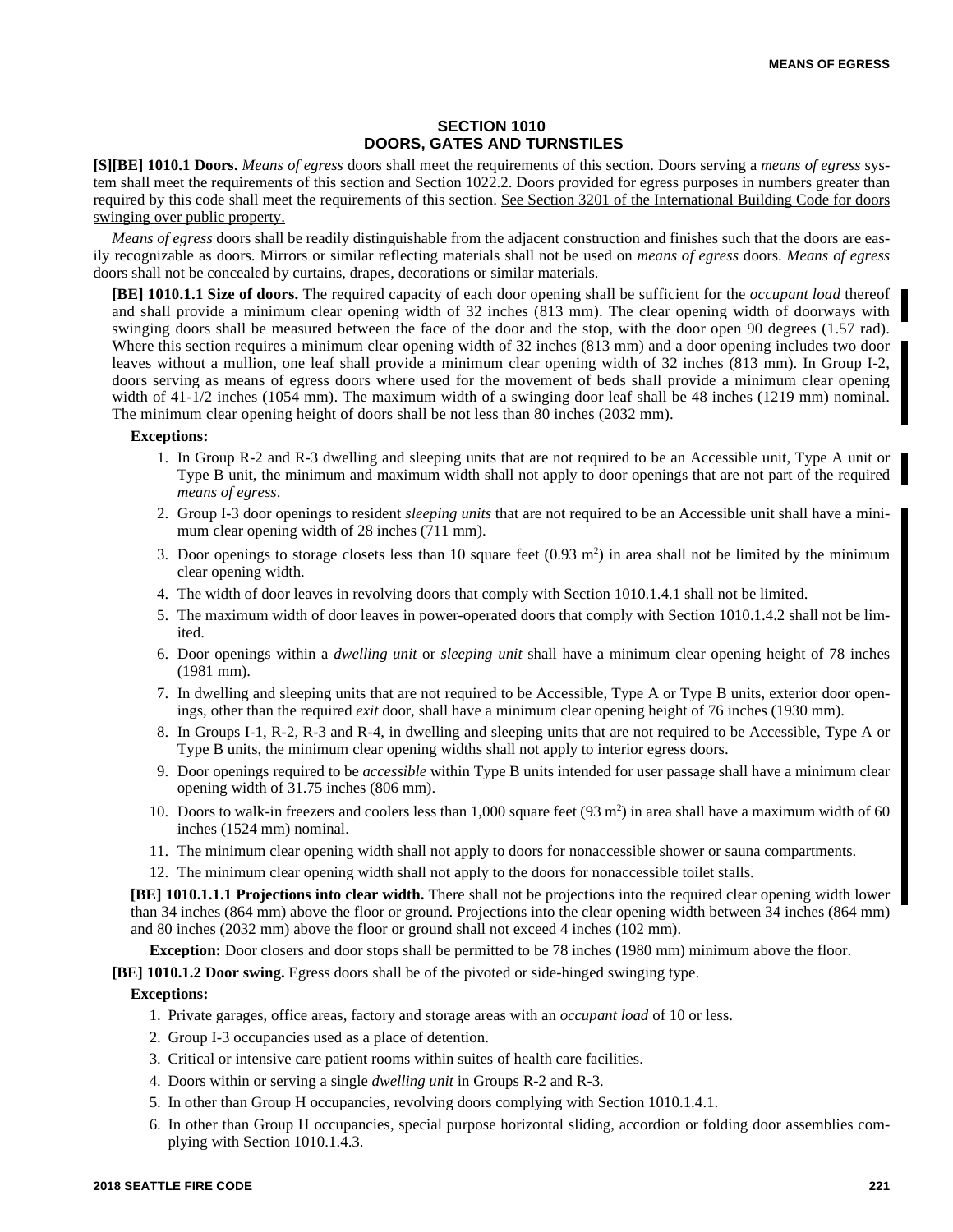- 7. Power-operated doors in accordance with Section 1010.1.4.2.
- 8. Doors serving a bathroom within an individual *sleeping unit* in Group R-1.
- 9. In other than Group H occupancies, manually operated horizontal sliding doors are permitted in a *means of egress* from spaces with an *occupant load* of 10 or less.

**[BE] 1010.1.2.1 Direction of swing.** Pivot or side-hinged swinging doors shall swing in the direction of egress travel where serving a room or area containing an occupant load of 50 or more persons or a Group H occupancy.

**[BE] 1010.1.3 Door opening force.** The force for pushing or pulling open interior swinging egress doors, other than fire doors, shall not exceed 5 pounds (22 N). These forces do not apply to the force required to retract latch bolts or disengage other devices that hold the door in a closed position. For other swinging doors, as well as sliding and folding doors, the door latch shall release when subjected to a 15-pound (67 N) force. The door shall be set in motion when subjected to a 30-pound (133 N) force. The door shall swing to a full-open position when subjected to a 15-pound (67 N) force.

**[BE] 1010.1.3.1 Location of applied forces.** Forces shall be applied to the latch side of the door.

**[BE] 1010.1.4 Special doors.** Special doors and security grilles shall comply with the requirements of Sections 1010.1.4.1 through 1010.1.4.5.

**[BE] 1010.1.4.1 Revolving doors.** Revolving doors shall comply with the following:

- 1. Revolving doors shall comply with BHMA A156.27 and shall be installed in accordance with the manufacturer's instructions.
- 2. Each revolving door shall be capable of *breakout* in accordance with BHMA A156.27 and shall provide an aggregate width of not less than 36 inches (914 mm).
- 3. A revolving door shall not be located within 10 feet (3048 mm) of the foot or top of stairways or escalators. A dispersal area shall be provided between the stairways or escalators and the revolving doors.
- 4. The revolutions per minute (rpm) for a revolving door shall not exceed the maximum rpm as specified in BHMA A156.27. Manual revolving doors shall comply with Table 1010.1.4.1(1). Automatic or power-operated revolving doors shall comply with Table 1010.1.4.1(2).
- 5. An emergency stop switch shall be provided near each entry point of power or automatic operated revolving doors within 48 inches (1220 mm) of the door and between 24 inches (610 mm) and 48 inches (1220 mm) above the floor. The activation area of the emergency stop switch button shall be not less than 1 inch (25 mm) in diameter and shall be red.
- 6. Each revolving door shall have a side-hinged swinging door that complies with Section 1010.1 in the same wall and within 10 feet (3048 mm) of the revolving door.
- 7. Revolving doors shall not be part of an *accessible route* required by Section 1009 of this code and Chapter 11 of the *International Building Code*.

| REVOLVING DOOR MAXIMUM NOMINAL DIAMETER (FT-IN) | <b>MAXIMUM ALLOWABLE REVOLVING DOOR SPEED (RPM)</b> |
|-------------------------------------------------|-----------------------------------------------------|
| 6-0                                             |                                                     |
| $7-()$                                          |                                                     |
| 8-0                                             |                                                     |
| 9-0                                             |                                                     |
| $10-0$                                          |                                                     |

## **[BE] TABLE 1010.1.4.1(1) MAXIMUM DOOR SPEED MANUAL REVOLVING DOORS**

For SI: 1 inch = 25.4 mm, 1 foot = 304.8 mm.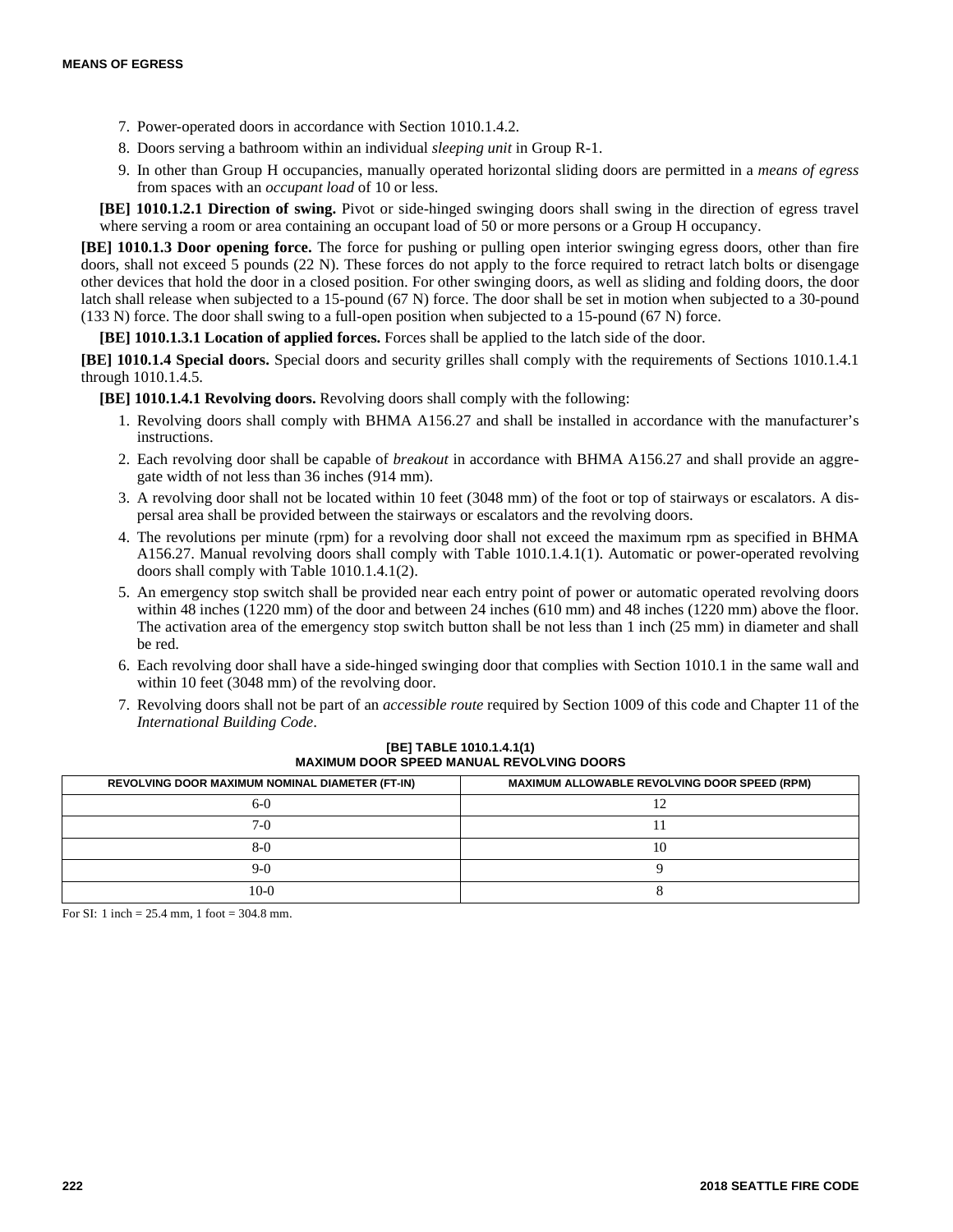| REVOLVING DOOR MAXIMUM NOMINAL DIAMETER (FT-IN) | MAXIMUM ALLOWABLE REVOLVING DOOR SPEED (RPM) |
|-------------------------------------------------|----------------------------------------------|
| $8-0$                                           | 7.2                                          |
| $9-0$                                           | 6.4                                          |
| $10-0$                                          | 5.7                                          |
| $11-0$                                          | 5.2                                          |
| $12-0$                                          | 4.8                                          |
| $12-6$                                          | 4.6                                          |
| $14-0$                                          | 4.1                                          |
| $16-0$                                          | 3.6                                          |
| $17-0$                                          | 3.4                                          |
| $18-0$                                          | 3.2                                          |
| $20-0$                                          | 2.9                                          |
| $24-0$                                          | 2.4                                          |

**[BE] TABLE 1010.1.4.1(2) MAXIMUM DOOR SPEED AUTOMATIC OR POWER-OPERATED REVOLVING DOORS**

For SI: 1 inch = 25.4 mm, 1 foot = 304.8 mm.

**[BE] 1010.1.4.1.1 Egress component.** A revolving door used as a component of a *means of egress* shall comply with Section 1010.1.4.1 and the following three conditions:

- 1. Revolving doors shall not be given credit for more than 50 percent of the minimum width or required capacity.
- 2. Each revolving door shall be credited with a capacity based on not more than a 50-person occupant load.
- 3. Each revolving door shall provide for egress in accordance with BHMA A156.27 with a *breakout* force of not more than 130 pounds (578 N).

**[BE] 1010.1.4.1.2 Other than egress component.** A revolving door used as other than a component of a *means of egress* shall comply with Section 1010.1.4.1. The *breakout* force of a revolving door not used as a component of a *means of egress* shall not be more than 180 pounds (801 N).

**Exception:** A *breakout* force in excess of 180 pounds (801 N) is permitted if the breakout force is reduced to not more than 130 pounds (578 N) when not less than one of the following conditions is satisfied:

- 1. There is a power failure or power is removed to the device holding the door wings in position.
- 2. There is an actuation of the *automatic sprinkler system* where such system is provided.
- 3. There is an actuation of a smoke detection system that is installed in accordance with Section 907 to provide coverage in areas within the building that are within 75 feet (22 860 mm) of the revolving doors.
- 4. There is an actuation of a manual control switch, in an *approved* location and clearly identified, that reduces the *breakout* force to not more than 130 pounds (578 N).

**[BE] 1010.1.4.2 Power-operated doors.** Where *means of egress* doors are operated or assisted by power, the design shall be such that in the event of power failure, the door is capable of being opened manually to permit *means of egress* travel or closed where necessary to safeguard *means of egress*. The forces required to open these doors manually shall not exceed those specified in Section 1010.1.3, except that the force to set the door in motion shall not exceed 50 pounds (220 N). The door shall be capable of opening from any position to the full width of the opening in which such door is installed when a force is applied to the door on the side from which egress is made. Power-operated swinging doors, power-operated sliding doors and power-operated folding doors shall comply with BHMA A156.10. Power-assisted swinging doors and low energy power-operated swinging doors shall comply with BHMA A156.19. Low-energy power-operated sliding doors and low-energy power-operated folding doors shall comply with BHMA A156.38.

#### **Exceptions:**

- 1. Occupancies in Group I-3.
- 2. Special-purpose horizontal sliding, accordion or folding doors complying with Section 1010.1.4.3.
- 3. For a biparting door in the emergency *breakout* mode, a door leaf located within a multiple-leaf opening shall be exempt from the minimum 32-inch (813 mm) single-leaf requirement of Section 1010.1.1, provided that a minimum 32-inch (813 mm) clear opening is provided when the two biparting leaves meeting in the center are broken out.

**[BE] 1010.1.4.3 Special-purpose horizontal sliding, accordion or folding doors.** In other than Group H occupancies, special-purpose horizontal sliding, accordion, or folding door assemblies permitted to be a component of a *means of egress* in accordance with Exception 6 to Section 1010.1.2 shall comply with all of the following criteria: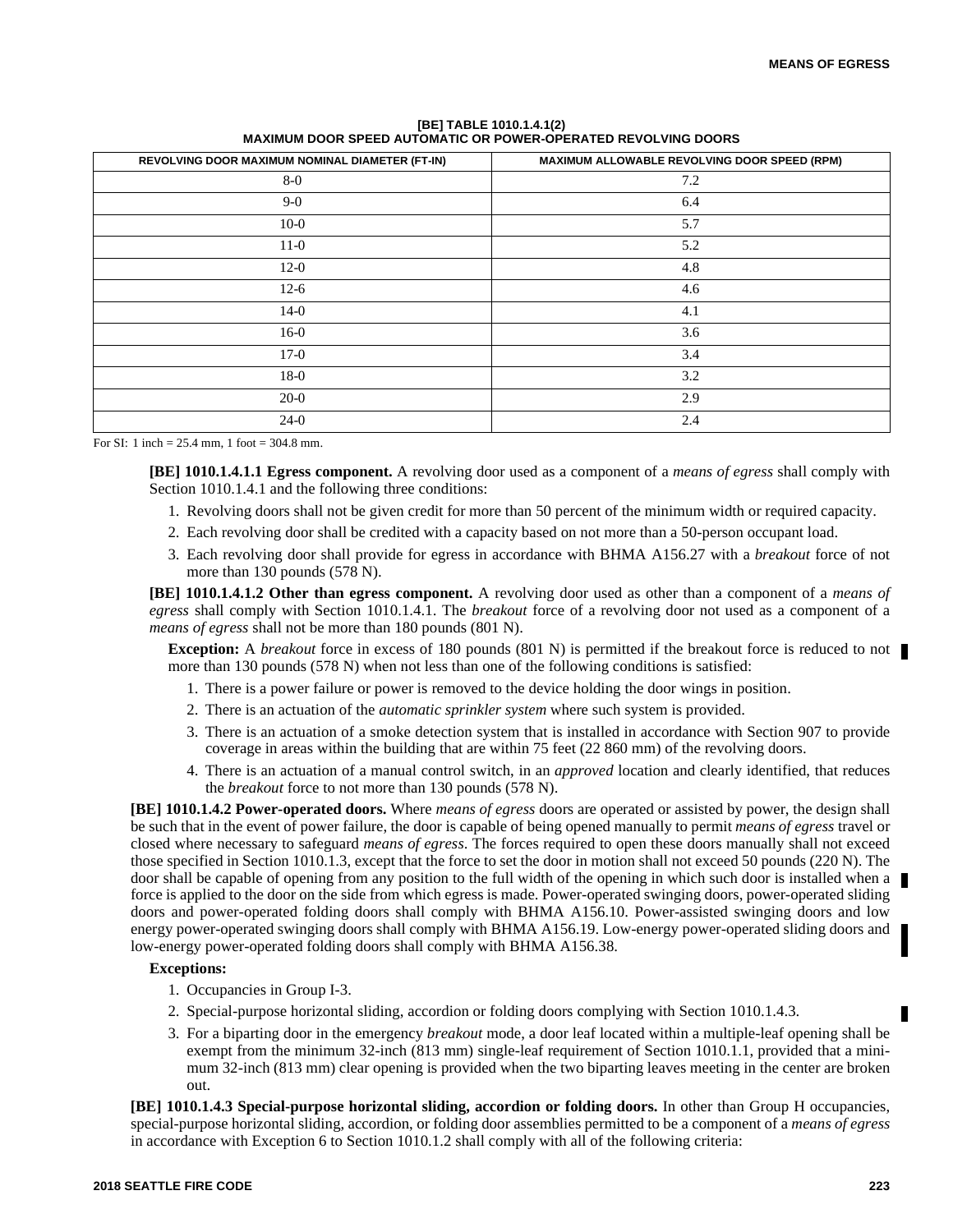- 1. The doors shall be power operated and shall be capable of being operated manually in the event of power failure.
- 2. The doors shall be openable by a simple method from both sides without special knowledge or effort.
- 3. The force required to operate the door shall not exceed 30 pounds (133 N) to set the door in motion and 15 pounds (67 N) to close the door or open it to the minimum required width.
- 4. The door shall be openable with a force not to exceed 15 pounds (67 N) when a force of 250 pounds (1100 N) is applied perpendicular to the door adjacent to the operating device.
- 5. The door assembly shall comply with the applicable *fire protection rating* and, where rated, shall be self-closing or automatic closing by smoke detection in accordance with Section 716.2.6.6 of the *International Building Code*, shall be installed in accordance with NFPA 80 and shall comply with Section 716 of the *International Building Code*.
- 6. The door assembly shall have an integrated standby power supply.
- 7. The door assembly power supply shall be electrically supervised.
- 8. The door shall open to the minimum required width within 10 seconds after activation of the operating device.

**[BE] 1010.1.4.4 Locking arrangements in educational occupancies.** In Group E and Group B educational occupancies, egress doors from classrooms, offices and other occupied rooms shall be permitted to be provided with locking arrangements designed to keep intruders from entering the room, where all of the following conditions are met:

- 1. The door shall be capable of being unlocked from outside the room with a key or other approved means.
- 2. The door shall be openable from within the room in accordance with Section 1010.1.9.
- 3. Modifications shall not be made to listed panic hardware, fire door hardware or door closers.

**[BE] 1010.1.4.4.1 Remote operation of locks.** Remote operation of locks complying with Section 1010.1.4.4. shall be permitted.

**[BE] 1010.1.4.5 Security grilles.** In Groups B, F, M and S, horizontal sliding or vertical security grilles are permitted at the main *exit* and shall be openable from the inside without the use of a key or special knowledge or effort during periods that the space is occupied. The grilles shall remain secured in the full-open position during the period of occupancy by the general public. Where two or more *means of egress* are required, not more than one-half of the *exits* or *exit access doorways* shall be equipped with horizontal sliding or vertical security grilles.

**[S][BE] 1010.1.5 Floor elevation.** There shall be a floor or landing on each side of a door. Such floor or landing shall be at the same elevation on each side of the door. Landings shall be level except for exterior landings, which are permitted to have a slope not to exceed 0.25 unit vertical in 12 units horizontal (2-percent slope).

# **Exceptions:**

- 1. Doors serving individual *dwelling units* in Groups R-2 and R-3 where the following apply:
	- 1.1. A door is permitted to open at the top step of ((an interior)) a *flight* of *stairs*, provided that the door does not swing over the top step.
	- 1.2. Screen doors and storm doors are permitted to swing over *stairs* or landings.
- 2. Exterior doors as provided for in Section 1003.5, Exception 1, and Section 1022.2, which are not on an *accessible route*.
- 3. In Group R-3 occupancies not required to be Accessible units, Type A units or Type B units, the landing at an exterior doorway shall be not more than 7-3/4 inches (197 mm) below the top of the threshold, provided that the door, other than an exterior storm or screen door, does not swing over the landing.
- 4. Variations in elevation due to differences in finish materials, but not more than 1/2 inch (12.7 mm).
- 5. Exterior decks, patios or balconies that are part of Type B *dwelling units*, have impervious surfaces and that are not more than 4 inches (102 mm) below the finished floor level of the adjacent interior space of the dwelling unit.
- 6. Doors serving equipment spaces not required to be accessible in accordance with Section 1103.2.9 of the *International Building Code* and serving an *occupant load* of five or less shall be permitted to have a landing on one side to be not more than 7 inches (178 mm) above or below the landing on the egress side of the door.

**[S][BE] 1010.1.6 Landings at doors.** Landings shall have a width not less than the width of the *stairway* or the door, whichever is greater. Doors in the fully open position shall not reduce a required dimension by more than 7 inches (178 mm). Where a landing serves an *occupant load* of 50 or more, doors in any position shall not reduce the landing to less than onehalf its required width. When doors open over landings, doors in any position shall not reduce the landing length to less than 12 inches (305 mm). Landings shall have a length measured in the direction of travel of not less than 44 inches (1118 mm).

**Exception:** Landing length in the direction of travel in Groups R-3 and U and within individual units of Group R-2 need not exceed 36 inches (914 mm).

**[BE] 1010.1.7 Thresholds.** Thresholds at doorways shall not exceed 3/4 inch (19.1 mm) in height above the finished floor or landing for sliding doors serving *dwelling units* or 1/2 inch (12.7 mm) above the finished floor or landing for other doors.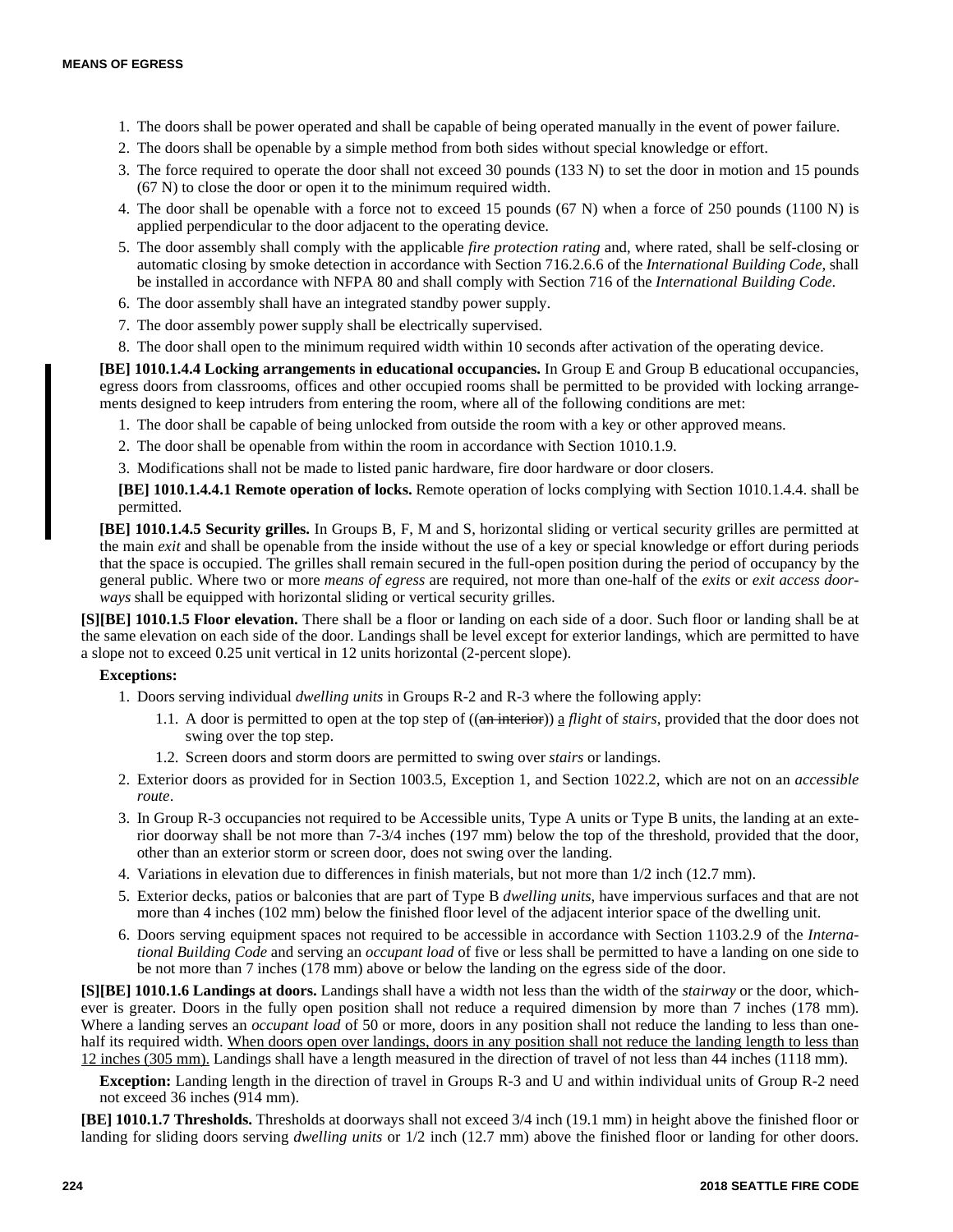Raised thresholds and floor level changes greater than 1/4 inch (6.4 mm) at doorways shall be beveled with a slope not greater than one unit vertical in two units horizontal (50-percent slope).

#### **Exceptions:**

- 1. In occupancy Group R-2 or R-3, threshold heights for sliding and side-hinged exterior doors shall be permitted to be up to 7-3/4 inches (197 mm) in height if all of the following apply:
	- 1.1. The door is not part of the required *means of egress*.
	- 1.2. The door is not part of an *accessible route* as required by Chapter 11 of the *International Building Code*.
	- 1.3. The door is not part of an accessible unit, Type A unit or Type B unit.
- 2. In Type B units, where Exception 5 to Section 1010.1.5 permits a 4-inch (102 mm) elevation change at the door, the threshold height on the exterior side of the door shall not exceed 4-3/4 inches (120 mm) in height above the exterior deck, patio or balcony for sliding doors or 4-1/2 inches (114 mm) above the exterior deck, patio or balcony for other doors.

**[BE] 1010.1.8 Door arrangement.** Space between two doors in a series shall be 48 inches (1219 mm) minimum plus the width of a door swinging into the space. Doors in a series shall swing either in the same direction or away from the space between the doors.

#### **Exceptions:**

- 1. The minimum distance between horizontal sliding power-operated doors in a series shall be 48 inches (1219 mm).
- 2. Storm and screen doors serving individual *dwelling units* in Groups R-2 and R-3 need not be spaced 48 inches (1219 mm) from the other door.
- 3. Doors within individual *dwelling units* in Groups R-2 and R-3 other than within Type A dwelling units.

**[BE] 1010.1.9 Door operations.** Except as specifically permitted by this section, egress doors shall be readily openable from the egress side without the use of a key or special knowledge or effort.

**[BE] 1010.1.9.1 Hardware.** Door handles, pulls, latches, locks and other operating devices on doors required to be accessible by Chapter 11 of the *International Building Code* shall not require tight grasping, tight pinching or twisting of the wrist to operate.

**[BE] 1010.1.9.2 Hardware height.** Door handles, pulls, latches, locks and other operating devices shall be installed 34 inches (864 mm) minimum and 48 inches (1219 mm) maximum above the finished floor. Locks used only for security purposes and not used for normal operation are permitted at any height.

**Exception:** Access doors or gates in barrier walls and fences protecting pools, spas and hot tubs shall be permitted to have operable parts of the latch release on self-latching devices at 54 inches (1370 mm) maximum above the finished floor or ground, provided that the self-latching devices are not also self-locking devices operated by means of a key, electronic opener or integral combination lock.

**[BE] 1010.1.9.3 Monitored or recorded egress.** Where electrical systems that monitor or record egress activity are incorporated, the locking system shall comply with Section 1010.1.9.7, 1010.1.9.8, 1010.1.9.9, 1010.1.9.10 or 1010.1.9.11, or shall be readily openable from the egress side without the use of a key or special knowledge or effort.

**[W][S][BE] 1010.1.9.4 Locks and latches.** Locks and latches shall be permitted to prevent operation of doors where any of the following exist:

- 1. Places of detention or restraint as approved by the building official.
- 2. In buildings in occupancy Group A having an *occupant load* of 300 or less, Groups B, F, M and S, and in places of religious worship, the main door or doors are permitted to be equipped with key-operated locking devices from the egress side provided:
	- 2.1. The locking device is readily distinguishable as locked.
	- 2.2. A readily visible durable sign is posted on the egress side on or adjacent to the door stating: THIS DOOR TO REMAIN UNLOCKED ((WHEN THIS SPACE IS OCCUPIED)) DURING BUSINESS HOURS. The sign shall be in letters 1 inch (25 mm) high on a contrasting background;  $((.)$  and
	- 2.3. The use of the key-operated locking device is revocable by the ((*fire code*)) *building official* for due cause.
- 3. Where egress doors are used in pairs, *approved* automatic flush bolts shall be permitted to be used, provided that the door leaf having the automatic flush bolts does not have a doorknob or surface-mounted hardware on the egress side of the door.
- 4. Doors from individual *dwelling* or *sleeping units* of Group R occupancies having an *occupant load* of 10 or less are permitted to be equipped with a night latch, dead bolt or security chain, provided such devices are openable from the inside without the use of a key or tool.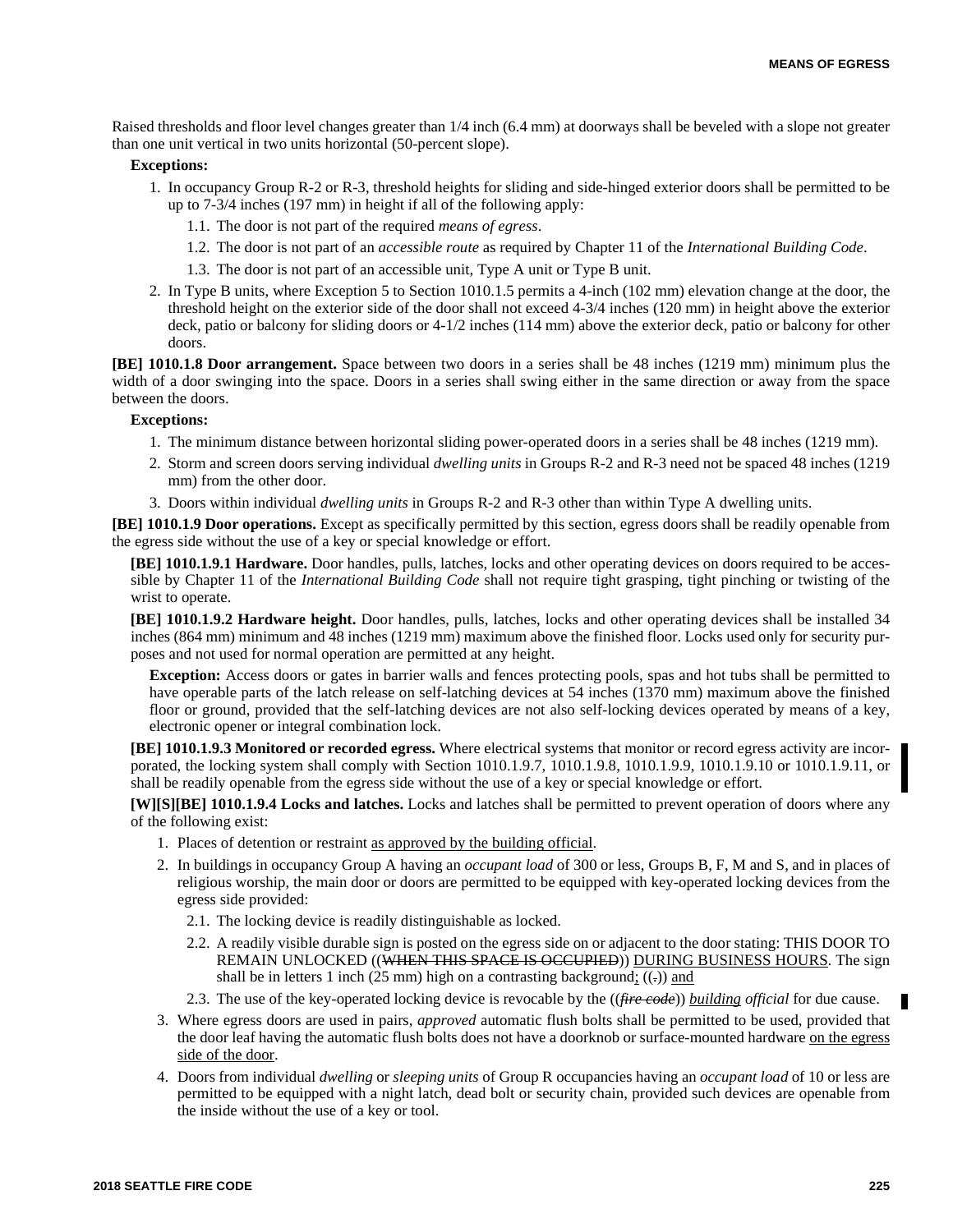- 5. Fire doors after the minimum elevated temperature has disabled the unlatching mechanism in accordance with *listed* fire door test procedures.
- 6. Doors serving roofs not intended to be occupied shall be permitted to be locked, preventing entry to the building from the roof.
- 7. *Approved,* listed locks without delayed egress shall be permitted in Group I-1 condition 2 assisted living facilities licensed by the state of Washington, provided that:
	- 7.1. The clinical needs of one or more patients require specialized security measures for their safety.
	- 7.2. The doors unlock upon actuation of the *automatic sprinkler system* or automatic *fire detection system.*
	- 7.3. The doors unlock upon loss of electrical power controlling the lock or lock mechanism.
	- 7.4. The lock shall be capable of being deactivated by a signal from a switch located in an *approved* location.
	- 7.5. There is a system, such as a keypad and code, in place that allows visitors, staff persons and appropriate residents to exit. Instructions for exiting shall be posted within six feet of the door.
- 8. Other than egress courts, where occupants must egress from an exterior space through the building for means of egress, exit access doors shall be permitted to be equipped with an approved locking device where installed and operated in accordance with all of the following:
	- 8.1. The occupant load of the occupied exterior area shall not exceed 300 as determined by IBC Section 1004.
	- 8.2. The maximum occupant load shall be posted where required by Section 1004.9. Such sign shall be permanently affixed inside the building and shall be posted in a conspicuous space near all the exit access doorways.
	- 8.3. A weatherproof telephone or two-way communication system installed in accordance with Sections 1009.8.1 and 1009.8.2 shall be located adjacent to not less than one required exit access door on the exterior side.
	- 8.4. The egress door locking device is readily distinguishable as locked and shall be a key-operated locking device.
	- 8.5. A clear window or glazed door opening, not less than 5 square feet (0.46 m<sup>2</sup>) sq. ft. in area, shall be provided at each exit access door to determine if there are occupants using the outdoor area.
	- 8.6. A readily visible durable sign shall be posted on the interior side on or adjacent to each locked required exit access door serving the exterior area stating: THIS DOOR TO REMAIN UNLOCKED WHEN THE OUT-DOOR AREA IS OCCUPIED. The letters on the sign shall be not less than 1 inch high on a contrasting background.
- 9. Locking devices are permitted on doors to balconies, decks or other exterior spaces serving individual dwelling or sleeping units.
- 10. Locking devices are permitted on doors to balconies, decks or other exterior spaces of 250 square feet or less, serving a private office space.

**[S][BE] 1010.1.9.5 Bolt locks.** Manually operated flush bolts or surface bolts are not permitted.

#### **Exceptions:**

- 1. On doors not required for egress in individual *dwelling units* or *sleeping units*.
- 2. Where a pair of doors serves a storage or equipment room, manually operated edge- or surface-mounted bolts or self-latching flush bolts are permitted on the inactive leaf.
- 3. Where a pair of doors serves an *occupant load* of less than 50 persons in a Group B, F or S occupancy, manually operated edge- or surface-mounted bolts are permitted on the inactive leaf. The inactive leaf shall not contain doorknobs, panic bars or similar operating hardware.
- 4. Where a pair of doors serves a Group B, F or S occupancy, manually operated edge- or surface-mounted bolts are permitted on the inactive leaf provided that such inactive leaf is not needed to meet egress capacity requirements and the building is equipped throughout with an *automatic sprinkler system* in accordance with Section 903.3.1.1. The inactive leaf shall not contain doorknobs, panic bars or similar operating hardware.
- 5. Where a pair of doors serves patient care rooms in Group I-2 occupancies, self-latching edge- or surface-mounted bolts are permitted on the inactive leaf provided that the inactive leaf is not needed to meet egress capacity requirements and the inactive leaf shall not contain doorknobs, panic bars or similar operating hardware.
- **[BE] 1010.1.9.6 Unlatching.** The unlatching of any door or leaf shall not require more than one operation.

# **Exceptions:**

1. Places of detention or restraint.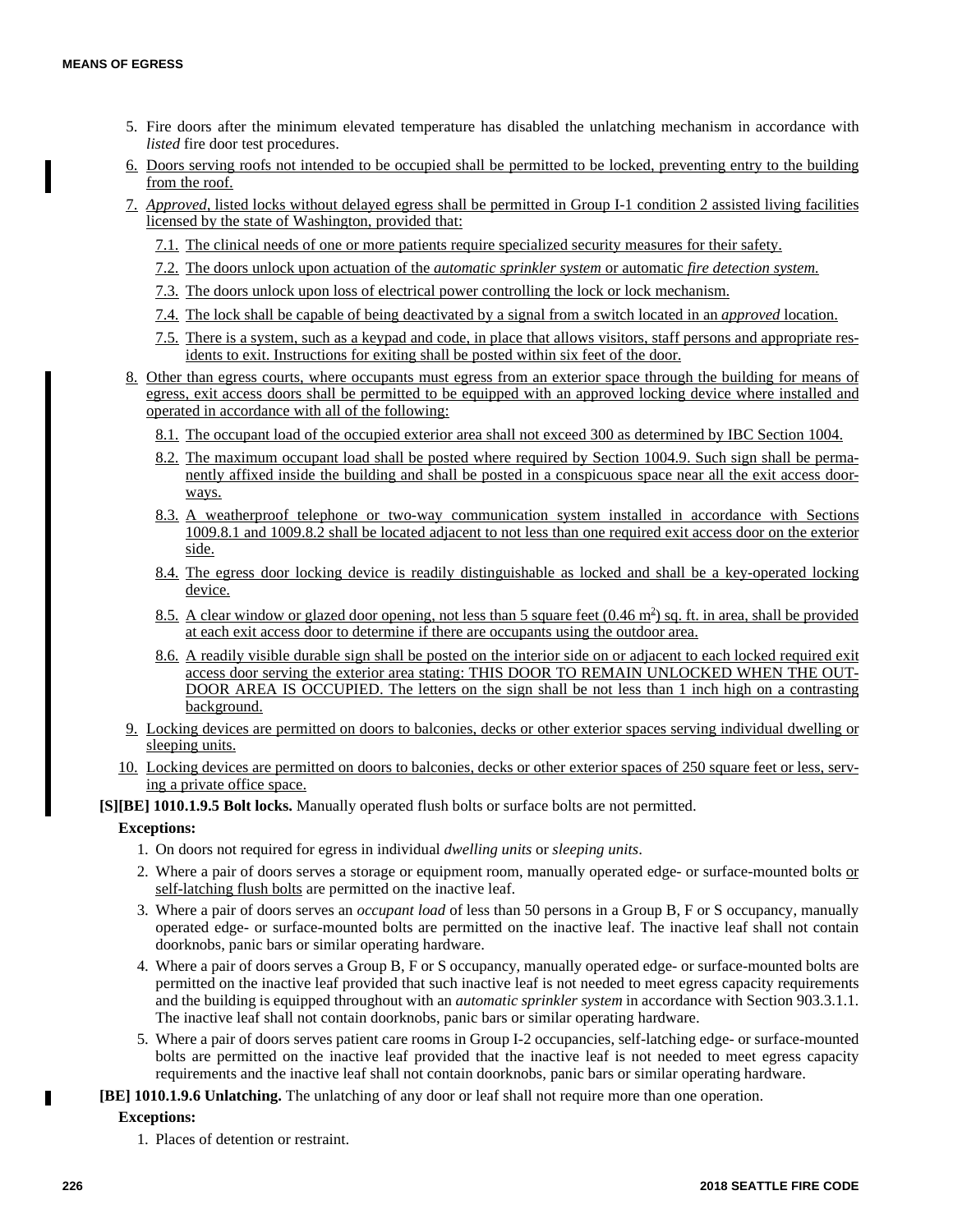- 2. Where manually operated bolt locks are permitted by Section 1010.1.9.5.
- 3. Doors with automatic flush bolts as permitted by Section 1010.1.9.4, Item 3.
- 4. Doors from individual *dwelling units* and *sleeping units* of Group R occupancies as permitted by Section 1010.1.9.4, Item 4.

**[BE] 1010.1.9.6.1 Closet doors.** Closet doors that latch in the closed position shall be openable from inside the closet. **[W][S][BE] 1010.1.9.7 Controlled egress doors in Groups I-1 and I-2.** Electric locking systems, including electromechanical locking systems and electromagnetic locking systems, shall be permitted to be locked in the means of egress in Group I-1 or I-2 occupancies where the clinical needs of persons receiving care require their containment. Controlled egress doors shall be permitted in such occupancies where the building is equipped throughout with an *automatic sprinkler system* in accordance with Section 903.3.1.1 or an approved automatic smoke or heat detection system installed in accordance with Section 907, provided that the doors are installed and operate in accordance with all of the following:

- 1. The ((door locks shall unlock on)) doors unlock upon actuation of the *automatic sprinkler system* or automatic fire detection system.
- 2. The ((<del>door locks shall unlock on</del>)) doors unlock upon loss of power controlling the lock or lock mechanism.
- 3. The door locking system shall be installed to have the capability of being unlocked by a switch located at the fire command center, a nursing station or other approved location. The switch shall directly break power to the lock.
- 4. A building occupant shall not be required to pass through more than one door equipped with a ((eontrolled)) special egress locking system before entering an exit.
- 5. The procedures for unlocking the doors shall be described and approved as part of the emergency planning and preparedness required by Chapter 4.

# ((6. All clinical staff shall have the keys, codes or other means necessary to operate the locking systems.))

- 6. There is a system, such as a keypad and code, in place that allows visitors, staff persons and appropriate residents to exit. Instructions for exiting shall be posted within six feet (1829 mm) of the door.
- 7. Emergency lighting shall be provided at the door.
- 8. The door locking system units shall be *listed* in accordance with UL 294.

#### **Exceptions:**

- 1. Items 1 through 4 and 6 shall not apply to doors to areas ((occupied by)) where persons ((who)) which, because of clinical needs, require restraint or containment as part of the function of a psychiatric treatment area provided that all staff shall have the keys, codes or other means necessary to operate the locking devices.
- 2. Items 1 through 4 shall not apply to doors to areas where a *listed* egress control system is utilized to reduce the risk of child abduction from nursery and obstetric areas of a Group I-2 hospital.

**[S][BE] 1010.1.9.8 Delayed egress.** Delayed egress locking systems shall be permitted to be installed on doors serving the following occupancies in buildings that are equipped throughout with an *automatic sprinkler system* in accordance with Section 903.3.1.1 or an *approved* automatic smoke or heat detection system installed in accordance with Section 907. ((e)) Delayed egress locks are permitted in libraries in both Group A and E occupancies in locations other than at main exit doors, and in Group E day care occupancies.

- 1. Group B, F, I, M, R, S and U occupancies.
- 2. Group E classrooms with an occupant load of less than 50.

**Exception:** Delayed egress locking systems shall be permitted to be installed on exit or exit access doors, other than the main exit or exit access door, serving a courtroom in buildings equipped throughout with an *automatic sprinkler system* in accordance with Section 903.3.1.1.

**[BE] 1010.1.9.8.1 Delayed egress locking system.** The delayed egress locking system shall be installed and operated in accordance with all of the following:

- 1. The delay electronics of the delayed egress locking system shall deactivate upon actuation of the *automatic sprinkler system* or automatic fire detection system, allowing immediate, free egress.
- 2. The delay electronics of the delayed egress locking system shall deactivate upon loss of power controlling the lock or lock mechanism, allowing immediate free egress.
- 3. The delayed egress locking system shall have the capability of being deactivated at the fire command center and other approved locations.
- 4. An attempt to egress shall initiate an irreversible process that shall allow such egress in not more than 15 seconds when a physical effort to exit is applied to the egress side door hardware for not more than 3 seconds. Initiation of the irreversible process shall activate an audible signal in the vicinity of the door. Once the delay electronics have been deactivated, rearming the delay electronics shall be by manual means only.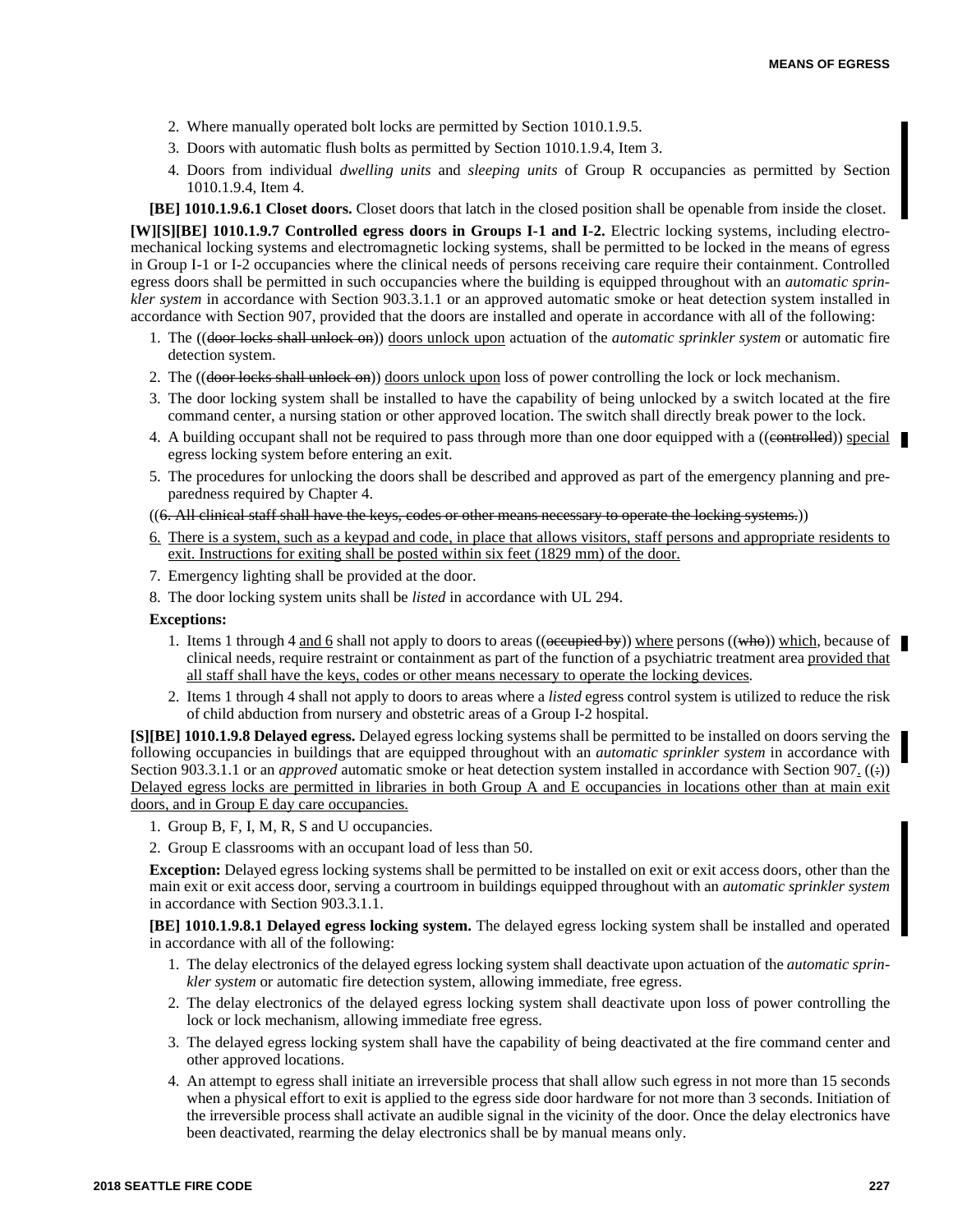- **Exception:** Where *approved*, a delay of not more than 30 seconds is permitted on a delayed egress door.
- 5. The egress path from any point shall not pass through more than one delayed egress locking system.

# **Exceptions:**

- 1. In Group I-2 or I-3 occupancies, the egress path from any point in the building shall pass through not more than two delayed egress locking systems provided that the combined delay does not exceed 30 seconds.
- 2. In Group I-1 or I-4 occupancies, the egress path from any point in the building shall pass through not more than two delayed egress locking systems provided that the combined delay does not exceed 30 seconds and the building is equipped throughout with an automatic sprinkler system in accordance with Section 903.3.1.1.
- 6. A sign shall be provided on the door and shall be located above and within 12 inches (305 mm) of the door exit hardware:
	- 6.1. For doors that swing in the direction of egress, the sign shall read: PUSH UNTIL ALARM SOUNDS. DOOR CAN BE OPENED IN 15 [30] SECONDS.
	- 6.2. For doors that swing in the opposite direction of egress, the sign shall read: PULL UNTIL ALARM SOUNDS. DOOR CAN BE OPENED IN 15 [30] SECONDS.
	- 6.3 The sign shall comply with the visual character requirements in ICC A117.1.

**Exception:** Where *approved*, in Group I occupancies, the installation of a sign is not required where care recipients who, because of clinical needs, require restraint or containment as part of the function of the treatment area.

- 7. Emergency lighting shall be provided on the egress side of the door.
- 8. The delayed egress locking system units shall be *listed* in accordance with UL 294.

**[BE] 1010.1.9.9 Sensor release of electrically locked egress doors.** Sensor release of electric locking systems shall be permitted on doors located in a the *means of egress* in any occupancy except Group H where installed and operated in accordance with all of the following criteria:

- 1. The sensor shall be installed on the egress side, arranged to detect an occupant approaching the doors and shall cause the electric locking system to unlock.
- 2. The electric locks shall be arranged to unlock by a signal from or loss of power to the sensor.
- 3. Loss of power to the lock or locking system shall automatically unlock the electric locks.
- 4. The doors shall be arranged to unlock from a manual unlocking device located 40 inches to 48 inches (1016 mm to 1219 mm) vertically above the floor and within 5 feet (1524 mm) of the secured doors. Ready access shall be provided to the manual unlocking device and the device shall be clearly identified by a sign that reads "PUSH TO EXIT." When operated, the manual unlocking device shall result in direct interruption of power to the electric lock—independent of other electronics—and the electric lock shall remain unlocked for not less than 30 seconds.
- 5. Activation of the building fire alarm system, where provided, shall automatically unlock the electric lock, and the electric lock shall remain unlocked until the fire alarm system has been reset.
- 6. Activation of the building *automatic sprinkler system* or fire detection system, where provided, shall automatically unlock the electric lock. The electric lock shall remain unlocked until the fire alarm system has been reset.
- 7. The door locking system units shall be listed in accordance with UL 294.

**[S][BE] 1010.1.9.10 Door hardware release of electrically locked egress doors.** Door hardware release of electric locking systems shall be permitted on doors in the *means of egress* in any occupancy except Group H where installed and operated in accordance with all of the following:

- 1. The door hardware ((that)) is affixed to the door leaf and has an obvious method of operation that is readily operated under all lighting conditions.
- 2. The door hardware is capable of being operated with one hand without special knowledge, keys or tools, and shall comply with Section 1010.1.9.6.
- 3. Operation of the door hardware directly interrupts the power to the electric lock and unlocks the door immediately.
- 4. Loss of power to the electric locking system automatically unlocks the door.
- 5. Where *panic* or *fire exit hardware* is required by Section 1010.1.10, operation of the *panic* or *fire exit hardware* also releases the electric lock.
- 6. The locking system units shall be *listed* in accordance with UL 294.

**[BE] 1010.1.9.11 Locking arrangements in buildings within correctional facilities.** In buildings within correctional and detention facilities, doors in *means of egress* serving rooms or spaces occupied by persons whose movements are con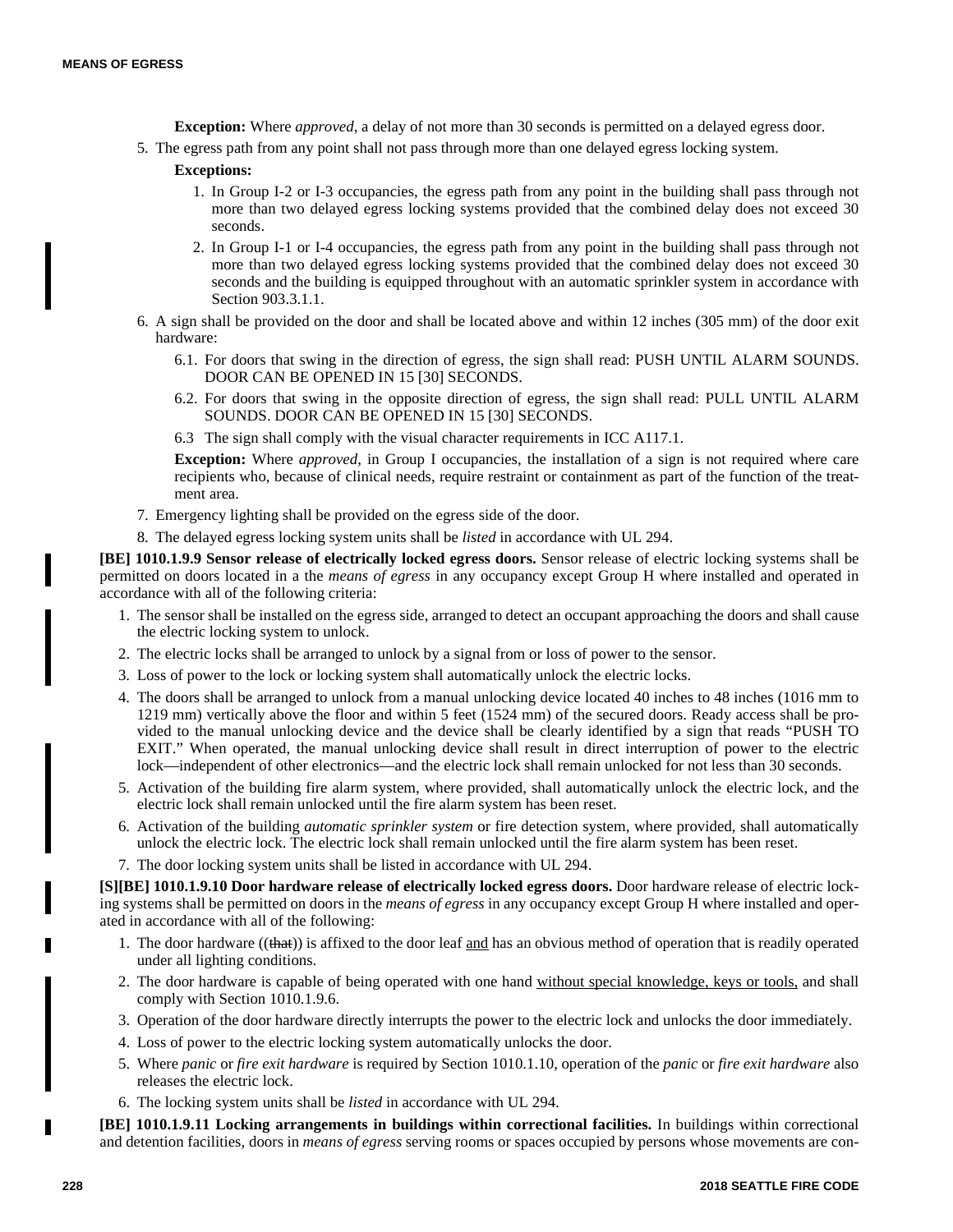trolled for security reasons shall be permitted to be locked where equipped with egress control devices that shall unlock manually and by not less than one of the following means:

- 1. Activation of an *automatic sprinkler system* installed in accordance with Section 903.3.1.1.
- 2. Activation of an *approved* manual fire alarm box.
- 3. A signal from a constantly attended location.

**[S][BE] 1010.1.9.12 Stairway doors.** Interior *stairway means of egress* doors shall be openable from both sides without the use of a key or special knowledge or effort.

#### **Exceptions:**

- 1. *Stairway* discharge doors shall be openable from the egress side and shall only be locked from the opposite side.
- 2. This section shall not apply to doors arranged in accordance with Section 403.5.3 of the *International Building Code*.
- 3. *Stairway* exit doors are permitted to be locked from the side opposite the egress side, provided that they are openable from the egress side and capable of being unlocked simultaneously without unlatching upon a signal from the *fire command center*, if present, or a signal by emergency personnel from a single location inside the main entrance to the building.
- 4. *Stairway* exit doors shall be openable from the egress side and shall only be locked from the opposite side in Group B, F, M and S occupancies where the only interior access to the tenant space is from a single *exit stairway* where permitted in Section 1006.3.3.
- 5. *Stairway* exit doors shall be openable from the egress side and shall only be locked from the opposite side in Group R-2 occupancies where the only interior access to the *dwelling unit* is from a single exit stairway where permitted in Section 1006.3.3.
- 6. In stairways serving more than four stories in non-high-rise buildings, doors are permitted to be locked from the side opposite the egress side, provided they are openable from the egress side and capable of being unlocked simultaneously without unlatching upon a signal from the fire command center, if present, or a signal by emergency personnel from a single location inside the main entrance to the building. A communication system that complies with Section 403.5.3.1 of the Seattle Building Code shall be provided.

**[W][S][BE] 1010.1.10 Panic and fire exit hardware.** Swinging doors serving a Group H occupancy and swinging doors serving rooms or spaces with an *occupant load* of 50 or more in a Group A or E occupancy shall not be provided with a latch or lock other than *panic hardware* or *fire exit hardware*.

#### **Exceptions:**

- 1. A main *exit* of a Group A occupancy shall be permitted to have locking devices in accordance with Section 1010.1.9.4, Item 2.
- 2. Doors provided with *panic hardware* or *fire exit hardware* and serving a Group A or E occupancy shall be permitted to be electrically locked in accordance with Section 1010.1.9.9 or 1010.1.9.10.
- 3. Exit access doors serving occupied exterior areas shall be permitted to be locked in accordance with Section 1010.1.9.4, Item 7.

Electrical rooms with equipment rated  $((1,200))$  800 amperes or more and over 6 feet (1829 mm) wide, and that contain overcurrent devices, switching devices or control devices with exit or exit access doors, shall be equipped with *panic hardware* or *fire exit hardware.* The doors shall swing in the direction of egress travel.

**[BE] 1010.1.10.1 Installation.** Where *panic* or *fire exit hardware* is installed, it shall comply with the following:

- 1. *Panic hardware* shall be *listed* in accordance with UL 305.
- 2. *Fire exit hardware* shall be *listed* in accordance with UL 10C and UL 305.
- 3. The actuating portion of the releasing device shall extend not less than one-half of the door leaf width.
- 4. The maximum unlatching force shall not exceed 15 pounds (67 N).

**[BE] 1010.1.10.2 Balanced doors.** If *balanced doors* are used and *panic hardware* is required, the *panic hardware* shall be the push-pad type and the pad shall not extend more than one-half the width of the door measured from the latch side.

**[W] 1010.1.10.3 Electrical rooms and working clearances.** Exit and exit access doors serving electrical rooms and working spaces shall swing in the direction of egress travel and shall be equipped with panic hardware or fire exit hardware where such rooms or working spaces contain one or more of the following:

- 1. Equipment operating at more than 600 volts, nominal.
- 2. Equipment operating at 600 volts or less, nominal and rated at 800 amperes or more, and where the equipment contains overcurrent devices, switching devices or control devices.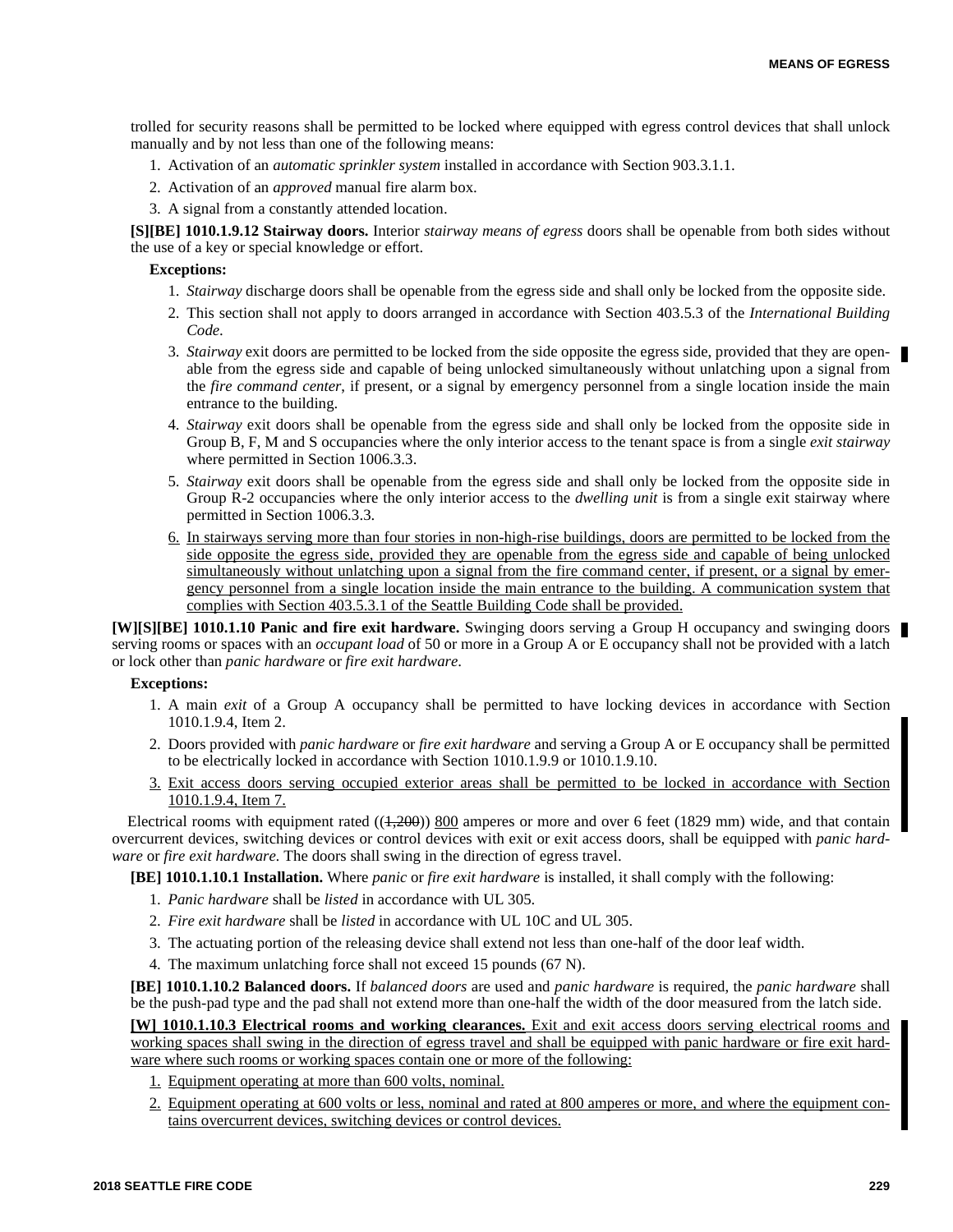**Exception:** Panic and fire exit hardware is not required on exit and exit access doors serving electrical equipment rooms and working spaces where such doors are not less than 25 feet (7.6 m) from the nearest edge of the electrical equipment.

**[BE] 1010.2 Gates.** Gates serving the *means of egress* system shall comply with the requirements of this section. Gates used as a component in a *means of egress* shall conform to the applicable requirements for doors.

**Exception:** Horizontal sliding or swinging gates exceeding the 4-foot (1219 mm) maximum leaf width limitation are permitted in fences and walls surrounding a stadium.

**[BE] 1010.2.1 Stadiums.** *Panic hardware* is not required on gates surrounding stadiums where such gates are under constant immediate supervision while the public is present, and where safe dispersal areas based on 3 square feet  $(0.28 \text{ m}^2)$  per occupant are located between the fence and enclosed space. Such required safe dispersal areas shall not be located less than 50 feet (15 240 mm) from the enclosed space. See Section 1028.5 for *means of egress* from safe dispersal areas.

**[BE] 1010.3 Turnstiles and similar devices.** Turnstiles or similar devices that restrict travel to one direction shall not be placed so as to obstruct any required *means of egress*, except where permitted in accordance with Sections 1010.3.1, 1010.3.2 and 1010.3.3.

**[BE] 1010.3.1 Capacity.** Each turnstile or similar device shall be credited with a capacity based on not more than a 50-person *occupant* load where all of the following provisions are met:

- 1. Each device shall turn free in the direction of egress travel when primary power is lost and on the manual release by an employee in the area.
- 2. Such devices are not given credit for more than 50 percent of the required egress capacity or width.
- 3. Each device is not more than 39 inches (991 mm) high.
- 4. Each device has not less than 16-1/2 inches (419 mm) clear width at and below a height of 39 inches (991 mm) and not less than 22 inches (559 mm) clear width at heights above 39 inches (991 mm).
- **[BE] 1010.3.1.1 Clear width.** Where located as part of an *accessible route*, turnstiles shall have not less than 36 inches (914 mm) clear at and below a height of 34 inches (864 mm), not less than 32 inches (813 mm) clear width between 34 inches (864 mm) and 80 inches (2032 mm) and shall consist of a mechanism other than a revolving device.

**[BE] 1010.3.2 Security access turnstiles.** Security access turnstiles that inhibit travel in the direction of egress utilizing a physical barrier shall be permitted to be considered as a component of the means of egress, provided that all of the following criteria are met:

- 1. The building is protected throughout by an approved, supervised automatic sprinkler system in accordance with Section 903.3.1.1.
- 2. Each security access turnstile lane configuration has a minimum clear passage width of 22 inches (559 mm).
- 3. Any security access turnstile lane configuration providing a clear passage width of less than 32 inches (810 mm) shall be credited with a maximum egress capacity of 50 persons.
- 4. Any security access turnstile lane configuration providing a clear passage width of 32 inches (810 mm) or more shall be credited with a maximum egress capacity as calculated in accordance with Section 1005.
- 5. Each secured physical barrier shall automatically retract or swing to an unobstructed open position in the direction of egress, under each of the following conditions:
	- 5.1. Upon loss of power to the turnstile or any part of the access control system that secures the physical barrier.
	- 5.2. Upon actuation of a clearly identified manual release device with ready access that results in direct interruption of power to each secured physical barrier, after which such barriers remain in the open position for not less than 30 seconds. The manual release device shall be positioned at one of the following locations:
		- 5.2.1. On the egress side of each security access turnstile lane.
		- 5.2.2. At an approved location where it can be actuated by an employee assigned to the area at all times that the building is occupied.
	- 5.3. Upon actuation of the building fire alarm system, if provided, after which the physical barrier remains in the open position until the fire alarm system is manually reset.

**Exception:** Actuation of a manual fire alarm box.

5.4. Upon actuation of the building automatic sprinkler or fire detection system, after which the physical barrier remains in the open position until the fire alarm system is manually reset.

**[BE] 1010.3.3 High turnstile.** Turnstiles more than 39 inches (991 mm) high shall meet the requirements for revolving doors or the requirements of Section 1010.3.2 for security access turnstiles.

**[BE] 1010.3.4 Additional door.** Where serving an *occupant load* greater than 300, each turnstile that is not portable shall have a side-hinged swinging door that conforms to Section 1010.1 within 50 feet (15 240 mm).

П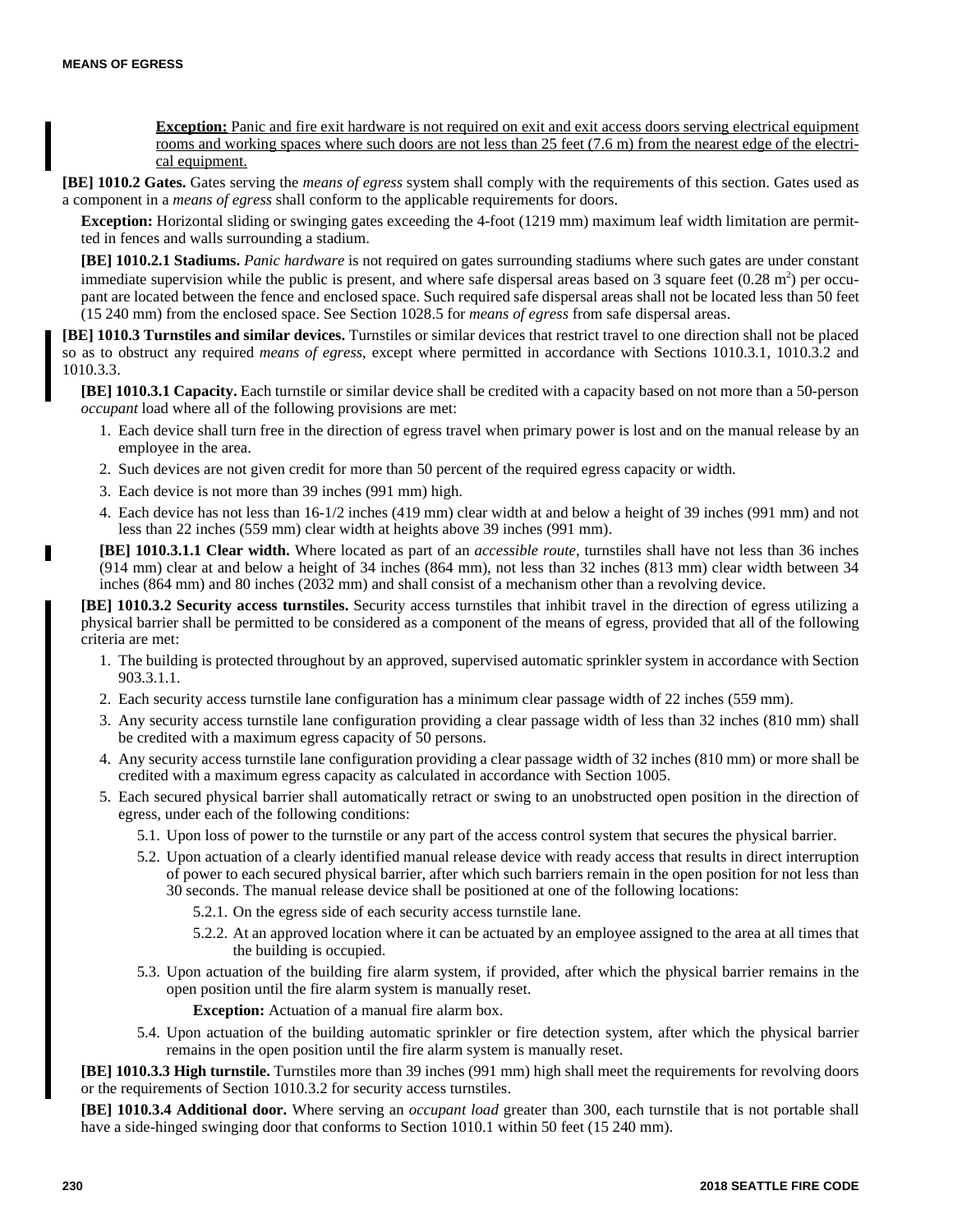**Exception:** A side-hinged swinging door is not required at security access turnstiles that comply with Section 1010.3.2.

# **SECTION 1011 STAIRWAYS**

**[BE] 1011.1 General.** *Stairways* serving occupied portions of a building shall comply with the requirements of Sections 1011.2 through 1011.13. Alternating tread devices shall comply with Section 1011.14. Ship's ladders shall comply with Section 1011.15. Ladders shall comply with Section 1011.16.

**Exception:** Within rooms or spaces used for assembly purposes, stepped *aisles* shall comply with Section 1029.

**[S][BE] 1011.2 Width and capacity.** The required capacity of *stairways* shall be determined as specified in Section 1005.1, but the minimum width shall be not less than 44 inches (1118 mm). See Section 1009.3 for *accessible means of egress stairways*.

# **Exceptions:**

- 1. *Stairways* serving an *occupant load* of less than 50 shall have a width of not less than 36 inches (914 mm).
- 2. *Spiral stairways* as provided for in Section 1011.10.
- 3. Where an incline platform lift or *stairway* chairlift is installed on *stairways* serving occupancies in Group R-3, or within *dwelling units* in occupancies in Group R-2, a clear passage width not less than 20 inches (508 mm) shall be provided. Where the seat and platform can be folded when not in use, the distance shall be measured from the folded position.
- 4. Stairways that are designed exclusively for circulation.

**[BE] 1011.3 Headroom.** *Stairways* shall have a headroom clearance of not less than 80 inches (2032 mm) measured vertically from a line connecting the edge of the *nosings*. Such headroom shall be continuous above the *stairway* to the point where the line intersects the landing below, one tread depth beyond the bottom riser. The minimum clearance shall be maintained the full width of the *stairway* and landing.

#### **Exceptions:**

- 1. *Spiral stairways* complying with Section 1011.10 are permitted a 78-inch (1981 mm) headroom clearance.
- 2. In Group R-3 occupancies; within *dwelling units* in Group R-2 occupancies; and in Group U occupancies that are accessory to a Group R-3 occupancy or accessory to individual *dwelling units* in Group R-2 occupancies; where the *nosings* of treads at the side of a *flight* extend under the edge of a floor opening through which the *stair* passes, the floor opening shall be allowed to project horizontally into the required headroom not more than 4-3/4 inches (121 mm).

**[BE] 1011.4 Walkline.** The walkline across *winder* treads shall be concentric to the direction of travel through the turn and located 12 inches (305 mm) from the side where the *winders* are narrower. The 12-inch (305 mm) dimension shall be measured from the widest point of the clear *stair* width at the walking surface of the *winder*. Where *winders* are adjacent within the *flight*, the point of the widest clear *stair* width of the adjacent *winders* shall be used.

**[BE] 1011.5 Stair treads and risers.** *Stair* treads and risers shall comply with Sections 1011.5.1 through 1011.5.5.3.

**[BE] 1011.5.1 Dimension reference surfaces.** For the purpose of this section, all dimensions are exclusive of carpets, rugs or runners.

**[S][BE] 1011.5.2 Riser height and tread depth.** *Stair* riser heights shall be 7 inches (178 mm) maximum and 4 inches (102 mm) minimum. The riser height shall be measured vertically between the *nosings* of adjacent treads. Rectangular tread depths shall be 11 inches (279 mm) minimum measured horizontally between the vertical planes of the foremost projection of adjacent treads and at a right angle to the tread's *nosing*. *Winder* treads shall have a minimum tread depth of 11 inches (279 mm) between the vertical planes of the foremost projection of adjacent treads at the intersections with the walkline and a minimum tread depth of 10 inches (254 mm) within the clear width of the *stair*.

- 1. *Spiral stairways* in accordance with Section 1011.10.
- 2. *Stairways* connecting stepped *aisles* to cross aisles or concourses shall be permitted to use the riser/tread dimension in Section 1029.14.2.
- 3. In Group R-3 occupancies; within *dwelling units* in Group R-2 occupancies; and in Group U occupancies that are accessory to a Group R-3 occupancy or accessory to individual *dwelling units* in Group R-2 occupancies; the maximum riser height shall be 7-3/4 inches (197 mm); the minimum tread depth shall be 10 inches (254 mm); the minimum *winder* tread depth at the walkline shall be 10 inches (254 mm); and the minimum *winder* tread depth shall be 6 inches (152 mm). A *nosing* projection not less than 3/4 inch (19.1 mm) but not more than 1-1/4 inches (32 mm) shall be provided on *stairways* with solid risers where the tread depth is less than 11 inches (279 mm).
- 4. See ((Section 503.1)) of the *International Existing Building Code* for the replacement of existing *stairways*.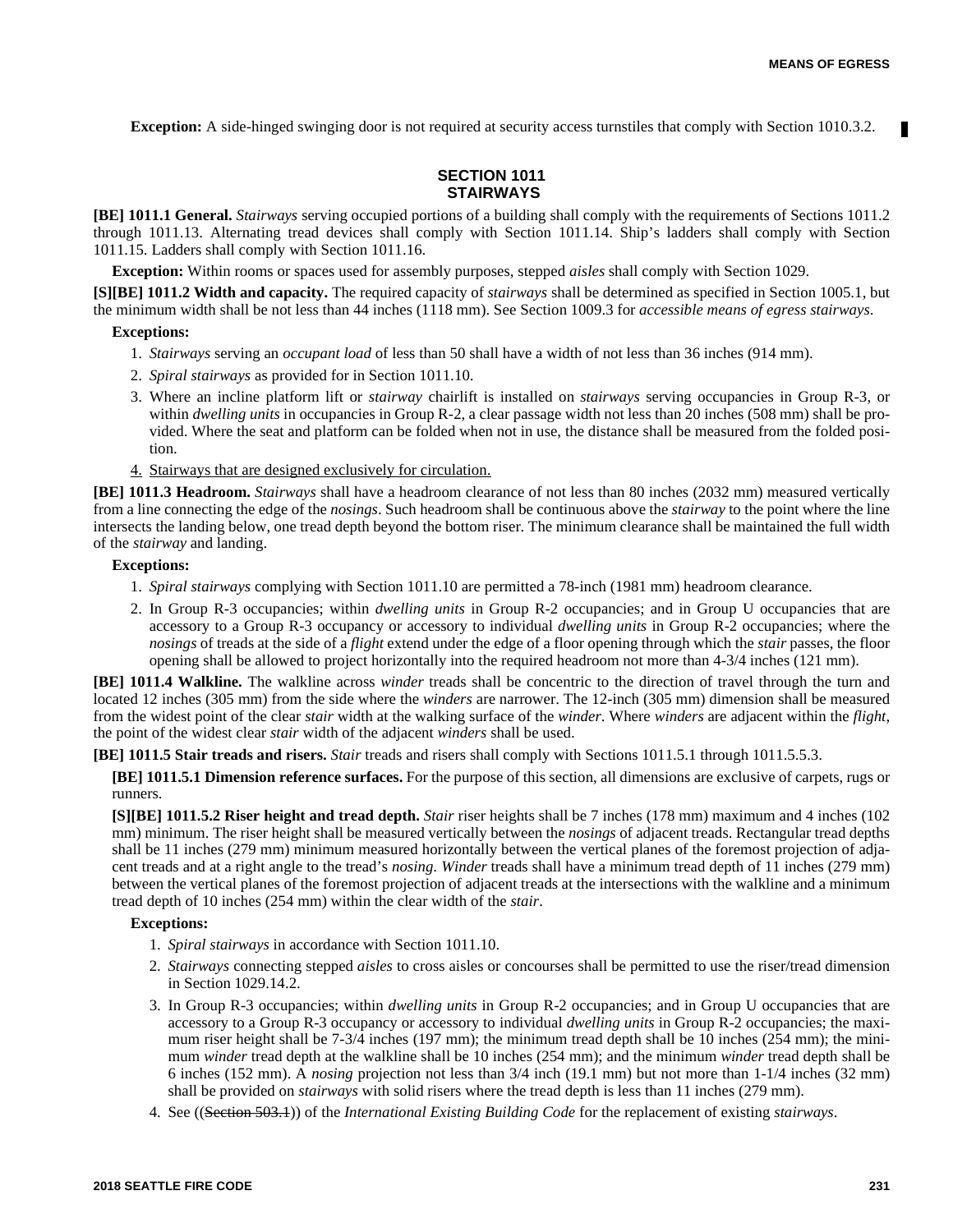- 5. In Group I-3 facilities, *stairways* providing access to guard towers, observation stations and control rooms, not more than 250 square feet  $(23 \text{ m}^2)$  in area, shall be permitted to have a maximum riser height of 8 inches (203 mm) and a minimum tread depth of 9 inches (229 mm).
- **[BE] 1011.5.3 Winder treads.** *Winder* treads are not permitted in *means of egress stairways* except within a *dwelling unit*. **Exceptions:**
	- 1. Curved *stairways* in accordance with Section 1011.9.
	- 2. *Spiral stairways* in accordance with Section 1011.10.

**[BE] 1011.5.4 Dimensional uniformity.** *Stair* treads and risers shall be of uniform size and shape. The tolerance between the largest and smallest riser height or between the largest and smallest tread depth shall not exceed 3/8 inch (9.5 mm) in any *flight* of *stairs*. The greatest *winder* tread depth at the walkline within any *flight* of *stairs* shall not exceed the smallest by more than  $3/8$  inch (9.5 mm).

#### **Exceptions:**

- 1. *Stairways* connecting stepped *aisles* to cross *aisles* or concourses shall be permitted to comply with the dimensional nonuniformity in Section 1029.14.2.
- 2. Consistently shaped *winders*, complying with Section 1011.5, differing from rectangular treads in the same *flight* of *stairs*.
- 3. Nonuniform riser dimension complying with Section 1011.5.4.1.

**[S][BE] 1011.5.4.1 Nonuniform height risers.** Where the bottom or top riser adjoins a sloping *public way*, walkway or driveway having an established grade and serving as a landing, the bottom or top riser is permitted to be reduced along the slope.  $((\text{to less than 4 inches } (102 \text{ mm}) \text{ in height, with the variation in height of the bottom or top riser not to exceed one})$ unit vertical in 12 units horizontal (8-percent slope) of stair width. The nosings or leading edges of treads at such nonuniform height risers shall have a distinctive marking stripe, different from any other *nosing* marking provided on the *stair flight*. The distinctive marking stripe shall be visible in descent of the *stair* and shall have a slip-resistant surface. Marking stripes shall have a width of not less than 1 inch (25 mm) but not more than 2 inches (51 mm).)

**[BE] 1011.5.5 Nosing and riser profile.** *Nosings* shall have a curvature or bevel of not less than 1/16 inch (1.6 mm) but not more than 9/16 inch (14.3 mm) from the foremost projection of the tread. Risers shall be solid and vertical or sloped under the tread above from the underside of the *nosing* above at an angle not more than 30 degrees (0.52 rad) from the vertical.

**[BE] 1011.5.5.1 Nosing projection size.** The leading edge (*nosings*) of treads shall project not more than 1-1/4 inches (32 mm) beyond the tread below.

**[BE] 1011.5.5.2 Nosing projection uniformity.** *Nosing* projections of the leading edges shall be of uniform size, including the projections of the *nosing's* leading edge of the floor at the top of a *flight*.

**[BE] 1011.5.5.3 Solid risers.** Risers shall be solid.

**Exceptions:**

- 1. Solid risers are not required for *stairways* that are not required to comply with Section 1009.3, provided that the opening between treads does not permit the passage of a sphere with a diameter of 4 inches (102 mm).
- 2. Solid risers are not required for occupancies in Group I-3 or in Group F, H and S occupancies other than areas accessible to the public. The size of the opening in the riser is not restricted.
- 3. Solid risers are not required for *spiral stairways* constructed in accordance with Section 1011.10.

**[BE] 1011.6 Stairway landings.** There shall be a floor or landing at the top and bottom of each *stairway*. The width of landings, measured perpendicularly to the direction of travel, shall be not less than the width of *stairways* served. Every landing shall have a minimum depth, measured parallel to the direction of travel, equal to the width of the *stairway* or 48 inches (1219 mm), whichever is less. Doors opening onto a landing shall not reduce the landing to less than one-half the required width. When fully open, the door shall not project more than 7 inches (178 mm) into a landing. Where *wheelchair* spaces are required on the *stairway* landing in accordance with Section 1009.6.3, the *wheelchair* space shall not be located in the required width of the landing and doors shall not swing over the *wheelchair* spaces.

**Exception:** Where *stairways* connect stepped *aisles* to cross *aisles* or concourses, *stairway* landings are not required at the transition between *stairways* and stepped *aisles* constructed in accordance with Section 1029.

**[S][BE] 1011.7 Stairway construction.** *Stairways* shall be built of materials consistent with the types permitted for the type of construction of the building. ((, except that wood *handrails* shall be permitted for all types of construction.))

- 1. Wood handrails shall be permitted in all types of construction.
- 2. Interior exit stairway in accordance with Section 510.2 of the *International Building Code.*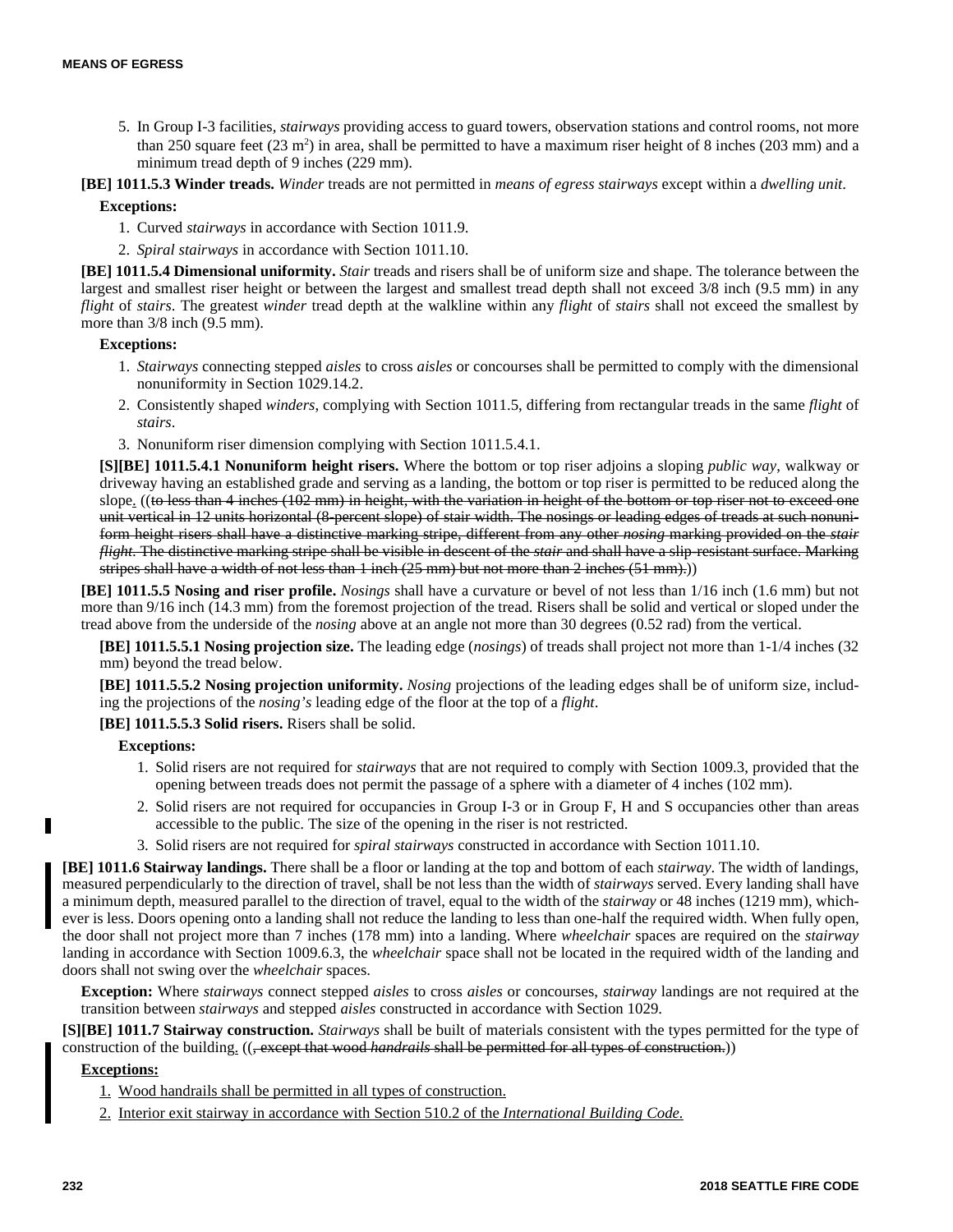**[BE] 1011.7.1 Stairway walking surface.** The walking surface of treads and landings of a *stairway* shall not be sloped steeper than one unit vertical in 48 units horizontal (2-percent slope) in any direction. *Stairway* treads and landings shall have a solid surface. Finish floor surfaces shall be securely attached.

#### **Exceptions:**

- 1. Openings in stair walking surfaces shall be a size that does not permit the passage of 1/2-inch-diameter (12.7 mm) sphere. Elongated openings shall be placed so that the long dimension is perpendicular to the direction of travel.
- 2. In Group F, H and S occupancies, other than areas of parking structures accessible to the public, openings in treads and landings shall not be prohibited provided that a sphere with a diameter of 1-1/8 inches (29 mm) cannot pass through the opening.

**[BE] 1011.7.2 Outdoor conditions.** Outdoor *stairways* and outdoor approaches to *stairways* shall be designed so that water will not accumulate on walking surfaces.

**[BE] 1011.7.3 Enclosures under interior stairways.** The walls and soffits within enclosed usable spaces under enclosed and unenclosed *stairways* shall be protected by 1-hour fire-resistance- rated construction or the *fire-resistance rating* of the *stairway* enclosure, whichever is greater. Access to the enclosed space shall not be directly from within the *stairway* enclosure.

**Exception:** Spaces under *stairways* serving and contained within a single residential *dwelling unit* in Group R-2 or R-3 shall be permitted to be protected on the enclosed side with 1/2-inch (12.7 mm) gypsum board.

**[BE] 1011.7.4 Enclosures under exterior stairways.** There shall not be enclosed usable space under *exterior exit stairways* unless the space is completely enclosed in 1-hour fire-resistance-rated construction. The open space under *exterior stairways* shall not be used for any purpose.

**[S][BE] 1011.8 Vertical rise.** A *flight* of *stairs* shall not have a vertical rise greater than 12 feet (3658 mm) between floor levels or landings.

#### **Exceptions:**

1. *Spiral stairways* used as a *means of egress* from technical production areas.

2. Stairways that are designed exclusively for circulation.

**[BE] 1011.9 Curved stairways.** Curved *stairways* with *winder* treads shall have treads and risers in accordance with Section 1011.5 and the smallest radius shall be not less than twice the minimum width or required capacity of the *stairway*.

**Exception:** The radius restriction shall not apply to curved *stairways* in Group R-3 and within individual *dwelling units* in Group R-2.

**[S][BE] 1011.10 Spiral stairways.** *Spiral stairways* are permitted to be used as a component in the *means of egress* only within *dwelling units* or from a space not more than 250 square feet  $(23 \text{ m}^2)$  in area and serving not more than five occupants,  $((\Theta$ <sup>r</sup>) from technical production areas in accordance with Section 410.5 of the *International Building Code* or as approved by the building official.

- 1. A *spiral stairway* shall have a 6-3/4-inch (171 mm) minimum clear tread depth at a point 12 inches (305 mm) from the narrow edge. The risers shall be sufficient to provide a headroom of 78 inches (1981 mm) minimum, but riser height shall not be more than 9-1/2 inches (241 mm). The minimum *stairway* clear width at and below the *handrail* shall be 26 inches (660 mm).
- 2. Spiral stairways are permitted to be used exclusively for circulation, provided:
	- 2.1. The spiral stairway connects any combination of the following: Group B occupancy, Group R occupancy, or Group A occupancies that are accessory to a Group R occupancy;
	- 2.2. It can be demonstrated that the occupants are unlikely to access the spiral stairway in an emergency;
	- 2.3. The required *means of egress* is clear and readily visible to occupants; and
	- 2.4. A placard is installed at the spiral stairway warning occupants that the spiral stairway is "NOT AN EXIT" in accordance with Section 1013.7 of the *International Building Code.*

**[BE] 1011.11 Handrails.** *Flights of stairways* shall have *handrails* on each side and shall comply with Section 1014. Where glass is used to provide the *handrail*, the *handrail* shall comply with Section 2407 of the *International Building Code*.

- 1. *Flights of stairways* within *dwelling units*, and flights of *spiral stairways* are permitted to have a *handrail* on one side only.
- 2. Decks, patios and walkways that have a single change in elevation where the landing depth on each side of the change of elevation is greater than what is required for a landing do not require *handrails*.
- 3. In Group R-3 occupancies, a change in elevation consisting of a single riser at an entrance or egress door does not require *handrails*.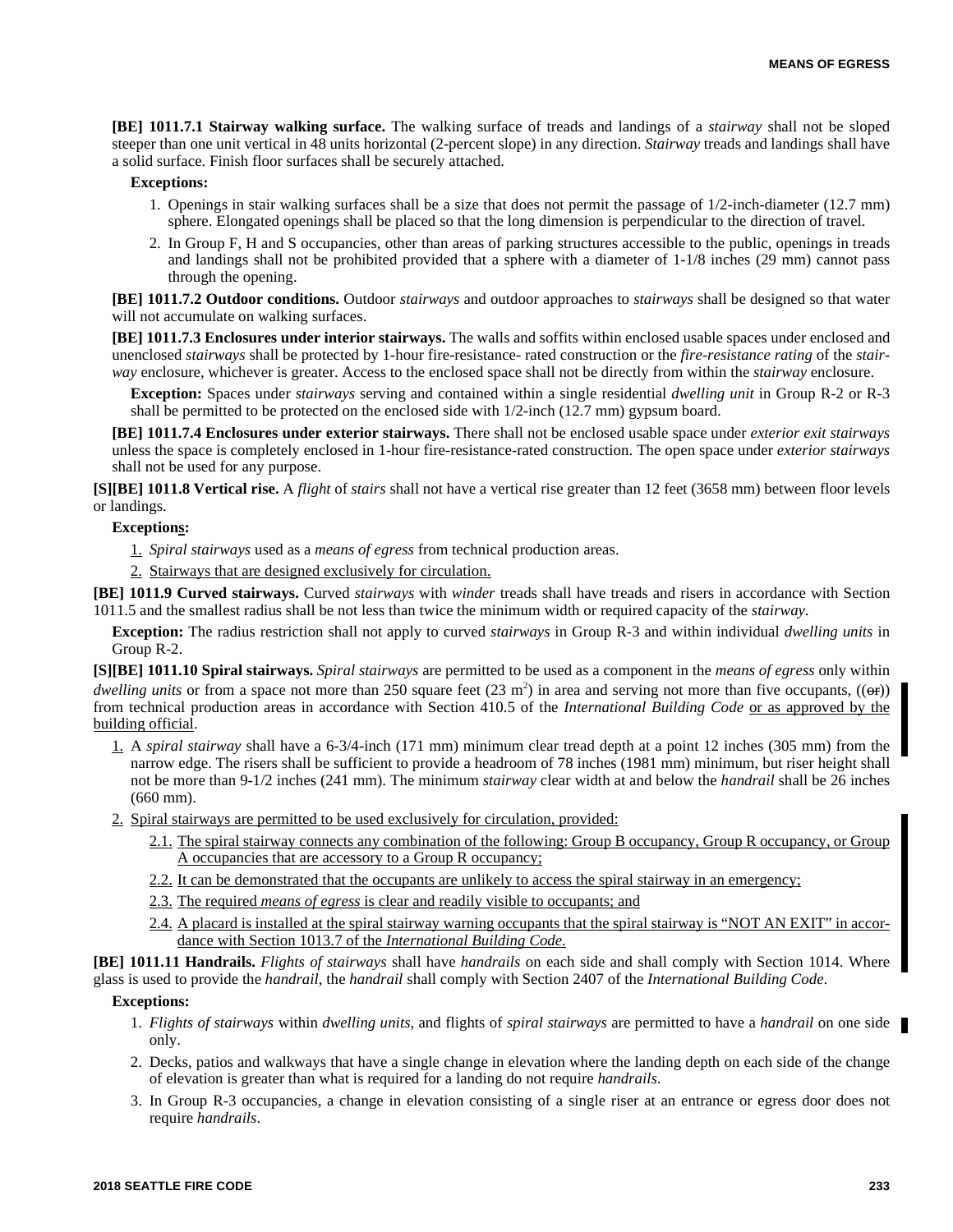4. Changes in room elevations of three or fewer risers within *dwelling units* and *sleeping units* in Group R-2 and R-3 do not require *handrails*.

**[S][BE] 1011.12 Stairway to roof.** In buildings four or more stories above grade plane, one *stairway* shall extend to the roof surface, unless the roof has a slope steeper than four units vertical in 12 units horizontal (33-percent slope).

# **Exceptions:**

- 1. Other than where required by Section 1011.12.1, in buildings without an occupied roof, access to the roof from the top story shall be permitted to be by an *alternating tread device* ((-)) or a ship's ladder. ((or a permanent ladder.))
- 2. Access to the roof is not required in Group R-3 occupancies.

**[BE] 1011.12.1 Stairway to elevator equipment.** Roofs and penthouses containing elevator equipment that must be accessed for maintenance are required to be accessed by a *stairway*.

**[S][BE] 1011.12.2 Roof access.** Where a *stairway* is provided to a roof, access to the roof shall be provided through a penthouse complying with Section 1510.2 of the *International Building Code*.

**Exception:** In buildings without an occupied roof, access to the roof shall be permitted to be a roof hatch or trap door not less than 16 square feet  $(1.5 \text{ m}^2)$  in area and having a minimum dimension of 2 feet 6 inches (((640)) 762 mm).

**[BE] 1011.13 Guards.** *Guards* shall be provided along *stairways* and landings where required by Section 1015 and shall be constructed in accordance with Section 1015. Where the roof hatch opening providing the required access is located within 10 feet (3049 mm) of the roof edge, such roof access or roof edge shall be protected by *guards* installed in accordance with Section 1015.

**[BE] 1011.14 Alternating tread devices.** *Alternating tread devices* are limited to an element of a *means of egress* in buildings of Groups F, H and S from a *mezzanine* not more than 250 square feet (23 m<sup>2</sup>) in area and that serves not more than five occupants; in buildings of Group I-3 from a guard tower, observation station or control room not more than 250 square feet  $(23 \text{ m}^2)$  in area and for access to unoccupied roofs. *Alternating tread devices* used as a *means of egress* shall not have a rise greater than 20 feet (6096 mm) between floor levels or landings.

**[BE] 1011.14.1 Handrails of alternating tread devices.** *Handrails* shall be provided on both sides of *alternating tread devices* and shall comply with Section 1014.

**[BE] 1011.14.2 Treads of alternating tread devices.** *Alternating tread devices* shall have a minimum tread depth of 5 inches (127 mm), a minimum projected tread depth of 8-1/2 inches (216 mm), a minimum tread width of 7 inches (178 mm) and a maximum riser height of 9-1/2 inches (241 mm). The tread depth shall be measured horizontally between the vertical planes of the foremost projections of adjacent treads. The riser height shall be measured vertically between the leading edges of adjacent treads. The riser height and tread depth provided shall result in an angle of ascent from the horizontal of between 50 and 70 degrees (0.87 and 1.22 rad). The initial tread of the device shall begin at the same elevation as the platform, landing or floor surface.

**Exception:** *Alternating tread devices* used as an element of a *means of egress* in buildings from a *mezzanine* area not more than 250 square feet  $(23 \text{ m}^2)$  in area that serves not more than five occupants shall have a minimum tread depth of 3 inches (76 mm) with a minimum projected tread depth of 10-1/2 inches (267 mm). The rise to the next alternating tread surface shall not exceed 8 inches (203 mm).

**[BE] 1011.15 Ship's ladders.** Ship's ladders are permitted to be used in Group I-3 as a component of a *means of egress* to and from control rooms or elevated facility observation stations not more than 250 square feet  $(23 \text{ m}^2)$  with not more than three occupants and for access to unoccupied roofs. The minimum clear width at and below the *handrails* shall be 20 inches (508 mm).

**[BE] 1011.15.1 Handrails of ship's ladders.** *Handrails* shall be provided on both sides of ship's ladders.

**[BE] 1011.15.2 Treads of ship's ladders.** Ship's ladders shall have a minimum tread depth of 5 inches (127 mm). The tread shall be projected such that the total of the tread depth plus the *nosing* projection is not less than 8-1/2 inches (216 mm). The maximum riser height shall be 9-1/2 inches (241 mm).

**[BE] 1011.16 Ladders.** Permanent ladders shall not serve as a part of the *means of egress* from occupied spaces within a building. Permanent ladders shall be constructed in accordance with Section 306.5 of the *International Mechanical Code*. Permanent ladders shall be permitted to provide access to the following areas:

- 1. Spaces frequented only by personnel for maintenance, repair or monitoring of equipment.
- 2. Nonoccupiable spaces accessed only by catwalks, crawl spaces, freight elevators or very narrow passageways.
- 3. Raised areas used primarily for purposes of security, life safety or fire safety including, but not limited to, observation galleries, prison guard towers, fire towers or lifeguard stands.
- 4. Elevated levels in Group U not open to the general public.
- 5. Nonoccupied roofs that are not required to have *stairway* access in accordance with Section 1011.12.1.
- 6. Where permitted to access equipment and appliances in accordance with Section 306.5 of the *International Mechanical Code*.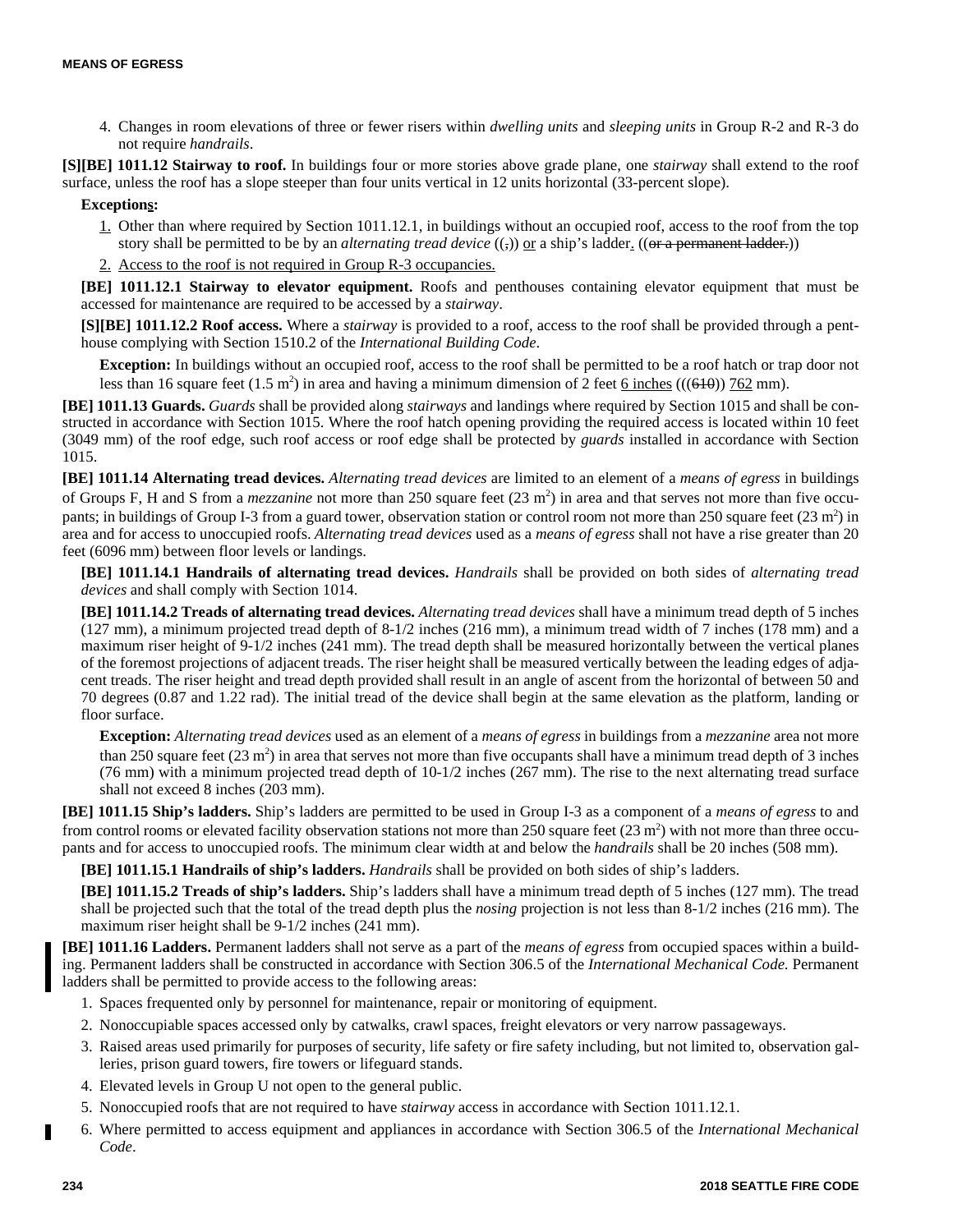**[W] 1011.17 Stairways in individual dwelling units.** Stairs or ladders within an individual dwelling unit used for access to areas of 200 square feet (18.6 m<sup>2</sup>) or less, and not containing the primary bathroom or kitchen, are exempt from the requirements of Section 1009.

# **SECTION 1012 RAMPS**

**[W][S][BE] 1012.1 Scope.** The provisions of this section shall apply to ramps used as a component of a *means of egress*.

#### **Exceptions:**

- 1. Ramped *aisles* within assembly rooms or spaces shall comply with the provisions in Section 1029.
- 2. Curb *ramps* shall comply with ICC A117.1.
- 3. Vehicle *ramps* in parking garages for pedestrian *exit access* shall not be required to comply with Sections 1012.3 through 1012.10 where they are not an *accessible route* serving accessible parking spaces, other required accessible elements or part of an *accessible means of egress*.
- 4. In a parking garage where one accessible *means of egress* serving accessible parking spaces or other accessible elements is provided, a second accessible *means of egress* serving that area shall be permitted to include a vehicle ramp that does not comply with Sections 1012.4, 1012.5 and 1012.8 of the *International Building Code.* A landing complying with Sections 1012.6.1 and 1012.6.4 of the *International Building Code* shall be provided at any change of direction in the accessible *means of egress.*

**[BE] 1012.2 Slope.** *Ramps* used as part of a *means of egress* shall have a running slope not steeper than one unit vertical in 12 units horizontal (8-percent slope). The slope of other pedestrian *ramps* shall not be steeper than one unit vertical in eight units horizontal (12.5-percent slope).

**[BE] 1012.3 Cross slope.** The slope measured perpendicular to the direction of travel of a *ramp* shall not be steeper than one unit vertical in 48 units horizontal (2-percent slope).

**[BE] 1012.4 Vertical rise.** The rise for any *ramp* run shall be 30 inches (762 mm) maximum.

**[BE] 1012.5 Minimum dimensions.** The minimum dimensions of *means of egress ramps* shall comply with Sections 1012.5.1 through 1012.5.3.

**[BE] 1012.5.1 Width and capacity.** The minimum width and required capacity of a *means of egress ramp* shall be not less than that required for *corridors* by Section 1020.2. The clear width of a *ramp* between *handrails*, if provided, or other permissible projections shall be 36 inches (914 mm) minimum.

**[BE] 1012.5.2 Headroom.** The minimum headroom in all parts of the *means of egress ramp* shall be not less than 80 inches (2032 mm) above the finished floor of the ramp run and any intermediate landings. The minimum clearance shall be maintained for the full width of the ramp and landing.

**[BE] 1012.5.3 Restrictions.** *Means of egress ramps* shall not reduce in width in the direction of egress travel. Projections into the required *ramp* and landing width are prohibited. Doors opening onto a landing shall not reduce the clear width to less than 42 inches (1067 mm).

**[BE] 1012.6 Landings.** *Ramps* shall have landings at the bottom and top of each *ramp*, points of turning, entrance, *exits* and at doors. Landings shall comply with Sections 1012.6.1 through 1012.6.5.

**[BE] 1012.6.1 Slope.** Landings shall have a slope not steeper than one unit vertical in 48 units horizontal (2-percent slope) in any direction. Changes in level are not permitted.

**[BE] 1012.6.2 Width.** The landing width shall be not less than the width of the widest *ramp* run adjoining the landing.

**[BE] 1012.6.3 Length.** The landing length shall be 60 inches (1525 mm) minimum.

# **Exceptions:**

- 1. In Group R-2 and R-3 individual *dwelling* and *sleeping units* that are not required to be Accessible units, Type A units or Type B units in accordance with Section 1107 of the *International Building Code*, landings are permitted to be 36 inches (914 mm) minimum.
- 2. Where the *ramp* is not a part of an *accessible route*, the length of the landing shall not be required to be more than 48 inches (1220 mm) in the direction of travel.

**[BE] 1012.6.4 Change in direction.** Where changes in direction of travel occur at landings provided between *ramp* runs, the landing shall be 60 inches by 60 inches (1524 mm by 1524 mm) minimum.

**Exception:** In Group R-2 and R-3 individual *dwelling* or *sleeping units* that are not required to be Accessible units, Type A units or Type B units in accordance with Section 1107 of the *International Building Code*, landings are permitted to be 36 inches by 36 inches (914 mm by 914 mm) minimum.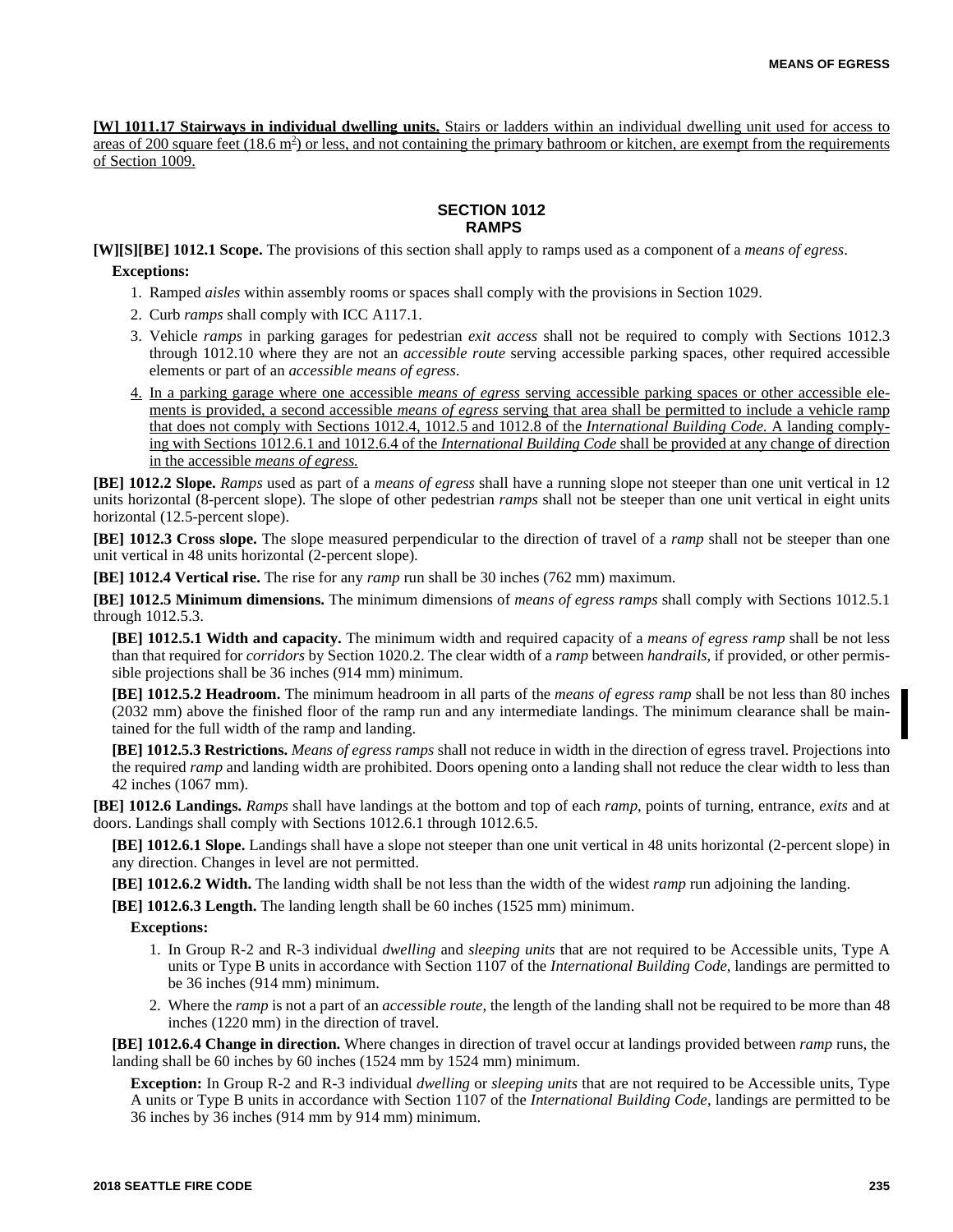**[BE] 1012.6.5 Doorways.** Where doorways are located adjacent to a *ramp* landing, maneuvering clearances required by ICC A117.1 are permitted to overlap the required landing area.

**[BE] 1012.7 Ramp construction.** *Ramps* shall be built of materials consistent with the types permitted for the type of construction of the building, except that wood *handrails* shall be permitted for all types of construction.

**[BE] 1012.7.1 Ramp surface.** The surface of *ramps* shall be of slip-resistant materials that are securely attached.

**[BE] 1012.7.2 Outdoor conditions.** Outdoor *ramps* and outdoor approaches to *ramps* shall be designed so that water will not accumulate on walking surfaces.

**[BE] 1012.8 Handrails.** *Ramps* with a rise greater than 6 inches (152 mm) shall have *handrails* on both sides. *Handrails* shall comply with Section 1014.

**[BE] 1012.9 Guards.** *Guards* shall be provided where required by Section 1015 and shall be constructed in accordance with Section 1015.

**[BE] 1012.10 Edge protection.** Edge protection complying with Section 1012.10.1 or 1012.10.2 shall be provided on each side of *ramp* runs and at each side of *ramp* landings.

#### **Exceptions:**

- 1. Edge protection is not required on *ramps* that are not required to have *handrails*, provided that they have flared sides that comply with the ICC A117.1 curb *ramp* provisions.
- 2. Edge protection is not required on the sides of *ramp* landings serving an adjoining *ramp* run or *stairway*.
- 3. Edge protection is not required on the sides of *ramp* landings having a vertical dropoff of not more than 1/2 inch (12.7 mm) within 10 inches (254 mm) horizontally of the required landing area.

**[BE] 1012.10.1 Curb, rail, wall or barrier.** A curb, rail, wall or barrier shall be provided to serve as edge protection. A curb shall be not less than 4 inches (102 mm) in height. Barriers shall be constructed so that the barrier prevents the passage of a 4 inch-diameter (102 mm) sphere, where any portion of the sphere is within 4 inches (102 mm) of the floor or ground surface.

**[BE] 1012.10.2 Extended floor or ground surface.** The floor or ground surface of the *ramp* run or landing shall extend 12 inches (305 mm) minimum beyond the inside face of a *handrail* complying with Section 1014.

# **SECTION 1013 EXIT SIGNS**

**[S][BE] 1013.1 Where required.** *Exits* and *exit access* doors shall be marked by an *approved* exit sign readily visible from any direction of egress travel. The path of egress travel to *exits* and within *exits* shall be marked by readily visible exit signs to clearly indicate the direction of egress travel in cases where the *exit* or the path of egress travel is not immediately visible to the occupants. Intervening *means of egress* doors within *exits* shall be marked by exit signs. Exit sign placement shall be such that any point in an *exit access corridor* or *exit passageway* is within 100 feet (30 480 mm) or the *listed* viewing distance of the sign, whichever is less, from the nearest visible exit sign. Exit signs shall be located at any other location determined by the building official to be necessary to clearly indicate the direction of egress.

### **Exceptions:**

- 1. Exit signs are not required in rooms or areas that require only one *exit* or *exit access* other than in buildings designed with a single exit stairway according to Section 1006.3.3, item 7.
- 2. Main exterior *exit* doors or gates that are obviously and clearly identifiable as *exits* need not have *exit* signs where *approved* by the *fire code official*.
- 3. Exit signs are not required in occupancies in Group U and individual *sleeping units* or *dwelling units* in Group R-1, R-2 or R-3.
- 4. Exit signs are not required in dayrooms, sleeping rooms or dormitories in occupancies in Group I-3.
- 5. In occupancies in Groups A-4 and A-5, exit signs are not required on the seating side of vomitories or openings into seating areas where exit signs are provided in the concourse that are readily apparent from the vomitories. Egress lighting is provided to identify each vomitory or opening within the seating area in an emergency.
- 6. Exit signs are not required on exterior stairways serving exterior exit balconies.

**[BE] 1013.2 Low-level exit signs in Group R-1.** Where exit signs are required in Group R-1 occupancies by Section 1013.1, additional low-level exit signs shall be provided in all areas serving guestrooms in Group R-1 occupancies and shall comply with Section 1013.5.

The bottom of the sign shall be not less than 10 inches (254 mm) nor more than 18 inches (455 mm) above the floor level. The sign shall be flush mounted to the door or wall. Where mounted on the wall, the edge of the sign shall be within 4 inches (102 mm) of the door frame on the latch side.

**[BE] 1013.3 Illumination.** Exit signs shall be internally or externally illuminated.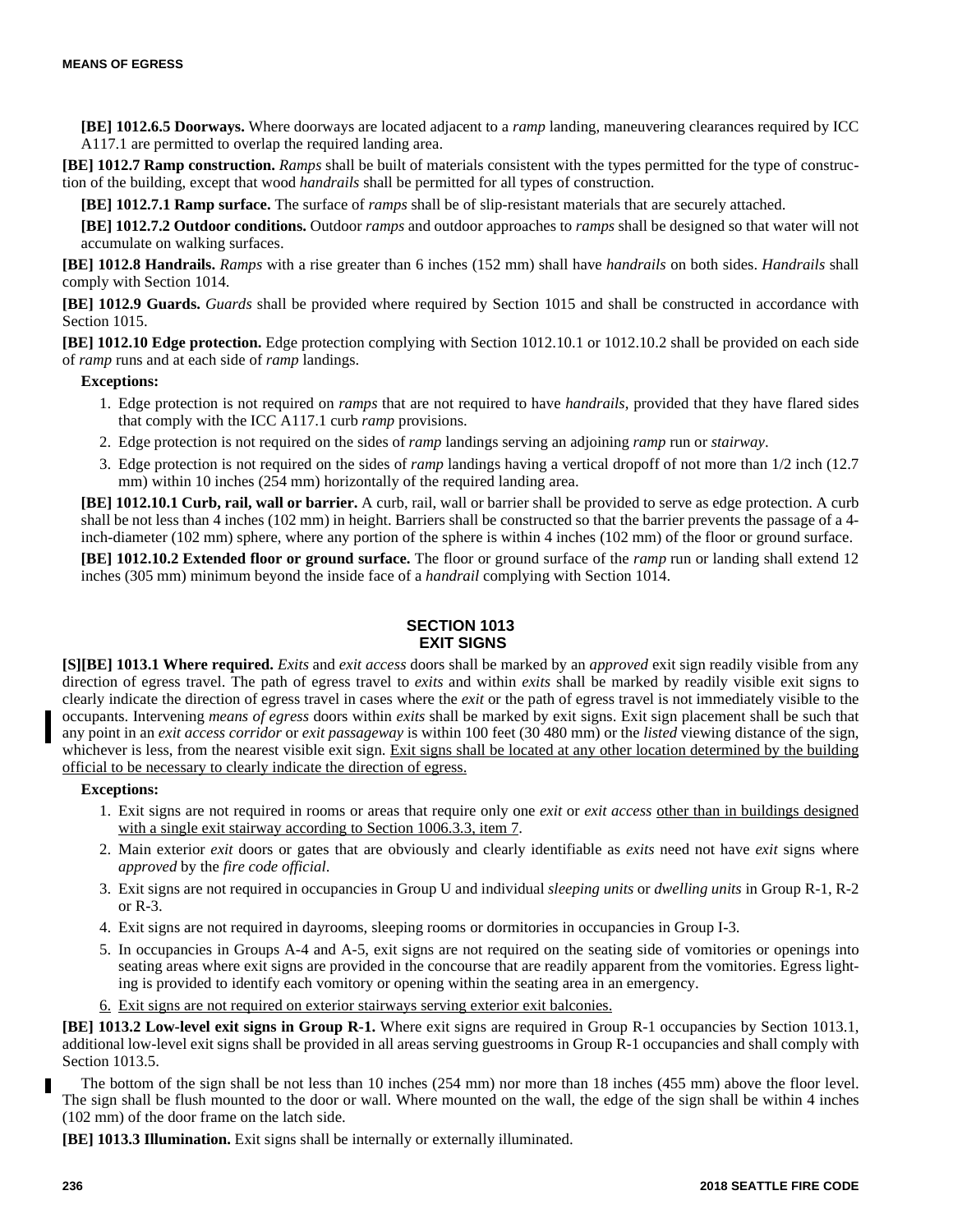**Exception:** Tactile signs required by Section 1013.4 need not be provided with illumination.

**[BE] 1013.4 Raised character and braille exit signs.** A sign stating EXIT in visual characters, raised characters and braille and complying with ICC A117.1 shall be provided adjacent to each door to an *area of refuge* providing direct access to a stairway, an exterior area for assisted rescue, an *exit stairway* or *ramp*, an *exit passageway* and the *exit discharge*.

**[BE] 1013.5 Internally illuminated exit signs.** Electrically powered, *self-luminous* and *photoluminescent exit* signs shall be *listed* and labeled in accordance with UL 924 and shall be installed in accordance with the manufacturer's instructions and Section 1203. Exit signs shall be illuminated at all times.

**[BE] 1013.6 Externally illuminated exit signs.** Externally illuminated exit signs shall comply with Sections 1013.6.1 through 1013.6.3.

**[S][BE] 1013.6.1 Graphics.** Every exit sign and directional exit sign shall have plainly legible letters not less than 6 inches (152 mm) high with the principal strokes of the letters not less than 3/4 inch (19.1 mm) wide. The word "EXIT" shall have letters having a width not less than 2 inches (51 mm) wide, except the letter "I," and the minimum spacing between letters shall be not less than 3/8 inch (9.5 mm). Signs larger than the minimum established in this section shall have letter widths, strokes and spacing in proportion to their height.

The word "EXIT" shall be in high contrast with the background and shall be clearly discernible when the means of exit sign illumination is or is not energized. If a chevron directional indicator is provided as part of the exit sign, the construction shall be such that the direction of the chevron directional indicator cannot be readily changed.

**Exception:** Existing exit signs with letters at least 5 inches (127 mm) in height are permitted to be reused.

**[BE] 1013.6.2 Exit sign illumination.** The face of an exit sign illuminated from an external source shall have an intensity of not less than 5 foot-candles (54 lux).

**[BE] 1013.6.3 Power source.** Exit signs shall be illuminated at all times. To ensure continued illumination for a duration of not less than 90 minutes in case of primary power loss, the sign illumination means shall be connected to an emergency power system provided from storage batteries, unit equipment or an on-site generator. The installation of the emergency power system shall be in accordance with Section 604. Group I-2, Condition 2 exit sign illumination shall not be provided by unit equipment batteries only.

**Exception:** *Approved* exit sign illumination types that provide continuous illumination independent of external power sources for a duration of not less than 90 minutes, in case of primary power loss, are not required to be connected to an emergency electrical system.

**[S] 1013.7 Not-an-exit warnings.** Placards reading "NOT AN EXIT" shall be installed at all doorways, passageways or stairways which are not exits, exit accesses or exit discharges, and which may be mistaken for an exit. A sign indicating the use of the doorway, passageway or stairway, such as "TO BASEMENT," "STORE ROOM," "LINEN CLOSET," is permitted in lieu of the "NOT AN EXIT" sign.

# **SECTION 1014 HANDRAILS**

**[BE] 1014.1 Where required.** *Handrails* serving *flights of stairways*, *ramps*, stepped *aisles* and ramped *aisles* shall be adequate in strength and attachment in accordance with Section 1607.8 of the *International Building Code*. *Handrails* required for *flights of stairways* by Section 1011.11 shall comply with Sections 1014.2 through 1014.9. *Handrails* required for *ramps* by Section 1012.8 shall comply with Sections 1014.2 through 1014.8. *Handrails* for stepped *aisles* and ramped *aisles* required by Section 1029.16 shall comply with Sections 1014.2 through 1014.8.

**[BE] 1014.2 Height.** *Handrail* height, measured above *stair* tread *nosings*, or finish surface of *ramp* slope, shall be uniform, not less than 34 inches (864 mm) and not more than 38 inches (965 mm). *Handrail* height of *alternating tread devices* and ship's ladders, measured above tread *nosings*, shall be uniform, not less than 30 inches (762 mm) and not more than 34 inches (864 mm).

- 1. Where handrail fittings or bendings are used to provide continuous transition between *flights*, the fittings or bendings shall be permitted to exceed the maximum height.
- 2. In Group R-3 occupancies; within *dwelling units* in Group R-2 occupancies; and in Group U occupancies that are associated with a Group R-3 occupancy or associated with individual *dwelling units* in Group R-2 occupancies; where handrail fittings or bendings are used to provide continuous transition between *flights*, transition at *winder* treads, transition from *handrail* to *guard*, or where used at the start of a *flight*, the *handrail* height at the fittings or bendings shall be permitted to exceed the maximum height.
- 3. *Handrails* on top of a *guard* where permitted along stepped *aisles* and ramped *aisles* in accordance with Section 1029.16.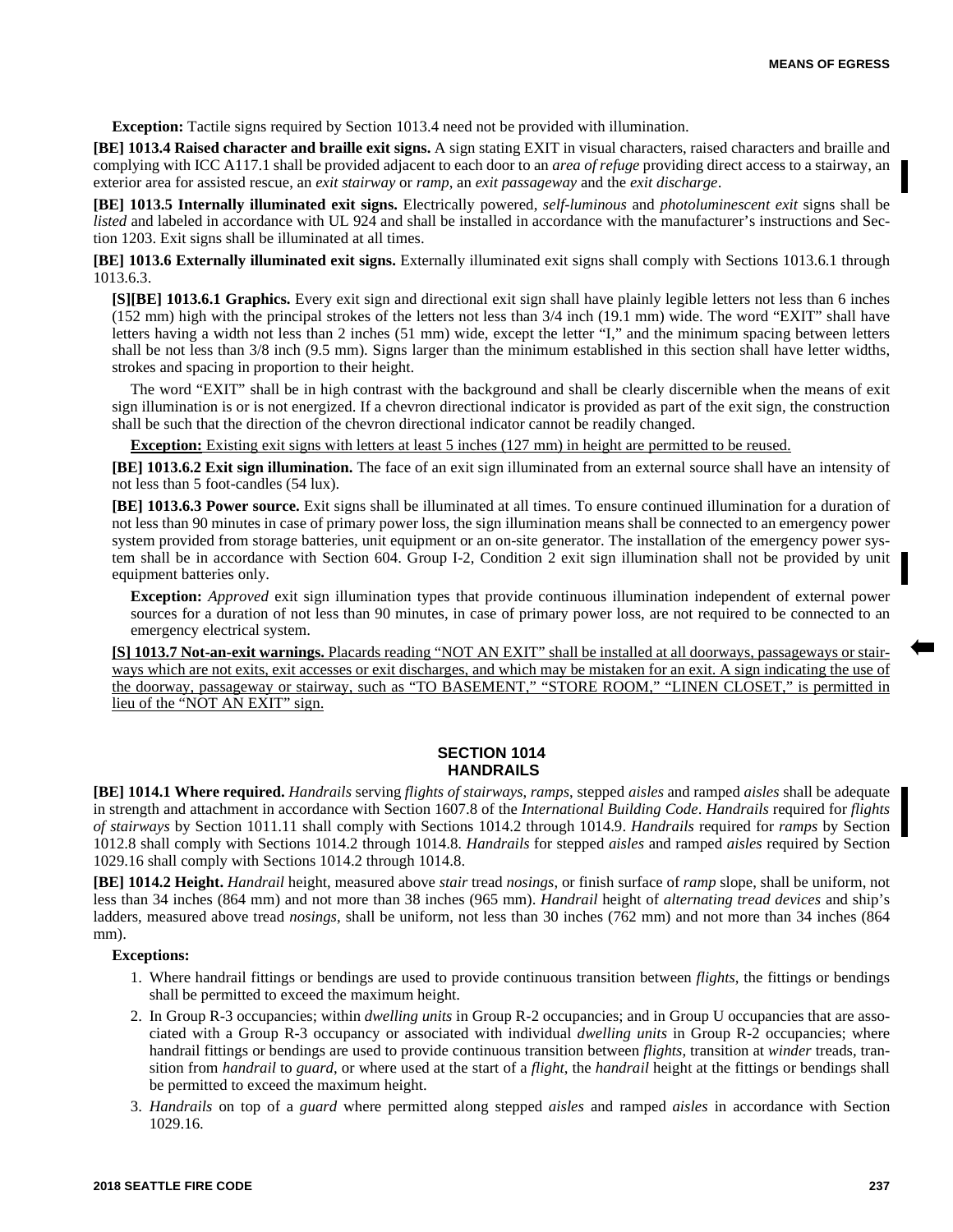**[BE] 1014.3 Handrail graspability.** Required *handrails* shall comply with Section 1014.3.1 or shall provide equivalent graspability.

**Exception:** In Group R-3 occupancies; within *dwelling units* in Group R-2 occupancies; and in Group U occupancies that are accessory to a Group R-3 occupancy or accessory to individual *dwelling units* in Group R-2 occupancies; *handrails* shall be Type I in accordance with Section 1014.3.1, Type II in accordance with Section 1014.3.2 or shall provide equivalent graspability.

**[BE] 1014.3.1 Type I.** *Handrails* with a circular cross section shall have an outside diameter of not less than 1-1/4 inches (32) mm) and not greater than 2 inches (51 mm). Where the *handrail* is not circular, it shall have a perimeter dimension of not less than 4 inches (102 mm) and not greater than 6-1/4 inches (160 mm) with a maximum cross-sectional dimension of 2-1/4 inches (57 mm) and minimum cross-sectional dimension of 1 inch (25 mm). Edges shall have a minimum radius of 0.01 inch (0.25 mm).

**[BE] 1014.3.2 Type II.** *Handrails* with a perimeter greater than 6-1/4 inches (160 mm) shall provide a graspable finger recess area on both sides of the profile. The finger recess shall begin within a distance of 3/4 inch (19 mm) measured vertically from the tallest portion of the profile and achieve a depth of not less than 5/16 inch (8 mm) within 7/8 inch (22 mm) below the widest portion of the profile. This required depth shall continue for not less than 3/8 inch (10 mm) to a level that is not less than 1-3/4 inches (45 mm) below the tallest portion of the profile. The width of the *handrail* above the recess shall be not less than 1-1/4 inches (32 mm) to not greater than 2-3/4 inches (70 mm). Edges shall have a minimum radius of 0.01 inch (0.25 mm).

**[BE] 1014.4 Continuity.** *Handrail* gripping surfaces shall be continuous, without interruption by newel posts or other obstructions.

# **Exceptions:**

- 1. *Handrails* within *dwelling units* are permitted to be interrupted by a newel post at a turn or landing.
- 2. Within a *dwelling unit*, the use of a volute, turnout, starting easing or starting newel is allowed over the lowest tread.
- 3. Handrail brackets or balusters attached to the bottom surface of the *handrail* that do not project horizontally beyond the sides of the *handrail* within 1-1/2 inches (38 mm) of the bottom of the *handrail* shall not be considered obstructions. For each 1/2 inch (12.7 mm) of additional *handrail* perimeter dimension above 4 inches (102 mm), the vertical clearance dimension of 1-1/2 inches (38 mm) shall be permitted to be reduced by 1/8 inch (3.2 mm).
- 4. Where *handrails* are provided along walking surfaces with slopes not steeper than 1:20, the bottoms of the handrail gripping surfaces shall be permitted to be obstructed along their entire length where they are integral to crash rails or bumper guards.
- 5. *Handrails* serving stepped *aisles* or ramped *aisles* are permitted to be discontinuous in accordance with Section 1029.16.1.

**[BE] 1014.5 Fittings.** *Handrails* shall not rotate within their fittings.

**[BE] 1014.6 Handrail extensions.** *Handrails* shall return to a wall, *guard* or the walking surface or shall be continuous to the *handrail* of an adjacent *flight* of *stairs* or ramp run. Where *handrails* are not continuous between *flights* the *handrails* shall extend horizontally not less than 12 inches (305 mm) beyond the top riser and continue to slope for the depth of one tread beyond the bottom riser. At *ramps* where *handrails* are not continuous between runs, the *handrails* shall extend horizontally above the landing 12 inches (305 mm) minimum beyond the top and bottom of *ramp* runs. The extensions of *handrails* shall be in the same direction of the *flights* of *stairs* at *stairways* and the *ramp* runs at *ramps*.

#### **Exceptions:**

- 1. *Handrails* within a *dwelling unit* that is not required to be accessible need extend only from the top riser to the bottom riser.
- 2. *Handrails* serving *aisles* in rooms or spaces used for assembly purposes are permitted to comply with the *handrail* extensions in accordance with Section 1029.16.
- 3. *Handrails* for *alternating tread devices* and ship's ladders are permitted to terminate at a location vertically above the top and bottom risers. *Handrails* for *alternating tread devices* are not required to be continuous between *flights* or to extend beyond the top or bottom risers.

**[BE] 1014.7 Clearance.** Clear space between a *handrail* and a wall or other surface shall be not less than 1-1/2 inches (38 mm). A *handrail* and a wall or other surface adjacent to the *handrail* shall be free of any sharp or abrasive elements.

**[BE] 1014.8 Projections.** On *ramps* and on ramped *aisles* that are part of an *accessible route*, the clear width between *handrails* shall be 36 inches (914 mm) minimum. Projections into the required width of *aisles*, *stairways* and *ramps* at each side shall not exceed 4-1/2 inches (114 mm) at or below the *handrail* height. Projections into the required width shall not be limited above the minimum headroom height required in Section 1011.3. Projections due to intermediate *handrails* shall not constitute a reduction in the egress width. Where a pair of intermediate *handrails* are provided within the *stairway* width without a walking surface between the pair of intermediate *handrails* and the distance between the pair of intermediate *handrails* is greater than 6 inches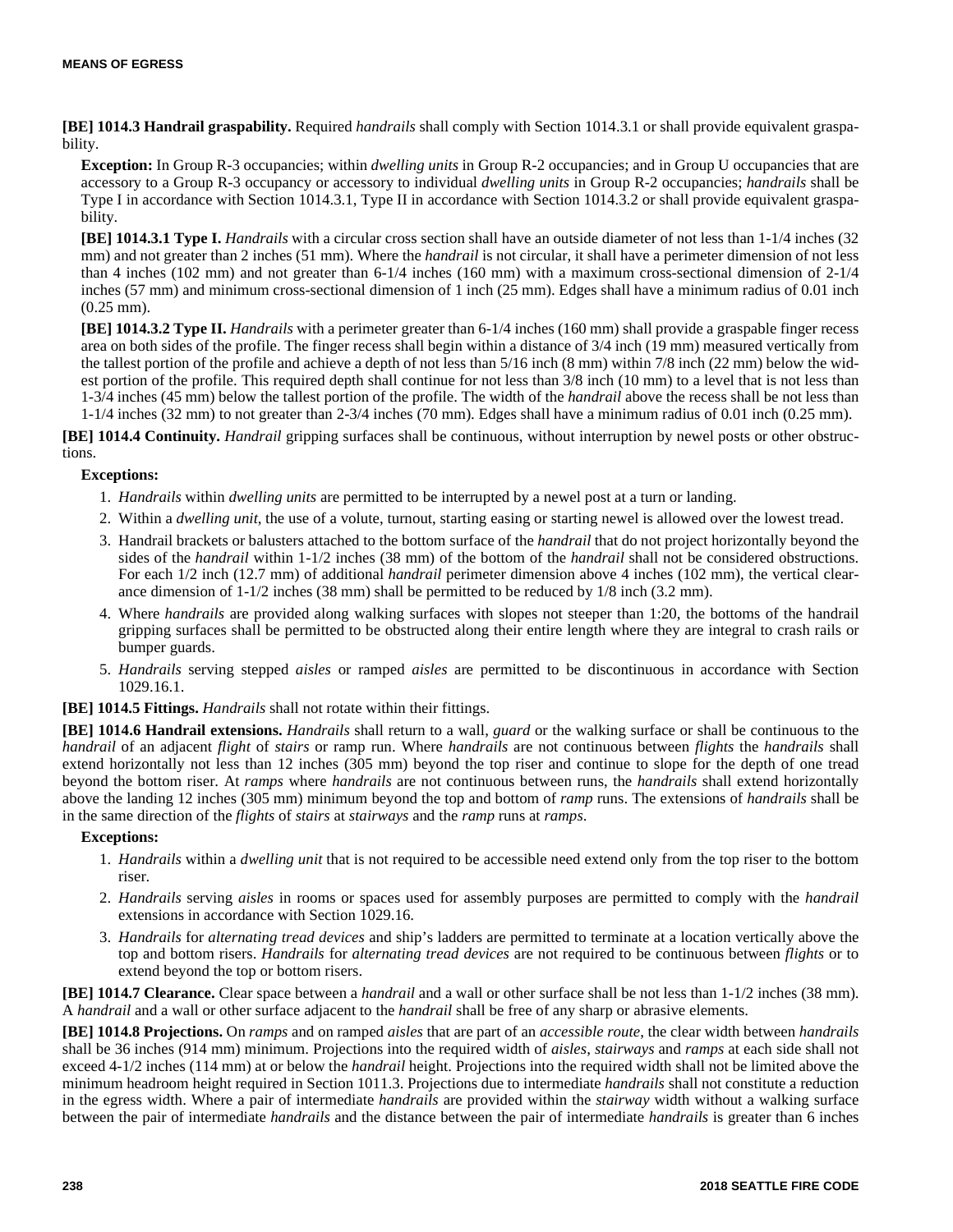(152 mm), the available egress width shall be reduced by the distance between the closest edges of each such intermediate pair of *handrails* that is greater than 6 inches (152 mm).

**[BE] 1014.9 Intermediate handrails.** *Stairways* shall have intermediate *handrails* located in such a manner that all portions of the *stairway* minimum width or required capacity are within 30 inches (762 mm) of a *handrail*. On monumental *stairs*, *handrails* shall be located along the most direct path of egress travel.

# **SECTION 1015 GUARDS**

**[BE] 1015.1 General.** *Guards* shall comply with the provisions of Section 1015.2 through 1015.7. Operable windows with sills located more than 72 inches (1829 mm) above finished grade or other surface below shall comply with Section 1015.8.

**[BE] 1015.2 Where required.** *Guards* shall be located along open-sided walking surfaces, including *mezzanines*, equipment platforms, *aisles*, *stairs*, *ramps* and landings that are located more than 30 inches (762 mm) measured vertically to the floor or grade below at any point within 36 inches (914 mm) horizontally to the edge of the open side. *Guards* shall be adequate in strength and attachment in accordance with Section 1607.8 of the *International Building Code*.

**Exception:** *Guards* are not required for the following locations:

- 1. On the loading side of loading docks or piers.
- 2. On the audience side of stages and raised platforms, including *stairs* leading up to the stage and raised platforms.
- 3. On raised stage and platform floor areas, such as runways, *ramps* and side stages used for entertainment or presentations.
- 4. At vertical openings in the performance area of stages and platforms.
- 5. At elevated walking surfaces appurtenant to stages and platforms for access to and utilization of special lighting or equipment.
- 6. Along vehicle service pits not accessible to the public.
- 7. In assembly seating areas at cross aisles in accordance with Section 1029.17.2.

**[BE] 1015.2.1 Glazing.** Where glass is used to provide a *guard* or as a portion of the *guard* system, the *guard* shall comply with Section 2407 of the *International Building Code*. Where the glazing provided does not meet the strength and attachment requirements of Section 1607.8 of the *International Building Code*, complying *guards* shall be located along glazed sides of open-sided walking surfaces.

**[BE] 1015.3 Height.** Required *guards* shall be not less than 42 inches (1067 mm) high, measured vertically as follows:

- 1. From the adjacent walking surfaces.
- 2. On *stairways* and stepped *aisles*, from the line connecting the leading edges of the tread *nosings*.

3. On *ramps* and ramped *aisles*, from the *ramp* surface at the *guard*.

#### **Exceptions:**

- 1. For occupancies in Group R-3 not more than three stories above grade in height and within individual *dwelling units* in occupancies in Group R-2 not more than three stories above grade in height with separate *means of egress*, required *guards* shall be not less than 36 inches (914 mm) in height measured vertically above the adjacent walking surfaces.
- 2. For occupancies in Group R-3, and within individual *dwelling units* in occupancies in Group R-2, *guards* on the open sides of *stairs* shall have a height not less than 34 inches (864 mm) measured vertically from a line connecting the leading edges of the treads.
- 3. For occupancies in Group R-3, and within individual *dwelling units* in occupancies in Group R-2, where the top of the *guard* serves as a *handrail* on the open sides of *stairs*, the top of the *guard* shall be not less than 34 inches (864 mm) and not more than 38 inches (965 mm) measured vertically from a line connecting the leading edges of the treads.
- 4. The *guard* height in assembly seating areas shall comply with Section 1029.17 as applicable.
- 5. Along *alternating tread devices* and ship's ladders, *guards* where the top rail serves as a *handrail* shall have height not less than 30 inches (762 mm) and not more than 34 inches (864 mm), measured vertically from the leading edge of the device tread *nosing*.
- 6. In Group F occupancies where *exit access stairways* serve fewer than three stories and such *stairways* are not open to the public, and where the top of the *guard* also serves as a *handrail*, the top of the *guard* shall be not less than 34 inches (864 mm) and not more than 38 inches (965 mm) measured vertically from a line connecting the leading edges of the treads.

**[BE] 1015.4 Opening limitations.** Required *guards* shall not have openings that allow passage of a sphere 4 inches (102 mm) in diameter from the walking surface to the required *guard* height.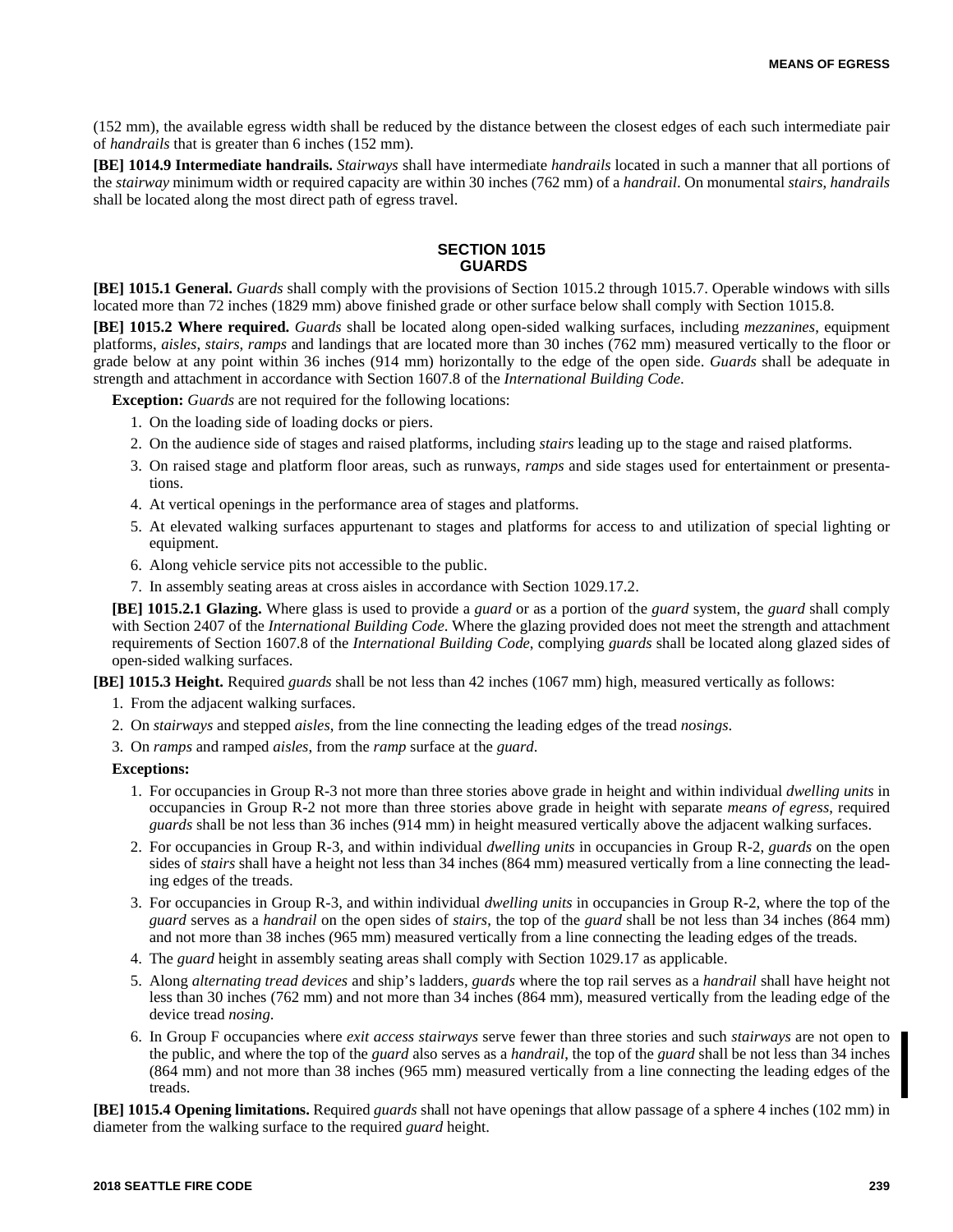# **Exceptions:**

- 1. From a height of 36 inches (914 mm) to 42 inches (1067 mm), *guards* shall not have openings that allow passage of a sphere 4-3/8 inches (111 mm) in diameter.
- 2. The triangular openings at the open sides of a *stair*, formed by the riser, tread and bottom rail shall not allow passage of a sphere 6 inches (152 mm) in diameter.
- 3. At elevated walking surfaces for access to and use of electrical, mechanical or plumbing systems or equipment, *guards* shall not have openings that allow passage of a sphere 21 inches (533 mm) in diameter.
- 4. In areas that are not open to the public within occupancies in Group I-3, F, H or S, and for *alternating tread devices* and ship's ladders, *guards* shall not have openings that allow passage of a sphere 21 inches (533 mm) in diameter.
- 5. In assembly seating areas, *guards* required at the end of *aisles* in accordance with Section 1029.17.4 shall not have openings that allow passage of a sphere 4 inches (102 mm) in diameter up to a height of 26 inches (660 mm). From a height of 26 inches (660 mm) to 42 inches (1067 mm) above the adjacent walking surfaces, *guards* shall not have openings that allow passage of a sphere 8 inches (203 mm) in diameter.
- 6. Within individual *dwelling units* and *sleeping units* in Group R-2 and R-3 occupancies, *guards* on the open sides of *stairs* shall not have openings that allow passage of a sphere 4-3/8 (111 mm) inches in diameter.

**[BE] 1015.5 Screen porches.** Porches and decks that are enclosed with insect screening shall be provided with *guards* where the walking surface is located more than 30 inches (762 mm) above the floor or grade below.

**[S][BE] 1015.6 ((Mechanical equipment)) Equipment, systems and devices.** *Guards* shall be provided where various components that require service are located within 10 feet (3048 mm) of a roof edge or open side of a walking surface and such edge or open side is located more than 30 inches (762 mm) above the floor, roof or grade below. The *guard* shall extend not less than 30 inches (762 mm) beyond each end of such components. The *guard* shall be constructed so as to prevent the passage of a sphere 21 inches (533 mm) in diameter.

**Exception:** *Guards* are not required where personal fall arrest anchorage connector devices that comply with ANSI/ASSE Z 359.1 are installed.

**[S][BE] 1015.7 Roof access.** *Guards* shall be provided where the roof hatch opening is located within 10 feet (3048 mm) of a roof edge or open side of a walking surface and such edge or open side is located more than 30 inches (762 mm) above the floor, roof or grade below. The *guard* shall be constructed so as to prevent the passage of a sphere 21 inches (533 mm) in diameter.

**((Exception:** *Guards* are not required where personal fall arrest anchorage connector devices that comply with ANSI/ASSE Z 359.1 are installed.))

**[BE] 1015.8 Window openings.** Windows in Group R-2 and R-3 buildings including *dwelling units*, where the top of the sill of an operable window opening is located less than 36 inches above the finished floor and more than 72 inches (1829 mm) above the finished grade or other surface below on the exterior of the building, shall comply with one of the following:

- 1. Operable windows where the top of the sill of the opening is located more than 75 feet (22 860 mm) above the finished grade or other surface below and that are provided with window fall prevention devices that comply with ASTM F2006.
- 2. Operable windows where the openings will not allow a 4-inch-diameter (102 mm) sphere to pass through the opening when the window is in its largest opened position.
- 3. Operable windows where the openings are provided with window fall prevention devices that comply with ASTM F2090.
- 4. Operable windows that are provided with window opening control devices that comply with Section 1015.8.1.

**[BE] 1015.8.1 Window opening control devices.** Window opening control devices shall comply with ASTM F2090. The window opening control device, after operation to release the control device allowing the window to fully open, shall not reduce the minimum net clear opening area of the window unit to less than the area required by Section 1030.2.

# **SECTION 1016 EXIT ACCESS**

**[BE] 1016.1 General.** The *exit access* shall comply with the applicable provisions of Sections 1003 through 1015. *Exit access* arrangement shall comply with Sections 1016 through 1021.

**[S][BE] 1016.2 Egress through intervening spaces.** Egress through intervening spaces shall comply with this section.

1. Exit access through an enclosed elevator lobby is permitted. Access to not less than one of the required *exits* shall be provided without travel through the enclosed elevator lobbies required by Section ((3006)) 713.14 of the *International Building Code*. Where the path of *exit access* travel passes through an enclosed elevator lobby the level of protection required for the enclosed elevator lobby is not required to be extended to the *exit* unless direct access to an *exit* is required by other sections of this code.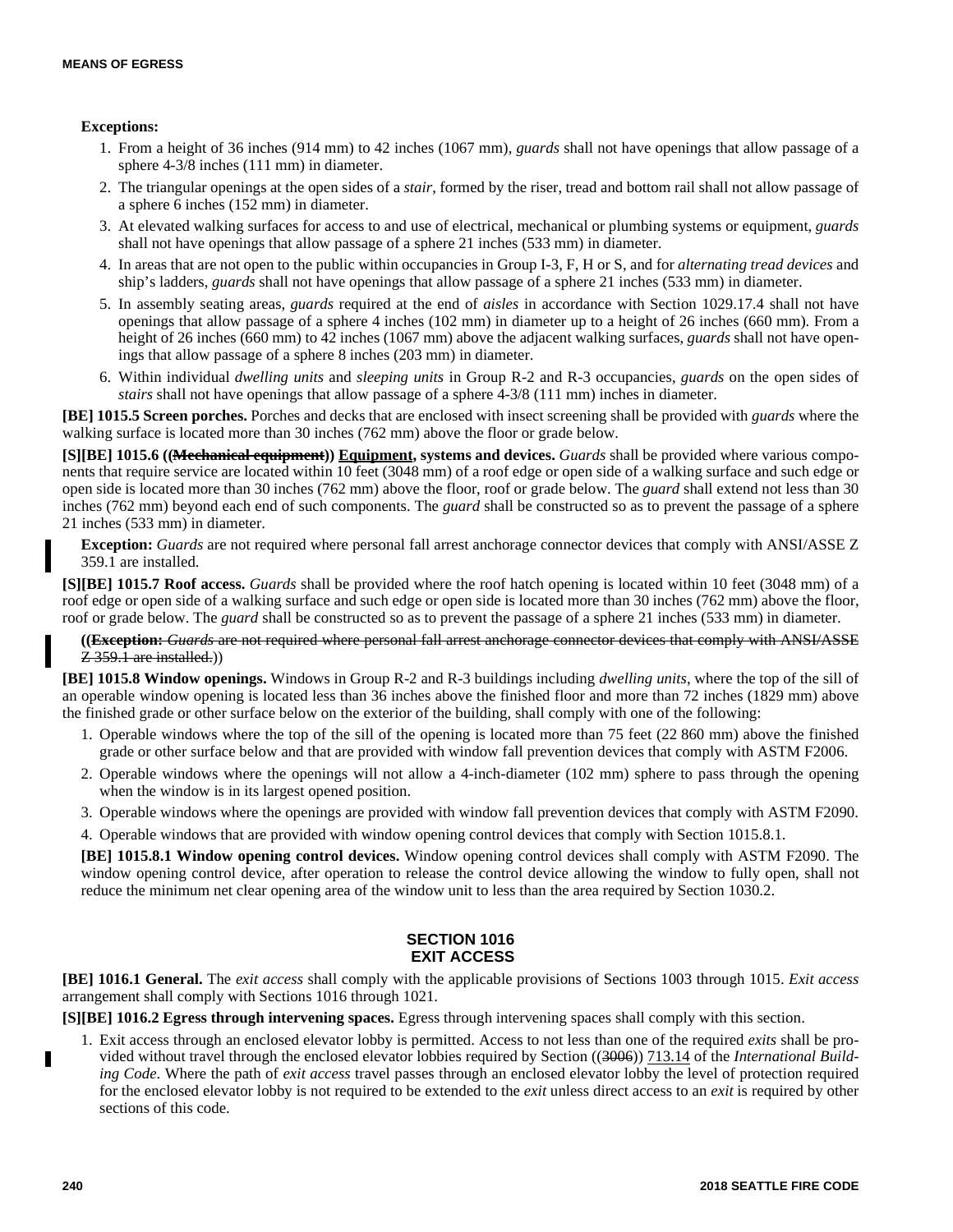2. Egress from a room or space shall not pass through adjoining or intervening rooms or areas, except where such adjoining rooms or areas and the area served are accessory to one or the other, are not a Group H occupancy and provide a discernible path of egress travel to an *exit*.

**Exception:** *Means of egress* are not prohibited through adjoining or intervening rooms or spaces in a Group H, S or F occupancy where the adjoining or intervening rooms or spaces are the same or a lesser hazard occupancy group.

- 3. An *exit access* shall not pass through a room that can be locked to prevent egress.
- 4. *Means of egress* from *dwelling units* or sleeping areas shall not lead through other sleeping areas, toilet rooms or bathrooms.
- 5. Egress shall not pass through kitchens, storage rooms, closets or spaces used for similar purposes.

#### **Exceptions:**

- 1. *Means of egress* are not prohibited through a kitchen area serving adjoining rooms constituting part of the same *dwelling unit* or *sleeping unit.*
- 2. *Means of egress* are not prohibited through stockrooms in Group M occupancies where all of the following are met:
	- 2.1. The stock is of the same hazard classification as that found in the main retail area.
	- 2.2. Not more than 50 percent of the *exit access* is through the stockroom.
	- 2.3. The stockroom is not subject to locking from the egress side.
	- 2.4. There is a demarcated, minimum 44-inch-wide (1118 mm) *aisle* defined by full- or partial-height fixed walls or similar construction that will maintain the required width and lead directly from the retail area to the *exit* without obstructions.
- 6. Unless approved by the building official, where two or more exits are required, exit travel shall not pass through an interior exit stairway as the only way to reach another exit.

**Note:** See Section 1010.1.9.3 for conditions in which exit access doors from elevator lobbies are permitted to be locked.

**[BE] 1016.2.1 Multiple tenants.** Where more than one tenant occupies any one floor of a building or structure, each tenant space, *dwelling unit* and *sleeping unit* shall be provided with access to the required *exits* without passing through adjacent tenant spaces, *dwelling units* and *sleeping units.*

**Exception:** The *means of egress* from a smaller tenant space shall not be prohibited from passing through a larger adjoining tenant space where such rooms or spaces of the smaller tenant occupy less than 10 percent of the area of the larger tenant space through which they pass; are the same or similar occupancy group; a discernable path of egress travel to an *exit* is provided; and the *means of egress* into the adjoining space is not subject to locking from the egress side. A required *means of egress* serving the larger tenant space shall not pass through the smaller tenant space or spaces.

# **SECTION 1017 EXIT ACCESS TRAVEL DISTANCE**

**[BE] 1017.1 General.** Travel distance within the *exit access* portion of the *means of egress* system shall be in accordance with this section.

**Note:** Additional interior exit stairways or corridors constructed as smoke barriers may be required for standpipe hose connections. See Section 905.4.

**[BE] 1017.2 Limitations.** *Exit access* travel distance shall not exceed the values given in Table 1017.2.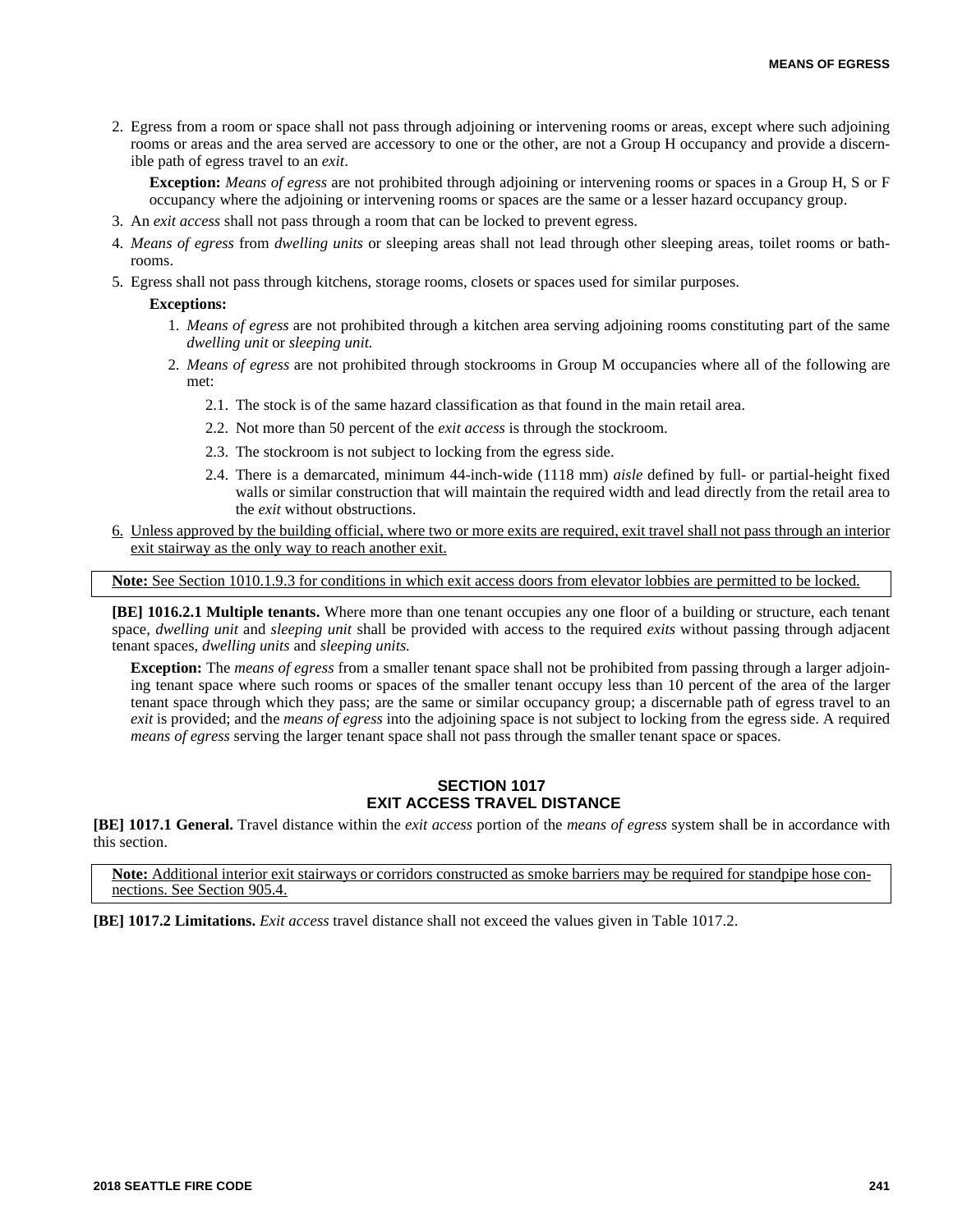#### **[S][BE] TABLE 1017.2 EXIT ACCESS TRAVEL DISTANCE<sup>a</sup>**

| <b>OCCUPANCY</b>         | <b>WITHOUT SPRINKLER SYSTEM</b><br>(feet) | <b>WITH SPRINKLER SYSTEM</b><br>(feet) |
|--------------------------|-------------------------------------------|----------------------------------------|
| $ A, E, F-1, M, R, S-1 $ | 200                                       | $250^{b, e}$                           |
| $I-1$                    | Not Permitted                             | 250 <sup>b</sup>                       |
| B                        | 200                                       | 300 <sup>c</sup>                       |
| $F-2, S-2, U$            | 300                                       | 400 <sup>c</sup>                       |
| $H-1$                    | Not Permitted                             | $75^{\rm d}$                           |
| $H-2$                    | Not Permitted                             | 100 <sup>d</sup>                       |
| $H-3$                    | Not Permitted                             | 150 <sup>d</sup>                       |
| $H-4$                    | Not Permitted                             | 175 <sup>d</sup>                       |
| $H-5$                    | Not Permitted                             | $200^{\circ}$                          |
| $I-2, I-3$               | Not Permitted                             | $200^{\circ}$                          |
| $I-4$                    | 150                                       | $200^{\circ}$                          |

For  $SI: 1$  foot = 304.8 mm.

a. See the following sections for modifications to exit access travel distance requirements:

Section 402.8 of the *International Building Code*: For the distance limitation in malls.

Section 404.9 of the *International Building Code*: For the distance limitation through an atrium space.

Section 407.4 of the *International Building Code*: For the distance limitation in Group I-2.

Sections 408.6.1 and 408.8.1 of the *International Building Code*: For the distance limitations in Group I-3.

Section 411.3 of the *International Building Code*: For the distance limitation in special amusement buildings.

Section 412.6 of the *International Building Code*: For the distance limitations in aircraft manufacturing facilities.

Section 1006.2.2.2: For the distance limitation in refrigeration machinery rooms.

Section 1006.2.2.3: For the distance limitation in refrigerated rooms and spaces.

Section 1006.3.3: For buildings with one exit.

Section 1017.2.2: For increased distance limitation in Groups F-1 and S-1.

Section 1029.7: For increased limitation in assembly seating.

((Section 3103.4 of the *International Building Code*: For temporary structures.))

Section 3104.9 of the *International Building Code*: For pedestrian walkways.

b. Buildings equipped throughout with an automatic sprinkler system in accordance with Section 903.3.1.1 or 903.3.1.2. See Section 903 for occupancies where automatic sprinkler systems are permitted in accordance with Section 903.3.1.2.

c. Buildings equipped throughout with an automatic sprinkler system in accordance with Section 903.3.1.1.

d. Group H occupancies equipped throughout with an automatic sprinkler system in accordance with Section 903.2.5.1.

e. Group R-3 and R-4 buildings equipped throughout with an automatic sprinkler system in accordance with Section 903.3.1.3. See Section 903.2.8 for occupancies where automatic sprinkler systems are permitted in accordance with Section 903.3.1.3.

**[BE] 1017.2.1 Exterior egress balcony increase.** *Exit access* travel distances specified in Table 1017.2 shall be increased up to an additional 100 feet (30 480 mm) provided that the last portion of the *exit access* leading to the *exit* occurs on an exterior egress balcony constructed in accordance with Section 1021. The length of such balcony shall be not less than the amount of the increase taken.

**[BE] 1017.2.2 Groups F-1 and S-1 increase.** The maximum *exit access* travel distance shall be 400 feet (122 m) in Group F-1 or S-1 occupancies where all of the following conditions are met:

- 1. The portion of the building classified as Group F-1 or S-1 is limited to one story in height.
- 2. The minimum height from the finished floor to the bottom of the ceiling or roof slab or deck is 24 feet (7315 mm).
- 3. The building is equipped throughout with an *automatic sprinkler system* in accordance with Section 903.3.1.1.

**[BE] 1017.3 Measurement.** *Exit access* travel distance shall be measured from the most remote point of each room, area or space along the natural and unobstructed path of horizontal and vertical egress travel to the entrance to an *exit*.

**Exception:** In open parking garages, *exit access* travel distance is permitted to be measured to the closest riser of an *exit access stairway* or the closest slope of an *exit access ramp*.

**[BE] 1017.3.1 Exit access stairways and ramps.** Travel distance on *exit access stairways* or *ramps* shall be included in the *exit access* travel distance measurement. The measurement along *stairways* shall be made on a plane parallel and tangent to the *stair* tread *nosings* in the center of the *stair* and landings. The measurement along *ramps* shall be made on the walking surface in the center of the *ramp* and landings.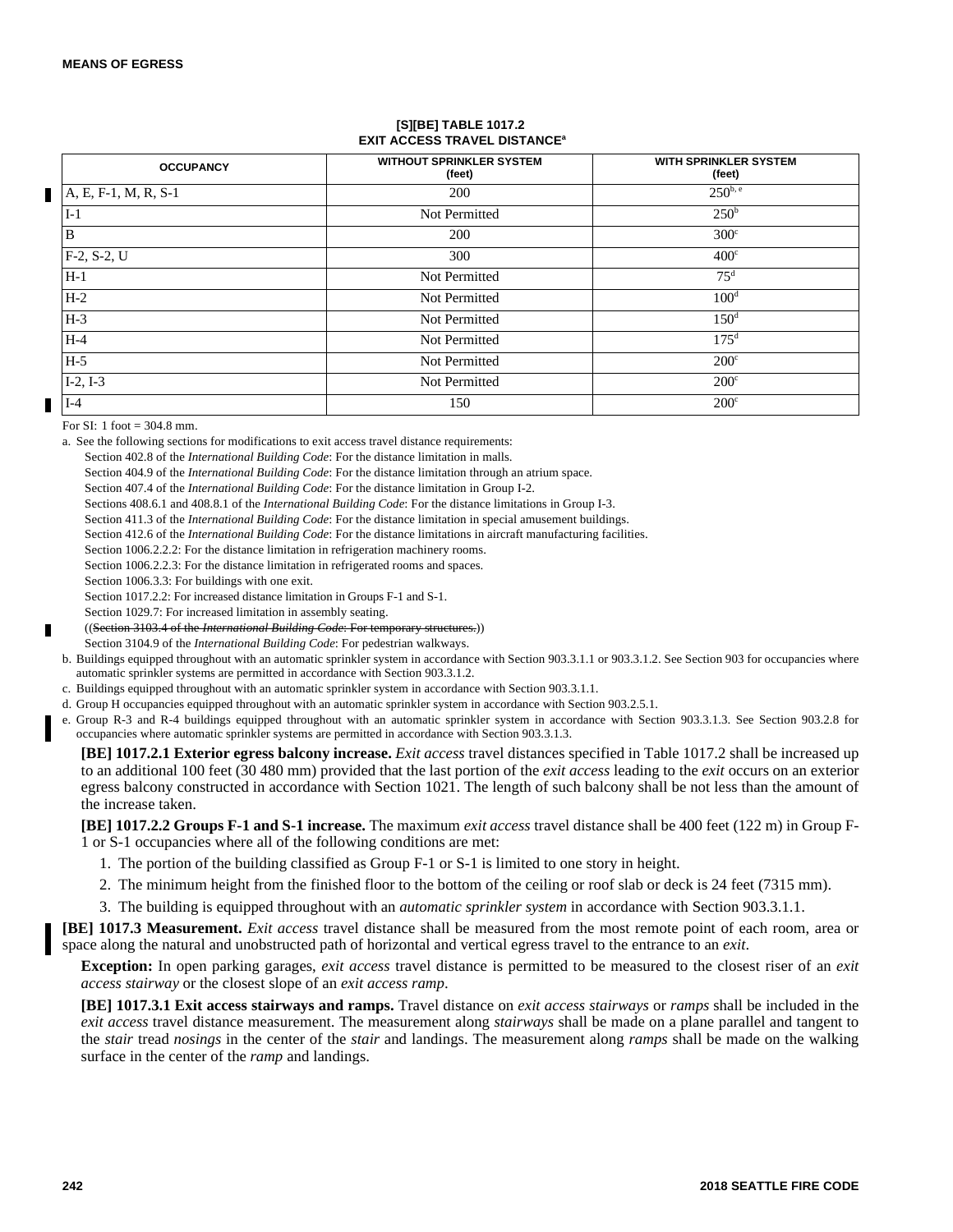# **SECTION 1018 AISLES**

**[BE] 1018.1 General.** *Aisles* and *aisle accessways* serving as a portion of the *exit access* in the *means of egress* system shall comply with the requirements of this section. *Aisles* or *aisle accessways* shall be provided from all occupied portions of the *exit access* that contain seats, tables, furnishings, displays and similar fixtures or equipment. The minimum width or required capacity of *aisles* shall be unobstructed.

**Exception:** Encroachments complying with Section 1005.7.

**[BE] 1018.2 Aisles in assembly spaces.** *Aisles and aisle accessways* serving a room or space used for assembly purposes shall comply with Section 1029.

**[BE] 1018.3 Aisles in Groups B and M.** In Group B and M occupancies, the minimum clear *aisle* width shall be determined by Section 1005.1 for the *occupant load* served, but shall be not less than that required for *corridors* by Section 1020.2.

**Exception:** Nonpublic *aisles* serving less than 50 people and not required to be accessible by Chapter 11 of the *International Building Code* need not exceed 28 inches (711 mm) in width.

**[BE] 1018.4 Aisle accessways in Group M.** An *aisle accessway* shall be provided on not less than one side of each element within the *merchandise pad*. The minimum clear width for an *aisle accessway* not required to be accessible shall be 30 inches (762 mm). The required clear width of the *aisle accessway* shall be measured perpendicular to the elements and merchandise within the *merchandise pad*. The 30-inch (762 mm) minimum clear width shall be maintained to provide a path to an adjacent *aisle* or *aisle accessway*. The *common path of egress travel* shall not exceed 30 feet (9144 mm) from any point in the *merchandise pad*.

**Exception:** For areas serving not more than 50 occupants, the *common path of egress travel* shall not exceed 75 feet (22 860 mm).

**[BE] 1018.5 Aisles in other than assembly spaces and Groups B and M.** In other than rooms or spaces used for assembly purposes and Group B and M occupancies, the minimum clear *aisle* capacity shall be determined by Section 1005.1 for the *occupant load* served, but the width shall be not less than that required for *corridors* by Section 1020.2.

**Exception:** Nonpublic *aisles* serving less than 50 people and not required to be accessible by Chapter 11 of the *International Building Code* need not exceed 28 inches (711 mm) in width.

# **SECTION 1019 EXIT ACCESS STAIRWAYS AND RAMPS**

**[BE] 1019.1 General.** *Exit access stairways* and *ramps* serving as an *exit access* component in a *means of egress* system shall comply with the requirements of this section. The number of stories connected by *exit access stairways* and *ramps* shall include *basements*, but not *mezzanines*.

**[BE] 1019.2 All occupancies.** *Exit access stairways* and *ramps* that serve floor levels within a single story are not required to be enclosed.

**[W][S][BE] 1019.3 Occupancies other than Groups I-2 and I-3.** In other than Group I-2 and I-3 occupancies, floor openings containing *exit access stairways* or *ramps* ((that do not comply with one of the conditions listed in this section)) shall be enclosed with a shaft enclosure constructed in accordance with Section 713 of the *International Building Code*.

- 1. *Exit access stairways* and *ramps* that serve, or atmospherically communicate between, only two stories. Such interconnected stories shall not be open to other stories.
- 2. In Group R-1, R-2 or R-3 occupancies, *exit access stairways* and *ramps* connecting <u>more than</u> four stories ((or less)) serving and contained within an individual *dwelling unit* or *sleeping unit* or live/work unit.
- 3. *Exit access stairways* serving and contained within a Group R-3 congregate residence ((or a Group R-4 facility)) are not required to be enclosed.
- 4. *Exit access stairways* and *ramps* that are designed exclusively for circulation in buildings equipped throughout with an *automatic sprinkler system* in accordance with Section 903.3.1.1, where the area of the vertical opening between stories does not exceed twice the horizontal projected area of the *stairway* or *ramp*, and the opening is protected by a draft curtain and closely spaced sprinklers in accordance with NFPA 13. In other than Group B and M occupancies, this provision is limited to openings that do not connect more than four stories.
- 5. *Exit access stairways* and *ramps* within an atrium complying with the provisions of Section 404 of the *International Building Code*.
- 6. *Exit access stairways* and *ramps* in open parking garages that serve only the parking garage.
- 7. *Exit access stairways* and *ramps* serving smoke-protected or open-air assembly seating complying with the *exit access* travel distance requirements of Section 1029.7.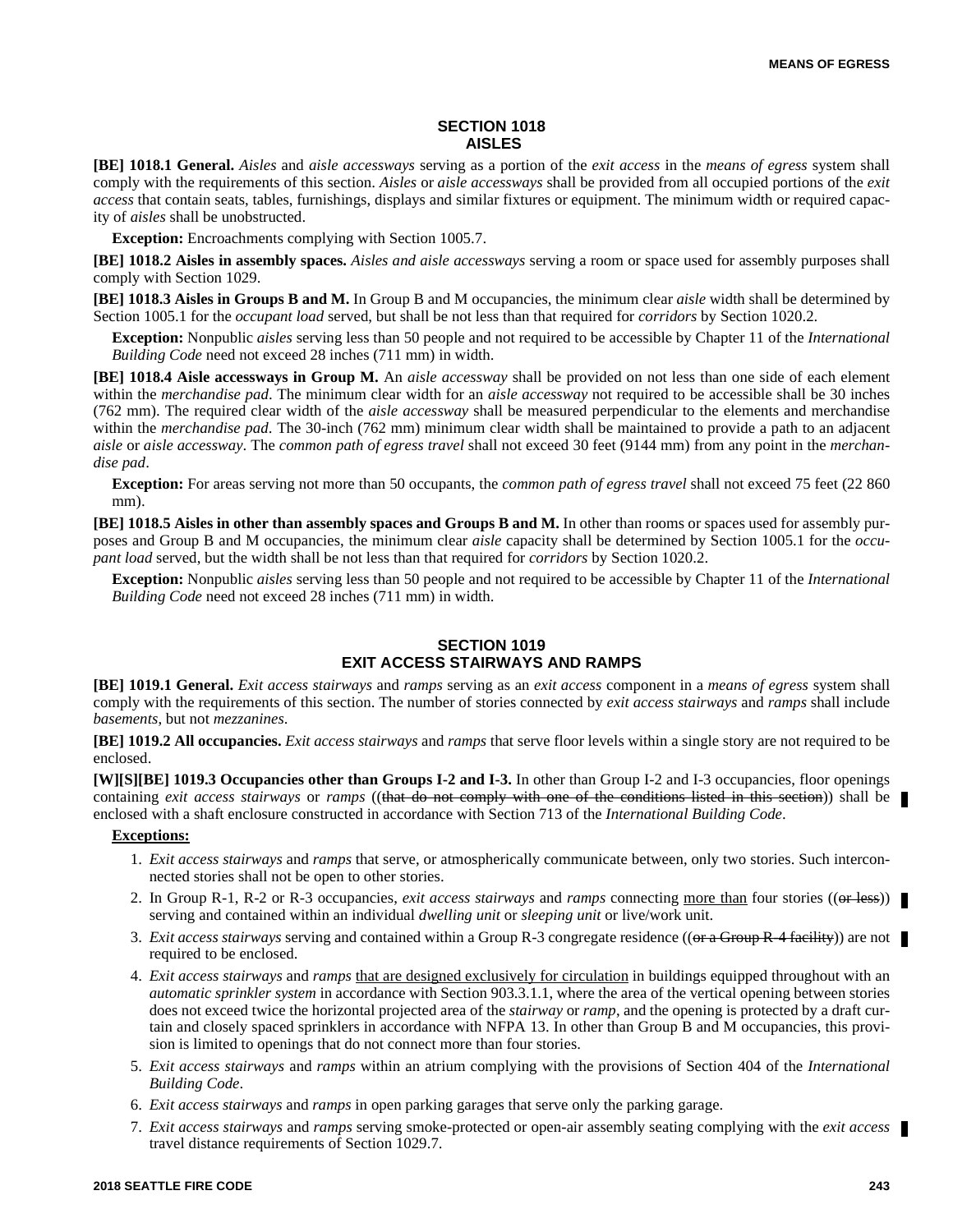Ш

8. *Exit access stairways* and *ramps* between the balcony, gallery or press box and the main assembly floor in occupancies such as theaters, *places of religious worship*, auditoriums and sports facilities.

**[BE] 1019.4 Group I-2 and I-3 occupancies.** In Group I-2 and I-3 occupancies, floor openings between stories containing *exit access stairways* or *ramps* are required to be enclosed with a shaft enclosure constructed in accordance with Section 713 of the *International Building Code*.

**Exception:** In Group I-3 occupancies, *exit access stairways* or *ramps* constructed in accordance with Section 408 of the *International Building Code* are not required to be enclosed.

#### **SECTION 1020 CORRIDORS**

**[S][BE] 1020.1 Construction.** *Corridors* shall be fire-resistance rated in accordance with Table 1020.1. The *corridor* walls required to be fire-resistance rated shall comply with Section 708 of the *International Building Code* for fire partitions.

#### **Exceptions:**

- 1. A fire-resistance rating is not required for *corridors* in an occupancy in Group E where each room that is used for instruction has not less than one door opening directly to the exterior and rooms for assembly purposes have not less than one-half of the required means of egress doors opening directly to the exterior. Exterior doors specified in this exception are required to be at ground level.
- 2. A fire-resistance rating is not required for corridors contained within a *dwelling unit* or *sleeping unit* in an occupancy in Groups I-1 and R.
- 3. A fire-resistance rating is not required for *corridors* in open parking garages.
- 4. A fire-resistance rating is not required for *corridors* in an occupancy in Group B that is a space requiring only a single *means of egress* complying with Section 1006.2.
- 5. *Corridors* adjacent to the *exterior walls* of buildings shall be permitted to have unprotected openings on unrated *exterior walls* where unrated walls are permitted by Table 602 of the *International Building Code* and unprotected openings are permitted by Table 705.8 of the *International Building Code*.
- 6. In office areas located in buildings of Type IA or IB construction, corridor walls need not be of fire-resistance-rated construction where the corridor side of the corridor walls is finished with materials having a maximum Class B rating as defined in Chapter 8. This exception does not apply to outpatient clinics and medical offices.
- 7. The occupant load of Group B conference rooms, lunch rooms without grease-producing cooking and other assembly rooms with an occupant load of less than 50 in each room need not be considered when determining whether corridor construction is required, provided such rooms are accessory to an office tenant located in a building of Type IA or IB construction. This provision is permitted to be used in other construction types when the floor on which the assembly room is located is equipped with an *automatic sprinkler system.*

#### **[S][BE] TABLE 1020.1 CORRIDOR FIRE-RESISTANCE RATING**

|                | <b>OCCUPANCY</b>    | <b>OCCUPANT LOAD SERVED</b><br><b>BY CORRIDOR</b> | <b>REQUIRED FIRE-RESISTANCE</b><br><b>RATING (hours)</b> |                                    |  |
|----------------|---------------------|---------------------------------------------------|----------------------------------------------------------|------------------------------------|--|
|                |                     |                                                   | Without sprinkler system                                 | With sprinkler system <sup>c</sup> |  |
|                | H-1, H-2, H-3       | All                                               | Not Permitted                                            |                                    |  |
|                | $H-4, H-5$          | Greater than 30                                   | Not Permitted                                            |                                    |  |
|                | A, B, E, F, M, S, U | Greater than 30                                   |                                                          |                                    |  |
| $\blacksquare$ |                     | (( <del>Greater than 10</del> )) All              | Not Permitted                                            | $0.5^{\circ}/1^{\circ}$            |  |
|                | $I-2^a$             | All                                               | Not Permitted                                            |                                    |  |
|                | $I-1, I-3$          | All                                               | Not Permitted                                            | Ιb                                 |  |
|                | $I-4$               | All                                               |                                                          |                                    |  |

a. For requirements for occupancies in Group I-2, see Sections 407.2 and 407.3 of the *International Building Code*.

b. For a reduction in the fire-resistance rating for occupancies in Group I-3, see Section 408.8 of the *International Building Code*.

c. Buildings equipped throughout with an automatic sprinkler system in accordance with Section 903.3.1.1 or 903.3.1.2 where allowed.

d. Group R-3 and R-4 buildings equipped throughout with an automatic sprinkler system in accordance with Section 903.3.1.3. See Section 903.2.8 for occupancies where automatic sprinkler systems are permitted in accordance with Section 903.3.1.3.

**[S][BE] 1020.1.1 Hoistway opening protection.** Elevator hoistway openings shall be protected in accordance with Section ((3006.2.1)) 713.14.2.1 of the *International Building Code*.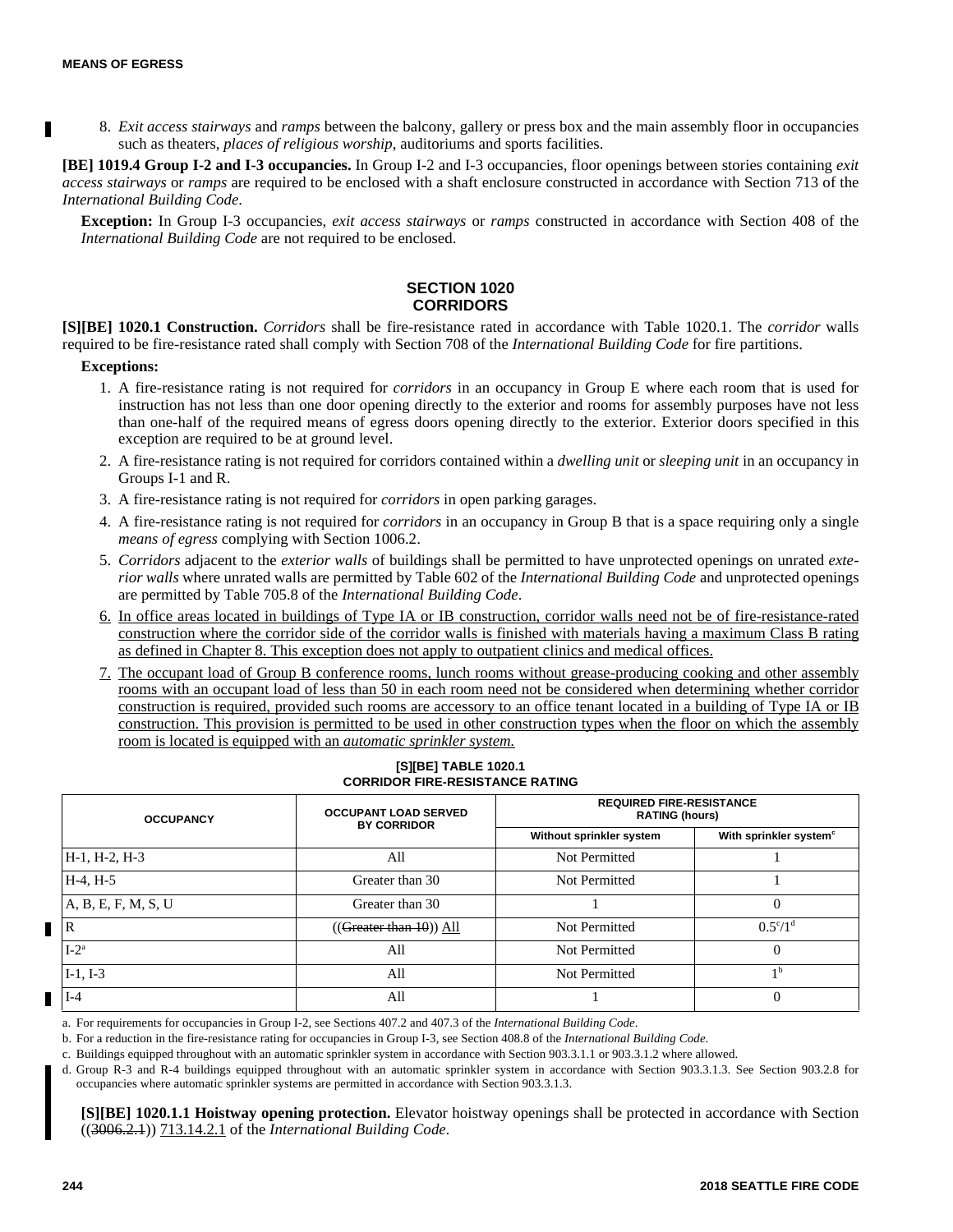П

**[BE] 1020.2 Width and capacity.** The required capacity of *corridors* shall be determined as specified in Section 1005.1, but the minimum width shall be not less than that specified in Table 1020.2.

**Exception:** In Group I-2 occupancies, *corridors* are not required to have a clear width of 96 inches (2438 mm) in areas where there will not be stretcher or bed movement for access to care or as part of the defend-in-place strategy.

| <b>MINIMUM CORRIDOR WIDTH</b>                                                        |                               |  |  |  |
|--------------------------------------------------------------------------------------|-------------------------------|--|--|--|
| <b>OCCUPANCY</b>                                                                     | <b>MINIMUM WIDTH (inches)</b> |  |  |  |
| Any facility not listed below                                                        | 44                            |  |  |  |
| Access to and utilization of mechanical, plumbing or electrical systems or equipment | 24                            |  |  |  |
| With an occupant load of less than 50                                                | 36                            |  |  |  |
| Within a dwelling unit                                                               | 36                            |  |  |  |
| In Group E with a corridor having a occupant load of 100 or more                     | 72                            |  |  |  |
| In corridors and areas serving stretcher traffic in ambulatory care facilities       | 72                            |  |  |  |
| Group I-2 in areas where required for bed movement                                   | 96                            |  |  |  |

#### **[BE] TABLE 1020.2 MINIMUM CORRIDOR WIDTH**

For SI: 1 inch = 25.4 mm.

**[BE] 1020.3 Obstruction.** The minimum width or required capacity of *corridors* shall be unobstructed.

**Exception:** Encroachments complying with Section 1005.7.

**[W][S][BE] 1020.4 Dead ends.** Where more than one *exit* or exit access doorway is required, the *exit access* shall be arranged such that dead-end *corridors* do not exceed ((20 feet (6096 mm))) 25 feet (7620 mm) in length.

#### **Exceptions:**

- 1. In Group I-3, Condition 2, 3 or 4 occupancies, the dead end in a corridor shall not exceed 50 feet (15 240 mm).
- 2. In occupancies in Groups B, E, F, I-1, M, R-1, R-2, S and U, where the building is equipped throughout with an *automatic sprinkler system* in accordance with Section 903.3.1.1, the length of the dead-end *corridors* shall not exceed 50 feet (15 240 mm).
- 3. A dead-end *corridor* shall not be limited in length where the length of the dead-end *corridor* is less than 2.5 times the least width of the dead-end *corridor*.
- 4. In Group I-2 occupancies, the length of dead-end corridors that do not serve patient rooms or patient treatment spaces shall not exceed 30 feet (9144 mm).
- 5. Dead ends are permitted to be 75 feet (22 860 mm) in length in areas containing Group B offices in buildings of Types IA and IB construction, where the cumulative occupant load does not exceed 50 for all areas for which the dead end serves as the only means of egress.

**[S][BE] 1020.5 Air movement in corridors.** *Corridors* shall not serve as supply, return, exhaust, relief or ventilation air ducts or plenums as allowed by *International Mechanical Code* Section 601.2.

#### **((Exceptions:**

- 1. Use of a *corridor* as a source of makeup air for exhaust systems in rooms that open directly onto such *corridors*, including toilet rooms, bathrooms, dressing rooms, smoking lounges and janitor closets, shall be permitted, provided that each such *corridor* is directly supplied with outdoor air at a rate greater than the rate of makeup air taken from the *corridor*.
- 2. Where located within a *dwelling unit*, the use of *corridors* for conveying return air shall not be prohibited.
- 3. Where located within tenant spaces of 1,000 square feet (93 m<sup>2</sup> ) or less in area, utilization of *corridors* for conveying return air is permitted.
- 4. Incidental air movement from pressurized rooms within health care facilities, provided that the *corridor* is not the primary source of supply or return to the room.))

**[BE] 1020.5.1 Corridor ceiling.** Use of the space between the *corridor* ceiling and the floor or roof structure above as a return air plenum is permitted for one or more of the following conditions:

- 1. The *corridor* is not required to be of fire-resistance- rated construction.
- 2. The *corridor* is separated from the plenum by fire-resistance-rated construction.
- 3. The air-handling system serving the *corridor* is shut down upon activation of the air-handling unit smoke detectors required by the *International Mechanical Code*.
- 4. The air-handling system serving the *corridor* is shut down upon detection of sprinkler water flow where the building is equipped throughout with an *automatic sprinkler system*.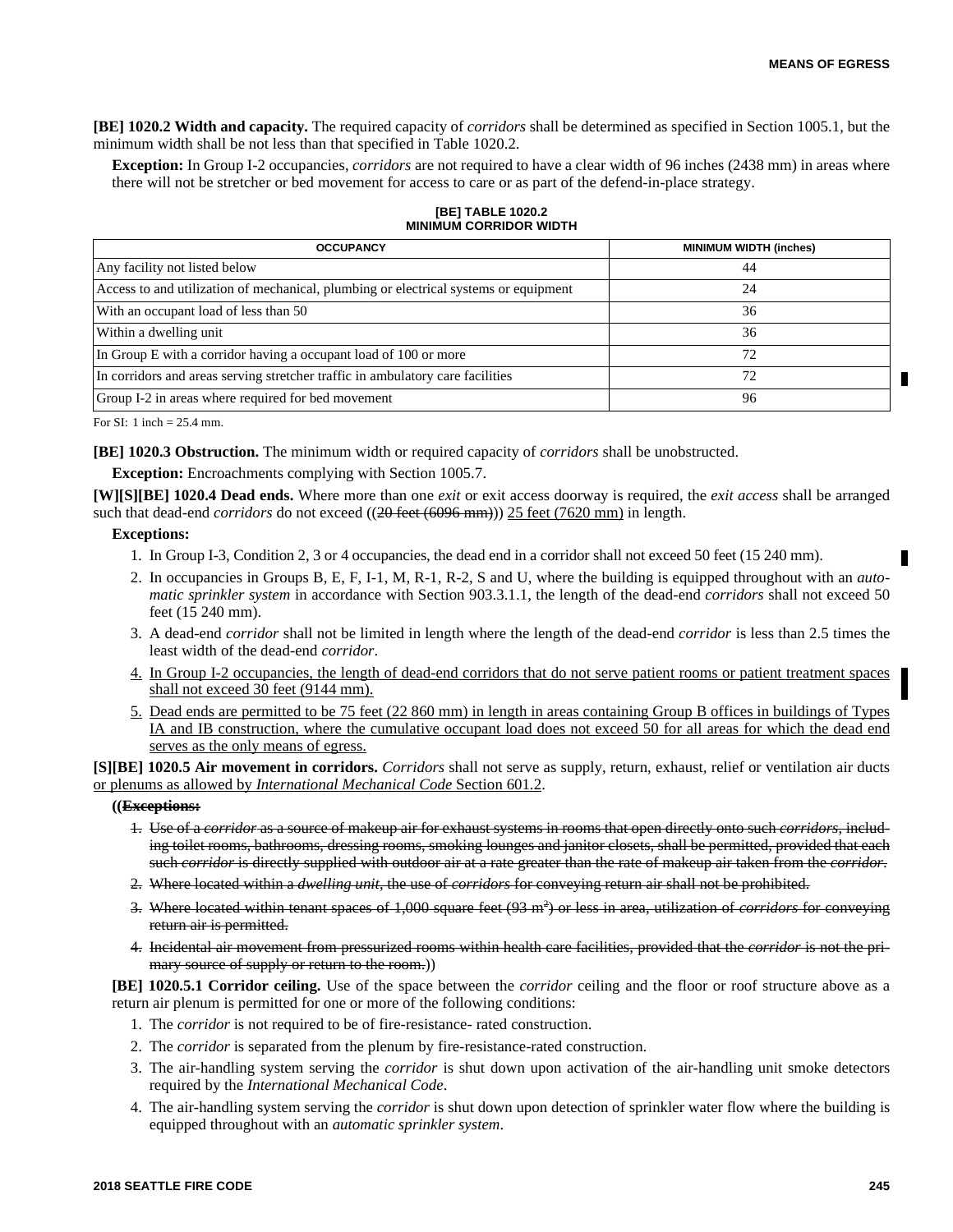5. The space between the *corridor* ceiling and the floor or roof structure above the *corridor* is used as a component of an *approved* engineered smoke control system.

**[BE] 1020.6 Corridor continuity.** Fire-resistance-rated *corridors* shall be continuous from the point of entry to an *exit*, and shall not be interrupted by intervening rooms. Where the path of egress travel within a fire-resistance-rated *corridor* to the *exit* includes travel along unenclosed *exit access stairways* or *ramps*, the fire-resistance-rating shall be continuous for the length of the *stairway* or *ramp* and for the length of the connecting *corridor* on the adjacent floor leading to the *exit*.

#### **Exceptions:**

- 1. Foyers, lobbies or reception rooms constructed as required for *corridors* shall not be construed as intervening rooms.
- 2. Enclosed elevator lobbies as permitted by Item 1 of Section 1016.2 shall not be construed as intervening rooms.

# **SECTION 1021 EGRESS BALCONIES**

**[BE] 1021.1 General.** Balconies used for egress purposes shall conform to the same requirements as *corridors* for minimum width, required capacity, headroom, dead ends and projections.

**[S][BE] 1021.2 Wall separation.** Exterior egress balconies shall be separated from the interior of the building by walls and opening protectives as required for *corridors*.

# **Exceptions:**

- 1. Separation is not required where the exterior egress balcony is served by not less than two *stairways* and a dead-end travel condition does not require travel past an unprotected opening to reach a *stairway*.
- 2. Separation is not required in buildings equipped throughout with an automatic sprinkler system in accordance with Section 903.3.1.1 or 903.3.1.2.

**[BE] 1021.3 Openness.** The long side of an egress balcony shall be not less than 50 percent open, and the open area above the guards shall be so distributed as to minimize the accumulation of smoke or toxic gases.

**[BE] 1021.4 Location.** Exterior egress balconies shall have a minimum fire separation distance of 10 feet (3048 mm) measured at right angles from the exterior edge of the egress balcony to the following:

- 1. Adjacent lot lines.
- 2. Other portions of the building.
- 3. Other buildings on the same lot unless the adjacent building *exterior walls* and openings are protected in accordance with Section 705 of the *International Building Code* based on fire separation distance.

For the purposes of this section, other portions of the building shall be treated as separate buildings.

# **SECTION 1022 EXITS**

**[BE] 1022.1 General.** *Exits* shall comply with Sections 1022 through 1027 and the applicable requirements of Sections 1003 through 1015. An *exit* shall not be used for any purpose that interferes with its function as a *means of egress*. Once a given level of *exit* protection is achieved, such level of protection shall not be reduced until arrival at the *exit discharge*. *Exits* shall be continuous from the point of entry into the *exit* to the *exit discharge*.

**[BE] 1022.2 Exterior exit doors.** Buildings or structures used for human occupancy shall have not less than one exterior door that meets the requirements of Section 1010.1.1.

**[BE] 1022.2.1 Detailed requirements.** Exterior exit doors shall comply with the applicable requirements of Section 1010.1.

**[BE] 1022.2.2 Arrangement.** Exterior exit doors shall lead directly to the *exit discharge* or the *public way*.

# **SECTION 1023 INTERIOR EXIT STAIRWAYS AND RAMPS**

**[BE] 1023.1 General.** *Interior exit stairways* and *ramps* serving as an *exit* component in a *means of egress* system shall comply with the requirements of this section. *Interior exit stairways* and *ramps* shall be enclosed and lead directly to the exterior of the building or shall be extended to the exterior of the building with an *exit passageway* conforming to the requirements of Section 1024, except as permitted in Section 1028.1. An *interior exit* stairway or *ramp* shall not be used for any purpose other than as a *means of egress* and a circulation path.

**[S][BE] 1023.2 Construction.** Enclosures for *interior exit stairways* and *ramps* shall be constructed as *fire barriers* in accordance with Section 707 of the *International Building Code* or *horizontal assemblies* constructed in accordance with Section 711 of the *International Building Code*, or both. *Interior exit stairway* and *ramp* enclosures shall have a *fire-resistance rating* of not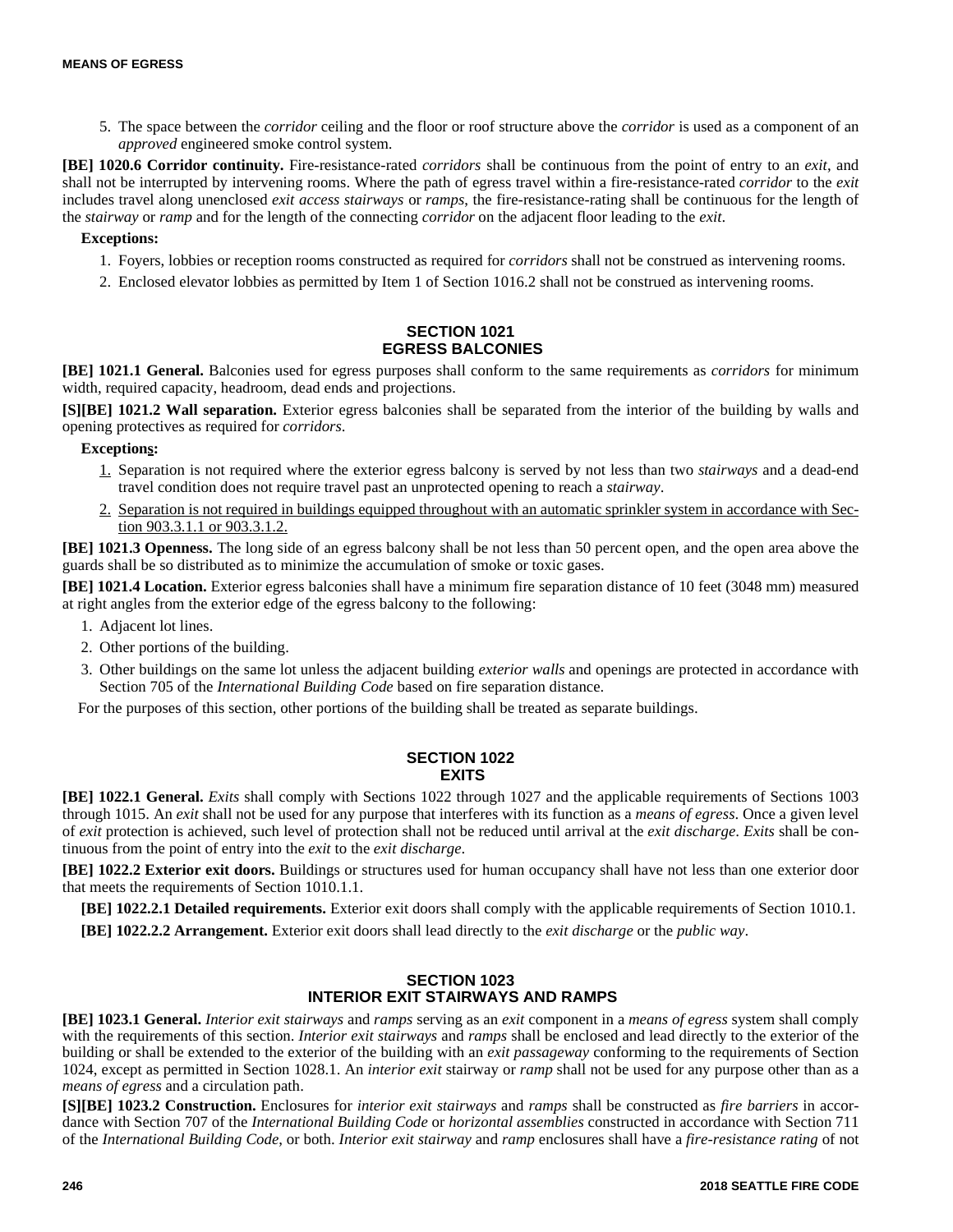П

less than 2 hours where connecting more than four stories ((or more)) and not less than 1 hour where connecting ((less than)) four stories or less. The number of stories connected by the *interior exit stairways* or *ramps* shall include any *basements*, but not any *mezzanines*. *Interior exit stairways* and *ramps* shall have a fire-resistance rating not less than the floor assembly penetrated, but need not exceed 2 hours.

#### **Exceptions:**

- 1. *Interior exit stairways* and *ramps* in Group I-3 occupancies in accordance with the provisions of Section 408.3.8 of the *International Building Code*.
- 2. *Interior exit stairways* within an atrium enclosed in accordance with Section 404.6 of the *International Building Code*.
- 3. Interior exit stairway in accordance with Section 510.2 of the *International Building Code.*

**[BE] 1023.3 Termination.** *Interior exit stairways* and *ramps* shall terminate at an *exit discharge* or a *public way*.

**Exception:** A combination of *interior exit stairways*, *interior exit ramps* and *exit* passageways, constructed in accordance with Sections 1023.2, 1023.3.1 and 1024, respectively, and forming a continuous protected enclosure, shall be permitted to extend an *interior exit stairway* or *ramp* to the *exit discharge* or a *public way*.

**[S][BE] 1023.3.1 Extension.** Where *interior exit stairways* and *ramps* are extended to an *exit discharge* or a *public way* by an *exit passageway*, the *interior exit stairway* and *ramp* shall be separated from the *exit passageway* by a *fire barrier* constructed in accordance with Section 707 of the *International Building Code* or a *horizontal assembly* constructed in accordance with Section 711 of the *International Building Code*, or both. The *fire-resistance rating* shall be not less than that required for the *interior exit stairway* and *ramp*. A *fire door* assembly complying with Section 716 of the *International Building Code* shall be installed in the *fire barrier* to provide a *means of egress* from the *interior exit stairwa*y and *ramp* to the *exit passageway*. Openings in the *fire barrier* other than the *fire door* assembly are prohibited. Penetrations of the *fire barrier* are prohibited.

#### **Exceptions:**

- 1. Penetrations of the *fire barrier* in accordance with Section 1023.5 shall be permitted.
- 2. Separation between an *interior exit stairway* or *ramp* and the *exit passageway* extension shall not be required where there are no openings into the *exit passageway* extension.
- 3. Separation between an *interior exit stairway* or *ramp* and the *exit passageway* extension shall not be required where the *interior exit stairway* and the *exit passageway* extension are pressurized in accordance with Section 909.20.5 of the *International Building Code*.
- 4. A fire barrier and fire door assembly are not required to separate an *exit passageway* from a pressurized stairway.

**[BE] 1023.4 Openings.** *Interior exit stairway* and *ramp* opening protectives shall be in accordance with the requirements of Section 716 of the *International Building Code*.

Openings in *interior exit stairways* and *ramps* other than unprotected exterior openings shall be limited to those required for *exit access* to the enclosure from normally occupied spaces and for egress from the enclosure.

Elevators shall not open into *interior exit stairways* and *ramps*.

**Interpretation I1023.4:** Ducts passing through *interior exit stairways* shall be separated from the stairway by construction having a fire-resistance rating at least equal to the stairway walls. At least one side of the duct enclosure shall abut the *interior exit stairway* enclosure.

**[S][BE] 1023.5 Penetrations.** Penetrations into or through *interior exit stairways* and *ramps* are prohibited except for the following:

- 1. Equipment and ductwork necessary for independent ventilation or pressurization.
- 2. *Fire protection systems*.
- 3. Security systems.
- 4. Two-way communication systems.
- 5. Electrical raceway for fire department communication systems and sprinkler monitoring terminating at a steel box not exceeding 16 square inches  $(0.010 \text{ m}^2)$ .
- 6. Electrical raceway serving the interior *exit stairway* and *ramp* and terminating at a steel box not exceeding 16 square inches  $(0.010 \text{ m}^2)$ .
- 7. Structural elements supporting the interior exit stairway or ramp or enclosure, such as beams or joists.
- 8. Piping used exclusively for the drainage of rainfall runoff from roof areas, provided the roof is not used for a helistop or heliport.
- 9. Unfired unit heaters required for freeze protection of fire protection equipment are permitted to penetrate one membrane; the conduit serving the equipment is permitted to penetrate both membranes.
- 10. Equipment necessary for electrically controlled stairway door locks and security cameras are permitted to penetrate one membrane; the conduit serving the equipment is permitted to penetrate both membranes.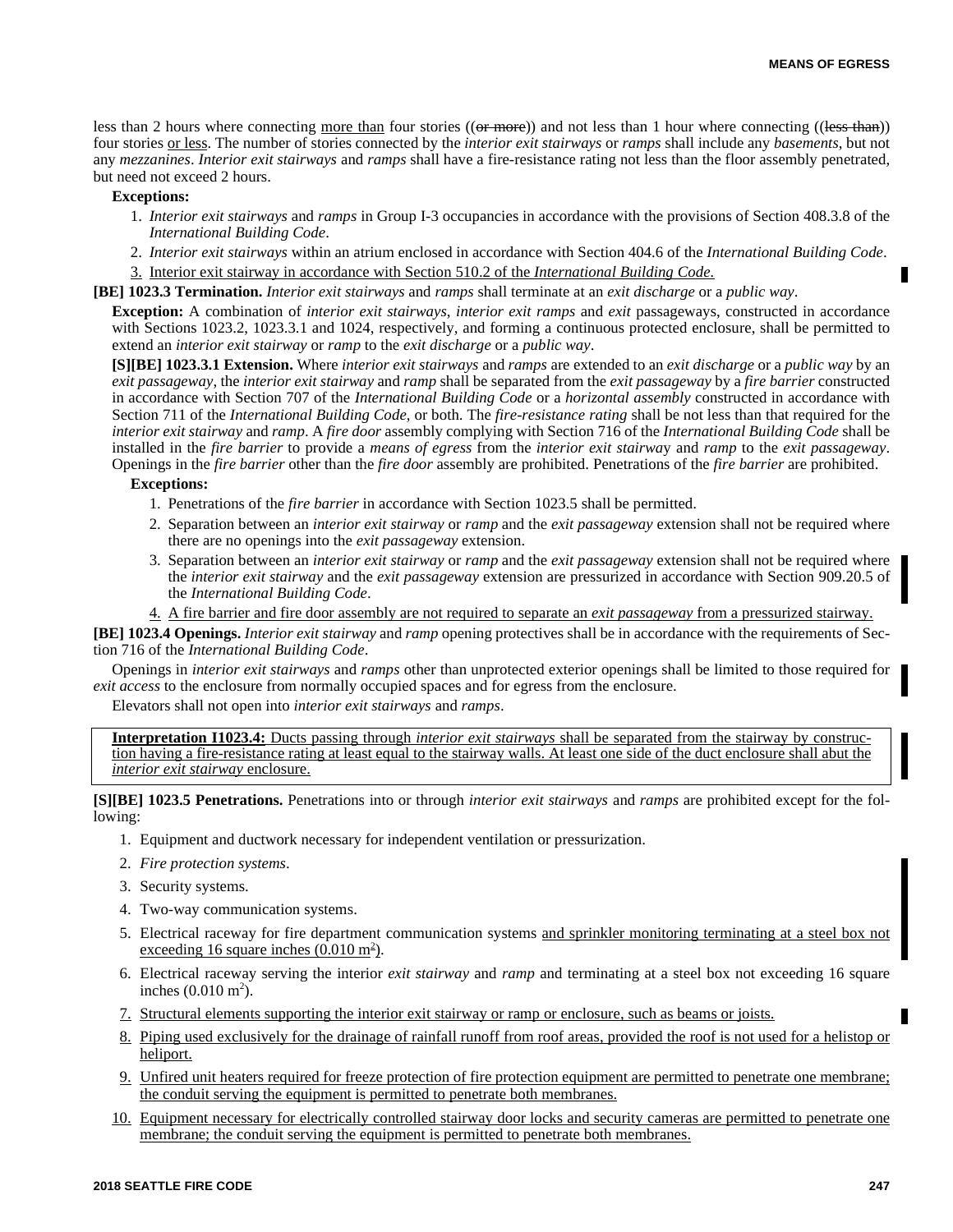Г

Such penetrations shall be protected in accordance with Section 714 of the *International Building Code*. There shall not be penetrations or communication openings, whether protected or not, between adjacent *interior exit stairways* and *ramps*.

**Exception:** Membrane penetrations shall be permitted on the outside of the *interior exit stairway* and *ramp*. Such penetrations shall be protected in accordance with Section 714.4.2 of the *International Building Code*.

**Interpretation I1023.5:** Accessory rooms such as restrooms, storage closets, laundry rooms, electrical, communication closets, mechanical rooms and similar spaces shall not open directly into an *exit passageway.* Rooms and spaces that are separated from the *exit passageway* by a *corridor* or a vestibule are not considered to open directly into the *exit passageway.* The *corridor* or vestibule shall be constructed as a minimum 1-hour fire-resistance rated fire partition complying with Section 708. Openings shall comply with Sections 716.5.3 and 716.6.7.

- **Code Alternate CA1023.5:** An elevator is permitted to open into an exit passageway when the following conditions are met:
	- 1. A lobby shall separate the elevator from the *exit passageway.* This is allowed at only one location in the building. The lobby is required whether the elevator hoistway is pressurized or not.
	- 2. The separation shall be constructed as a fire barrier having a fire-resistive rating and opening protectives as for the *exit passageway.* The door between the lobby and the *exit passageway* shall also comply with Section 716.5.3. The door shall have listed gaskets installed at head, jambs and meeting edges. This only applies to the walls common with the *exit passageway.*
	- 3. The lobby shall have a minimum depth of 36 inches. (Note that areas of refuge may require a larger dimension).
	- 4. An elevator lobby constructed as a smoke partition shall be provided at every floor below the level of the *exit passageway* served by the elevator. Hoistway pressurization is permitted to be used in lieu of the lobbies on floors below the level of the *exit passageway.*
	- 5. A door as required by Section 1023.3.1 between an interior exit stairway and the *exit passageway* shall be provided.
	- 6. An *automatic sprinkler system* in accordance with Section 903.3.1.1 shall be provided throughout the floor on which the *exit passageway* is located.
	- This alternate does not apply to interior exit stairways.

**[BE] 1023.6 Ventilation.** Equipment and ductwork for *interior exit stairway* and *ramp* ventilation as permitted by Section 1023.5 shall comply with one of the following items:

- 1. Such equipment and ductwork shall be located exterior to the building and shall be directly connected to the *interior exit stairway* and *ramp* by ductwork enclosed in construction as required for shafts.
- 2. Where such equipment and ductwork is located within the *interior exit stairway* and *ramp*, the intake air shall be taken directly from the outdoors and the exhaust air shall be discharged directly to the outdoors, or such air shall be conveyed through ducts enclosed in construction as required for shafts.
- 3. Where located within the building, such equipment and ductwork shall be separated from the remainder of the building, including other mechanical equipment, with construction as required for shafts.

In each case, openings into the fire-resistance-rated construction shall be limited to those needed for maintenance and operation and shall be protected by opening protectives in accordance with Section 716 of the *International Building Code* for shaft enclosures.

The *interior exit stairway* and *ramp* ventilation systems shall be independent of other building ventilation systems.

**[BE] 1023.7 Interior exit stairway and ramp exterior walls.** Exterior walls of the *interior exit stairway* or *ramp* shall comply with the requirements of Section 705 of the *International Building Code* for *exterior walls*. Where nonrated walls or unprotected openings enclose the exterior of the *stairway* or *ramps* and the walls or openings are exposed by other parts of the building at an angle of less than 180 degrees (3.14 rad), the building *exterior walls* within 10 feet (3048 mm) horizontally of a nonrated wall or unprotected opening shall have a *fire-resistance rating* of not less than 1 hour. Openings within such *exterior walls* shall be protected by opening protectives having a *fire protection rating* of not less than 3/4 hour. This construction shall extend vertically from the ground to a point 10 feet (3048 mm) above the topmost landing of the *stairway* or *ramp*, or to the roof line, whichever is lower.

**[BE] 1023.8 Discharge identification.** An *interior exit stairway* and *ramp* shall not continue below its *level of exit discharge* unless an *approved* barrier is provided at the *level of exit discharge* to prevent persons from unintentionally continuing into levels below. Directional exit signs shall be provided as specified in Section 1013.

**[S][BE] 1023.9 Stairway identification signs.** A sign shall be provided at each floor landing in an *interior exit stairway* and *ramp* connecting more than three stories designating the floor level, the terminus of the top and bottom of the *interior exit stairway* and *ramp* and the identification of the *stairway* or *ramp*. The signage shall state the story of, and the direction to, the *exit discharge* and ((the availability of)) whether there is roof access from the *interior exit stairway* and *ramp* for the fire department, and whether the roof access is accessed by roof hatch. The sign shall be located 5 feet (1524 mm) above the floor landing in a position that is readily visible when the doors are in the open and closed positions. In addition to the *stairway* identification sign,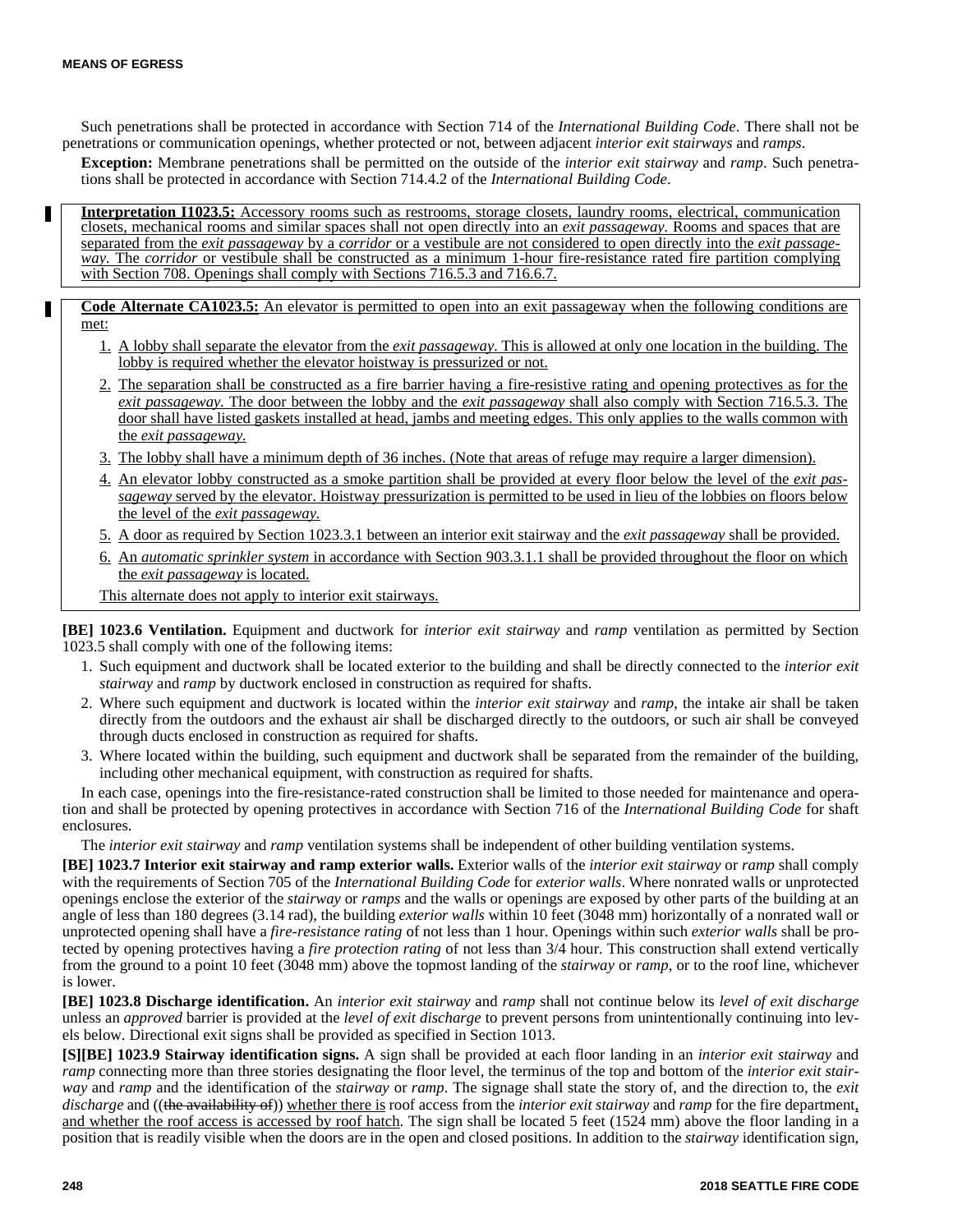a floor-level sign in visual characters, raised characters and braille complying with ICC A117.1 shall be located at each floorlevel landing adjacent to the door leading from the *interior exit stairway* and *ramp* into the *corridor* to identify the floor level.

**[BE] 1023.9.1 Signage requirements.** *Stairway* identification signs shall comply with all of the following requirements:

- 1. The signs shall be a minimum size of 18 inches (457 mm) by 12 inches (305 mm).
- 2. The letters designating the identification of the *interior exit stairway* and *ramp* shall be not less than 1-1/2 inches (38 mm) in height.
- 3. The number designating the floor level shall be not less than 5 inches (127 mm) in height and located in the center of the sign.
- 4. Other lettering and numbers shall be not less than 1 inch (25 mm) in height.
- 5. Characters and their background shall have a nonglare finish. Characters shall contrast with their background, with either light characters on a dark background or dark characters on a light background.
- 6. Where signs required by Section 1023.9 are installed in the *interior exit stairways* and *ramps* of buildings subject to Section 1025, the signs shall be made of the same materials as required by Section 1025.4.

**[BE] 1023.10 Elevator lobby identification signs.** At landings in *interior exit stairways* where two or more doors lead to the floor level, any door with direct access to an enclosed elevator lobby shall be identified by signage located on the door or directly adjacent to the door stating "Elevator Lobby." Signage shall be in accordance with Section 1023.9.1, Items 4, 5 and 6.

**[S][BE] 1023.11 ((Smokeproof enclosures)) Pressurized stairways.** Where required by Section 403.5.4, 405.7.2, ((or)) 412.2.2.1 or 510.2 of the *International Building Code, interior exit stairways* and *ramps* shall be ((*smokeproof enclosures*)) pressurized in accordance with Section 909.20.5 or 909.20.6 of the *International Building Code.*

**[S][BE] 1023.11.1 Termination and extension.** A ((*smokeproof enclosure*)) pressurized stairway shall terminate at an *exit discharge* or a *public way*. The ((*smokeproof enclosure*)) pressurized stairway shall be permitted to be extended by an *exit passageway* in accordance with Section 1023.3. ((The *exit passageway* shall be without openings other than the *fire door assembly* required by Section 1023.3.1 and those necessary for egress from the *exit passageway*.)) The *exit passageway* shall be separated from the remainder of the building by 2-hour *fire barriers* constructed in accordance with Section 707 of the *International Building Code* or *horizontal assemblies* constructed in accordance with Section 711 of the *International Building Code*, or both. The exit passageway shall be protected and pressurized in the same manner as the pressurized stairway.

**((Exceptions:**

- 1. Openings in the *exit passageway* serving a *smokeproof enclosure* are permitted where the *exit passageway* is protected and pressurized in the same manner as the *smokeproof enclosure*, and openings are protected as required for access from other floors.
- 2. The *fire barrier* separating the *smokeproof enclosure* from the *exit passageway* is not required, provided that the *exit passageway* is protected and pressurized in the same manner as the *smokeproof enclosure*.
- 3.)) **Exception:** A ((*smokeproof enclosure*)) pressurized stairway shall be permitted to egress through areas on the *level of exit discharge* or vestibules as permitted by Section 1028.

**[S][BE] ((1023.11.2 Enclosure access.** Access to the *stairway* or *ramp* within a *smokeproof enclosure* shall be by way of a vestibule or an open exterior balcony.

**Exception:** Access is not required by way of a vestibule or exterior balcony for *stairways* and *ramps* using the pressurization alternative complying with Section 909.20.5 of the *International Building Code.*))

**[BE] 1023.12 Standpipes.** Standpipes and standpipe hose connections shall be provided where required by Sections 905.3 and 905.4.

**[S] 1023.13 Equipment in interior exit stairways.** Equipment is prohibited in interior exit stairways except for equipment necessary for independent pressurization, lighting of the interior exit stairway, sprinkler piping, standpipes, electrical equipment for fire department communication and sprinkler monitoring, and unit heaters required to protect fire protection equipment from freezing.

# **SECTION 1024 EXIT PASSAGEWAYS**

**[BE] 1024.1 Exit passageways.** *Exit passageways* serving as an exit component in a *means of egress* system shall comply with the requirements of this section. An *exit passageway* shall not be used for any purpose other than as a *means of egress* and a circulation path.

**[BE] 1024.2 Width and capacity.** The required capacity of *exit passageways* shall be determined as specified in Section 1005.1 but the minimum width shall be not less than 44 inches (1118 mm), except that *exit passageways* serving an *occupant load* of less than 50 shall be not less than 36 inches (914 mm) in width. The minimum width or required capacity of *exit passageways* shall be unobstructed.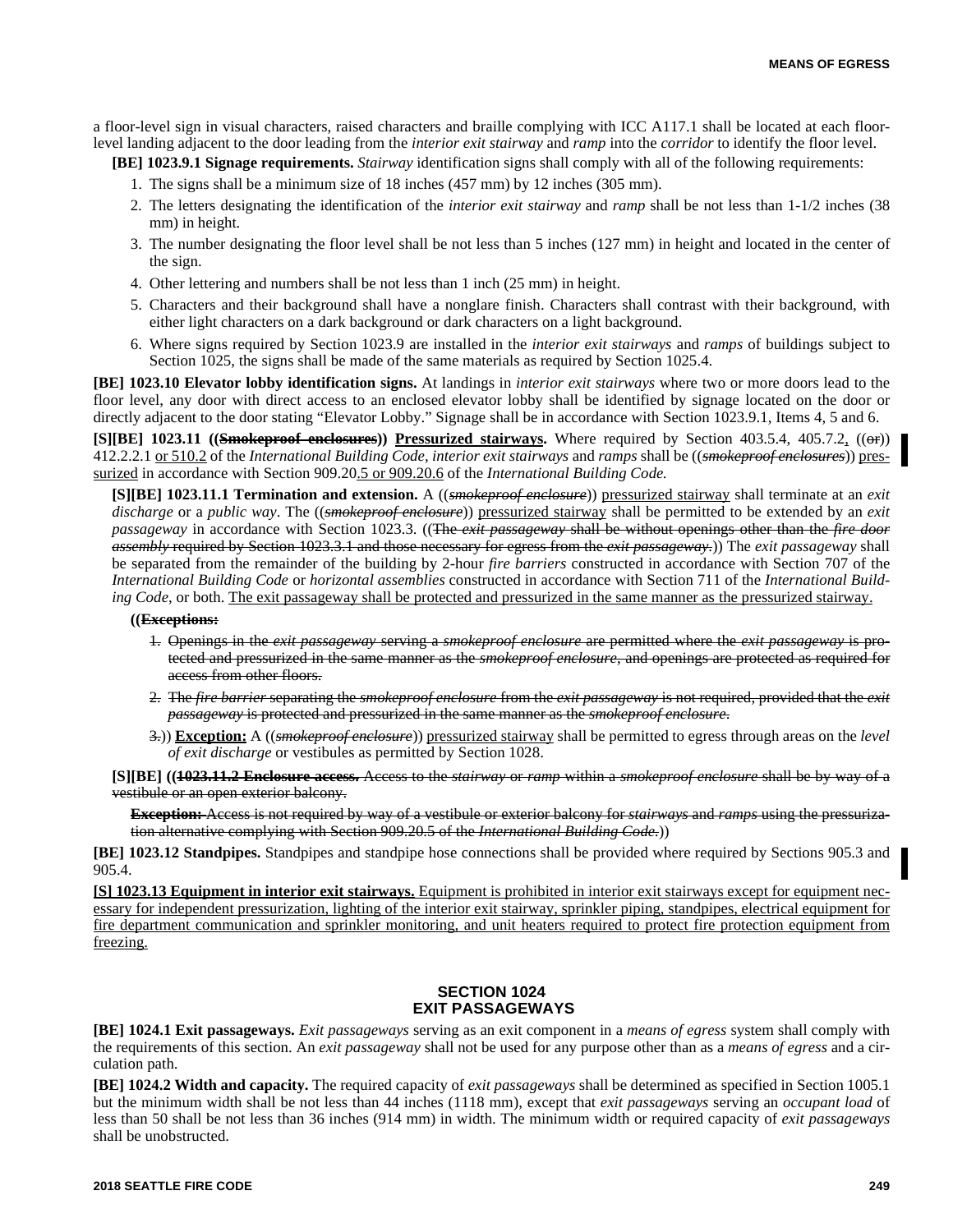**Exception:** Encroachments complying with Section 1005.7.

**[BE] 1024.3 Construction.** *Exit passageway* enclosures shall have walls, floors and ceilings of not less than a 1-hour *fire-resistance rating*, and not less than that required for any connecting *interior exit stairway* or *ramp*. *Exit passageways* shall be constructed as *fire barriers* in accordance with Section 707 of the *International Building Code* or *horizontal assemblies* constructed in accordance with Section 711 of the *International Building Code*, or both.

**[BE] 1024.4 Termination.** *Exit passageways* on the *level of exit discharge* shall terminate at an *exit discharge*. *Exit passageways* on other levels shall terminate at an *exit*.

**[S][BE] 1024.5 Openings.** *Exit passageway* opening protectives shall be in accordance with the requirements of Section 716 of the *International Building Code*.

((Except as permitted in Section 402.8.7 of the *International Building Code,* openings in *exit passageways* other than unprotected exterior openings shall be limited to those necessary for *exit access* to the *exit passageway* from normally occupied spaces and for egress from the *exit passageway.*))

The following openings are permitted in *exit passageways:*

- 1. Doors from rooms and spaces in accordance with Section 402.8.7 of the Seattle Building Code;
- 2. Unprotected exterior openings;
- 3. Doors necessary for exit access from normally occupied spaces;
- 4. Doors necessary for egress from the *exit passageway;*
- 5. Doors from interior exit stairways.

Where an *interior exit stairway* or *ramp* is extended to an *exit discharge* or a *public way* by an *exit passageway*, the *exit passageway* shall comply with Section 1023.3.1.

Elevators shall not open into an *exit passageway*.

**[S][BE] 1024.6 Penetrations.** Penetrations into or through an *exit passageway* are prohibited except for the following:

- 1. Equipment and ductwork necessary for independent pressurization.
- 2. Fire protection systems.
- 3. Security systems.
- 4. Two-way communication systems.
- 5. Electrical raceway for fire department communication.
- 6. Electrical raceway serving the *exit passageway* and terminating at a steel box not exceeding 16 square inches (0.010 m<sup>2</sup>).

Such penetrations shall be protected in accordance with Section 714 of the *International Building Code*. There shall not be penetrations or communicating openings, whether protected or not, between adjacent *exit passageways*.

#### **Exceptions:**

- 1. Membrane penetrations shall be permitted on the outside of the *exit passageway*. Such penetrations shall be protected in accordance with Section 714.4.2 of the *International Building Code.*
- 2. Unfired unit heaters allowed by Section 1023.13 to be installed in interior exit stairways are permitted to penetrate one membrane. The conduit serving the heater is permitted to penetrate both membranes.

**[BE] 1024.7 Ventilation.** Equipment and ductwork for *exit passageway* ventilation as permitted by Section 1024.6 shall comply with one of the following:

- 1. The equipment and ductwork shall be located exterior to the building and shall be directly connected to the *exit passageway* by ductwork enclosed in construction as required for shafts.
- 2. Where the equipment and ductwork is located within the *exit passageway*, the intake air shall be taken directly from the outdoors and the exhaust air shall be discharged directly to the outdoors, or the air shall be conveyed through ducts enclosed in construction as required for shafts.
- 3. Where located within the building, the equipment and ductwork shall be separated from the remainder of the building, including other mechanical equipment, with construction as required for shafts.

In each case, openings into the fire-resistance-rated construction shall be limited to those needed for maintenance and operation and shall be protected by opening protectives in accordance with Section 716 of the *International Building Code* for shaft enclosures.

*Exit passageway* ventilation systems shall be independent of other building ventilation systems.

**[BE] 1024.8 Standpipes.** Standpipes and standpipe hose connections shall be provided where required by Sections 905.3 and 905.4.

**[S] 1024.9 Exit passageway exterior walls.** Exterior walls of the exit passageway shall comply with Section 705 of the *International Building Code.* Where nonrated walls or unprotected openings enclose the exterior of the exit passageway and the walls or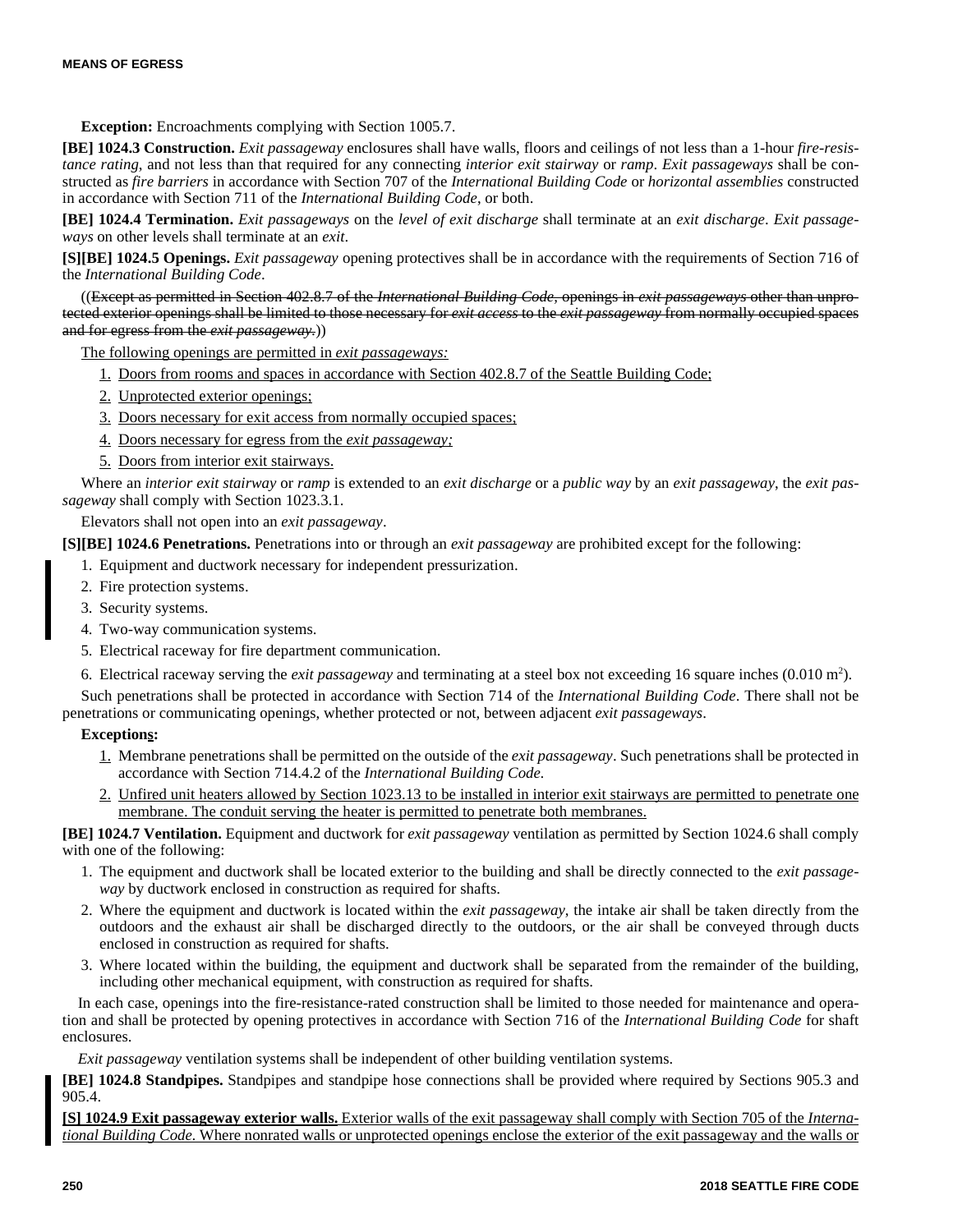openings are exposed by other parts of the building at an angle of less than 180 degrees (3.14 rad), the building exterior walls within 10 feet (3048 mm) horizontally of a nonrated wall or unprotected opening shall have a fire-resistance rating of not less than 1 hour. Openings within such exterior walls shall be protected by opening protectives having a fire-protection rating of not less than 3/4 hour. This construction shall extend vertically from the ground to a point 10 feet (3048 mm) above the floor of the exit passageway, or to the roof line, whichever is lower.

# **SECTION 1025 LUMINOUS EGRESS PATH MARKINGS**

**[BE] 1025.1 General.** *Approved* luminous egress path markings delineating the exit path shall be provided in high-rise buildings of Group A, B, E, I-1, M or R-1 occupancies in accordance with this section.

**Exception:** Luminous egress path markings shall not be required on the *level of exit discharge* in lobbies that serve as part of the exit path in accordance with Section 1028.1, Exception 1.

**[BE] 1025.2 Markings within exit components.** Egress path markings shall be provided in *interior exit stairways*, *interior exit ramps* and *exit passageways*, in accordance with Sections 1025.2.1 through 1025.2.6.

**[BE] 1025.2.1 Steps.** A solid and continuous stripe shall be applied to the horizontal leading edge of each step and shall extend for the full length of the step. Outlining stripes shall have a minimum horizontal width of 1 inch (25 mm) and a maximum width of 2 inches (51 mm). The leading edge of the stripe shall be placed not more than 1/2 inch (12.7 mm) from the leading edge of the step and the stripe shall not overlap the leading edge of the step by not more than 1/2 inch (12.7 mm) down the vertical face of the step.

**Exception:** The minimum width of 1 inch (25 mm) shall not apply to outlining stripes listed in accordance with UL 1994. **[BE] 1025.2.2 Landings.** The leading edge of landings shall be marked with a stripe consistent with the dimensional requirements for steps.

**[BE] 1025.2.3 Handrails.** *Handrails* and handrail extensions shall be marked with a solid and continuous stripe having a minimum width of 1 inch (25 mm). The stripe shall be placed on the top surface of the *handrail* for the entire length of the *handrail*, including extensions and newel post caps. Where *handrails* or handrail extensions bend or turn corners, the stripe shall not have a gap of more than 4 inches (102 mm).

**Exception:** The minimum width of 1 inch (25 mm) shall not apply to outlining stripes listed in accordance with UL 1994.

**[BE] 1025.2.4 Perimeter demarcation lines.** Stair landings and other floor areas within *interior exit stairways*, *interior exit ramps* and *exit passageways*, with the exception of the sides of steps, shall be provided with solid and continuous demarcation lines on the floor or on the walls or a combination of both. The stripes shall be 1 to 2 inches (25 mm to 51 mm) wide with interruptions not exceeding 4 inches (102 mm).

**Exception:** The minimum width of 1 inch (25 mm) shall not apply to outlining stripes *listed* in accordance with UL 1994.

**[BE] 1025.2.4.1 Floor-mounted demarcation lines.** Perimeter demarcation lines shall be placed within 4 inches (102 mm) of the wall and shall extend to within 2 inches (51 mm) of the markings on the leading edge of landings. The demarcation lines shall continue across the floor in front of all doors.

**Exception:** Demarcation lines shall not extend in front of *exit discharge* doors that lead out of an *exit* and through which occupants must travel to complete the exit path.

**[BE] 1025.2.4.2 Wall-mounted demarcation lines.** Perimeter demarcation lines shall be placed on the wall with the bottom edge of the stripe not more than 4 inches (102 mm) above the finished floor. At the top or bottom of the *stairs*, demarcation lines shall drop vertically to the floor within 2 inches (51 mm) of the step or landing edge. Demarcation lines on walls shall transition vertically to the floor and then extend across the floor where a line on the floor is the only practical method of outlining the path. Where the wall line is broken by a door, demarcation lines on walls shall continue across the face of the door or transition to the floor and extend across the floor in front of such door.

**Exception:** Demarcation lines shall not extend in front of *exit discharge* doors that lead out of an *exit* and through which occupants must travel to complete the exit path.

**[BE] 1025.2.4.3 Transition.** Where a wall-mounted demarcation line transitions to a floor-mounted demarcation line, or vice-versa, the wall-mounted demarcation line shall drop vertically to the floor to meet a complimentary extension of the floor-mounted demarcation line, thus forming a continuous marking.

**[BE] 1025.2.5 Obstacles.** Obstacles at or below 6 feet 6 inches (1981 mm) in height and projecting more than 4 inches (102 mm) into the egress path shall be outlined with markings not less than 1 inch (25 mm) in width comprised of a pattern of alternating equal bands, of luminous material and black, with the alternating bands not more than 2 inches (51 mm) thick and angled at 45 degrees (0.79 rad). Obstacles shall include, but are not limited to, standpipes, hose cabinets, wall projections, and restricted height areas. However, such markings shall not conceal any required information or indicators including but not limited to instructions to occupants for the use of standpipes.

**Exception:** The minimum width of 1 inch (25 mm) shall not apply to markings listed in accordance with UL 1994.

П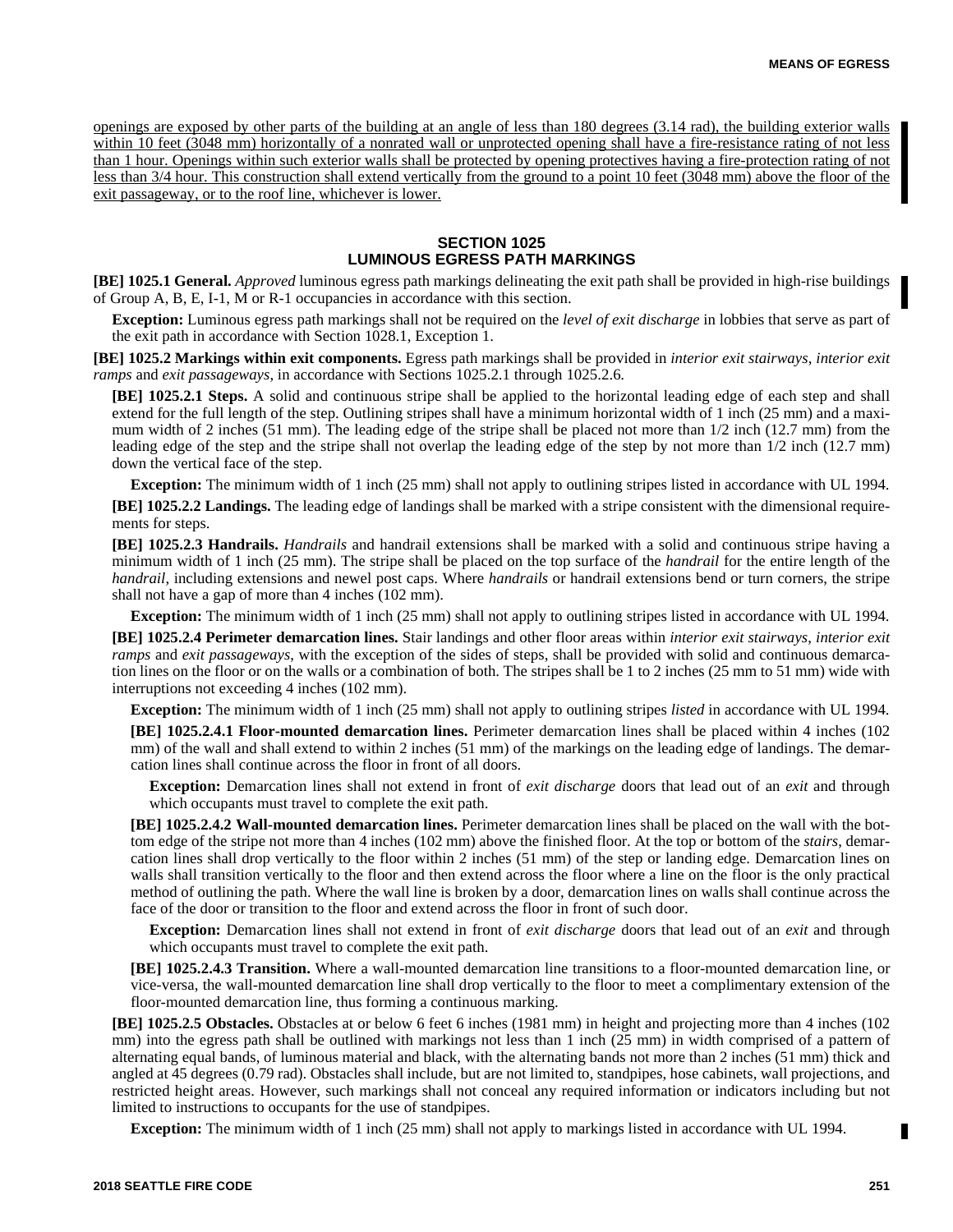**[S][BE] 1025.2.6 Doors within the exit path.** Doors through which occupants must pass in order to complete the exit path shall be provided with markings complying with Sections 1025.2.6.1 through 1025.2.6.3.

**Exception:** Main exterior exit doors or gates that are obviously and clearly identifiable as exits need not be provided with markings where *approved* by the *building official.*

**[BE] 1025.2.6.1 Emergency exit symbol.** The doors shall be identified by a low-location luminous emergency exit symbol complying with NFPA 170. The exit symbol shall be not less than 4 inches (102 mm) in height and shall be mounted on the door, centered horizontally, with the top of the symbol not higher than 18 inches (457 mm) above the finished floor.

**[BE] 1025.2.6.2 Door hardware markings.** Door hardware shall be marked with not less than 16 square inches (406 mm<sup>2</sup>) of luminous material. This marking shall be located behind, immediately adjacent to, or on the door handle or escutcheon. Where a panic bar is installed, such material shall be not less than 1 inch (25 mm) wide for the entire length of the actuating bar or touchpad.

**[BE] 1025.2.6.3 Door frame markings.** The top and sides of the door frame shall be marked with a solid and continuous 1-inch- to 2-inch-wide (25 mm to 51 mm) stripe. Where the door molding does not provide sufficient flat surface on which to locate the stripe, the stripe shall be permitted to be located on the wall surrounding the frame.

**[BE] 1025.3 Uniformity.** Placement and dimensions of markings shall be consistent and uniform throughout the same enclosure.

**[BE] 1025.4 Self-luminous and photoluminescent.** Luminous egress path markings shall be permitted to be made of any material, including paint, provided that an electrical charge is not required to maintain the required luminance. Such materials shall include, but not be limited to, *self-luminous* materials and *photoluminescent* materials. Materials shall comply with either of the following standards:

- 1. UL 1994.
- 2. ASTM E2072, except that the charging source shall be 1 footcandle (11 lux) of fluorescent illumination for 60 minutes, and the minimum luminance shall be 30 milicandelas per square meter at 10 minutes and 5 milicandelas per square meter after 90 minutes.

**[BE] 1025.5 Illumination.** Where *photoluminescent* exit path markings are installed, they shall be provided with not less than 1 footcandle (11 lux) of illumination for not less than 60 minutes prior to periods when the building is occupied and continuously during the building occupancy.

# **SECTION 1026 HORIZONTAL EXITS**

**[BE] 1026.1 Horizontal exits.** *Horizontal exits* serving as an *exit* in a *means of egress* system shall comply with the requirements of this section. A *horizontal exit* shall not serve as the only *exit* from a portion of a building, and where two or more *exits* are required, not more than one-half of the total number of *exits* or total *exit* minimum width or required capacity shall be *horizontal exits*.

# **Exceptions:**

- 1. *Horizontal exits* are permitted to comprise two-thirds of the required *exits* from any building or floor area for occupancies in Group I-2.
- 2. *Horizontal exits* are permitted to comprise 100 percent of the *exits* required for occupancies in Group I-3. Not less than 6 square feet  $(0.6 \text{ m}^2)$  of accessible space per occupant shall be provided on each side of the *horizontal exit* for the total number of people in adjoining compartments.

**[BE] 1026.2 Separation.** The separation between buildings or refuge areas connected by a *horizontal exit* shall be provided by a *fire wall* complying with Section 706 of the *International Building Code*; or by a *fire barrier* complying with Section 707 of the *International Building Code* or a *horizontal assembly* complying with Section 711 of the *International Building Code,* or both. The minimum *fire-resistance rating* of the separation shall be 2 hours. Opening protectives in *horizontal exits* shall also comply with Section 716 of the *International Building Code*. Duct and air transfer openings in a *fire wall* or *fire barrier* that serves as a *horizontal exit* shall also comply with Section 717 of the *International Building Code*. The *horizontal exit* separation shall extend vertically through all levels of the building unless floor assemblies have a *fire-resistance rating* of not less than 2 hours and do not have unprotected openings.

**Exception:** A *fire-resistance rating* is not required at *horizontal exits* between a building area and an above-grade pedestrian walkway constructed in accordance with Section 3104 of the *International Building Code*, provided that the distance between connected buildings is more than 20 feet (6096 mm).

*Horizontal exits* constructed as *fire barriers* shall be continuous from *exterior wall* to *exterior wall* so as to divide completely the floor served by the *horizontal exit*.

**[BE] 1026.3 Opening protectives.** *Fire doors* in *horizontal exits* shall be self-closing or automatic-closing when activated by a *smoke detector* in accordance with Section 716.2.6.6 of the *International Building Code*. Doors, where located in a cross-corri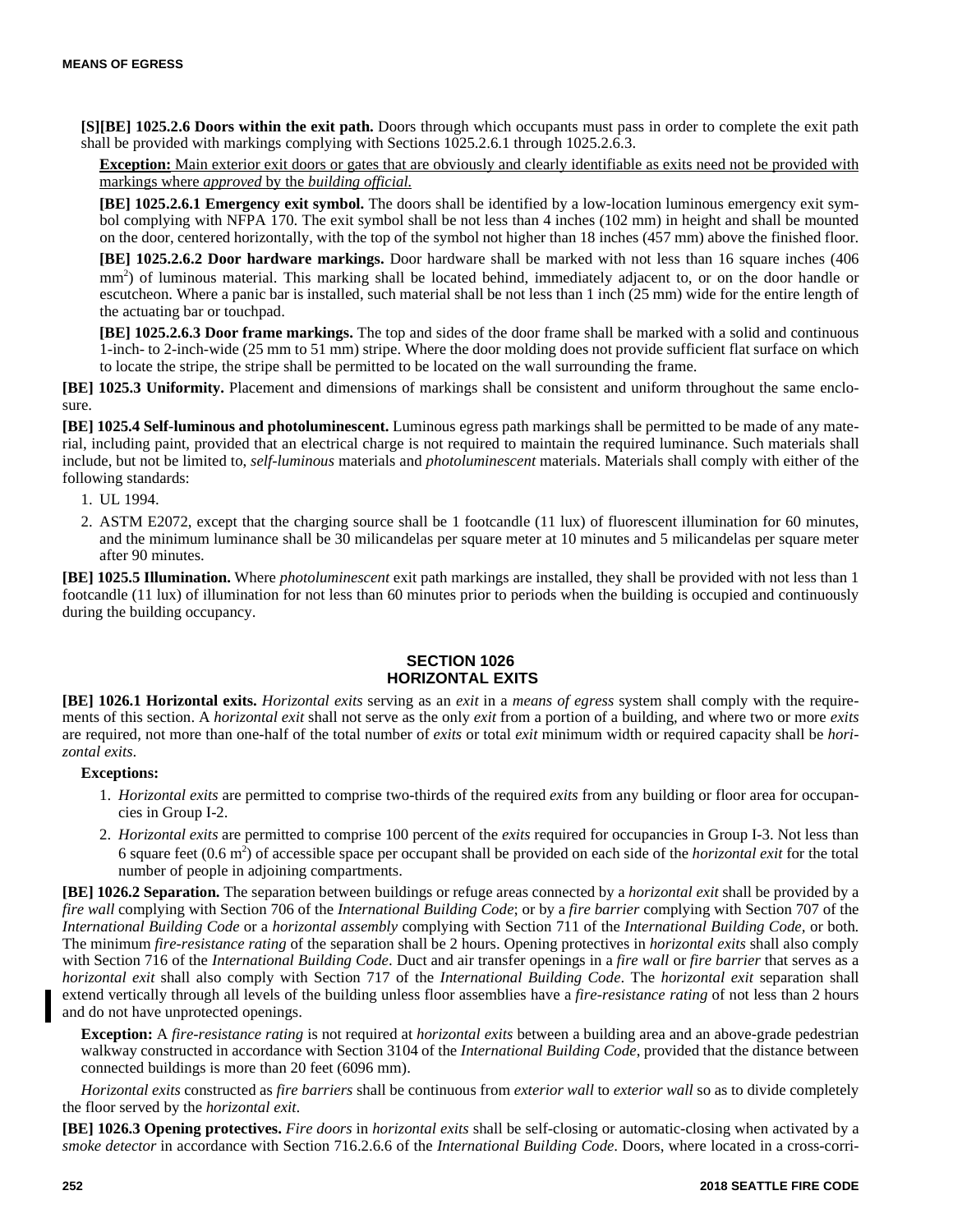dor condition, shall be automatic-closing by activation of a *smoke detector* installed in accordance with Section 716.2.6.6 of the *International Building Code*.

**[BE] 1026.4 Refuge area.** The refuge area of a *horizontal exit* shall be a space occupied by the same tenant or a public area and each such refuge area shall be adequate to accommodate the original *occupant load* of the refuge area plus the *occupant load* anticipated from the adjoining compartment. The anticipated *occupant load* from the adjoining compartment shall be based on the capacity of the *horizontal exit* doors entering the refuge area, or the total occupant load of the adjoining compartment, whichever is less.

**[BE] 1026.4.1 Capacity.** The capacity of the refuge area shall be computed based on a net floor area allowance of 3 square feet  $(0.2787 \text{ m}^2)$  for each occupant to be accommodated therein. Where the horizontal exit also forms a smoke compartment, the capacity of the refuge area for Group I-1, I-2 and I-3 occupancies and Group B ambulatory care facilities shall comply with Sections 407.5.3, 408.6.2, 420.6.1 and 422.3.2 of the *International Building Code* as applicable.

**[BE] 1026.4.2 Number of exits.** The refuge area into which a *horizontal exit* leads shall be provided with *exits* adequate to meet the occupant requirements of this chapter, but not including the added *occupant load* imposed by persons entering the refuge area through *horizontal exits* from other areas. Not less than one refuge area *exit* shall lead directly to the exterior or to an *interior exit stairway* or *ramp*.

**Exception:** The adjoining compartment shall not be required to have a *stairway* or door leading directly outside, provided that the refuge area into which a *horizontal exit* leads has *stairways* or doors leading directly outside and are so arranged that egress shall not require the occupants to return through the compartment from which egress originates.

**[BE] 1026.5 Standpipes.** Standpipes and standpipe hose connections shall be provided where required by Sections 905.3 and 905.4.

# **SECTION 1027 EXTERIOR EXIT STAIRWAYS AND RAMPS**

**[BE] 1027.1 Exterior exit stairways and ramps.** *Exterior exit stairways* and *ramps* serving as an element of a required *means of egress* shall comply with this section.

**[BE] 1027.2 Use in a means of egress.** *Exterior exit stairways* shall not be used as an element of a required *means of egress* for Group I-2 occupancies. For occupancies in other than Group I-2, *exterior exit stairways* and *ramps* shall be permitted as an element of a required *means of egress* for buildings not exceeding six stories above *grade plane* or that are not high-rise buildings.

**[S][BE] 1027.3 Open side.** *Exterior exit stairways* and *ramps* serving as an element of a required *means of egress* shall be at least 50 percent open on not less than one side. ((<del>, except for required structural columns, beams, handrails and guards.</del>)) An open side shall have not less than  $((35 \text{ square feet } (3.3 \text{ m}^2))$  28 square feet  $(2.6 \text{ m}^2)$  of aggregate open area adjacent to each floor level. ((and the level of each intermediate landing. The required open area shall be located not less than 42 inches (1067 mm) above the adjacent floor or landing level.)) The open area shall be distributed to prevent accumulation of smoke or toxic gases.

**[BE] 1027.4 Side yards.** The open areas adjoining *exterior exit stairways* or *ramps* shall be either *yards*, *courts* or *public ways*; the remaining sides are permitted to be enclosed by the *exterior walls* of the building.

**[BE] 1027.5 Location.** *Exterior exit stairways* and *ramps* shall have a minimum fire separation distance of 10 feet (3048 mm) measured at right angles from the exterior edge of the stairway or ramps, including landings, to:

- 1. Adjacent lot lines.
- 2. Other portions of the building.
- 3. Other buildings on the same lot unless the adjacent building *exterior walls* and openings are protected in accordance with Section 705 of the *International Building Code* based on fire separation distance.

For the purposes of this section, other portions of the building shall be treated as separate buildings.

**Exception:** Exterior exit stairways and ramps serving individual dwelling units of Group R-3 shall have a fire separation distance of not less than 5 feet (1524 mm).

**[S][BE] 1027.6 Exterior exit stairway and ramp protection.** *Exterior exit stairways* and *ramps* shall be separated from the interior of the building as required in Section 1023.2. Openings shall be limited to those necessary for egress from normally occupied spaces. Where a vertical plane projecting from the edge of an *exterior exit stairway* or *ramp* and landings is exposed by other parts of the building at an angle of less than 180 degrees (3.14 rad), the *exterior wall* shall be rated in accordance with Section 1023.7.

#### **Exceptions:**

1. Separation from the interior of the building is not required for occupancies, other than those in Group R-1 or R-2, in buildings that are not more than two stories above grade plane where a *level of exit discharge* serving such occupancies is the first story above grade plane.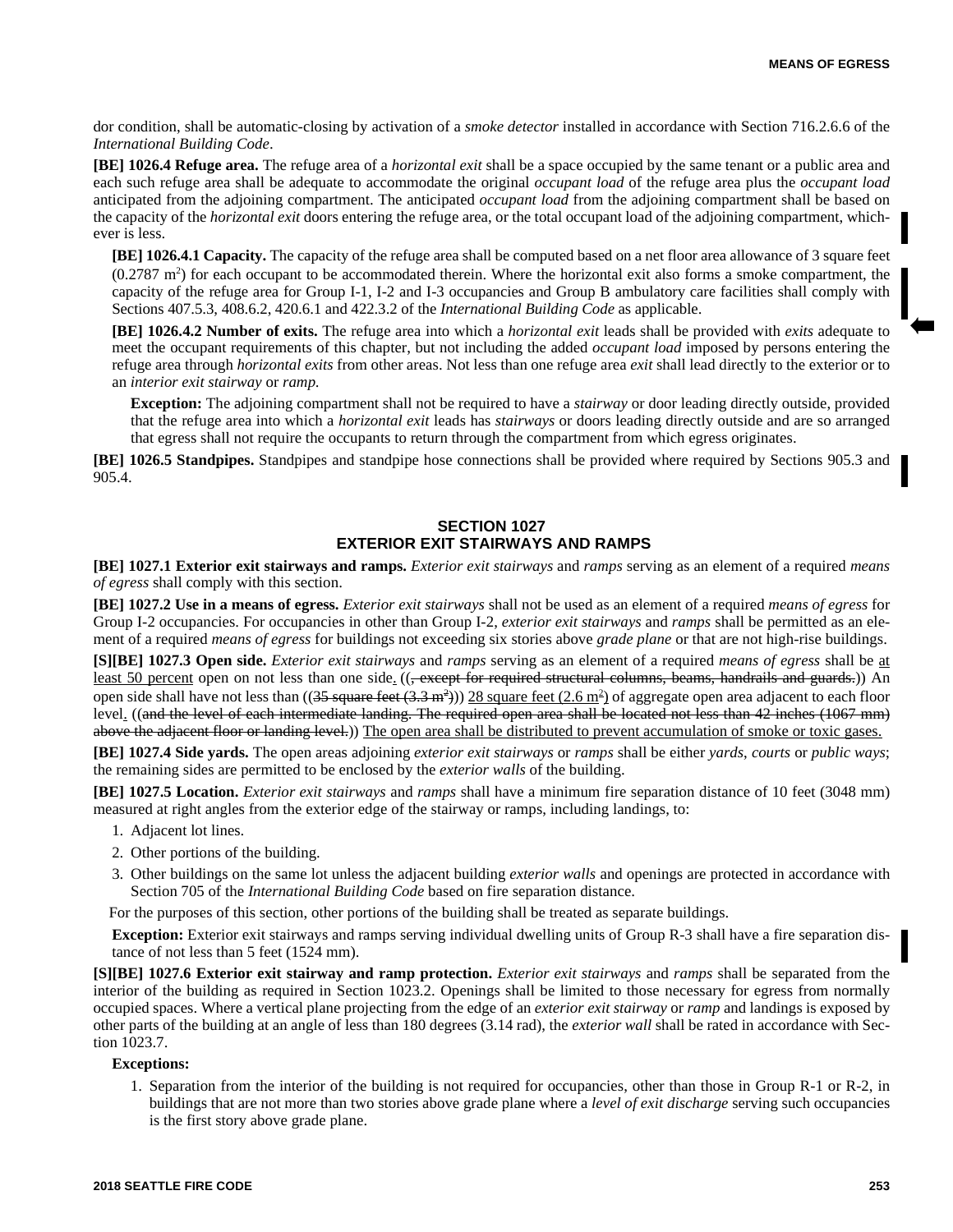- 2. Separation from the interior of the building is not required where the *exterior exit stairway* or *ramp* is served by an *exterior exit ramp* or balcony that connects two remote *exterior exit stairways* or other approved *exits*, with a perimeter that is not less than 50 percent open. To be considered open, the opening shall be not less than 50 percent of the height of the enclosing wall, with the top of the openings not less than 7 feet (2134 mm) above the top of the balcony.
- 3. Separation from the *open-ended corridor* of the building is not required for *exterior exit stairways* or *ramps*, provided that Items 3.1 through 3.5 are met:
	- 3.1. The building, including *open-ended corridors*, and *stairways* and *ramps*, shall be equipped throughout with an *automatic sprinkler system* in accordance with Section 903.3.1.1 or 903.3.1.2.
	- 3.2. The *open-ended corridors* comply with Section 1020.
	- 3.3. The *open-ended corridors* are connected on each end to an *exterior exit stairway* or *ramp* complying with Section 1027.
	- 3.4. The *exterior walls* and openings adjacent to the *exterior exit stairway* or *ramp* comply with Sections 1023.7 and 1027.7.
	- 3.5. At any location in an *open-ended corridor* where a change of direction exceeding 45 degrees (0.79 rad) occurs, a clear opening of not less than 35 square feet  $(3.3 \text{ m}^2)$  or an exterior *stairway* or *ramp* shall be provided. Where clear openings are provided, they shall be located so as to minimize the accumulation of smoke or toxic gases.
- 4. In Group R-3 occupancies not more than four stories in height, exterior exit stairways and ramps serving individual dwelling units are not required to be separated from the interior of the building where the exterior exit stairway or ramp discharges directly to grade.

**[S] 1027.7 Exterior exit stairway and ramp exterior walls.** Where nonrated walls or unprotected openings enclose the exterior of the stairway and the walls or openings are exposed by other parts of the building at an angle of less than 180 degrees (3.14 rad), the building exterior walls within 10 feet (3048 mm) horizontally of a nonrated wall or unprotected opening shall have a fire-resistance rating of not less than 1 hour. Openings within such exterior walls shall be protected by opening protectives having a fire protection rating of not less than 3/4 hour. This construction shall extend vertically from the ground to a point 10 feet (3048 mm) above the topmost landing of the stairway or to the roof line, whichever is lower.

# **SECTION 1028 EXIT DISCHARGE**

**[S][BE] 1028.1 General.** *Exits* shall discharge directly to the exterior of the building. The *exit discharge* shall be at grade or shall provide a direct path of egress travel to grade. The *exit discharge* shall not reenter a building except into an exit or as otherwise approved by the building official. The combined use of Exceptions 1 and 2 shall not exceed 50 percent of the number and minimum width or required capacity of the required *exits*.

- 1. Not more than 50 percent of the number and minimum width or required capacity of *interior exit stairways* and *ramps* is permitted to egress through areas on the *level of discharge* provided that all of the following conditions are met:
	- 1.1. Discharge of *interior exit stairways* and *ramps* shall be provided with a free and unobstructed path of travel to an exterior exit door and such *exit* is readily visible and identifiable from the point of termination of the enclosure.
	- 1.2. The entire area of the *level of exit discharge* is separated from areas below by construction conforming to the *fire-resistance rating* for the enclosure.
	- 1.3. The egress path from the *interior exit stairway* and *ramp* on the *level of exit discharge* is protected throughout by an *approved automatic sprinkler system*. Portions of the *level of exit discharge* with access to the egress path shall either be equipped throughout with an *automatic sprinkler system* installed in accordance with Section 903.3.1.1 or 903.3.1.2, or separated from the egress path in accordance with the requirements for the enclosure of *interior exit stairways* or *ramps*.
	- 1.4. Where a required *interior exit stairway* or *ramp* and an *exit access stairway* or *ramp* serve the same floor level and terminate at the same *level of exit discharge*, the termination of the *exit access stairway* or *ramp* and the exit discharge door of the *interior exit stairway* or *ramp* shall be separated by a distance of not less than 30 feet (9144 mm) or not less than one-fourth the length of the maximum overall diagonal dimension of the building, whichever is less. The distance shall be measured in a straight line between the exit discharge door from the *interior exit stairway* or ramp and the last tread of the *exit access stairway* or termination of slope of the *exit access ramp*.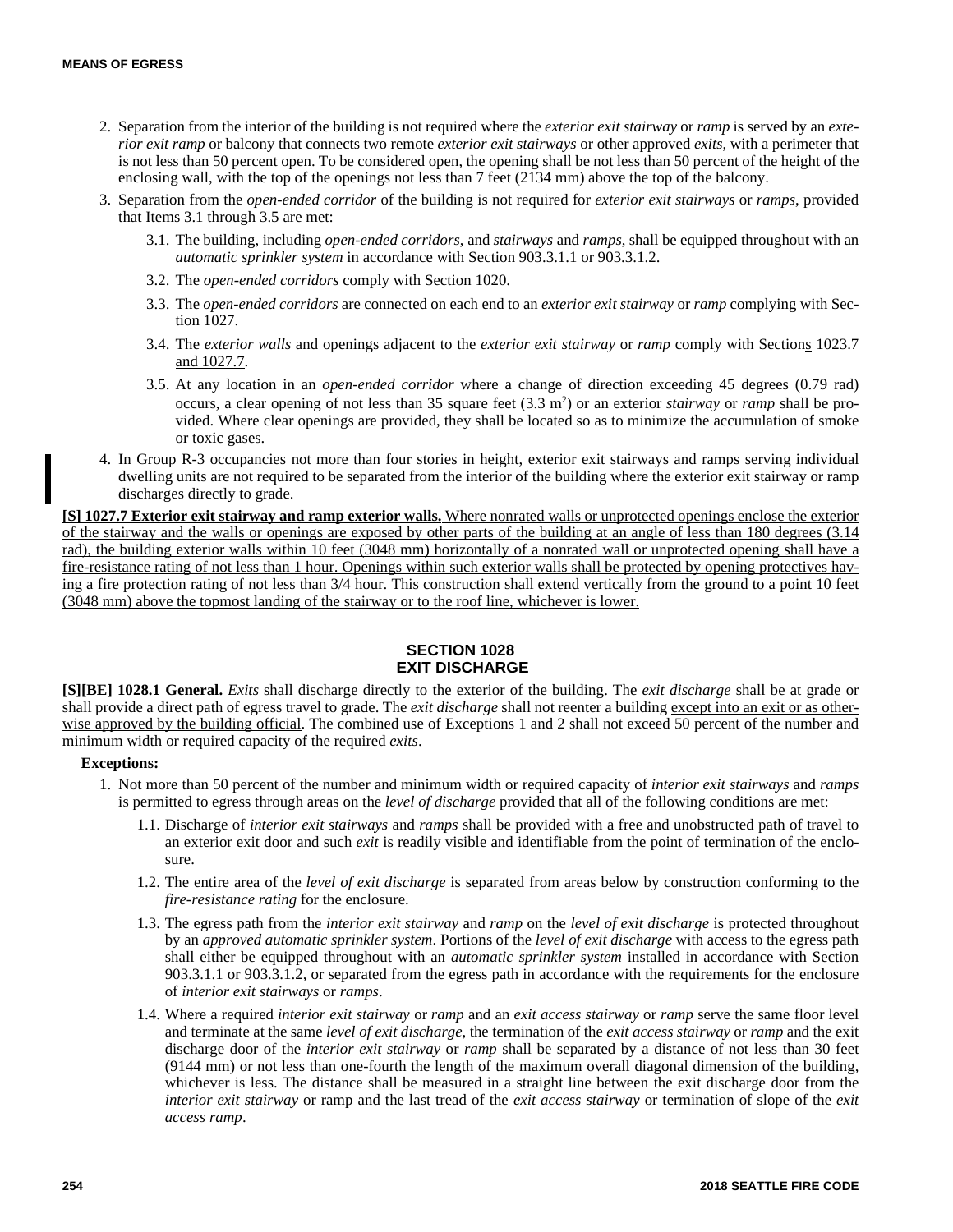- 2. Not more than 50 percent of the number and minimum width or required capacity of the interior *exit stairways* and *ramps* is permitted to egress through a vestibule provided that all of the following conditions are met:
	- 2.1. The entire area of the vestibule is separated from areas below by construction conforming to the *fire-resistance rating* of the *interior exit stairway* or *ramp* enclosure.
	- 2.2. The depth from the exterior of the building is not greater than 10 feet (3048 mm) and the ((length)) width is not greater than 30 feet (9144 mm).
	- 2.3. The area is separated from the remainder of the *level of exit discharge* by a *fire partition* constructed in accordance with Section 708 of the *International* Building Code.

**Exception:** The maximum transmitted temperature rise is not required.

2.4. The area is used only for *means of egress* and *exits* directly to the outside.

3. *Horizontal exits* complying with Section 1026 shall not be required to discharge directly to the exterior of the building.

**[S] 1028.1.1 Remoteness of egress paths at building exterior.** The paths of egress travel from separate exits shall be separated by at least 10 feet at the exterior of the building. The separation shall be maintained for at least 10 feet, as measured from the face of the exterior wall containing the exits, before the paths of egress travel are permitted to converge. The paths of egress travel, before and after convergence, shall provide unobstructed access to a public way. Where three or more exits are required, at least two paths shall be arranged in accordance with this provision.

**[BE] 1028.2 Exit discharge width or capacity.** The minimum width or required capacity of the *exit discharge* shall be not less than the minimum width or required capacity of the *exits* being served.

**[BE] 1028.3 Exit discharge components.** *Exit discharge* components shall be sufficiently open to the exterior so as to minimize the accumulation of smoke and toxic gases.

**[BE] 1028.4 Egress courts.** *Egress courts* serving as a portion of the *exit discharge* in the *means of egress* system shall comply with the requirements of Sections 1028.4.1 and 1028.4.2.

**[BE] 1028.4.1 Width or capacity.** The required capacity of *egress courts* shall be determined as specified in Section 1005.1, but the minimum width shall be not less than 44 inches (1118 mm), except as specified herein. *Egress courts* serving Group R-3 and U occupancies shall be not less than 36 inches (914 mm) in width. The required capacity and width of *egress courts* shall be unobstructed to a height of 7 feet (2134 mm).

The width of the *egress court* shall be not less than the required capacity.

**Exception:** Encroachments complying with Section 1005.7.

**[S][BE] 1028.4.2 Construction and openings.** Where an *egress court* serving a building or portion thereof is less than 10 feet (3048 mm) in width, the *egress court* walls shall have not less than 1-hour fire-resistance-rated construction for a distance of 10 feet (3048 mm) above the floor of the *egress court*. Openings within such walls shall be protected by opening protectives having a fire protection rating of not less than 3/4 hour.

# **Exceptions:**

- 1. *Egress courts* serving an *occupant load* of less than 10.
- 2. *Egress courts* serving Group R-3.
- 3. In buildings other than those which have a single means of egress under Section 1006.3.3, item 7, opening protection need not be provided where it is possible to exit in two directions from the court.

**[S][BE] 1028.5 Access to a public way.** The *exit discharge* shall provide a direct and unobstructed access to a *public way*. Converging paths of egress travel located in the *exit discharge* are permitted under the conditions of Section 1028.1.1.

**Exception:** Where access to a *public way* cannot be provided, a safe dispersal area shall be provided where all of the following are met:

- 1. The area shall be of a size to accommodate *not less than* 5 square feet (0.46 m<sup>2</sup>) for each person.
- 2. The area shall be located on the same lot not less than 50 feet (15 240 mm) away from the building requiring egress.
- 3. The area shall be permanently maintained and identified as a safe dispersal area.
- 4. The area shall be provided with a safe and unobstructed path of travel from the building.

#### **SECTION 1029 ASSEMBLY**

**[BE] 1029.1 General.** A room or space used for assembly purposes that contains seats, tables, displays, equipment or other material shall comply with this section.

**[BE] 1029.1.1 Bleachers.** *Bleachers*, *grandstands* and *folding and telescopic seating*, that are not building elements, shall comply with ICC 300.

Π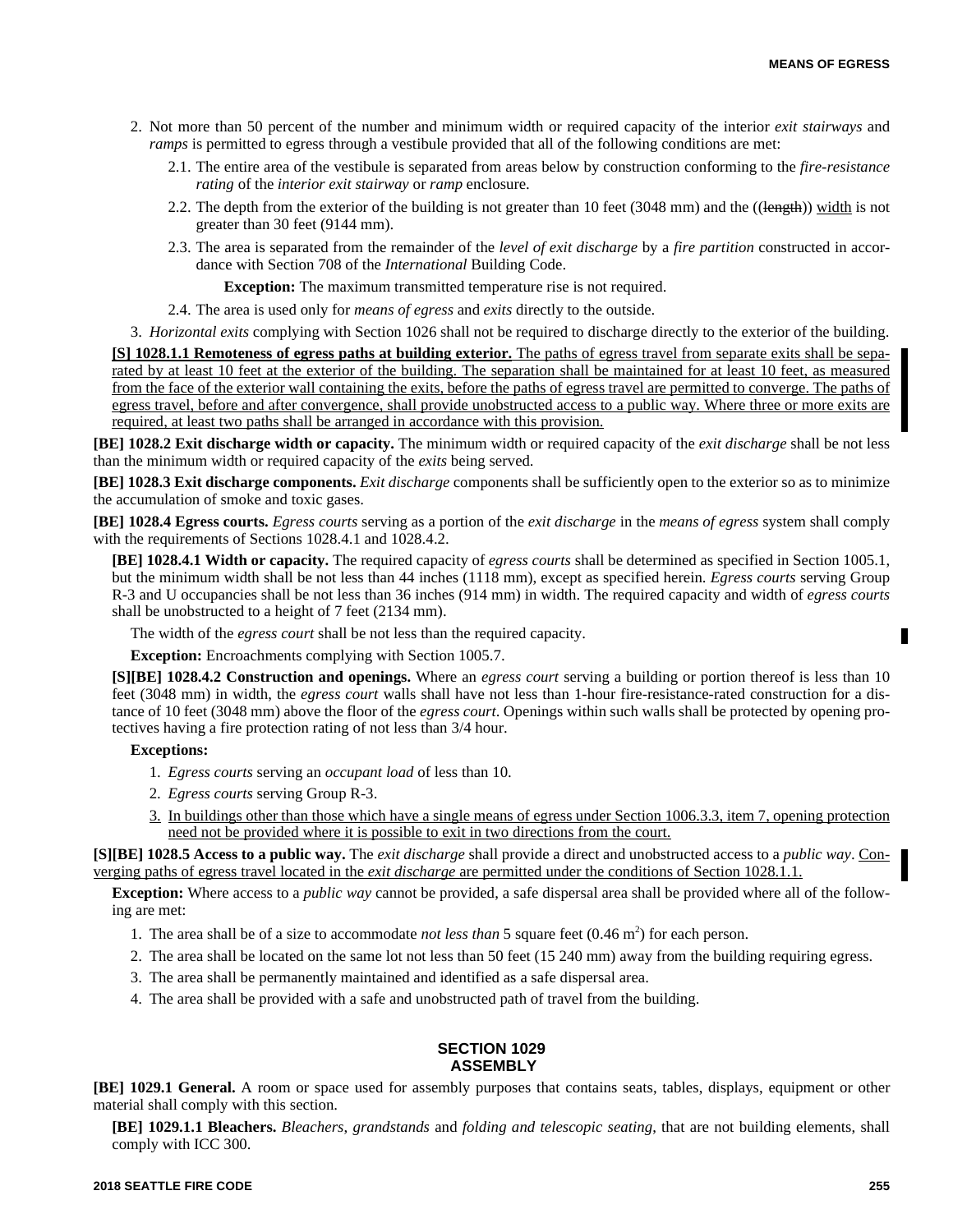**[BE] 1029.1.1.1 Spaces under grandstands and bleachers.** Spaces under *grandstands* or *bleachers* shall be separated by *fire barriers* complying with Section 707 of the *International Building Code* and *horizontal assemblies* complying with Section 711 of the *International Building Code* with not less than 1-hour fire-resistance-rated construction.

#### **Exceptions:**

- 1. Ticket booths less than 100 square feet  $(9 \text{ m}^2)$  in area.
- 2. Toilet rooms.
- 3. Other accessory use areas  $1,000$  square feet (93 m<sup>2</sup>) or less in area and equipped with an automatic sprinkler system in accordance with Section 903.3.1.1.

**[BE] 1029.2 Assembly main exit.** A building, room or space used for assembly purposes that has an *occupant load* of greater than 300 and is provided with a main *exit*, that main *exit* shall be of sufficient capacity to accommodate not less than one-half of the *occupant load*, but such capacity shall be not less than the total required capacity of all *means of egress* leading to the *exit*. Where the building is classified as a Group A occupancy, the main *exit* shall front on not less than one street or an unoccupied space of not less than 10 feet (3048 mm) in width that adjoins a street or *public way*. In a building, room or space used for assembly purposes where there is not a well-defined main *exit* or where multiple main *exits* are provided, *exits* shall be permitted to be distributed around the perimeter of the building provided that the total capacity of egress is not less than 100 percent of the required capacity

**[BE] 1029.3 Assembly other exits.** In addition to having access to a main *exit*, each level in a building used for assembly purposes having an *occupant load* greater than 300 and provided with a main *exit*, shall be provided with additional *means of egress* that shall provide an egress capacity for not less than one-half of the total *occupant load* served by that level and shall comply with Section 1007.1. In a building used for assembly purposes where there is not a well-defined main *exit* or where multiple main *exits* are provided, *exits* for each level shall be permitted to be distributed around the perimeter of the building, provided that the total width of egress is not less than 100 percent of the required width.

**[BE] 1029.4 Foyers and lobbies.** In Group A-1 occupancies, where persons are admitted to the building at times when seats are not available, such persons shall be allowed to wait in a lobby or similar space, provided that such lobby or similar space shall not encroach on the minimum width or required capacity of the *means of egress*. Such foyer, if not directly connected to a public street by all the main entrances or *exits*, shall have a straight and unobstructed *corridor* or path of travel to every such main entrance or *exit*.

**[BE] 1029.5 Interior balcony and gallery means of egress.** For balconies, galleries or press boxes having a seating capacity of 50 or more located in a building, room or space used for assembly purposes, not less than two *means of egress* shall be provided, with one from each side of every balcony, gallery or press box.

**[BE] 1029.6 Capacity of aisle for assembly.** The required capacity of *aisles* shall be not less than that determined in accordance with Section 1029.6.1 where s*moke-protected assembly seating* is not provided, with Section 1029.6.2 where *smoke-protected assembly seating* is provided, and with Section 1029.6.3 where open-air assembly seating is provided.

**[BE] 1029.6.1 Without smoke protection.** The required capacity in inches (mm) of the *aisles* for assembly seating without smoke protection shall be not less than the *occupant load* served by the egress element in accordance with all of the following, as applicable:

- 1. Not less than 0.3 inch (7.6 mm) of *aisle* capacity for each occupant served shall be provided on stepped *aisles* having riser heights 7 inches (178 mm) or less and tread depths 11 inches (279 mm) or greater, measured horizontally between tread *nosings*.
- 2. Not less than 0.005 inch (0.127 mm) of additional *aisle* capacity for each occupant shall be provided for each 0.10 inch (2.5mm) of riser height above 7 inches (178 mm).
- 3. Where egress requires stepped *aisle* descent, not less than 0.075 inch (1.9 mm) of additional *aisle* capacity for each occupant shall be provided on those portions of *aisle* capacity that do not have a *handrail* within a horizontal distance of 30 inches (762 mm).
- 4. Ramped *aisles*, where slopes are steeper than one unit vertical in 12 units horizontal (8-percent slope), shall have not less than 0.22 inch (5.6 mm) of clear *aisle* capacity for each occupant served. Level or ramped aisles, where slopes are not steeper than one unit vertical in 12 units horizontal (8-percent slope), shall have not less than 0.20 inch (5.1 mm) of clear *aisle* capacity for each occupant served.

**[BE] 1029.6.2 Smoke-protected assembly seating.** The required capacity in inches (mm) of the *aisle* for *smoke-protected assembly seating* shall be not less than the *occupant load* served by the egress element multiplied by the appropriate factor in Table 1029.6.2. The total number of seats specified shall be those within the space exposed to the same smoke-protected environment. Interpolation is permitted between the specific values shown. A life safety evaluation, complying with NFPA 101, shall be done for a facility utilizing the reduced width requirements of Table 1029.6.2 for *smoke-protected assembly seating*.

**Exception:** For *open-air assembly seating* with an *occupant load* not greater than 18,000, the required capacity in inches (mm) shall be determined using the factors in Section 1029.6.3.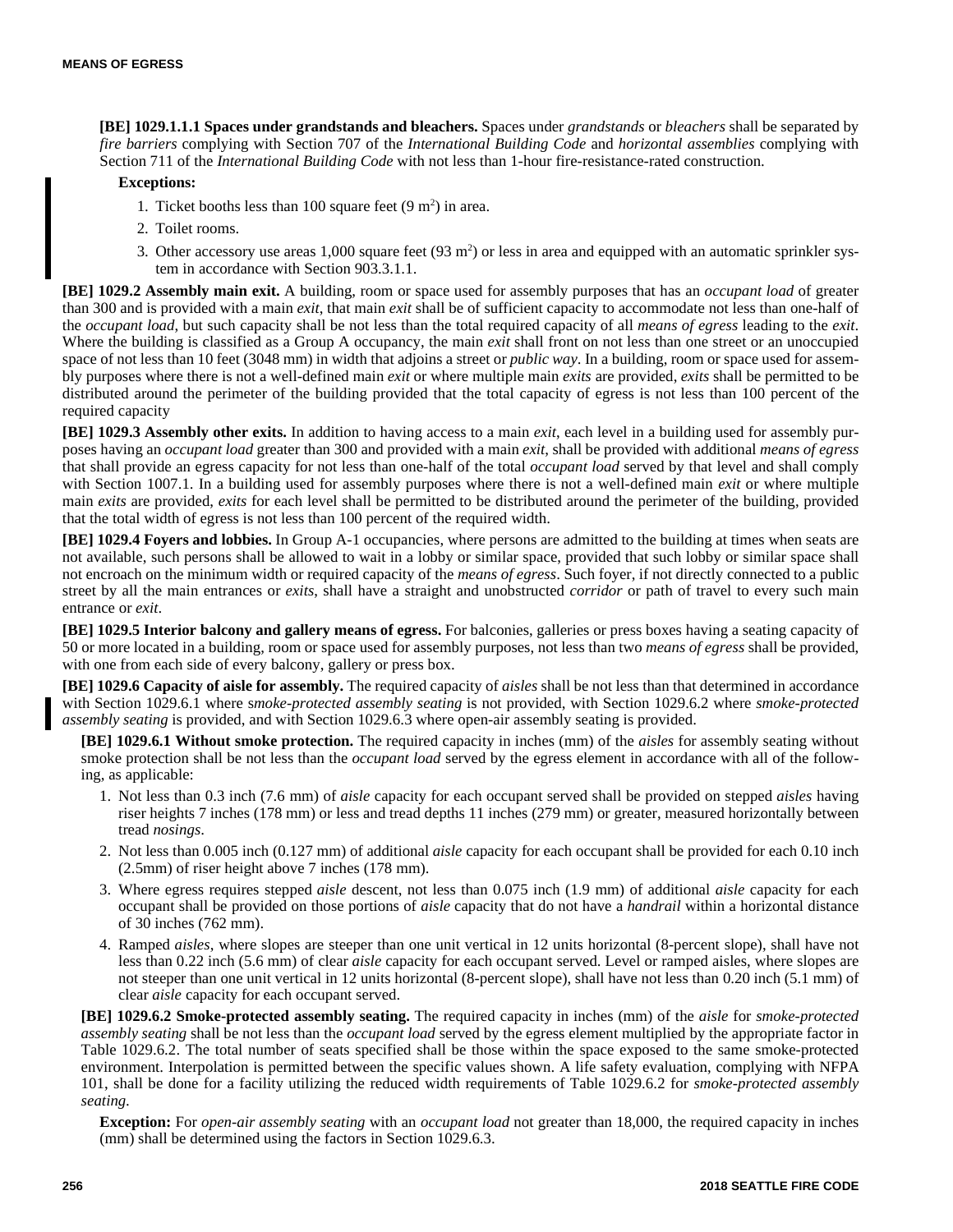| TOTAL NUMBER OF SEATS IN<br>THE SMOKE-PROTECTED<br><b>ASSEMBLY SEATING</b> | INCHES OF CAPACITY PER SEAT SERVED                |                                                      |                                                                    |                                                |  |
|----------------------------------------------------------------------------|---------------------------------------------------|------------------------------------------------------|--------------------------------------------------------------------|------------------------------------------------|--|
|                                                                            | Stepped aisles with<br>handrails within 30 inches | Stepped aisles without<br>handrails within 30 inches | Level aisles or ramped aisles<br>not steeper than 1 in 10 in slope | Ramped aisles steeper<br>than 1 in 10 in slope |  |
| Equal to or less than 5,000                                                | 0.200                                             | 0.250                                                | 0.150                                                              | 0.165                                          |  |
| 10.000                                                                     | 0.130                                             | 0.163                                                | 0.100                                                              | 0.110                                          |  |
| 15,000                                                                     | 0.096                                             | 0.120                                                | 0.070                                                              | 0.077                                          |  |
| 20,000                                                                     | 0.076                                             | 0.095                                                | 0.056                                                              | 0.062                                          |  |
| Equal to or greater than 25,000                                            | 0.060                                             | 0.075                                                | 0.044                                                              | 0.048                                          |  |

#### **[BE] TABLE 1029.6.2 CAPACITY FOR AISLES FOR SMOKE-PROTECTED ASSEMBLY**

For SI: 1 inch = 25.4 mm.

**[BE] 1029.6.2.1 Smoke control.** *Aisles* and *aisle accessways* serving a *smoke-protected assembly seating* area shall be provided with a smoke control system complying with Section 909 or natural ventilation designed to maintain the smoke level not less than 6 feet (1829 mm) above the floor of the *means of egress*.

**[BE] 1029.6.2.2 Roof height.** A *smoke-protected assembly seating area* with a roof shall have the lowest portion of the roof deck not less than 15 feet (4572 mm) above the highest *aisle* or *aisle accessway*.

**Exception:** A roof canopy in an outdoor stadium shall be permitted to be less than 15 feet (4572 mm) above the highest *aisle* or *aisle accessway* provided that there are no objects less than 80 inches (2032 mm) above the highest *aisle* or *aisle accessway*.

**[BE] 1029.6.2.3 Automatic sprinklers.** Enclosed areas with walls and ceilings in buildings or structures containing *smoke-protected assembly seating* shall be protected with an *approved automatic sprinkler system* in accordance with Section 903.3.1.1.

#### **Exceptions:**

- 1. The floor area used for contests, performances or entertainment provided that the roof construction is more than 50 feet (15 240 mm) above the floor level and the use is restricted to low fire hazard uses.
- 2. Press boxes and storage facilities less than  $1,000$  square feet  $(93 \text{ m}^2)$  in area.
- 3. Outdoor seating facilities where seating and the *means of egress* in the seating area are essentially open to the outside.

**[BE] 1029.6.3 Open-air assembly seating.** In *open-air assembly seating,* the required capacity in inches (mm) of *aisles* shall be not less than the total *occupant load* served by the egress element multiplied by 0.08 (2.0 mm) where egress is by stepped *aisle* and multiplied by 0.06 (1.52 mm) where egress is by level *aisles* and ramped *aisles*.

**Exception:** The required capacity in inches (mm) of *aisles* shall be permitted to comply with Section 1029.6.2 for the number of seats in the *open-air assembly seating* where Section 1029.6.2 permits less capacity.

**[BE] 1029.7 Travel distance.** The *exit access* travel distance shall comply with Section 1017. Where *aisles* are provided for seating, the distance shall be measured along the *aisles* and *aisle accessways* without travel over or on the seats.

- 1. In facilities with *smoke-protected assembly* seating the total *exit access* travel distance shall be not greater than 400 feet (122 m). That portion of the total permitted *exit access* travel distance from each seat to the nearest entrance to a vomitory or concourse shall not exceed 200 feet (60 960 mm). The portion of the total permitted *exit access* travel distance from the entrance to the vomitory or concourse to one of the following shall not exceed 200 feet (60 960 mm).
	- 1.1. The closest riser of an *exit access stairway*.
	- 1.2. The closest slope of an *exit access ramp*.
	- 1.3. An exit.
- 2. In facilities with *open-air assembly seating* of Type III, IV or V construction, the total exit access travel distance to one of the following shall not exceed 400 feet (122 m).
	- 2.1. The closest riser of an *exit access stairway*.
	- 2.2. The closest slope of an *exit access ramp*.
	- 2.3. An exit.
- 3. In facilities with *open-air assembly seating* of Type I or II construction, the *exit access* travel distance shall not be limited.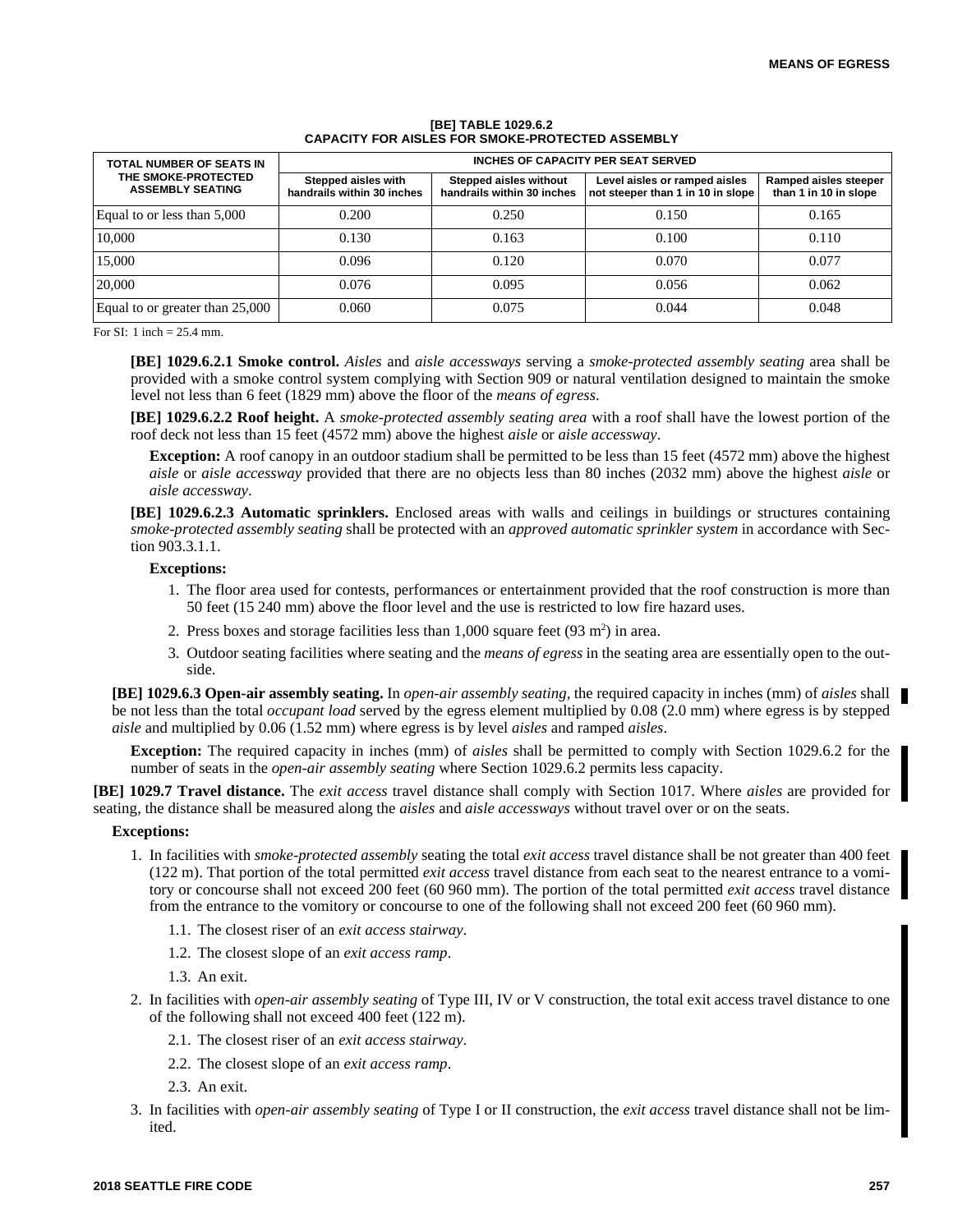**[BE] 1029.8 Common path of egress travel.** The *common path of egress travel* shall not exceed 30 feet (9144 mm) from any seat to a point where an occupant has a choice of two paths of egress travel to two *exits*.

#### **Exceptions:**

H

- 1. For areas serving less than 50 occupants, the *common path of egress travel* shall not exceed 75 feet (22 860 mm).
- 2. For *smoke-protected* or *open-air assembly seating*, the *common path of egress travel* shall not exceed 50 feet (15 240 mm).

**[BE] 1029.8.1 Path through adjacent row.** Where one of the two paths of travel is across the *aisle* through a row of seats to another *aisle*, there shall be not more than 24 seats between the two *aisles*, and the minimum clear width between rows for the row between the two *aisles* shall be 12 inches (305 mm) plus 0.6 inch (15.2 mm) for each additional seat above seven in the row between *aisles*.

**Exception:** For *smoke-protected* or *open-air assembly seating* there shall be not more than 40 seats between the two *aisles* and the minimum clear width shall be 12 inches (305 mm) plus 0.3 inch (7.6 mm) for each additional seat.

**[BE] 1029.9 Assembly aisles are required.** Every occupied portion of any building, room or space used for assembly purposes that contains seats, tables, displays, similar fixtures or equipment shall be provided with *aisles* leading to *exits* or *exit access doorways* in accordance with this section.

**[BE] 1029.9.1 Minimum aisle width.** The minimum clear width for *aisles* shall comply with one of the following:

1. Forty-eight inches (1219 mm) for stepped *aisles* having seating on both sides.

**Exception:** Thirty-six inches (914 mm) where the stepped *aisles* serve less than 50 seats.

2. Thirty-six inches (914 mm) for stepped *aisles* having seating on only one side.

**Exception:** Twenty-three inches (584 mm) between a stepped aisle *handrail* and seating where a stepped *aisle* does not serve more than five rows on one side.

- 3. Twenty-three inches (584 mm) between a stepped aisle *handrail* or *guard* and seating where the stepped aisle is subdivided by a mid-aisle *handrail*.
- 4. Forty-two inches (1067 mm) for level or ramped *aisles* having seating on both sides.

#### **Exceptions:**

- 1. Thirty-six inches (914 mm) where the *aisle* serves less than 50 seats.
- 2. Thirty inches (762 mm) where the *aisle* serves fewer than 15 seats and does not serve as part of an accessible route.
- 5. Thirty-six inches (914 mm) for level or ramped *aisles* having seating on only one side.

**Exception:** Thirty inches (762 mm) where the *aisle* serves fewer than 15 seats and does not serve as part of an *accessible route*.

**[BE] 1029.9.2 Aisle catchment area.** The *aisle* shall provide sufficient capacity for the number of persons accommodated by the catchment area served by the *aisle*. The catchment area served by an *aisle* is that portion of the total space served by that section of the *aisle*. In establishing catchment areas, the assumption shall be made that there is a balanced use of all *means of egress*, with the number of persons in proportion to egress capacity.

**[BE] 1029.9.3 Converging aisles.** Where *aisles* converge to form a single path of egress travel, the required capacity of that path shall be not less than the combined required capacity of the converging *aisles*.

**[BE] 1029.9.4 Uniform width and capacity.** Those portions of *aisles*, where egress is possible in either of two directions, shall be uniform in minimum width or required capacity.

**[BE] 1029.9.5 Dead-end aisles.** Each end of an *aisle* shall be continuous to a cross *aisle*, foyer, doorway, vomitory, concourse or *stairway* in accordance with Section 1029.9.7 having access to an *exit*.

- 1. Dead-end *aisles* shall be not greater than 20 feet (6096 mm) in length.
- 2. Dead-end *aisles* longer than 16 rows are permitted where seats beyond the 16th row dead-end *aisle* are not more than 24 seats from another *aisle*, measured along a row of seats having a minimum clear width of 12 inches (305 mm) plus 0.6 inch (15.2 mm) for each additional seat above seven in the row where seats have backrests or beyond 10 where seats are without backrests in the row.
- 3. For *smoke-protected* or *open-air assembly seating*, the dead-end *aisle* length of vertical *aisles* shall not exceed a distance of 21 rows.
- 4. For *smoke-protected* or *open-air assembly seating*, a longer dead-end *aisle* is permitted where seats beyond the 21 row dead-end *aisle* are not more than 40 seats from another *aisle*, measured along a row of seats having an *aisle accessway* with a minimum clear width of 12 inches (305 mm) plus 0.3 inch (7.6 mm) for each additional seat above seven in the row where seats have backrests or beyond 10 where seats are without backrests in the row.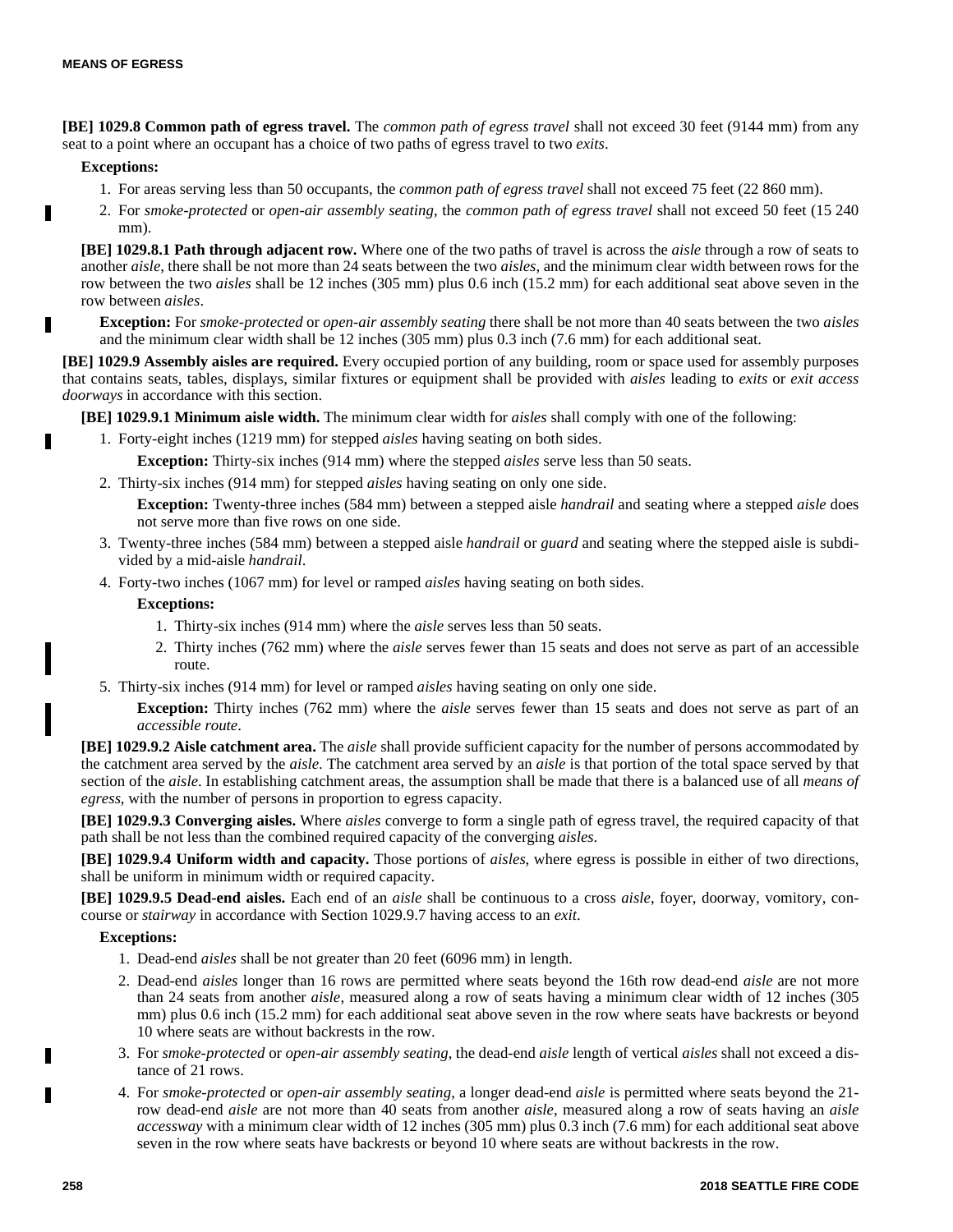**[BE] 1029.9.6 Aisle measurement.** The clear width for *aisles* shall be measured to walls, edges of seating and tread edges except for permitted projections.

**Exception:** The clear width of *aisles* adjacent to seating at tables shall be permitted to be measured in accordance with Section 1029.13.1.

**[BE] 1029.9.6.1 Assembly aisle obstructions.** There shall not be obstructions in the minimum width or required capacity of *aisles*.

**Exception:** *Handrails* are permitted to project into the required width of stepped *aisles* and ramped aisles in accordance with Section 1014.8.

**[BE] 1029.9.7 Stairways connecting to stepped aisles.** A *stairway* that connects a stepped *aisle* to a cross *aisle* or concourse shall be permitted to comply with the assembly *aisle* walking surface requirements of Section 1029.14. Transitions between *stairways* and stepped *aisles* shall comply with Section 1029.10.

**[BE] 1029.9.8 Stairways connecting to vomitories.** A stairway that connects a vomitory to a cross aisle or concourse shall be permitted to comply with the assembly *aisle* walking surface requirements of Section 1029.14. Transitions between *stairways* and stepped *aisles* shall comply with Section 1029.10.

**[BE] 1029.10 Transitions.** Transitions between *stairways* and stepped *aisles* shall comply with either Section 1029.10.1 or 1029.10.2.

**[BE] 1029.10.1 Transitions to stairways that maintain stepped aisle riser and tread dimensions.** Stepped *aisles*, transitions and *stairways* that maintain the stepped aisle riser and tread dimensions shall comply with Section 1029.14 as one *exit access* component.

**[BE] 1029.10.2 Transitions to stairways that do not maintain stepped aisle riser and tread dimensions.** Transitions between *stairways* and stepped *aisles* having different riser and tread dimensions shall comply with Sections 1029.10.2.1 through 1029.10.3.

**[BE] 1029.10.2.1 Stairways and stepped aisles in a straight run.** Where *stairways* and stepped *aisles* are in a straight run, transitions shall have one of the following:

- 1. A depth of not less than 22 inches (559 mm) where the treads on the descending side of the transition have greater depth.
- 2. A depth of not less than 30 inches (762 mm) where the treads on the descending side of the transition have lesser depth.

**[BE] 1029.10.2.2 Stairways that change direction from stepped aisles.** Transitions where the *stairway* changes direction from the stepped *aisle* shall have a minimum depth of 11 inches (280 mm) or the stepped *aisle* tread depth, whichever is greater, between the stepped *aisle* and *stairway*.

**[BE] 1029.10.3 Transition marking.** A distinctive marking stripe shall be provided at each *nosing* or leading edge adjacent to the transition. Such stripe shall be not less than 1 inch (25 mm), and not more than 2 inches (51 mm), wide. The edge marking stripe shall be distinctively different from the stepped *aisle* contrasting marking stripe.

**[BE] 1029.11 Stepped aisles at vomitories.** Stepped aisles that change direction at vomitories shall comply with **Section** 1029.11.1. Transitions between a stepped aisle above a vomitory and a stepped aisle to the side of a vomitory shall comply with Section 1029.11.2.

**[BE] 1029.11.1 Stepped aisles that change direction at vomitories.** Stepped *aisle* treads where the stepped aisle changes direction at a vomitory shall have a depth of not less than 11 inches (280 mm) or the stepped aisle tread depth, whichever is greater. The height of a stepped aisle tread above a transition at a vomitory shall comply with Section 1029.14.2.2.

**[BE] 1029.11.2 Stepped aisle transitions at the top of vomitories.** Transitions between the stepped *aisle* above a vomitory and stepped aisles to the side of a vomitory shall have a depth of not less than 11 inches (280 mm) or the stepped aisle tread depth, whichever is greater.

**[BE] 1029.12 Construction.** *Aisles*, stepped *aisles* and ramped *aisles* shall be built of materials consistent with the types permitted for the type of construction of the building.

**Exception:** Wood *handrails* shall be permitted for all types of construction.

**[BE] 1029.12.1 Walking surface.** The surface of *aisles*, stepped *aisles* and ramped *aisles* shall be of slip-resistant materials that are securely attached. The surface for stepped *aisles* shall comply with Section 1011.7.1.

**[BE] 1029.12.2 Outdoor conditions.** Outdoor *aisles*, stepped *aisles* and ramped *aisles* and outdoor approaches to *aisles*, stepped *aisles* and ramped *aisles* shall be designed so that water will not accumulate on the walking surface.

**[BE] 1029.13 Aisle accessways.** *Aisle accessways* for seating at tables shall comply with Section 1029.13.1. *Aisle accessways* for seating in rows shall comply with Section 1029.13.2.

**[BE] 1029.13.1 Seating at tables.** Where seating is located at a table or counter and is adjacent to an *aisle* or *aisle accessway*, the measurement of required clear width of the *aisle* or *aisle accessway* shall be made to a line 19 inches (483 mm) away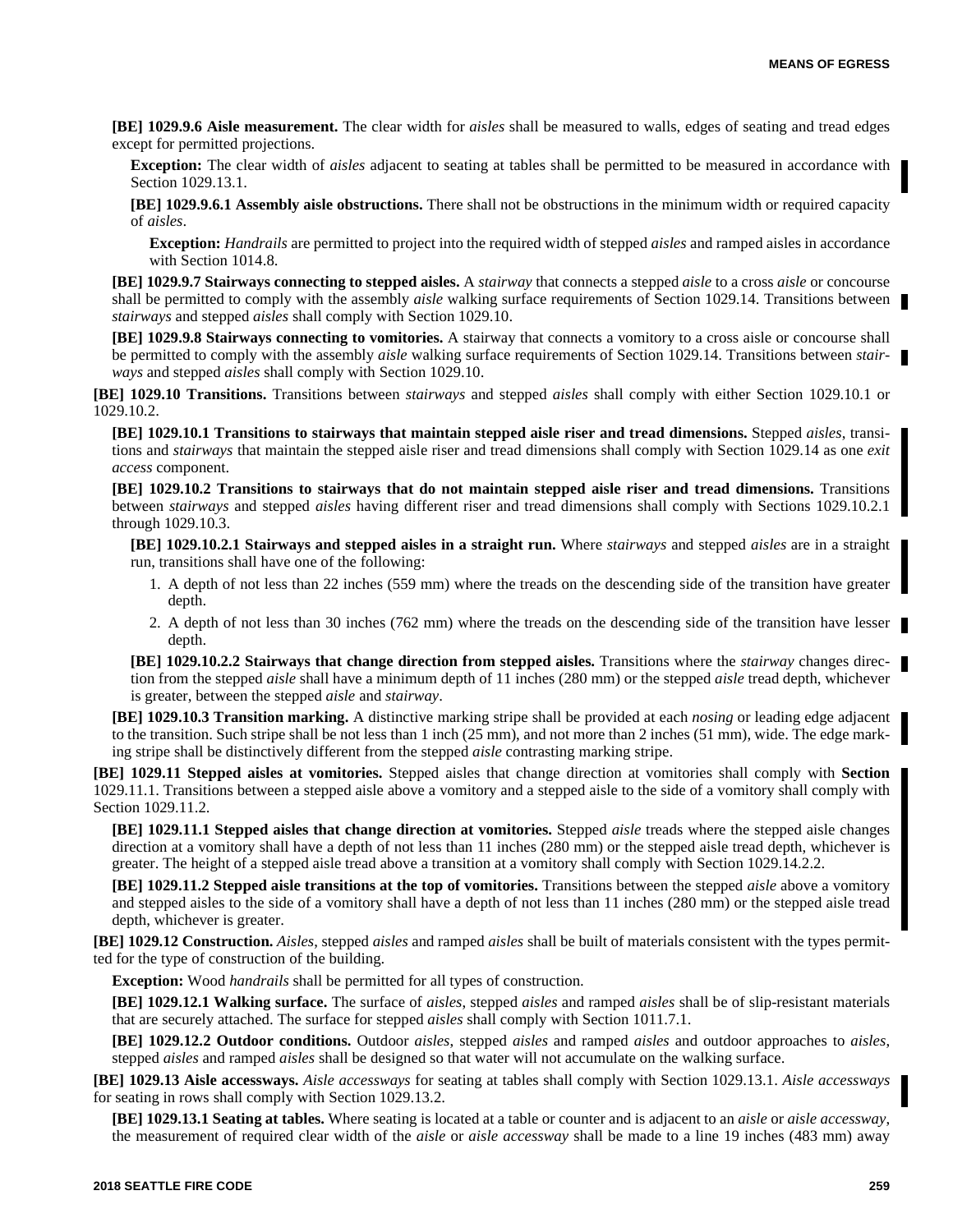from and parallel to the edge of the table or counter. The 19-inch (483 mm) distance shall be measured perpendicular to the side of the table or counter. In the case of other side boundaries for *aisles* or *aisle accessways*, the clear width shall be measured to walls, edges of seating and tread edges.

**Exception:** Where tables or counters are served by fixed seats, the width of the *aisle* or *aisle accessway* shall be measured from the back of the seat.

**[BE] 1029.13.1.1 Aisle accessway capacity and width for seating at tables.** *Aisle accessways* serving arrangements of seating at tables or counters shall comply with the capacity requirements of Section 1005.1 but shall not have less than 12 inches (305 mm) of width plus 1/2 inch (12.7 mm) of width for each additional 1 foot (305 mm), or fraction thereof, beyond 12 feet (3658 mm) of *aisle accessway* length measured from the center of the seat farthest from an *aisle*.

**Exception:** Portions of an *aisle accessway* having a length not exceeding 6 feet (1829 mm) and used by a total of not more than four persons.

**[BE] 1029.13.1.2 Seating at table aisle accessway length.** The length of travel along the *aisle accessway* shall not exceed 30 feet (9144 mm) from any seat to the point where a person has a choice of two or more paths of egress travel to separate *exits*.

**[BE] 1029.13.2 Clear width of aisle accessways serving seating in rows.** Where seating rows have 14 or fewer seats, the minimum clear *aisle accessway* width shall be not less than 12 inches (305 mm) measured as the clear horizontal distance from the back of the row ahead and the nearest projection of the row behind. Where chairs have automatic or self-rising seats, the measurement shall be made with seats in the raised position. Where any chair in the row does not have an automatic or self-rising seat, the measurements shall be made with the seat in the down position. For seats with folding tablet arms, row spacing shall be determined with the tablet arm in the used position.

**Exception:** For seats with folding tablet arms, row spacing is permitted to be determined with the tablet arm in the stored position where the tablet arm when raised manually to vertical position in one motion automatically returns to the stored position by force of gravity.

**[BE] 1029.13.2.1 Dual access.** For rows of seating served by *aisles* or doorways at both ends, there shall be not more than 100 seats per row. The minimum clear width of 12 inches (305 mm) between rows shall be increased by 0.3 inch (7.6 mm) for every additional seat beyond 14 seats where seats have backrests or beyond 21 where seats are without backrests. The minimum clear width is not required to exceed 22 inches (559 mm).

**Exception:** For s*moke-protected* or *open-air assembly seating*, the row length limits for a 12-inch-wide (305 mm) *aisle accesswa*y, beyond which the *aisle accessway* minimum clear width shall be increased, are in Table 1029.13.2.1.

| <b>TOTAL NUMBER OF SEATS</b>                                  | <b>MAXIMUM NUMBER OF SEATS PER ROW PERMITTED TO</b><br><b>HAVE A MINIMUM 12-INCH CLEAR WIDTH AISLE ACCESSWAY</b> |                                      |                                         |                         |  |
|---------------------------------------------------------------|------------------------------------------------------------------------------------------------------------------|--------------------------------------|-----------------------------------------|-------------------------|--|
| IN THE SMOKE-PROTECTED OR<br><b>OPEN-AIR ASSEMBLY SEATING</b> |                                                                                                                  | Aisle or doorway at both ends of row | Aisle or doorway at one end of row only |                         |  |
|                                                               | Seats with backrests                                                                                             | <b>Seats without backrests</b>       | <b>Seats with backrests</b>             | Seats without backrests |  |
| Less than $4,000$                                             | 14                                                                                                               | 21                                   |                                         | 10                      |  |
| 4.000                                                         | 15                                                                                                               | 22                                   | 7                                       | 10                      |  |
| 7,000                                                         | 16                                                                                                               | 23                                   | 8                                       | 11                      |  |
| 10.000                                                        | 17                                                                                                               | 24                                   | 8                                       | 11                      |  |
| 13,000                                                        | 18                                                                                                               | 25                                   | 9                                       | 12                      |  |
| 16,000                                                        | 19                                                                                                               | 26                                   | 9                                       | 12                      |  |
| 19.000                                                        | 20                                                                                                               | 27                                   | 10                                      | 13                      |  |
| $22,000$ and greater                                          | 21                                                                                                               | 28                                   | 11                                      | 14                      |  |

# **[BE] TABLE 1029.13.2.1 SMOKE-PROTECTED OR OPEN-AIR ASSEMBLY AISLE ACCESSWAYS**

For SI: 1 inch  $= 25.4$  mm.

**[BE] 1029.13.2.2 Single access.** For rows of seating served by an *aisle* or doorway at only one end of the row, the minimum clear width of 12 inches (305 mm) between rows shall be increased by 0.6 inch (15.2 mm) for every additional seat beyond seven seats where seats have backrests or beyond 10 where seats are without backrests. The minimum clear width is not required to exceed 22 inches (559 mm).

**Exception:** For *smoke-protected* or *open-air assembly seating*, the row length limits for a 12-inch-wide (305 mm) *aisle accessway*, beyond which the *aisle accessway* minimum clear width shall be increased, are in Table 1029.13.2.1.

**[BE] 1029.14 Assembly aisle walking surfaces.** Ramped aisles shall comply with Sections 1029.14.1 through 1029.14.1.3. Stepped *aisles* shall comply with Sections 1029.14.2 through 1029.14.2.4.

П

П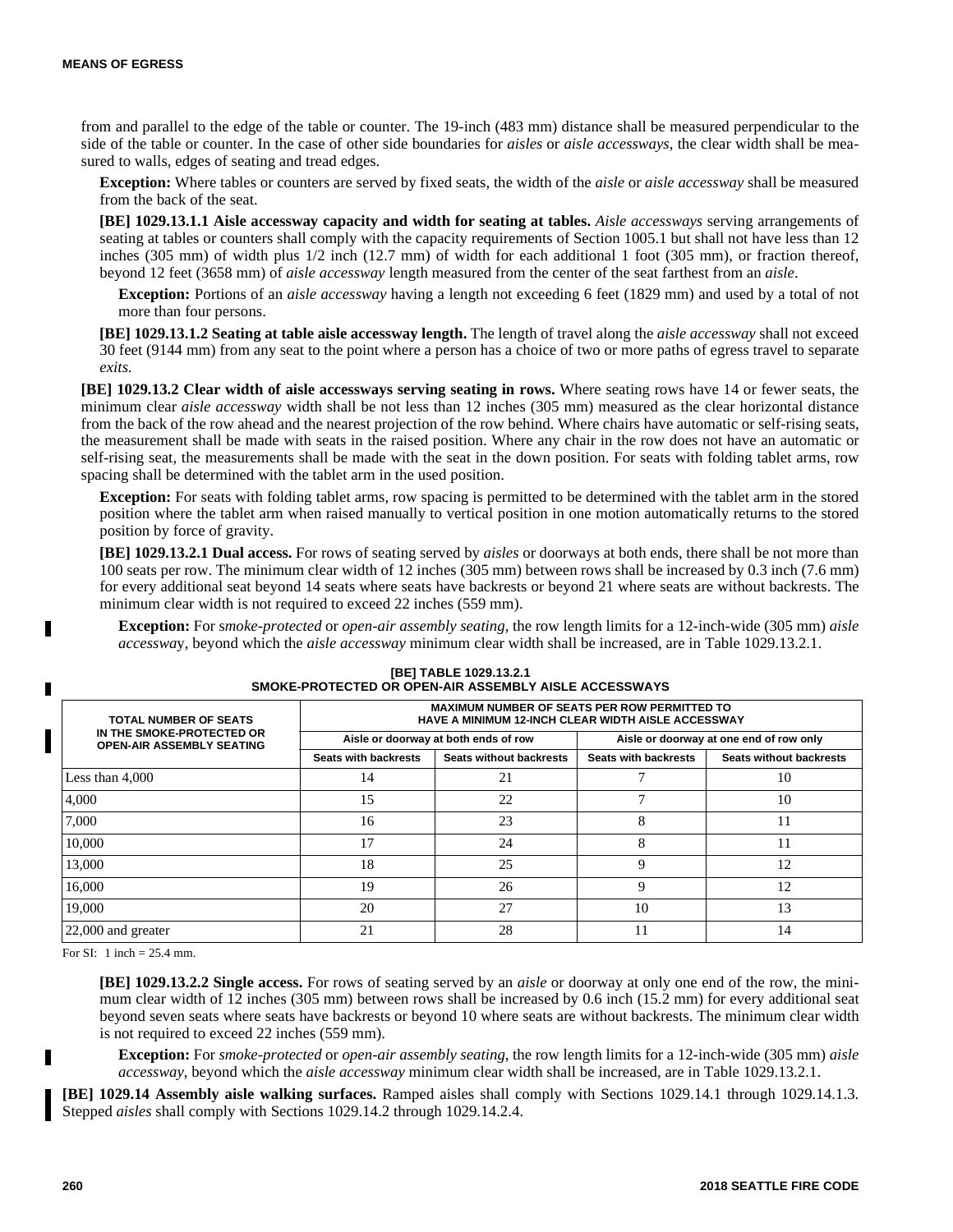**[BE] 1029.14.1 Ramped aisles.** *Aisles* that are sloped more than one unit vertical in 20 units horizontal (5-percent slope) shall be considered to be a ramped *aisle*. Ramped *aisles* that serve as part of an accessible route in accordance with Sections 1009 of this code and Section 1108.2 of the *International Building Code* shall have a maximum slope of one unit vertical in 12 units horizontal (8-percent slope). The slope of other ramped *aisles* shall not exceed one unit vertical in 8 units horizontal (12.5-percent slope).

**[BE] 1029.14.1.1 Cross slope.** The slope measured perpendicular to the direction of travel of a ramped *aisle* shall not be steeper than one unit vertical in 48 units horizontal (2-percent slope).

**[BE] 1029.14.1.2 Landings.** Ramped *aisles* shall have landings in accordance with Sections 1012.6 through 1012.6.5. Landings for ramped *aisles* shall be permitted to overlap required *aisles* or cross *aisles*.

**[BE] 1029.14.1.3 Edge protection.** Ramped *aisles* shall have edge protection in accordance with Sections 1012.10 and 1012.10.1.

**Exception:** In assembly spaces with *fixed seating*, edge protection is not required on the sides of ramped *aisles* where the ramped *aisles* provide access to the adjacent seating and *aisle accessways*.

**[BE] 1029.14.2 Stepped aisles.** *Aisles* with a slope exceeding one unit vertical in eight units horizontal (12.5-percent slope) shall consist of a series of risers and treads that extends across the full width of *aisles* and complies with Sections 1029.14.2.1 through 1029.14.2.4.

**[BE] 1029.14.2.1 Treads.** Tread depths shall be not less than 11 inches (279 mm) and shall have dimensional uniformity.

**Exception:** The tolerance between adjacent treads shall not exceed  $3/16$  inch (4.8 mm).

**[BE] 1029.14.2.2 Risers.** Where the gradient of stepped *aisles* is to be the same as the gradient of adjoining seating areas, the riser height shall be not less than 4 inches (102 mm) nor more than 8 inches (203 mm) and shall be uniform within each *flight*.

#### **Exceptions:**

- 1. Riser height nonuniformity shall be limited to the extent necessitated by changes in the gradient of the adjoining seating area to maintain adequate sightlines. Where nonuniformities exceed 3/16 inch (4.8 mm) between adjacent risers, the exact location of such nonuniformities shall be indicated with a distinctive marking stripe on each tread at the *nosing* or leading edge adjacent to the nonuniform risers. Such stripe shall be not less than 1 inch (25 mm), and not more than 2 inches (51 mm), wide. The edge marking stripe shall be distinctively different from the contrasting marking stripe.
- 2. Riser heights not exceeding 9 inches (229 mm) shall be permitted where they are necessitated by the slope of the adjacent seating areas to maintain sightlines.

**[BE] 1029.14.2.2.1 Construction tolerances.** The tolerance between adjacent risers on a stepped *aisle* that were designed to be equal height shall not exceed 3/16 inch (4.8 mm). Where the stepped *aisle* is designed in accordance with Exception 1 of Section 1029.14.2.2, the stepped *aisle* shall be constructed so that each riser of unequal height, determined in the direction of descent, is not more than 3/8 inch (9.5 mm) in height different from adjacent risers where stepped *aisle* treads are less than 22 inches (560 mm) in depth and 3/4 inch (19.1 mm) in height different from adjacent risers where stepped *aisle* treads are 22 inches (560 mm) or greater in depth.

**[BE] 1029.14.2.3 Tread contrasting marking stripe.** A contrasting marking stripe shall be provided on each tread at the *nosing* or leading edge such that the location of each tread is readily apparent when viewed in descent. Such stripe shall be not less than 1 inch (25 mm), and not more than 2 inches (51 mm), wide.

**Exception:** The contrasting marking stripe is permitted to be omitted where tread surfaces are such that the location of each tread is readily apparent when viewed in descent.

**[BE] 1029.14.2.4 Nosing and profile.** *Nosing* and riser profile shall comply with Sections 1011.5.5 through 1011.5.5.3.

**[BE] 1029.15 Seat stability.** In a building, room or space used for assembly purposes, the seats shall be securely fastened to the floor.

- 1. In a building, room or space used for assembly purposes or portions thereof without ramped or tiered floors for seating and with 200 or fewer seats, the seats shall not be required to be fastened to the floor.
- 2. In a building, room or space used for assembly purposes or portions thereof with seating at tables and without ramped or tiered floors for seating, the seats shall not be required to be fastened to the floor.
- 3. In a building, room or space used for assembly purposes or portions thereof without ramped or tiered floors for seating and with greater than 200 seats, the seats shall be fastened together in groups of not less than three or the seats shall be securely fastened to the floor.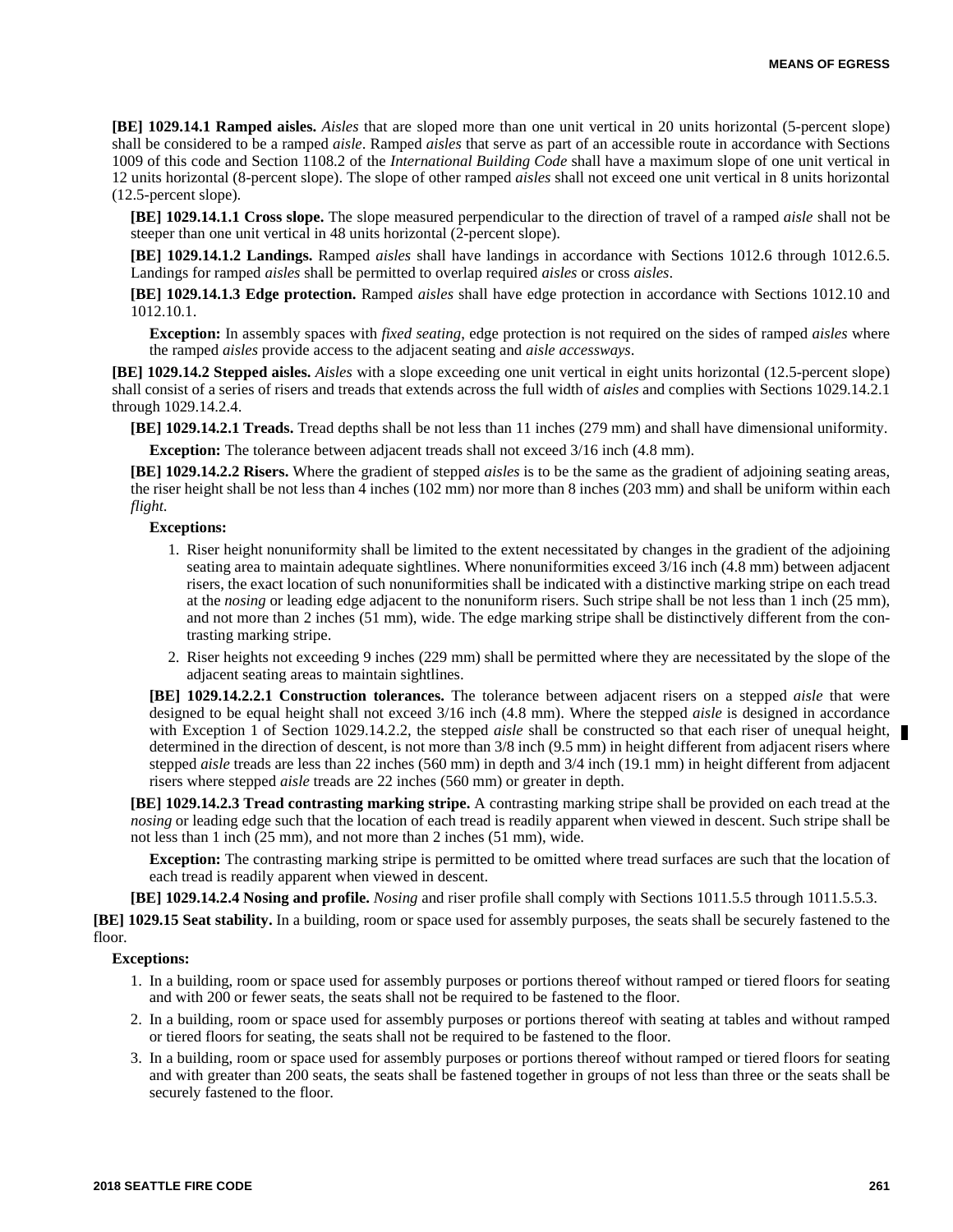- 4. In a building, room or space used for assembly purposes where flexibility of the seating arrangement is an integral part of the design and function of the space and seating is on tiered levels, not more than 200 seats shall not be required to be fastened to the floor. Plans showing seating, tiers and *aisles* shall be submitted for approval.
- 5. Groups of seats within a building, room or space used for assembly purposes separated from other seating by railings, *guards*, partial height walls or similar barriers with level floors and having not more than 14 seats per group shall not be required to be fastened to the floor.
- 6. Seats intended for musicians or other performers and separated by railings, *guards*, partial height walls or similar barriers shall not be required to be fastened to the floor.

**[BE] 1029.16 Handrails.** Ramped *aisles* having a slope exceeding one unit vertical in 15 units horizontal (6.7-percent slope) and stepped *aisles* shall be provided with *handrails* in compliance with Section 1014 located either at one or both sides of the *aisle* or within the *aisle* width.

# **Exceptions:**

- 1. *Handrails* are not required for ramped *aisles* with seating on both sides.
- 2. *Handrails* are not required where, at the side of the *aisle*, there is a *guard* with a top surface that complies with the graspability requirements of *handrails* in accordance with Section 1014.3.
- 3. *Handrail* extensions are not required at the top and bottom of stepped *aisles* and ramped *aisles* to permit crossovers within the *aisles*.

**[BE] 1029.16.1 Discontinuous handrails.** Where there is seating on both sides of the *aisle*, the mid-aisle *handrails* shall be discontinuous with gaps or breaks at intervals not exceeding five rows to facilitate access to seating and to permit crossing from one side of the *aisle* to the other. These gaps or breaks shall have a clear width of not less than 22 inches (559 mm) and not greater than 36 inches (914 mm), measured horizontally, and the mid-aisle *handrail* shall have rounded terminations or bends.

**[BE] 1029.16.2 Handrail termination.** *Handrails* located on the side of stepped *aisles* shall return to a wall, *guard* or the walking surfaces or shall be continuous to the *handrail* of an adjacent stepped *aisle flight*.

**[BE] 1029.16.3 Mid-aisle termination.** Mid-aisle *handrails* shall not extend beyond the lowest riser and shall terminate within 18 inches (381 mm), measured horizontally, from the lowest riser. *Handrail* extensions are not required.

**Exception:** Mid-aisle *handrails* shall be permitted to extend beyond the lowest riser where the *handrail* extensions do not obstruct the width of the cross *aisle*.

**[BE] 1029.16.4 Rails.** Where mid-aisle *handrails* are provided in stepped *aisles*, there shall be an additional rail located approximately 12 inches (305 mm) below the *handrail*. The rail shall be adequate in strength and attachment in accordance with Section 1607.8.1.2 of the *International Building Code*.

**[BE] 1029.17 Assembly guards.** *Guards* adjacent to seating in a building, room or space used for assembly purposes shall be provided where required by Section 1015 and shall be constructed in accordance with Section 1015 except where provided in accordance with Sections 1029.17.1 through 1029.17.4. At *bleachers, grandstands and folding and telescopic seating*, *guards* must be provided where required by ICC 300 and Section 1029.17.1.

**[BE] 1029.17.1 Perimeter guards.** Perimeter *guards* shall be provided where the footboards or walking surface of seating facilities are more than 30 inches (762 mm) above the floor or grade below. Where the seatboards are adjacent to the perimeter, *guard* height shall be 42 inches (1067 mm) high minimum, measured from the seatboard. Where the seats are self-rising, *guard* height shall be 42 inches (1067 mm) high minimum, measured from the floor surface. Where there is an *aisle* between the seating and the perimeter, the *guard* height shall be measured in accordance with Section 1015.3.

# **Exceptions:**

- 1. *Guards* that impact sightlines shall be permitted to comply with Section 1029.17.3.
- 2. *Bleachers, grandstands and folding and telescopic seating* shall not be required to have perimeter *guards* where the seating is located adjacent to a wall and the space between the wall and the seating is less than 4 inches (102 mm).

**[BE] 1029.17.2 Cross aisles.** Cross *aisles* located more than 30 inches (762 mm) above the floor or grade below shall have *guards* in accordance with Section 1015.

Where an elevation change of 30 inches (762 mm) or less occurs between a cross *aisle* and the adjacent floor or grade below, *guards* not less than 26 inches (660 mm) above the *aisle* floor shall be provided.

**Exception:** Where the backs of seats on the front of the cross *aisle* project 24 inches (610 mm) or more above the adjacent floor of the *aisle*, a *guard* need not be provided.

**[BE] 1029.17.3 Sightline-constrained guard heights.** Unless subject to the requirements of Section 1029.17.4, a fascia or railing system in accordance with the *guard* requirements of Section 1015 and having a minimum height of 26 inches (660 mm) shall be provided where the floor or footboard elevation is more than 30 inches (762 mm) above the floor or grade below and the fascia or railing would otherwise interfere with the sightlines of immediately adjacent seating.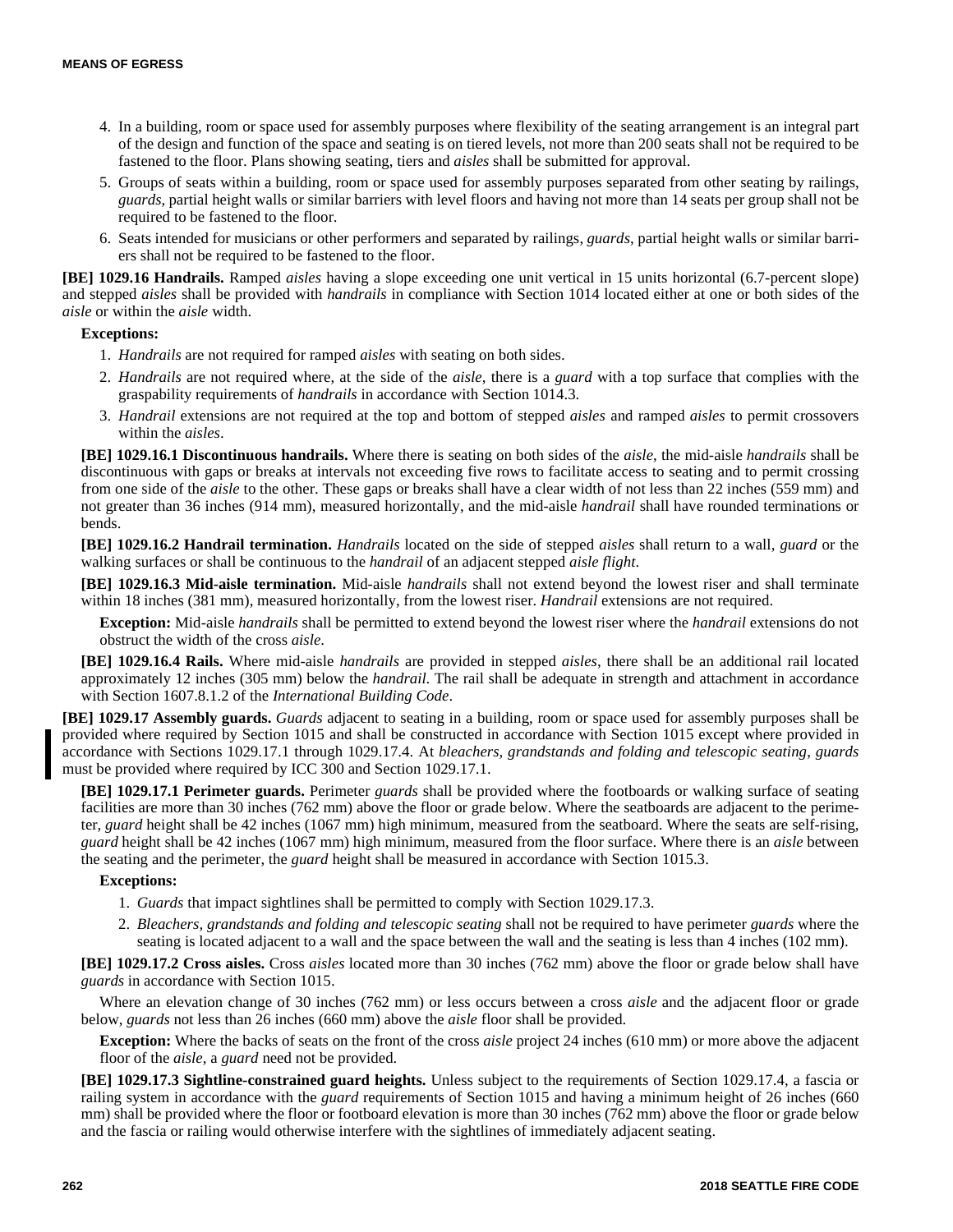**[BE] 1029.17.4 Guards at the end of aisles.** A fascia or railing system complying with the *guard* requirements of Section 1015 shall be provided for the full width of the *aisle* where the foot of the *aisle* is more than 30 inches (762 mm) above the floor or grade below. The fascia or railing shall be not less than 36 inches (914 mm) high and shall provide not less than 42 inches (1067 mm) measured diagonally between the top of the rail and the *nosing* of the nearest tread.

# **SECTION 1030 EMERGENCY ESCAPE AND RESCUE**

**[S][BE] 1030.1 General.** In addition to the *means of egress* required by this chapter, *emergency escape and rescue openings* shall be provided in the following occupancies:

- 1. Group R-2 occupancies located in stories with only one exit or access to only one exit as permitted by Tables 1006.3.3(1) and 1006.3.3(2).
- 2. Buildings designed with a single exit according to Section 1006.3.3, exception 7.

 $((2))$  3. Group R-3 and R-4 occupancies.

**[S] 1030.1.1 Where required.** ((*Basements*)) Where required by Section 1030.1, basements and sleeping rooms below the fourth story above *grade plane* shall have not fewer than one exterior *emergency escape and rescue opening* in accordance with this section. Where *basements* contain one or more sleeping rooms, *emergency escape and rescue openings* shall be required in each sleeping room, but shall not be required in adjoining areas of the *basement*. Such openings shall open directly into a *public way* or to a *yard* or *court* that opens to a *public way*.

# **Exceptions:**

- 1. *Basements* with a ceiling height of less than 80 inches (2032 mm) shall not be required to have *emergency escape and rescue openings*.
- 2. *Emergency escape and rescue openings* are not required from *basements* or sleeping rooms that have an *exit* door or *exit access* door that opens directly into a *public way* or to a *yard*, *court* or exterior exit balcony that opens to a *public way*.
- 3. *Basements* without *habitable spaces* and having not more than 200 square feet (18.6 m<sup>2</sup>) in floor area shall not be required to have *emergency escape and rescue openings*.
- 4. Within individual dwelling and sleeping units in Groups R-2 and R-3, where the building is equipped throughout with an automatic sprinkler system installed in accordance with Section 903.3.1.1, 903.3.1.2 or 903.3.1.3, sleeping rooms in *basements* shall not be required to have emergency escape and rescue openings provided that the *basement* has one of the following:
	- 4.1. One means of egress and one emergency escape and rescue opening.
	- 4.2. Two means of egress.

**[S][BE] ((1030.1.1)) 1030.1.2 Operational constraints and opening control devices.** Emergency escape and rescue openings shall be operational from inside the room without the use of keys or tools. Window-opening control devices complying with ASTM F2090 shall be permitted for use on windows serving as a required emergency escape and rescue opening.

**[BE] 1030.2 Minimum size.** *Emergency escape and rescue openings* shall have a minimum net clear opening of 5.7 square feet  $(0.53 \text{ m}^2)$ .

**Exception:** The minimum net clear opening for grade-floor *emergency escape and rescue openings* shall be 5 square feet  $(0.46 \text{ m}^2).$ 

**[BE] 1030.2.1 Minimum dimensions.** The minimum net clear opening height dimension shall be 24 inches (610 mm). The minimum net clear opening width dimension shall be 20 inches (508 mm). The net clear opening dimensions shall be the result of normal operation of the opening.

**[BE] 1030.3 Maximum height from floor.** *Emergency escape and rescue openings* shall have the bottom of the clear opening not greater than 44 inches (1118 mm) measured from the floor.

**[BE] 1030.4 Window wells.** An *emergency escape and rescue opening* with a finished sill height below the adjacent ground level shall be provided with a window well in accordance with Sections 1030.4.1 and 1030.4.2.

**[BE] 1030.4.1 Minimum size.** The minimum horizontal area of the window well shall be 9 square feet (0.84 m<sup>2</sup>), with a minimum dimension of 36 inches (914 mm). The area of the window well shall allow the *emergency escape and rescue opening* to be fully opened.

**[BE] 1030.4.2 Ladders or steps.** Window wells with a vertical depth of more than 44 inches (1118 mm) shall be equipped with an *approved* permanently affixed ladder or steps. Ladders or rungs shall have an inside width of not less than 12 inches (305 mm), shall project not less than 3 inches (76 mm) from the wall and shall be spaced not more than 18 inches (457 mm) on center (o.c.) vertically for the full height of the window well. The ladder or steps shall not encroach into the required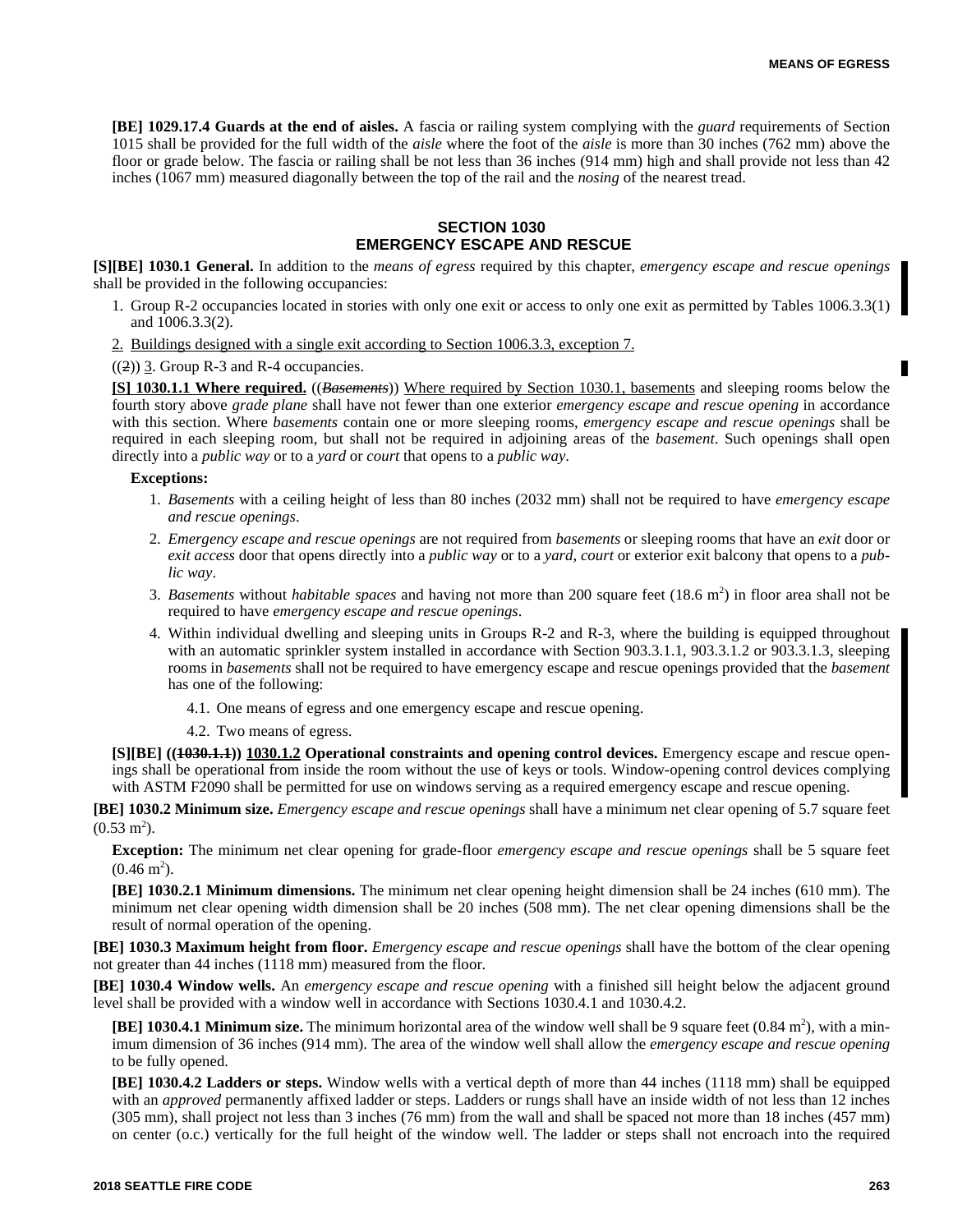dimensions of the window well by more than 6 inches (152 mm). The ladder or steps shall not be obstructed by the *emergency escape and rescue opening*. Ladders or steps required by this section are exempt from the *stairway* requirements of Section 1011.

**[BE] 1030.5 Bars, grilles, covers and screens.** Bars, grilles, covers, screens or similar devices are permitted to be placed over *emergency escape and rescue openings,* bulkhead enclosures, or window wells that serve such openings, provided that the minimum net clear opening size complies with Sections 1030.1.1 through 1030.4.2 and such devices shall be releasable or removable from the inside without the use of a key, tool or force greater than that which is required for normal operation of the escape and rescue opening. Where such bars, grilles, covers, screens or similar devices are installed in existing buildings, they shall not reduce the net clear opening of the *emergency escape and rescue opening* and *smoke alarms* shall be installed in accordance with Section 907.2.10 regardless of the valuation of the *alteration*.

**[W] 1030.6 Drainage.** Window wells shall be designed for proper drainage by connecting to the building's foundation drainage system required by Section 1805.4.2 of the *International Building Code* or by an approved alternative method.

# **SECTION 1031 MAINTENANCE OF THE MEANS OF EGRESS**

**1031.1 General.** The *means of egress* for buildings or portions thereof shall be maintained in accordance with this section.

**1031.2 Reliability.** Required *exit accesses*, *exits* and *exit discharges* shall be continuously maintained free from obstructions or impediments to full instant use in the case of fire or other emergency where the building area served by the *means of egress* is occupied. An *exit* or *exit passageway* shall not be used for any purpose that interferes with a *means of egress*.

**1031.2.1 Security devices and egress locks.** Security devices affecting *means of egress* shall be subject to approval of the *fire code official*. Security devices and locking arrangements in the *means of egress* that restrict, control, or delay egress shall be installed and maintained as required by this chapter.

**[BE] 1031.2.2 Locking arrangements in educational occupancies.** In Group E occupancies, Group B educational occupancies and Group I-4 occupancies, egress doors from classrooms, offices and other occupied rooms shall be permitted to be provided with locking arrangements designed to keep intruders from entering the room where all of the following conditions are met:

- 1. The door shall be capable of being unlocked from outside the room with a key or other approved means.
- 2. The door shall be openable from within the room in accordance with Section 1010.1.9.
- 3. Modifications shall not be made to existing listed panic hardware, fire door hardware or door closers.
- 4. Modifications to fire door assemblies shall be in accordance with NFPA 80.

**1031.3 Obstructions.** A *means of egress* shall be free from obstructions that would prevent its use, including the accumulation of snow and ice.

**1031.3.1 Group I-2.** In Group I-2, the required clear width for *aisles*, *corridors* and *ramps* that are part of the required *means of egress* shall comply with Section 1020.2. The facility shall have a plan to maintain the required clear width during emergency situations.

**Exception:** In areas required for bed movement, equipment shall be permitted in the required width where all of the following provisions are met:

- 1. The equipment is low hazard and wheeled.
- 2. The equipment does not reduce the effective clear width for the *means of egress* to less than 5 feet (1525 mm).
- 3. The equipment is limited to:
	- 3.1. Equipment and carts in use.
	- 3.2. Medical emergency equipment.
	- 3.3. Infection control carts.
	- 3.4. Patient lift and transportation equipment.
- 4. Medical emergency equipment and patient lift and transportation equipment, when not in use, are required to be located on one side of the corridor.
- 5. The equipment is limited in number to not more than one per patient sleeping room or patient care room within each smoke compartment.

**[BE] 1031.4 Exit signs.** Exit signs shall be installed and maintained in accordance with the building code that was in effect at the time of construction and the applicable provisions in Section 1104. Decorations, furnishings, equipment or adjacent signage that impairs the visibility of exit signs, creates confusion or prevents identification of the *exit* shall not be allowed.

**1031.5 Nonexit identification.** Where a door is adjacent to, constructed similar to and can be confused with a *means of egress* door, that door shall be identified with an *approved* sign that identifies the room name or use of the room.